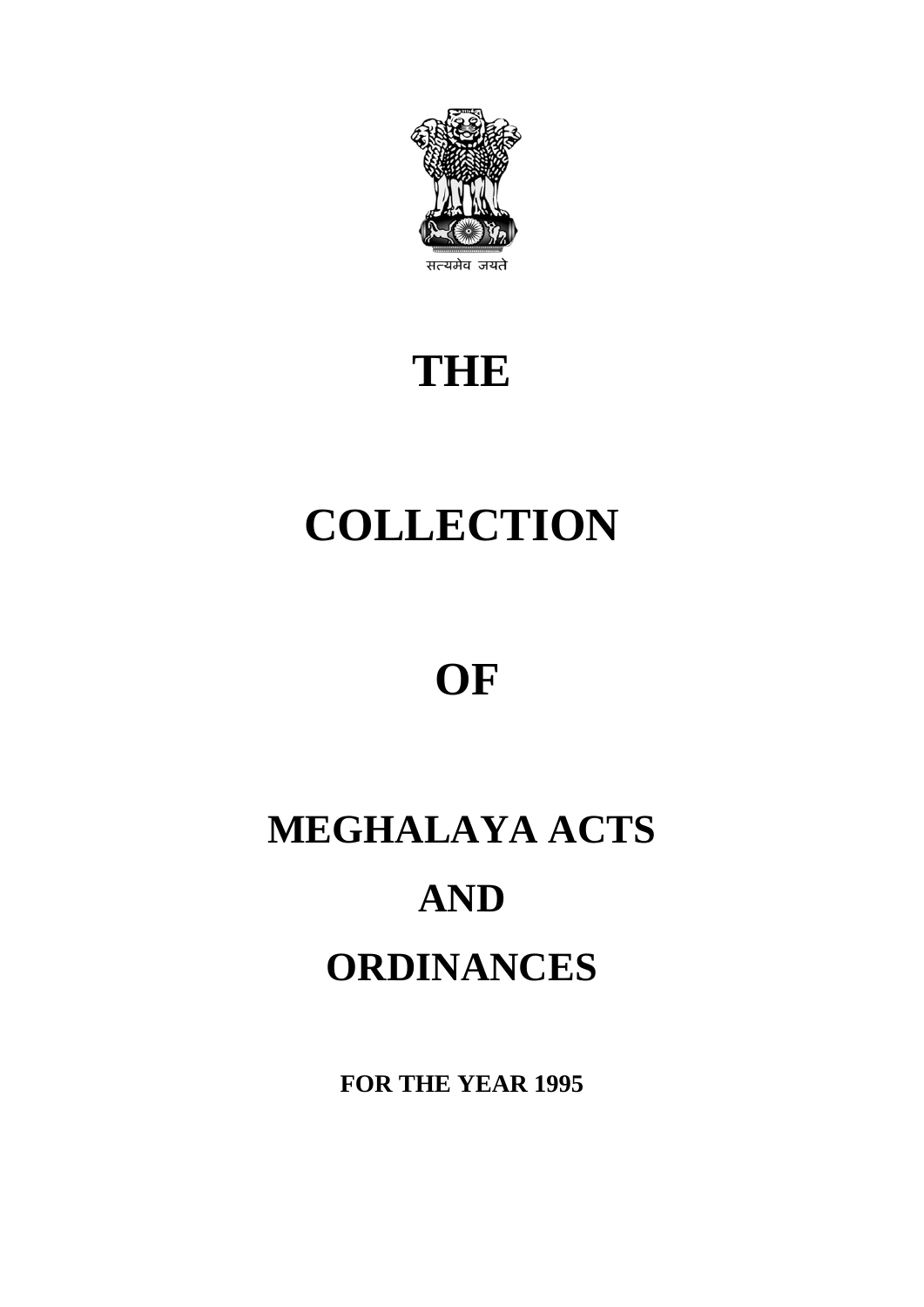#### INDEX

# LISTS OF MEGHALAYA ACTS AND ORDINANCES, 1995

| Acts Nos.  | <b>Title of the Acts</b>                                  | Page      |
|------------|-----------------------------------------------------------|-----------|
| (1)        | (2)                                                       | (3)       |
| 1 of 1995  | The Meghalaya Appropriation (No. I) Act, 1995             | $1 - 17$  |
| 2 of 1995  | The Meghalaya Appropriation (Vote on Account) Act, 1995   | 18-32     |
| 3 of 1995  | The Meghalaya Nursing Homes, (Licensing and Registration) | $33 - 34$ |
|            | (Amendment) Act, 1995                                     |           |
| 4 of 1995  | The Meghalaya Appropriation (No. II) Act, 1995            | $35 - 47$ |
| 5 of 1995  | The Meghalaya Preventive Detention Act, 1995              | 48-52     |
| 6 of 1995  | The Meghalaya Medical Council (Amendment)                 | 53-54     |
|            | Act, 1995                                                 |           |
| 7 of 1995  | The Contingency Fund of Meghalaya (Amendment) Act, 1995   | $-55$     |
| 8 of 1995  | The Meghalaya Legislators' Salaries and Allowance         | 56-57     |
|            | (Amendment) Act, 1995                                     |           |
| 9 of 1995  | The Meghalaya Appropriation (No. III) Act, 1995           | 58-73     |
| 10 of 1995 | The Meghalaya Excise (Amendment) Act, 1995                | 74-75     |

### **Ordinances**

| <b>Ordinance No.</b> | <b>Title of the Ordinance</b>                 |       |
|----------------------|-----------------------------------------------|-------|
| 1 of 1995            | The Contingency Fund of Meghalaya (Amendment) | 76-77 |
|                      | Ordinances, 1995                              |       |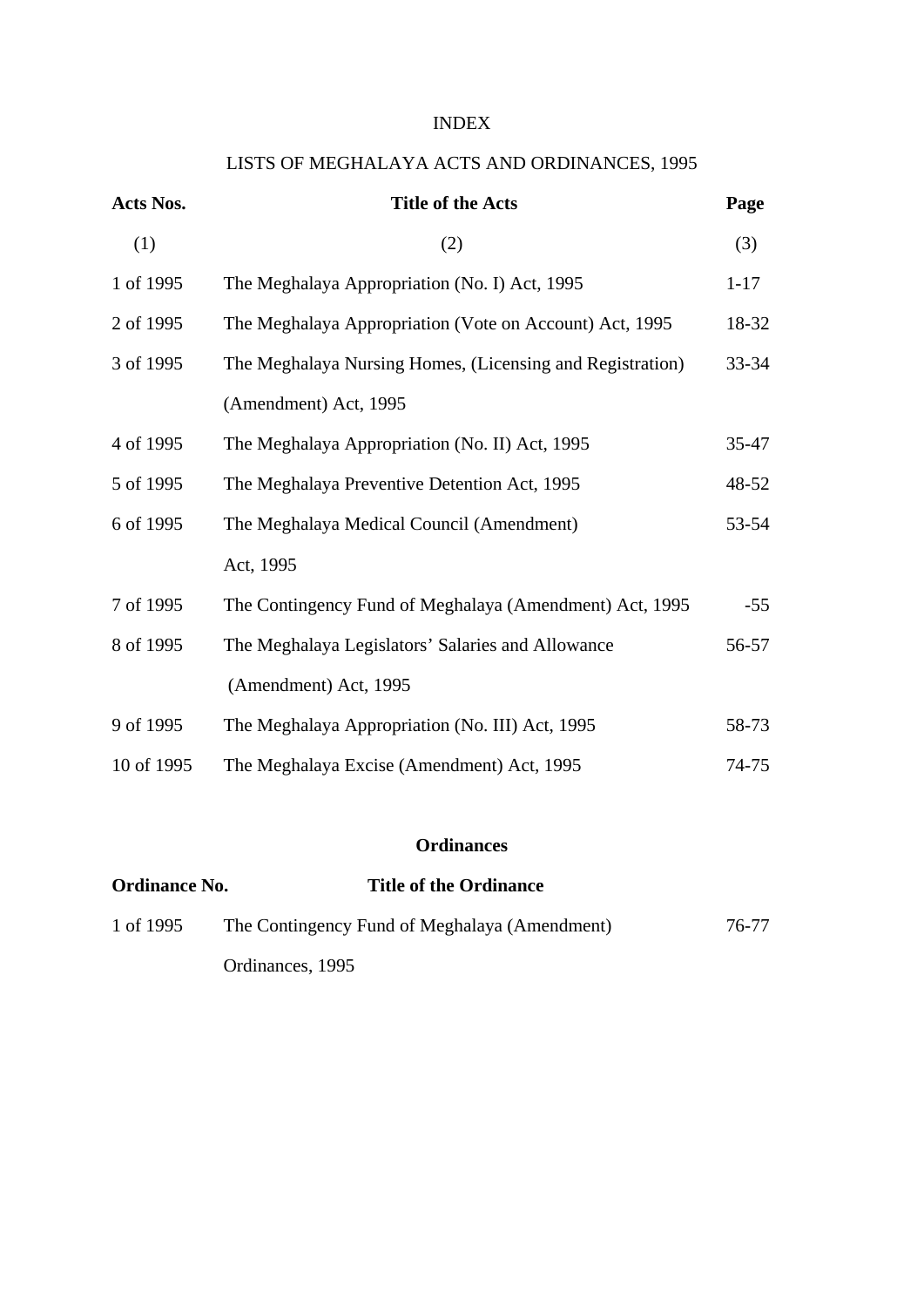### **The 23rd March, 1995**

No. LL (B) 25/93/207- The Meghalaya Appropriation (No. I) Act, 1995 is hereby published for general information.

#### **MEGHALAYA ACT No. 1 OF 1995**

#### THE MEGHALAYA APPROPRIATION (NO. 1) ACT, 1995

(As passed by the Meghalaya Legislative Assembly)

(Received the assent of the Governor on the 23<sup>rd</sup> March, 1995)

(Published in the Gazette of Meghalaya, Extra-ordinary issue, dated  $23<sup>rd</sup>$  March, 1995)

An

Act

#### **To authorise payment and appropriation of certain further sums from and out of the Consolidated Fund of Meghalaya for the services of the financial year 1994-95**

Be it enacted by the Legislature of the State of Meghalaya in the Forty-sixth Year of the Republic of India as follows:-

- 1. **Short title** (1) This Act may be called the Meghalaya Appropriation (No. 1) Act, 1995
- 2. **Withdrawal of Rs. 18,07,90,539 from and out of the Consolidated Fund of Meghalaya**:- From and out of the Consolidated Fund of Meghalaya there may be paid and applied sums not exceeding those specified in Column (3) of the Schedule amounting in the aggregate to the sum of rupees eighteen crores, seven lakhs, ninety thousand, five hundred thirty-nine towards defraying the several charges which will come in the course of payment during the financial year 1994- 95 in respect of the services specified in Column (2) of the Schedule.
- 3. **Appropriation** The sums authorised to be withdrawn from and out of the Consolidated Fund of Meghalaya by this Act, shall be appropriated for the services and purposed expressed in the Schedule in relation to the said year.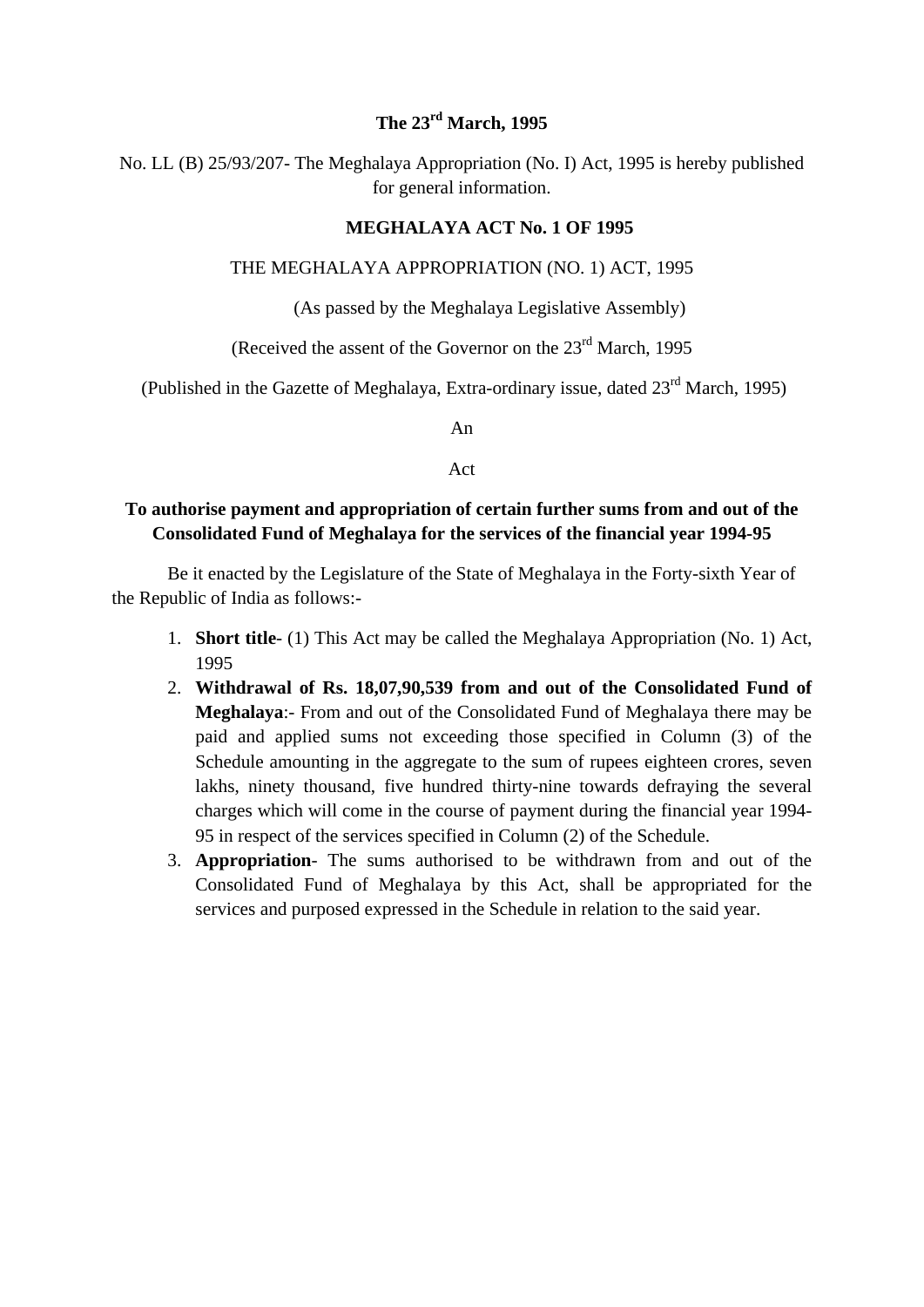# SCHEDULE (See Section 2 & 3)

| (1)       | (2)                                          |                |           | (3)                |           |
|-----------|----------------------------------------------|----------------|-----------|--------------------|-----------|
| Grant No. | Services and Purposes                        |                |           | Sums not exceeding |           |
|           | (Major Heads)                                |                |           |                    |           |
|           |                                              |                | Voted by  | Charged on         | Total     |
|           |                                              |                |           |                    |           |
|           |                                              |                | the       | the Consolidated   |           |
|           |                                              |                | Assembly  | Fund               |           |
|           |                                              |                | Rs.       | Rs.                | Rs.       |
|           | 2011-Parliamentary/State/Union               | Revenue        |           | 3,00,000           | 3,00,000  |
|           | <b>Territory Legislature</b>                 |                |           |                    |           |
| 1.        | 2053-Stationery and Printing                 |                |           |                    |           |
|           | 4058-Capital Outlay on Stationery            | Capital        |           |                    |           |
|           | and Printing                                 |                |           |                    |           |
| 2.        | 2012-Governor                                | Revenue        |           |                    |           |
| 3.        | -2013-Council of Ministers                   |                | 1,28,292  |                    |           |
|           | 2070-Other Administrative<br>Services, etc   | Revenue        |           |                    | 1,28,292  |
| 4.        | 2014-Administration of Justice<br>$\dddotsc$ | Revenue        |           | 3.13.000           | 3.13.000  |
| 5.        | 2015-Elections                               | Revenue        | 97,50,000 |                    | 97,50,000 |
|           | 2029-Land Revenue                            |                |           |                    |           |
|           | 2245-Relief on account of Natural            |                |           |                    |           |
|           | Calamities                                   |                |           |                    |           |
|           | 2250-Other Social Services                   | <b>Revenue</b> |           |                    |           |
|           | <b>Services</b>                              |                |           |                    |           |
|           | 3475-Other General Economic                  |                |           |                    |           |
| 6.        | <b>Services</b><br>6225-Loans for Welfare of |                |           |                    |           |
|           | Scheduled Castes, Scheduled                  |                |           |                    |           |
|           | Tribes and other Backward                    |                |           |                    |           |
|           | <b>Classes</b>                               |                |           |                    |           |
|           | 6250-Loans for Other Social                  | Capital        |           |                    |           |
|           | Services                                     |                |           |                    |           |
|           | 6401-Loans for Crop Husbandry                |                |           |                    |           |
|           |                                              |                |           |                    |           |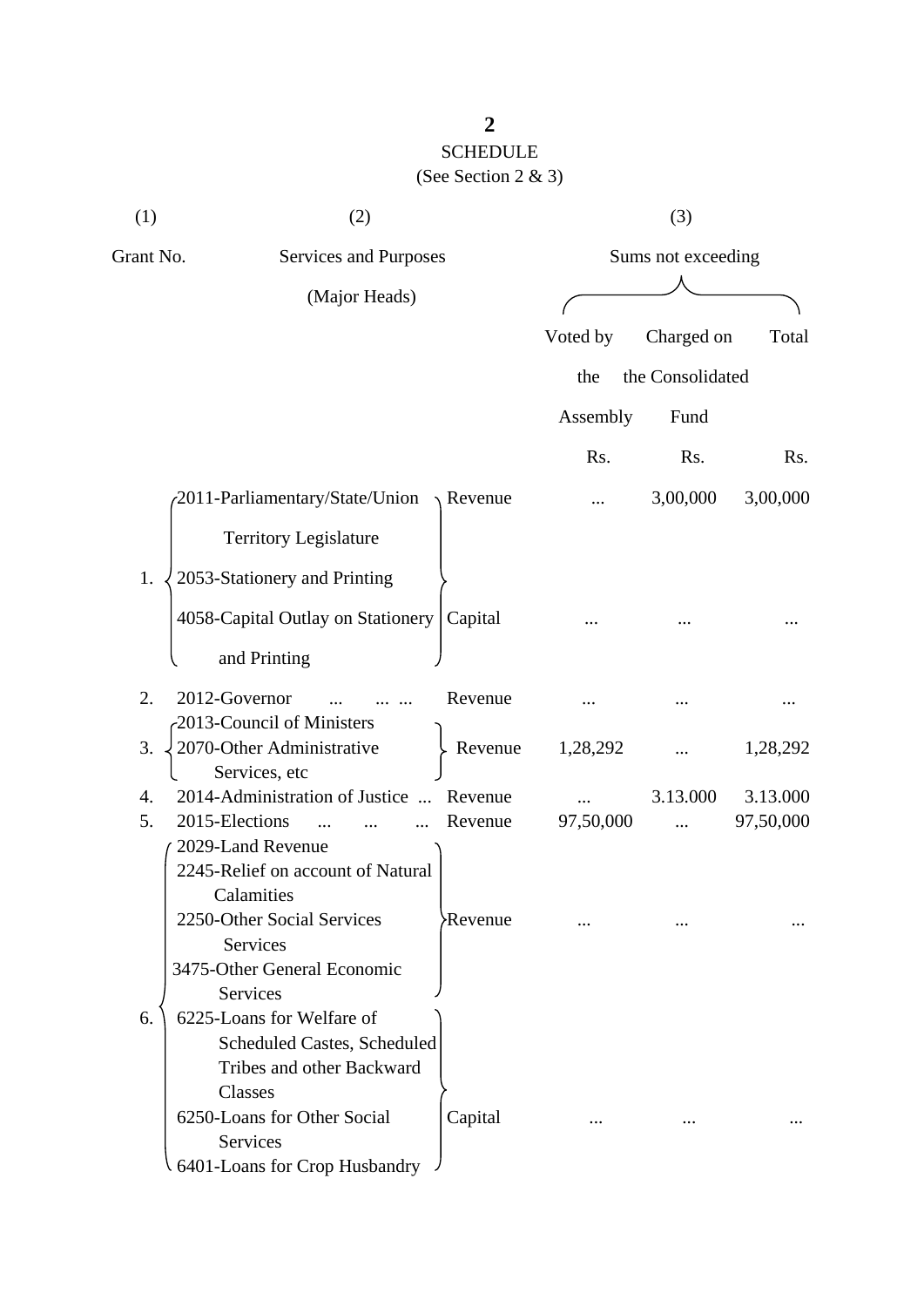| (1)               | (2)                                                                  |                |                    | (3)              |             |  |
|-------------------|----------------------------------------------------------------------|----------------|--------------------|------------------|-------------|--|
| Grant No.         | Services and Purposes                                                |                | Sums not exceeding |                  |             |  |
|                   | (Major Heads)                                                        |                |                    |                  |             |  |
|                   |                                                                      |                | Voted by           | Charged on       | Total       |  |
|                   |                                                                      |                | the                | the Consolidated |             |  |
|                   |                                                                      |                |                    |                  |             |  |
|                   |                                                                      |                | Assembly           | Fund             |             |  |
|                   |                                                                      |                | Rs.                | Rs.              | Rs.         |  |
| 7.                | 2030-Stamps and Registration<br>$\dddotsc$                           | Revenue        | 1,02,083           |                  | 1,02,083    |  |
| 8.                | 2039-State Excise                                                    | Revenue        | 4,89,000           | .                | 4,89,000    |  |
| 2040-Sales Tax    |                                                                      |                |                    |                  |             |  |
|                   | 9. 2045-Other Taxes and Duties on<br><b>Commodities and Services</b> | <b>Revenue</b> | 12,08,550          |                  | 12,08,550   |  |
|                   | 2041-Taxes on vehicles                                               |                |                    |                  |             |  |
|                   | 2070-Other Administrative                                            | Revenue        | 49, 31, 797        |                  | 49, 31, 797 |  |
|                   | Services etc                                                         |                |                    |                  |             |  |
|                   | 10.3055-Road Transport                                               |                |                    |                  |             |  |
|                   | 5053-Capital Outlay on Civil                                         |                |                    |                  |             |  |
|                   | Aviation                                                             |                |                    |                  |             |  |
|                   | 5055-Capital Outlay on Road                                          | Capital        | 7,00,00,000        |                  | 7,00,00,000 |  |
|                   | Transport                                                            |                |                    |                  |             |  |
|                   | 2045-Other Taxes and Duties on                                       |                |                    |                  |             |  |
|                   | <b>Commodities and Services-II</b>                                   |                |                    |                  |             |  |
|                   | -Inspectorate of Electricity                                         |                |                    |                  |             |  |
|                   | 2501-Special Programme for                                           | Revenue        | 46,11,000          |                  | 46,11,000   |  |
|                   | Rural Development-Integrated                                         |                |                    |                  |             |  |
|                   | <b>Rural Energy Programme</b>                                        |                |                    |                  |             |  |
| 2801-Power<br>11. |                                                                      |                |                    |                  |             |  |
|                   | 2810-Non-Conventional Sources                                        |                |                    |                  |             |  |
|                   | of Energy                                                            |                |                    |                  |             |  |
|                   | 6801-Loans for Power Project                                         | Capital        | 1,00,00,000        |                  | 1,00,00,000 |  |
|                   | 2047-Other Fiscal Services                                           | Revenue        |                    |                  |             |  |
|                   | 2048-Appropriation for reduction                                     | Revenue        |                    |                  |             |  |
| $12\epsilon$      | or avoidance of Debt                                                 |                |                    |                  |             |  |
|                   | 2049-Interest Payments<br>2051-Public Services Commission            | Revenue        |                    |                  |             |  |
|                   |                                                                      | Revenue        |                    | 8,21,088         | 8,21,088    |  |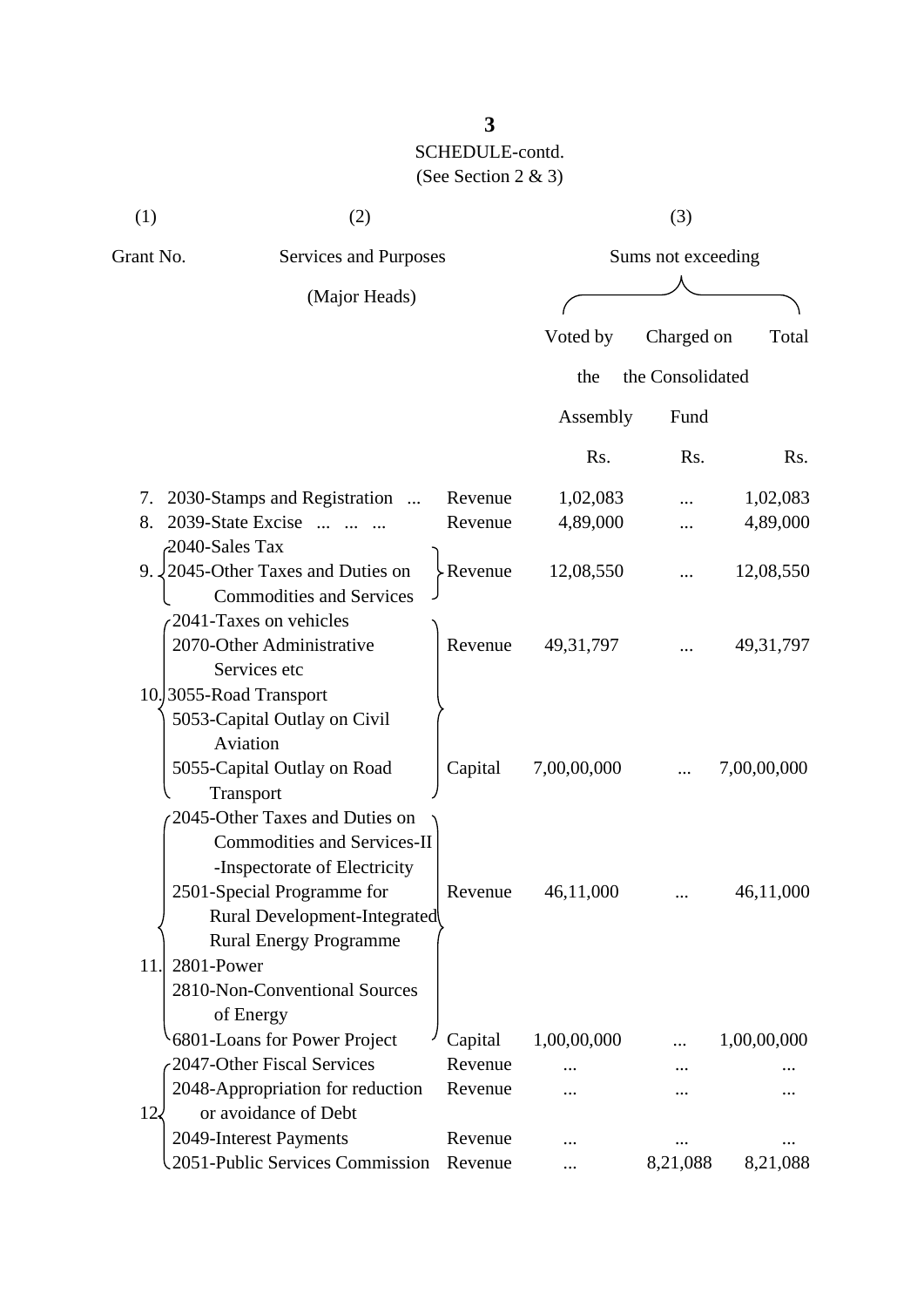| (1)       | (2)                                                                                                       |         |             | (3)                |                      |
|-----------|-----------------------------------------------------------------------------------------------------------|---------|-------------|--------------------|----------------------|
| Grant No. | Services and Purposes                                                                                     |         |             | Sums not exceeding |                      |
|           | (Major Heads)                                                                                             |         |             |                    |                      |
|           |                                                                                                           |         | Voted by    | Charged on         | Total                |
|           |                                                                                                           |         | the         | the Consolidated   |                      |
|           |                                                                                                           |         | Assembly    | Fund               |                      |
|           |                                                                                                           |         | Rs.         | Rs.                | R <sub>s</sub> .     |
|           | 2052-Secretariat General Services                                                                         |         |             |                    |                      |
|           | 2251-Secretariat Social Services<br>3451-Secretariat Economic                                             | Revenue | 3,53,841    |                    | 3,53,841             |
| 13.       | Services<br>5275-Capital Outlay on other<br><b>Communication Services</b>                                 | Capital |             |                    |                      |
|           | 14. 2053-District Administration                                                                          | Revenue | 4,00,000    |                    | 4,00,000             |
|           | 15. 2054-Treasury and Accounts<br>Administration                                                          | Revenue |             |                    |                      |
|           | 2055-Police                                                                                               |         |             |                    |                      |
|           | 2070-Other Administrative<br><b>Services-Fire Protection</b><br>and Control<br>2216-Housing-01-Government | Revenue | 2,00,00,400 |                    | 1,68,280 2,01,68,600 |
| 16.       | <b>Residential Buildings</b><br>4059-Capital Outlay on Public<br>Works (Police)                           |         |             |                    |                      |
|           | 4216-Capital Outlay on Housing<br>(Police)                                                                | Capital |             |                    |                      |
|           | $-2056$ -Jails                                                                                            | Revenue |             |                    |                      |
|           | 17, 4059-Capital Outlay on Public<br>Works (Jails)                                                        | Capital |             |                    |                      |
| 18.       | 2058-Stationery and Printing<br>4058-Capital Outlay on Stationery<br>and Printing                         | Revenue | 2,22,000    |                    | 2,22,000             |
|           | 4216-Capital Outlay on Housing                                                                            | Capital |             |                    |                      |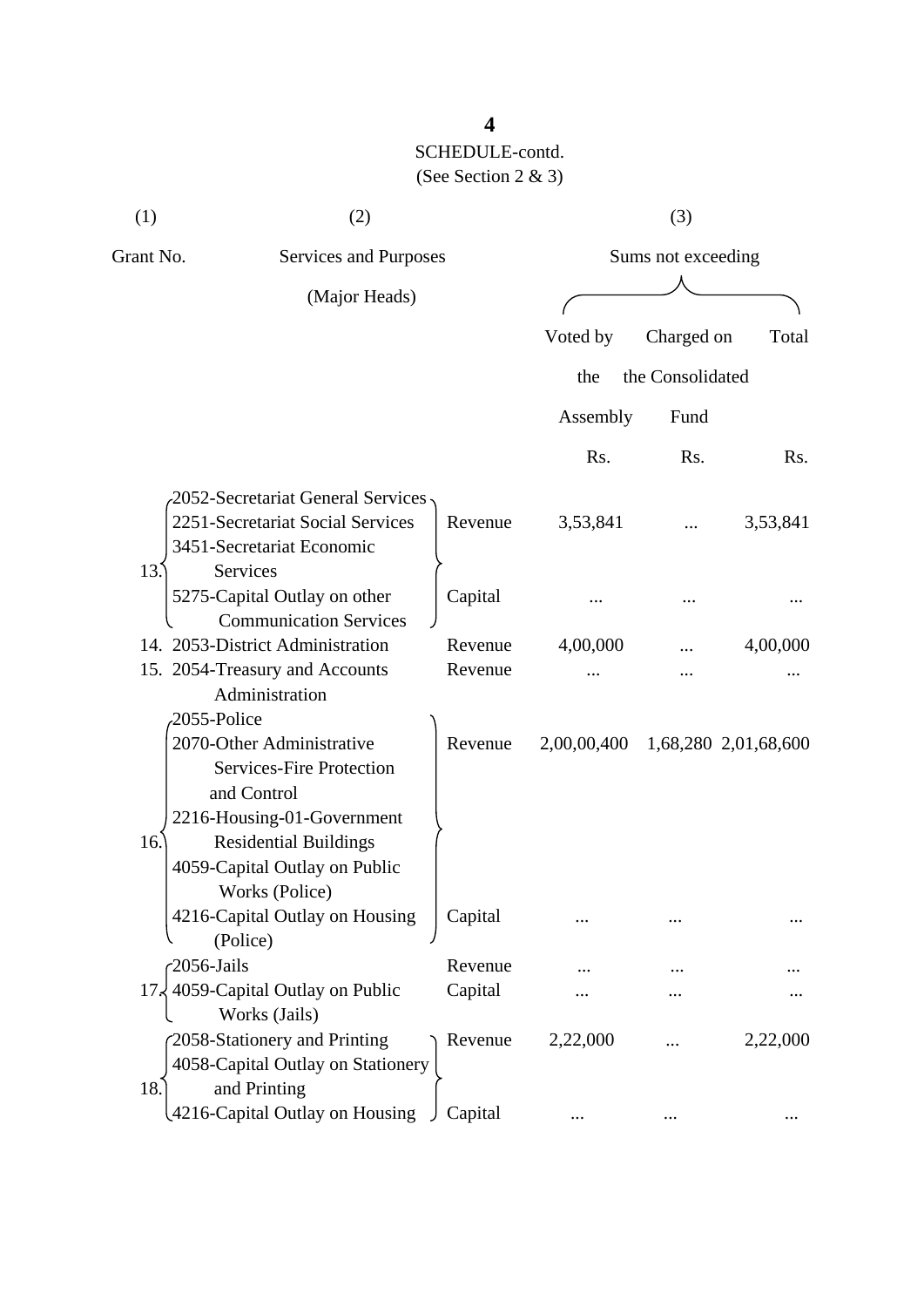| (1)             | (2)                                                                                                                                                                                                                                                                                                                                                                             |         |          | (3)                |       |
|-----------------|---------------------------------------------------------------------------------------------------------------------------------------------------------------------------------------------------------------------------------------------------------------------------------------------------------------------------------------------------------------------------------|---------|----------|--------------------|-------|
| Grant No.       | Services and Purposes                                                                                                                                                                                                                                                                                                                                                           |         |          | Sums not exceeding |       |
|                 | (Major Heads)                                                                                                                                                                                                                                                                                                                                                                   |         |          |                    |       |
|                 |                                                                                                                                                                                                                                                                                                                                                                                 |         | Voted by | Charged on         | Total |
|                 |                                                                                                                                                                                                                                                                                                                                                                                 |         | the      | the Consolidated   |       |
|                 |                                                                                                                                                                                                                                                                                                                                                                                 |         | Assembly | Fund               |       |
|                 |                                                                                                                                                                                                                                                                                                                                                                                 |         | Rs.      | Rs.                | Rs.   |
| 19 <sub>2</sub> | 2052-Secretariat-General Services<br>-II-Public Works Department<br>-Secretariat<br>2059-Public Works<br>2202-General Education<br>2203-Technical Education<br>2204-Sports and Youth Services<br>2205-Art and Culture<br>2210-Medical and Public Health<br>2216-Housing-01-Government<br><b>Residential Buildings</b><br>(i/c. P.W.D)<br>4059-Capital Outlay on Public<br>Works | Revenue |          |                    |       |
|                 | 4202-Capital Outlay on Education,<br>Sports, etc.<br>4210-Capital Outlay on Medical<br>and Public Health<br>4216-Capital Outlay on Housing-<br>01-Government Residential<br>(i/c. P.W.D)<br>4403-Capital Outlay on Animal<br>Husbandry<br>4404-Capital Outlay on Dairy<br>Development                                                                                           | Capital | $\cdots$ |                    |       |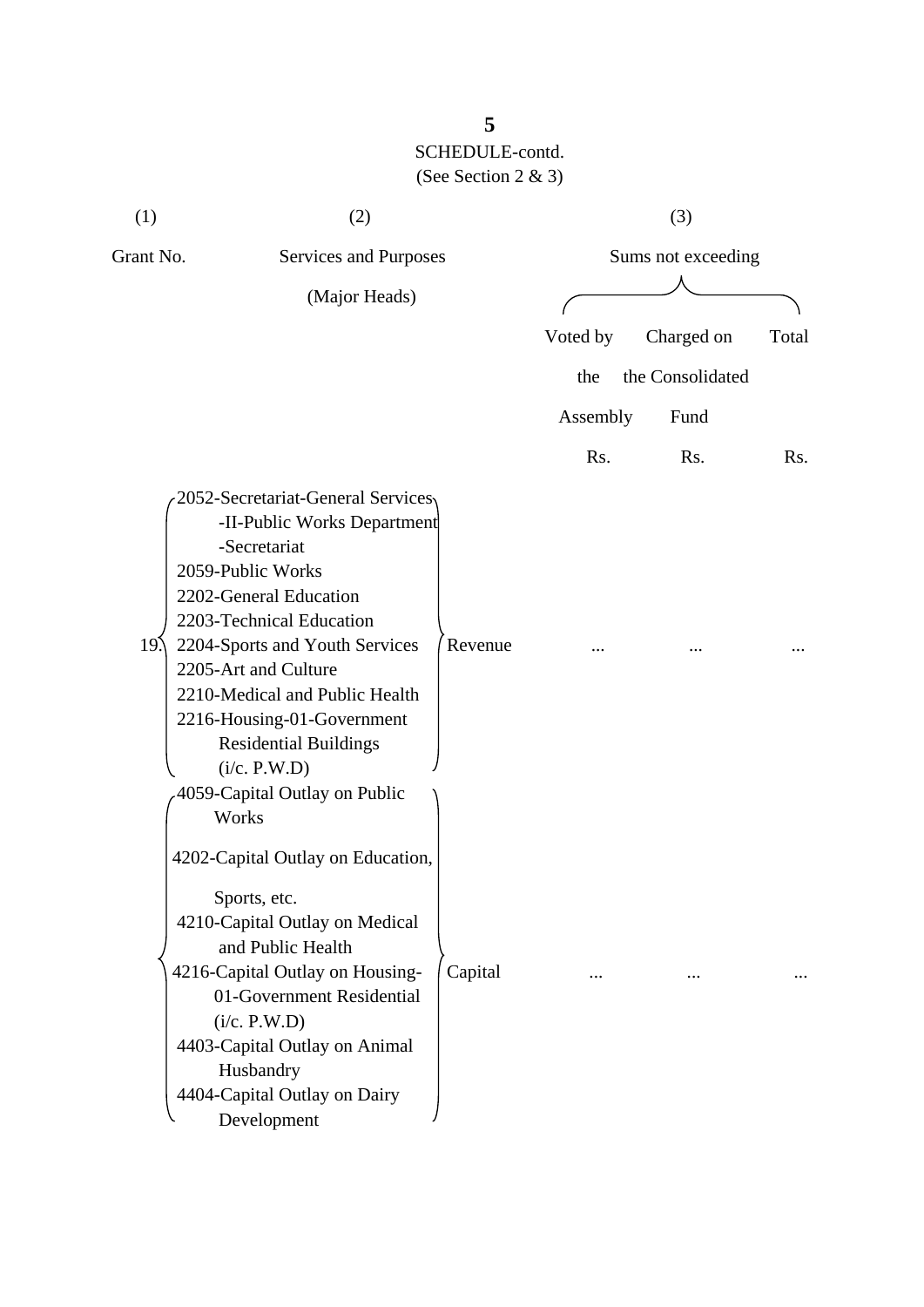| (1)       | (2)                                                                                                                                                                                                                                                                                                           |         |           | (3)                |           |
|-----------|---------------------------------------------------------------------------------------------------------------------------------------------------------------------------------------------------------------------------------------------------------------------------------------------------------------|---------|-----------|--------------------|-----------|
| Grant No. | Services and Purposes                                                                                                                                                                                                                                                                                         |         |           | Sums not exceeding |           |
|           | (Major Heads)                                                                                                                                                                                                                                                                                                 |         |           |                    |           |
|           |                                                                                                                                                                                                                                                                                                               |         | Voted by  | Charged on         | Total     |
|           |                                                                                                                                                                                                                                                                                                               |         | the       | the Consolidated   |           |
|           |                                                                                                                                                                                                                                                                                                               |         | Assembly  | Fund               |           |
|           |                                                                                                                                                                                                                                                                                                               |         | Rs.       | Rs.                | Rs.       |
|           | 2070-Other Administrative<br>Services-I-Civil Defence                                                                                                                                                                                                                                                         | Revenue | 41,60,071 |                    | 41,60,071 |
| 20.       | and Home Guards<br>4059-Capital Outlay on Public<br><b>Works (Civil Defence</b><br>and Home Guards)                                                                                                                                                                                                           | Capital |           |                    |           |
| 21.       | 2075-Miscellaneous General<br>Services-104-Pension and<br>Awards in consideration of<br>Distinguished Services<br>2202-General Education<br>2203-Technical Education<br>2204-Sports and Youth Services<br>2205-Art and Culture<br>2236-Nutrition<br>3425-Other Scientific Research<br>3454-Census, Survey and | Revenue |           |                    |           |
|           | <b>Statistics</b><br>4202-Capital Outlay on Education,<br>Sports, Art and Culture<br>4204-Capital Outlay on Education,<br>Sports, Art and Culture<br>6202-Loans for Education, Art<br>and Culture                                                                                                             | Capital |           |                    |           |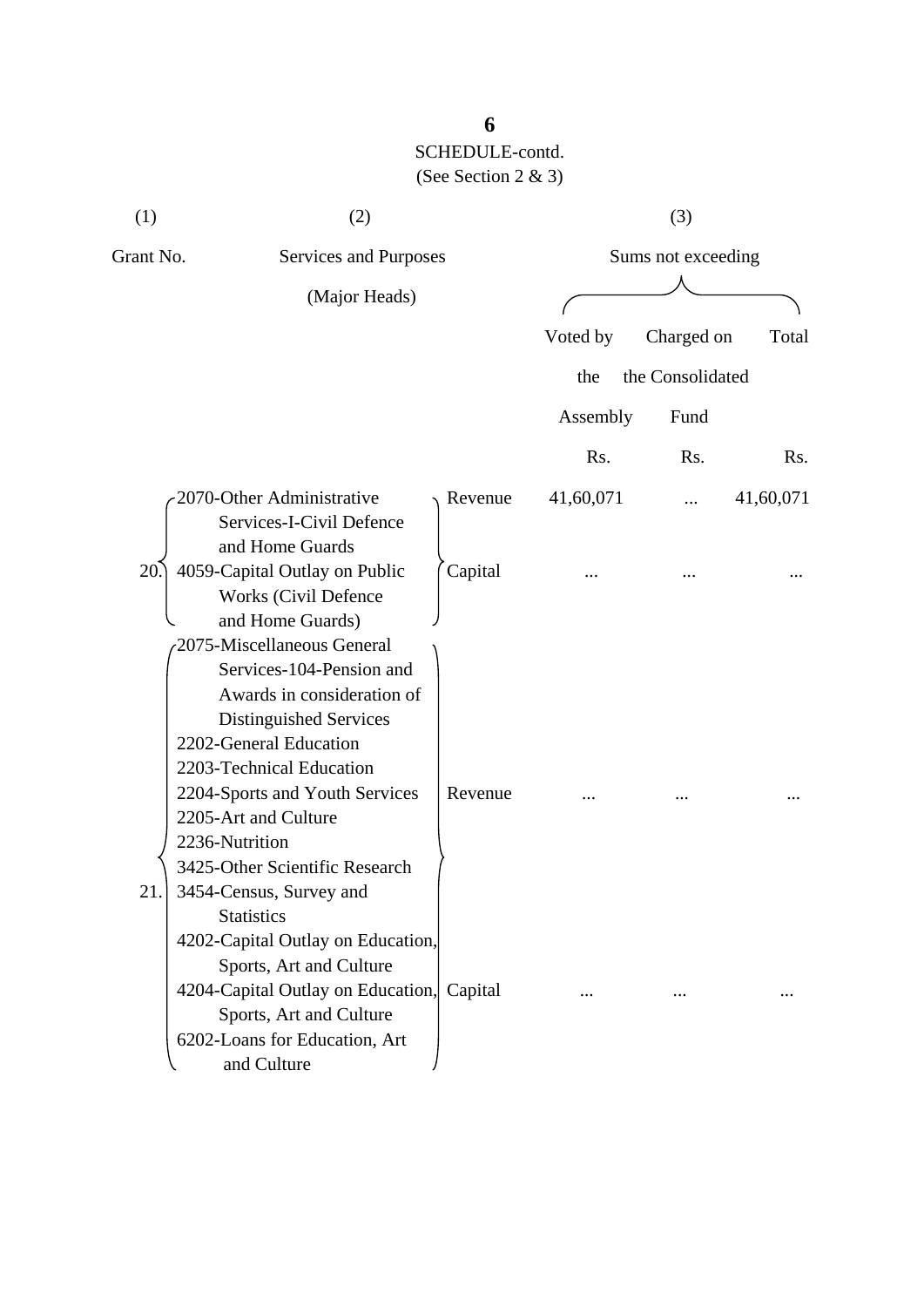| (1)       | (2)                                                                                                                                                          |         |           | (3)                |           |
|-----------|--------------------------------------------------------------------------------------------------------------------------------------------------------------|---------|-----------|--------------------|-----------|
| Grant No. | Services and Purposes                                                                                                                                        |         |           | Sums not exceeding |           |
|           | (Major Heads)                                                                                                                                                |         |           |                    |           |
|           |                                                                                                                                                              |         | Voted by  | Charged on         | Total     |
|           |                                                                                                                                                              |         | the       | the Consolidated   |           |
|           |                                                                                                                                                              |         | Assembly  | Fund               |           |
|           |                                                                                                                                                              |         | Rs.       | Rs.                | Rs.       |
| 22.       | 2070-Other Administrative<br>Services-IV-Guest Houses,<br>Government Hostels etc.<br>2216-Housing-01-Government<br><b>Residential Buildings</b><br>(i.c/GAD) | Revenue |           |                    |           |
| 23.       | 4059-Capital Outlay on Public<br>Works (i.c/GAD)<br>2070-Other Administrative<br>Services-V-Training,<br>Vigilance, Administration                           | Revenue | 2,13,000  |                    | 2,13,000  |
|           | of Citizenship Act etc<br>24. 2071-Pensions and other<br><b>Retirements Benefits</b><br>$25f$ 2070-Other Administrative                                      | Revenue |           |                    |           |
|           | Services-VI-State Loterrries<br>2075-Miscellaneous General<br>Services                                                                                       | Revenue |           |                    |           |
|           | 2210-Medical and Public Health<br>2211-Family Welfare<br>4210-Capital Outlay on Medical                                                                      | Revenue | 17,75,000 |                    | 17,75,000 |
| 26        | and Public Health<br>421-Capital Outlay on Family<br>Welfare                                                                                                 | Capital | 36,00,000 |                    | 36,00,000 |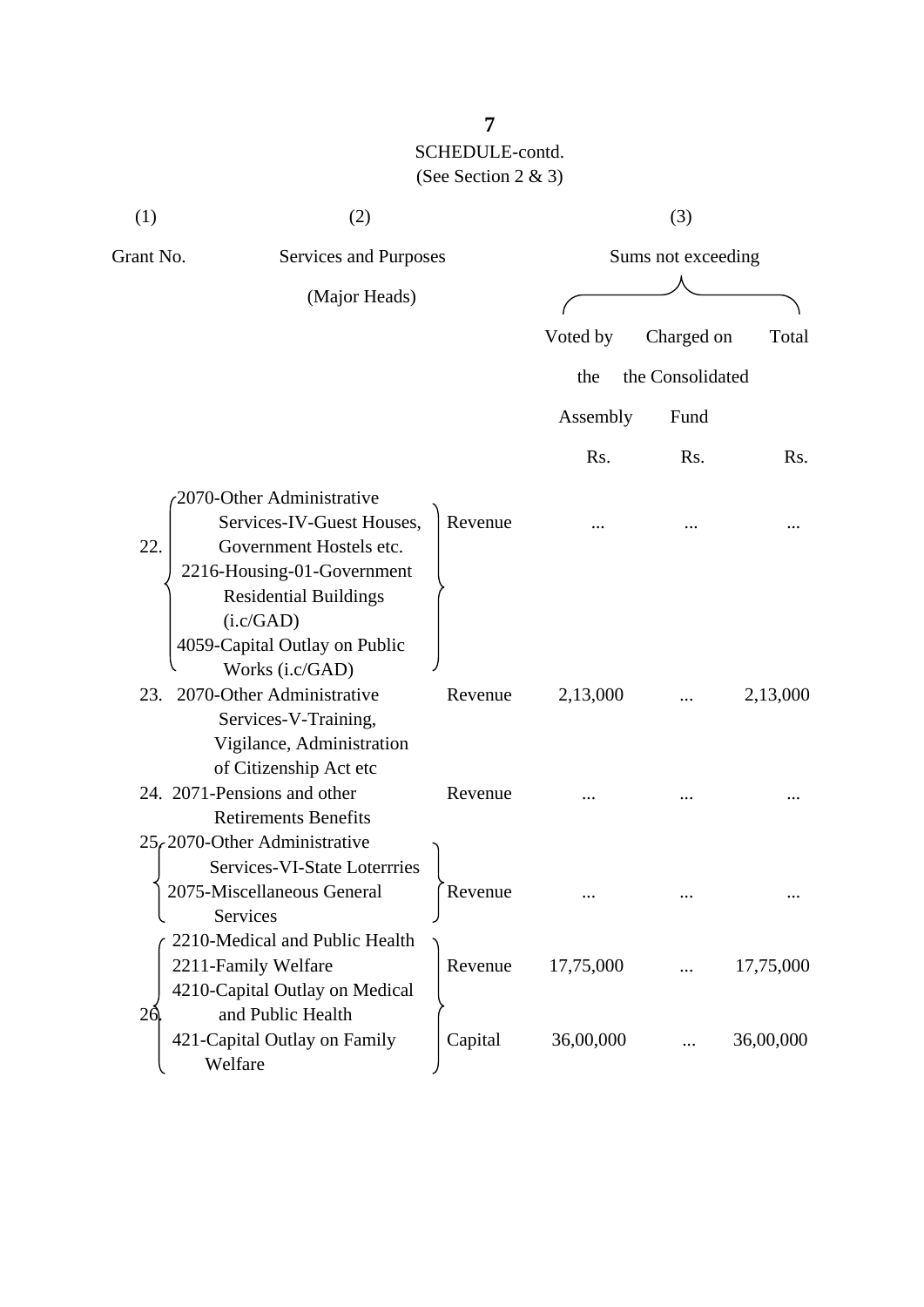| (1)          | (2)                                                                                                                                                                                                       |         |          | (3)                |          |
|--------------|-----------------------------------------------------------------------------------------------------------------------------------------------------------------------------------------------------------|---------|----------|--------------------|----------|
| Grant No.    | Services and Purposes                                                                                                                                                                                     |         |          | Sums not exceeding |          |
|              | (Major Heads)                                                                                                                                                                                             |         |          |                    |          |
|              |                                                                                                                                                                                                           |         | Voted by | Charged on         | Total    |
|              |                                                                                                                                                                                                           |         | the      | the Consolidated   |          |
|              |                                                                                                                                                                                                           |         |          |                    |          |
|              |                                                                                                                                                                                                           |         | Assembly | Fund               |          |
|              |                                                                                                                                                                                                           |         | Rs.      | Rs.                | Rs.      |
| 2216-Housing | 2215-Water Supply and Sanitation, Revenue                                                                                                                                                                 |         |          |                    |          |
| 27.          | 4215-Capital Outlay on Water<br><b>Supply and Sanitation</b><br>4216-Capital Outlay on Housing-<br>01-Government Residential<br><b>Buildings</b><br>6215-Loan for Water Supply                            | Capital |          |                    |          |
| 2216-Housing | and Sanitation<br>4216-Capital Outlay on Housing                                                                                                                                                          | Revenue |          |                    |          |
| 28.          | 6216-Loand for Housing                                                                                                                                                                                    | Capital |          |                    |          |
|              | 2217-Urban Development                                                                                                                                                                                    | Revenue |          | 4,36,262           | 4,36,262 |
| 29.          | 4218-Capital Outlay on Housing<br>4217-Capital Outlay on Urban<br>Development                                                                                                                             | Capital |          |                    |          |
| 30.          | 2220-Information and Publicity                                                                                                                                                                            | Revenue |          |                    |          |
|              | 31. 2230-Labour and Employment-<br>01-Labour<br>2230-Labour and Employment-<br>$01-(A)$ -Inspectorate of<br><b>Factories and Steam Boiler</b><br>2230-Labour and Employment-<br>02-Employment-03-Training | Revenue | 60,800   |                    | 60,800   |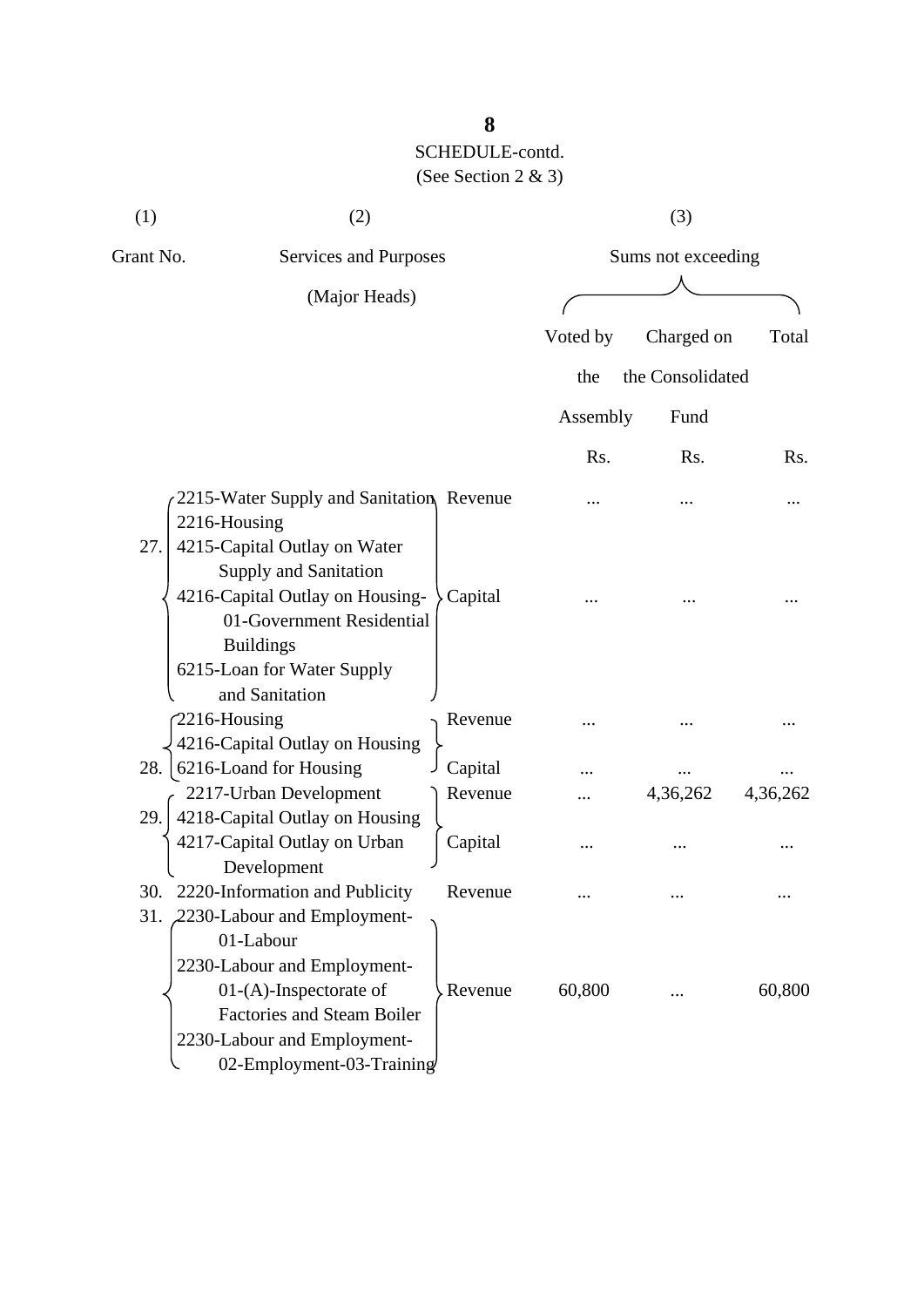| (1)       | (2)                                                                                                                                                               |                |          | (3)                |          |
|-----------|-------------------------------------------------------------------------------------------------------------------------------------------------------------------|----------------|----------|--------------------|----------|
| Grant No. | Services and Purposes                                                                                                                                             |                |          | Sums not exceeding |          |
|           | (Major Heads)                                                                                                                                                     |                |          |                    |          |
|           |                                                                                                                                                                   |                | Voted by | Charged on         | Total    |
|           |                                                                                                                                                                   |                | the      | the Consolidated   |          |
|           |                                                                                                                                                                   |                | Assembly | Fund               |          |
|           |                                                                                                                                                                   |                | Rs.      | Rs.                | Rs.      |
| 32.       | 3456-Civil Supplies<br>2408-Food Storage and<br>Warehousing                                                                                                       | Revenue        | 2,02,000 |                    | 2,02,000 |
|           | 4408-Capital Outlay on Food<br>Storage and Warehousing                                                                                                            | Capital        |          |                    |          |
|           | 33. / 2235-Social Security and Welfare<br>-01-Rehabilitation                                                                                                      | Revenue        |          |                    |          |
|           | 6235-Loans for Social Security<br>and Welfare-60-Other Social<br>Security and Welfare<br>Programmes<br>2225-Welfare of S.CS, S.TS and<br>Other B.CS               | Capital        |          |                    |          |
| 34.       | 2235-Social Security and Welfare<br>2236-Nutrition (Social Welfare)<br>4059-Capital Outlay on Public<br>Works (Social Welfare)<br>6225-Loans for Welfare of S.CS, | $\int$ Revenue |          |                    |          |
|           | S.TS and Other B.CS                                                                                                                                               | Capital        | 85,00,00 |                    | 85,00,00 |
|           | 35. 2235- Social Security and Welfare<br>-60-Other Social Security<br>and Welfare Programme<br>6235-Loans for Social Security                                     | Revenue        |          |                    |          |
|           | and Welfare-60-Other Social Capital<br>Security and Welfare<br>Programme                                                                                          |                |          |                    |          |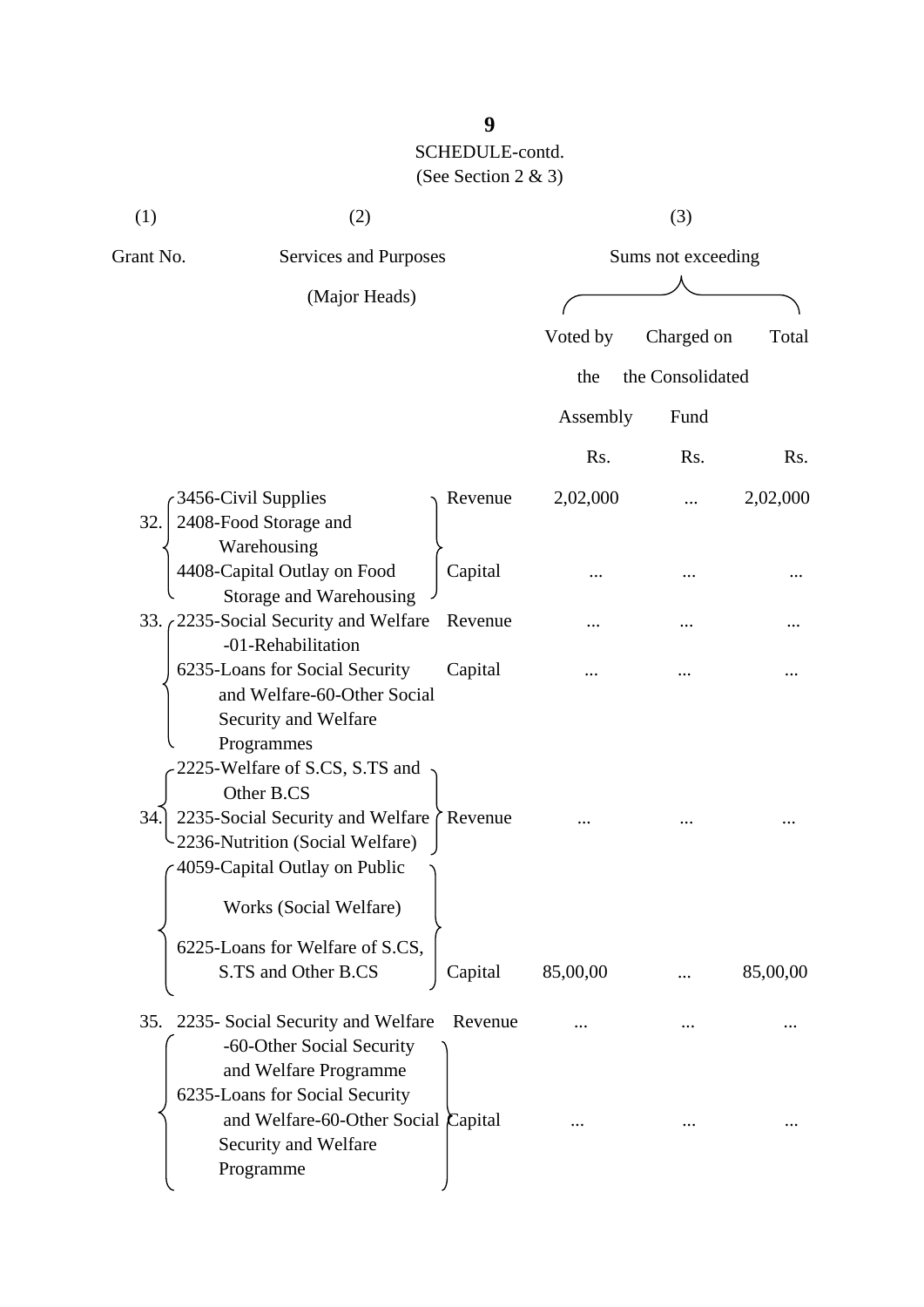| (1)       | (2)                               |                       |           | (3)                |           |  |
|-----------|-----------------------------------|-----------------------|-----------|--------------------|-----------|--|
| Grant No. |                                   | Services and Purposes |           | Sums not exceeding |           |  |
|           | (Major Heads)                     |                       |           |                    |           |  |
|           |                                   |                       | Voted by  | Charged on         | Total     |  |
|           |                                   |                       | the       | the Consolidated   |           |  |
|           |                                   |                       | Assembly  | Fund               |           |  |
|           |                                   |                       | Rs.       | Rs.                | Rs.       |  |
|           | 2235-Social Security and Welfare- |                       |           |                    |           |  |
|           | E-60-Other Social Security        |                       |           |                    |           |  |
|           | and Welfare Programmes            |                       |           |                    |           |  |
| 36/       | 2075-Miscellaneous General        | Revenue               |           |                    |           |  |
|           | Services-104-Pension and          |                       |           |                    |           |  |
|           | awards in consideration of        |                       |           |                    |           |  |
|           | distinguished Services            |                       |           |                    |           |  |
|           | 37. 2250-Other Social Services    | Revenue               |           |                    |           |  |
|           | 38. 3451-Secretariat Economic     | Revenue               |           |                    |           |  |
|           | Services-II-Planning Board        |                       |           |                    |           |  |
|           | and attached offices              |                       |           |                    |           |  |
|           | 39. <i>(2425-Co-operation</i> )   | Revenue               |           |                    |           |  |
|           | 4425-Capital Outlay on            |                       |           |                    |           |  |
|           | Co-operation                      |                       |           |                    |           |  |
|           | 4435-Capital Outlay on other      | Capital               |           |                    |           |  |
|           | <b>Agricultural Programmes</b>    |                       |           |                    |           |  |
|           | 6425-Loans for Co-operation       |                       |           |                    |           |  |
|           | 2552-North Eastern Areas          | Revenue               | 16,68,000 |                    | 16,68,000 |  |
|           | 4552-Capital Outlay on North      | Capital               |           |                    |           |  |
| 40<       | <b>Eastern Areas</b>              |                       |           |                    |           |  |
|           | 6552-Loans for North Eastern      |                       |           |                    |           |  |
|           | Areas                             |                       |           |                    |           |  |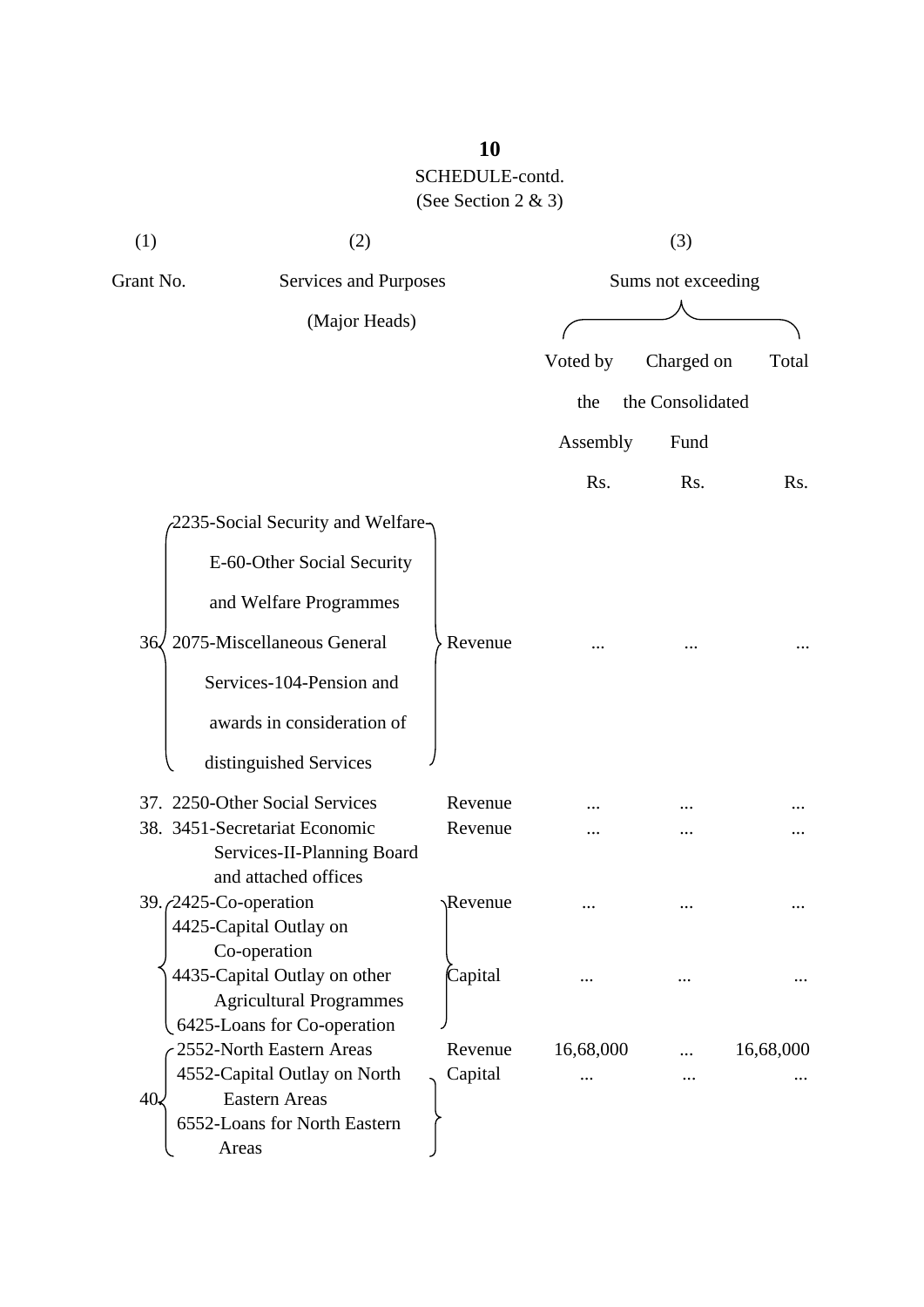| (1)       | (2)                                                                                                                                                                                                                        |         |          | (3)                |       |
|-----------|----------------------------------------------------------------------------------------------------------------------------------------------------------------------------------------------------------------------------|---------|----------|--------------------|-------|
| Grant No. | Services and Purposes                                                                                                                                                                                                      |         |          | Sums not exceeding |       |
|           | (Major Heads)                                                                                                                                                                                                              |         |          |                    |       |
|           |                                                                                                                                                                                                                            |         | Voted by | Charged on         | Total |
|           |                                                                                                                                                                                                                            |         | the      | the Consolidated   |       |
|           |                                                                                                                                                                                                                            |         | Assembly | Fund               |       |
|           |                                                                                                                                                                                                                            |         | Rs.      | Rs.                | Rs.   |
|           | 41. 3454-Census, Surveys and<br>Statistics-02- Surveys and<br><b>Statistics</b>                                                                                                                                            | Revenue |          |                    |       |
| 42.       | 3475-Other General Economic<br>Services-Regulation of weight<br>and Measures<br>2216-Housing-01-Government<br><b>Residential Buildings</b>                                                                                 | Revenue |          |                    |       |
| 43.       | 2491-Crop Husbandry<br>2408-Food Storage and<br>Warehousing<br>2415-Agricultural Research and<br>Education<br>2435-Other Agricultural<br>Programmes<br>2702-Minor Irrigation<br>2250-Other Social Services<br>2216-Housing | Revenue |          |                    |       |
|           | 4401-Capital Outlay on Crop<br>Husbandry<br>4702-Capital Outlay on Minor<br>Irrigation<br>4416-Investments in Agricultural<br><b>Financial INST</b><br>6401-Loans for Crop Husbandry                                       |         |          |                    |       |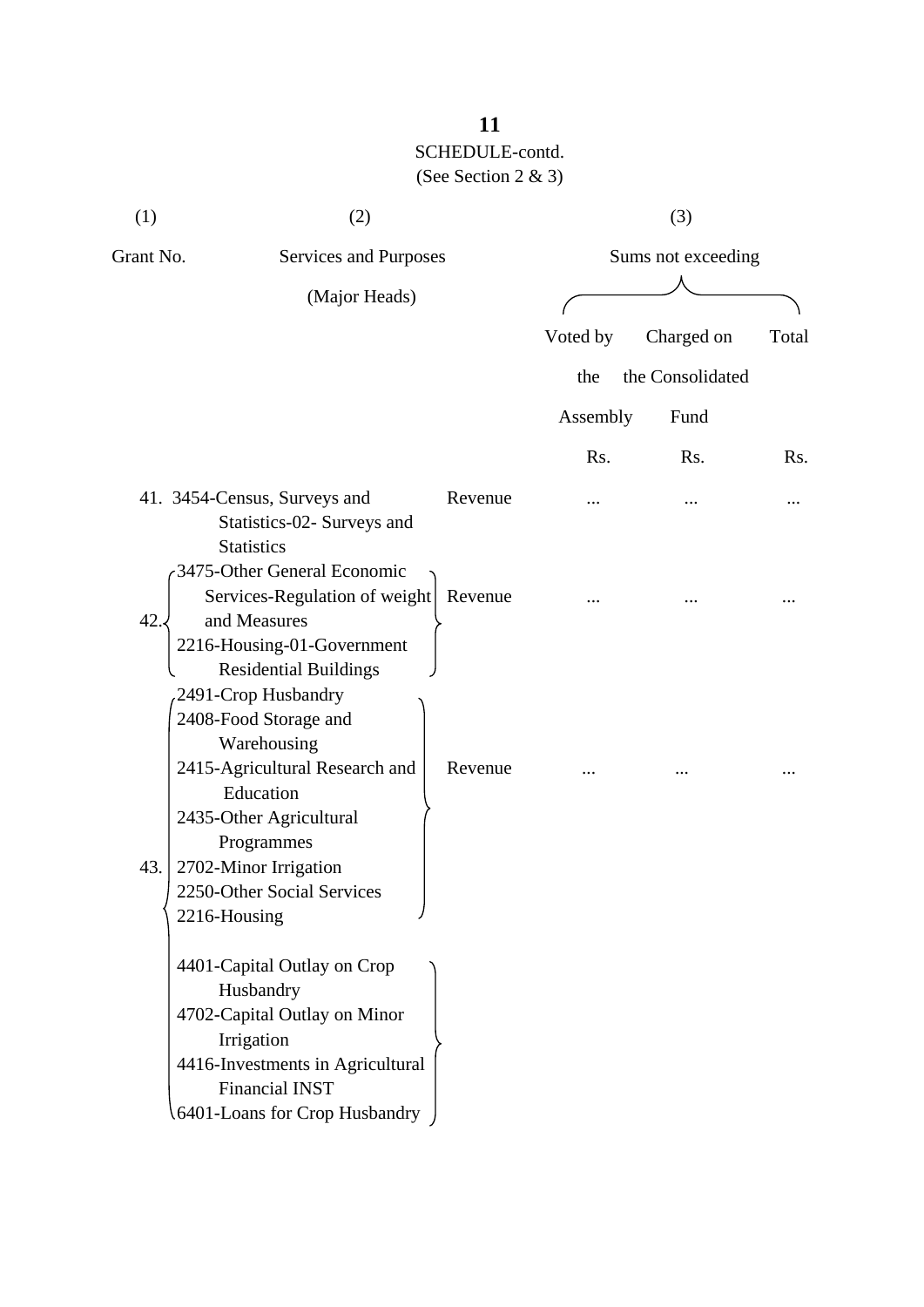| (1)       | (2)                                                                                                                                                                                                                                    |         |             | (3)                |                  |
|-----------|----------------------------------------------------------------------------------------------------------------------------------------------------------------------------------------------------------------------------------------|---------|-------------|--------------------|------------------|
| Grant No. | Services and Purposes                                                                                                                                                                                                                  |         |             | Sums not exceeding |                  |
|           | (Major Heads)                                                                                                                                                                                                                          |         |             |                    |                  |
|           |                                                                                                                                                                                                                                        |         | Voted by    | Charged on         | Total            |
|           |                                                                                                                                                                                                                                        |         | the         | the Consolidated   |                  |
|           |                                                                                                                                                                                                                                        |         | Assembly    | Fund               |                  |
|           |                                                                                                                                                                                                                                        |         | Rs.         | Rs.                | R <sub>s</sub> . |
|           | 2701-Medium Irrigation-II-Works<br>Under E. and D Wing P.W.D<br><b>Medium Irrigation Projects</b><br>2711-Irrigation Navigation,<br>Drainage and Flood Control<br>Project.                                                             | Revenue |             |                    |                  |
| 44.       | 4701-Capital Outlay on Medium<br>Irrigation<br>4711-Capital Outlay on Flood<br><b>Control Projects</b>                                                                                                                                 | Capital | 1,00,00,000 |                    | 1,00,00,000      |
| 45.       | 2402-Soil and Water Conservation Revenue<br>2415-Agricultural Research and<br>Education<br>2216-Housing-01-Government<br><b>Residential Buildings</b>                                                                                  |         |             |                    |                  |
|           | 46. 2501-Special Programmes for<br><b>Rural Development</b>                                                                                                                                                                            | Revenue |             |                    |                  |
|           | 6402-Loans for Soil and Water<br>Conservation                                                                                                                                                                                          | Capital |             |                    |                  |
| 47.       | 2403-Animal Husbandry<br>2415-Agricultural Research and<br><b>Education (Animal Husbandry)</b><br>2216-Housing-01-Government<br><b>Residential Building</b><br>4059-Capital Outlay on Public<br>Works<br>4403-Capital Outlay on Animal | Revenue |             |                    |                  |
|           | 6403-Loans for Animal Husbandry Capital                                                                                                                                                                                                |         |             |                    |                  |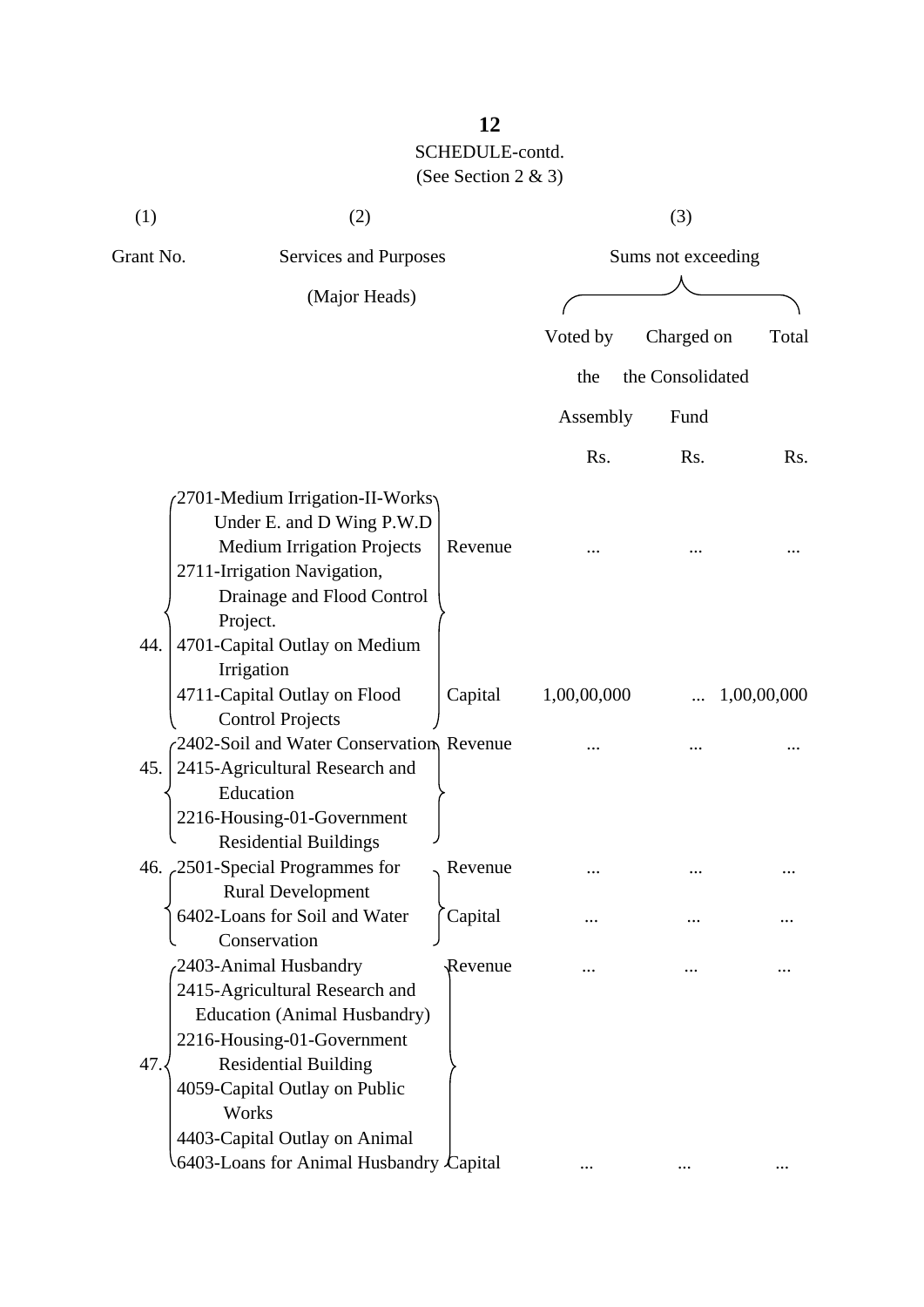| (1)       | (2)                                                                                                                                                                                                         |                       |          | (3)                |       |  |
|-----------|-------------------------------------------------------------------------------------------------------------------------------------------------------------------------------------------------------------|-----------------------|----------|--------------------|-------|--|
| Grant No. |                                                                                                                                                                                                             | Services and Purposes |          | Sums not exceeding |       |  |
|           | (Major Heads)                                                                                                                                                                                               |                       |          |                    |       |  |
|           |                                                                                                                                                                                                             |                       | Voted by | Charged on         | Total |  |
|           |                                                                                                                                                                                                             |                       | the      | the Consolidated   |       |  |
|           |                                                                                                                                                                                                             |                       | Assembly | Fund               |       |  |
|           |                                                                                                                                                                                                             |                       | Rs.      | Rs.                | Rs.   |  |
|           | 48. 2404-Dairy Development<br>2216-Housing-01-Government<br><b>Residential Building</b><br>2415-Agricultural Research and<br>Education<br>2405-Fisheries<br>2415-Agricultural Research and                  | Revenue<br>Revenue    |          |                    |       |  |
| 49.       | Education<br>2216-Housing-01-Government<br><b>Residential Building</b><br>4216-Capital Outlay on Housing<br>4405-Capital Outlay on Fisheries<br>2406-Forestry and Wild Life and<br><b>Education Forests</b> | Capital               |          |                    |       |  |
| 50.       | 2415-Agricultural Research and<br>Education                                                                                                                                                                 | Revenue               |          |                    |       |  |
|           | 4406-Capital Outlay on Forestry                                                                                                                                                                             | J Capital             |          |                    |       |  |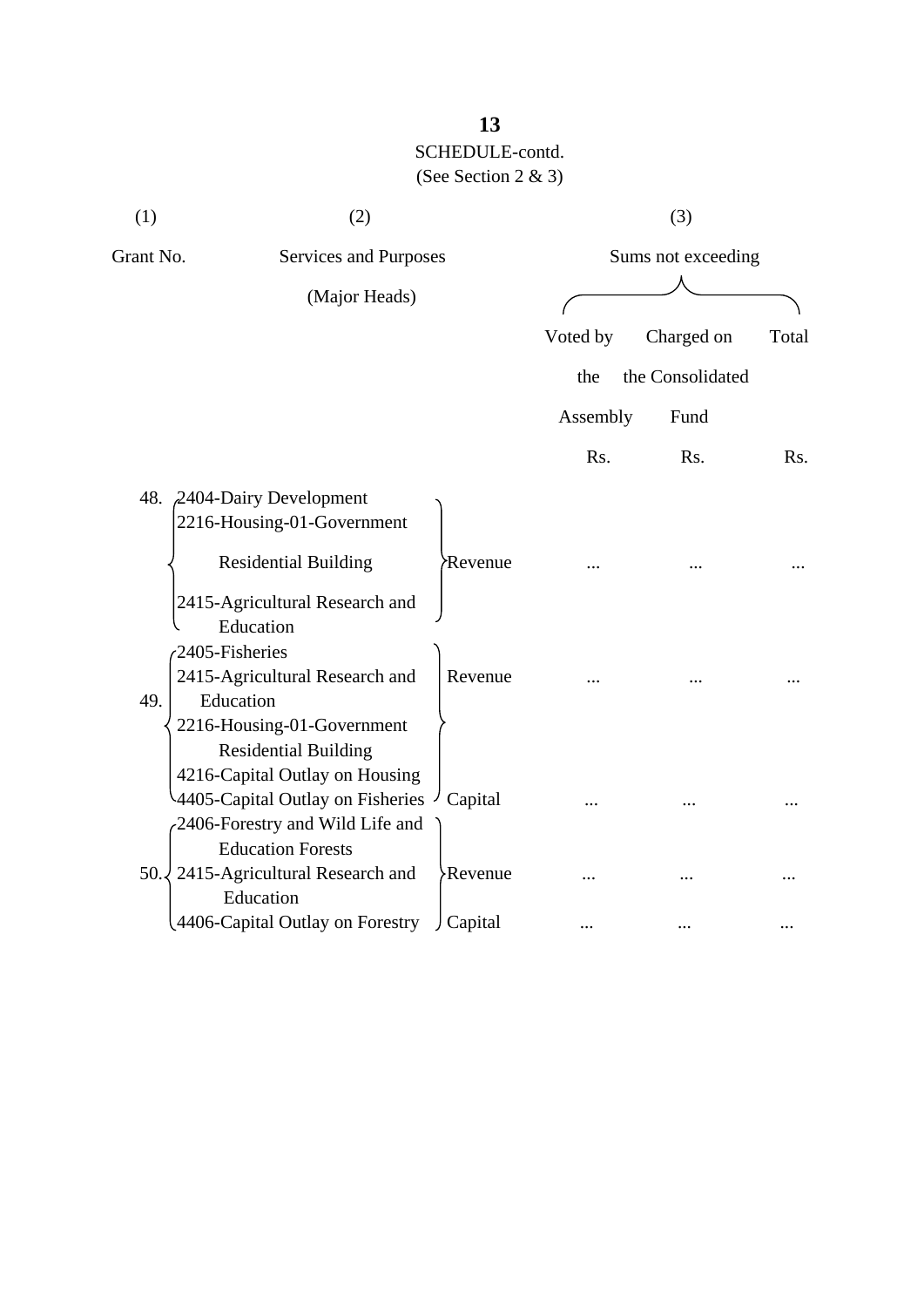| (1)       | (2)                                                                                                                                                                                                                                                                                                     |                    |                    | (3)              |                  |  |
|-----------|---------------------------------------------------------------------------------------------------------------------------------------------------------------------------------------------------------------------------------------------------------------------------------------------------------|--------------------|--------------------|------------------|------------------|--|
| Grant No. | Services and Purposes                                                                                                                                                                                                                                                                                   |                    | Sums not exceeding |                  |                  |  |
|           | (Major Heads)                                                                                                                                                                                                                                                                                           |                    |                    |                  |                  |  |
|           |                                                                                                                                                                                                                                                                                                         |                    | Voted by           | Charged on       | Total            |  |
|           |                                                                                                                                                                                                                                                                                                         |                    | the                | the Consolidated |                  |  |
|           |                                                                                                                                                                                                                                                                                                         |                    | Assembly           | Fund             |                  |  |
|           |                                                                                                                                                                                                                                                                                                         |                    | Rs.                | Rs.              | R <sub>s</sub> . |  |
| 51.       | 2515-Other Rural Development<br>Programmes<br>2216-Housing-01-Government<br><b>Residential Buildings</b><br>2236-Nutrition<br>2401-Crop Husbandry<br>2501-Special Programmes for<br><b>Rural Development</b><br>2505-Rural Employment<br>2416-Capital Outlay on Housing<br>4515-Capital Outlay on Rural | Revenue<br>Capital |                    |                  |                  |  |
|           | Development<br>6515-Loans for other Rural<br><b>Development Programmes</b>                                                                                                                                                                                                                              |                    |                    |                  |                  |  |
| 52.       | 2852-Industries<br>4885-Capital Outlay on Industries<br>and Mineral<br>4858-Capital Outlay on Engineering<br>Industries<br>4860-Capital Outlay on Consumer<br>Industries<br>6885-Loans for other Industries<br>and Minerals                                                                             | Revenue            |                    |                  |                  |  |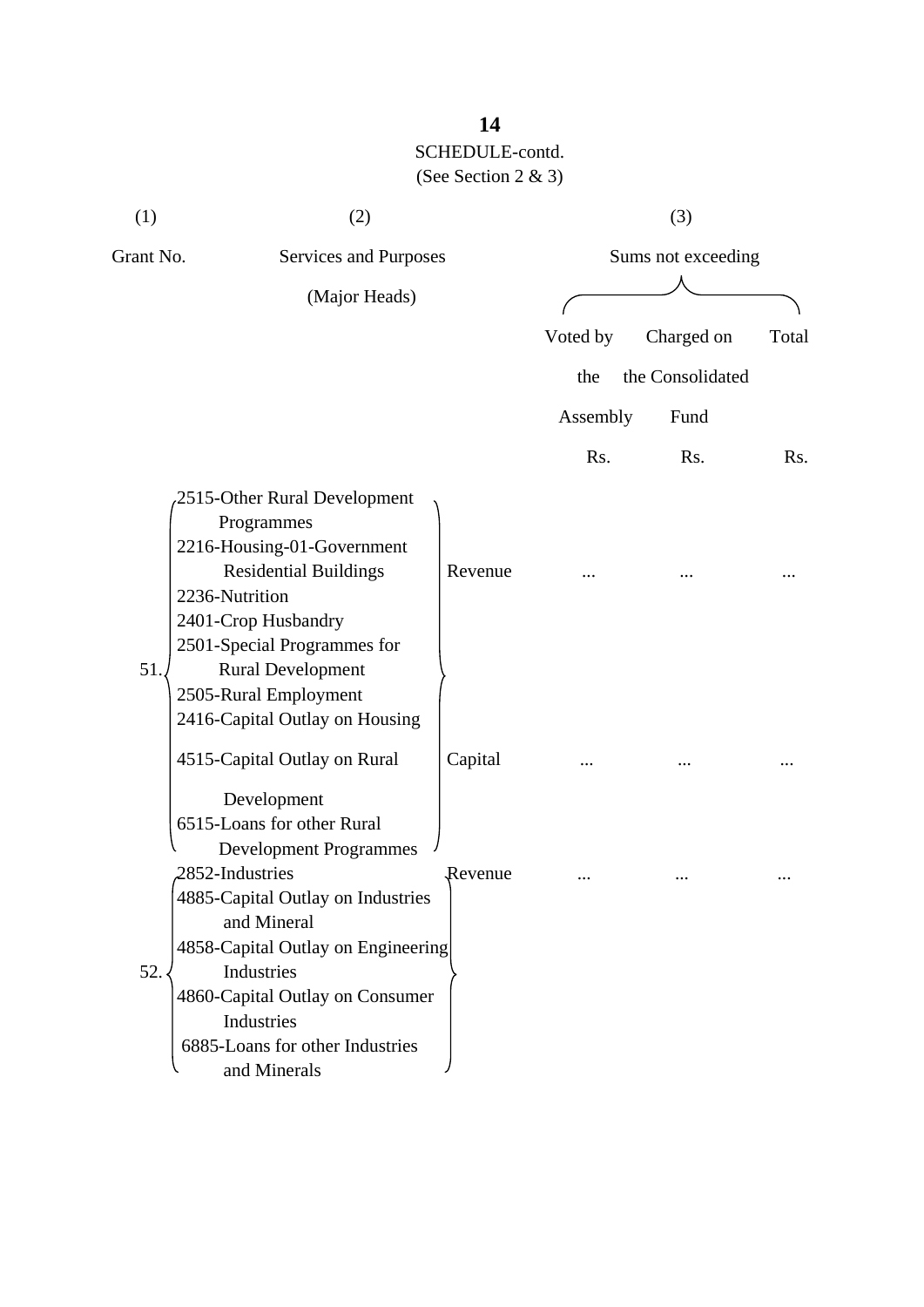| (1)       | (2)                                                                                                                                                                          |         |           | (3)                |           |
|-----------|------------------------------------------------------------------------------------------------------------------------------------------------------------------------------|---------|-----------|--------------------|-----------|
| Grant No. | Services and Purposes                                                                                                                                                        |         |           | Sums not exceeding |           |
|           | (Major Heads)                                                                                                                                                                |         |           |                    |           |
|           |                                                                                                                                                                              |         | Voted by  | Charged on         | Total     |
|           |                                                                                                                                                                              |         | the       | the Consolidated   |           |
|           |                                                                                                                                                                              |         | Assembly  | Fund               |           |
|           |                                                                                                                                                                              |         | Rs.       | Rs.                | Rs.       |
| 53.       | 2851-Village and Small Industries, Revenue<br>2216-Housing-01-Government<br><b>Residential Buildings</b><br>4851-Capital Outlay on Village<br>and Small Industries           |         |           |                    |           |
|           | 6851-Loans for Village and Small                                                                                                                                             | Capital |           |                    |           |
|           | Industries<br>2851-Village and Small Industries, Revenue<br>2216-Housing-01-Government<br><b>Residential Buildings</b>                                                       |         |           |                    |           |
| 54. {     | 4216-Capital Outlay on Housing<br>4851-Capital Outlay on Village                                                                                                             | Capital |           |                    |           |
|           | and Small Scale Industries<br>2853-Non-Ferrous Mining and<br>Metallurgical Industries<br><b>Regulation and Development</b><br>of Mines                                       | Revenue | 80,00,000 |                    | 80,00,000 |
| 55.       | 4216-Capital Outlay on Housing<br>-01-Government<br><b>Residential Buildings</b><br>4853-Capital Outlay on Non-<br>Ferrous Mining and<br>Metallurgical Non-Ferrous<br>Metal. | Capital |           |                    |           |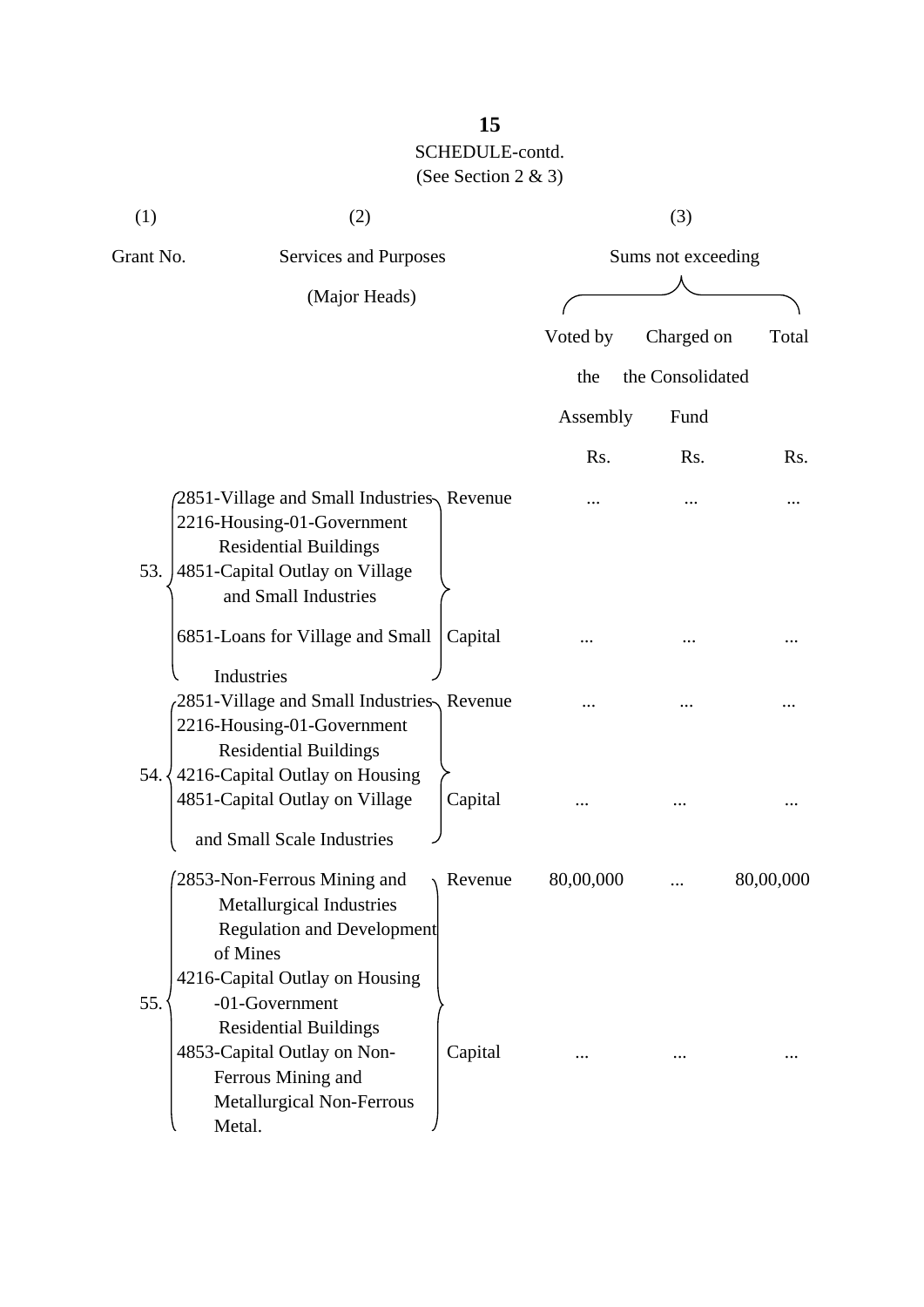| (1)       | (2)                                                                                                                                      |         |           | (3)                |                  |
|-----------|------------------------------------------------------------------------------------------------------------------------------------------|---------|-----------|--------------------|------------------|
| Grant No. | Services and Purposes                                                                                                                    |         |           | Sums not exceeding |                  |
|           | (Major Heads)                                                                                                                            |         |           |                    |                  |
|           |                                                                                                                                          |         | Voted by  | Charged on         | Total            |
|           |                                                                                                                                          |         | the       | the Consolidated   |                  |
|           |                                                                                                                                          |         |           |                    |                  |
|           |                                                                                                                                          |         | Assembly  | Fund               |                  |
|           |                                                                                                                                          |         | Rs.       | R <sub>s</sub> .   | R <sub>s</sub> . |
|           | 3054-Roads and Bridges                                                                                                                   | Revenue |           |                    |                  |
| 56.3      | 5054-Capital Outlay on Roads<br>and Bridges                                                                                              | Capital |           |                    |                  |
|           | 3452-Tourism<br>4059-Capital Outlay on Public<br>Works (Tourism)                                                                         | Revenue | $\ddotsc$ | .                  |                  |
|           | 57. $\langle$ 5275-Capital Outlay on other<br><b>Communication Services</b><br>5452-Capital Outlay on Tourism<br>57452-Loans for Tourism | Capital |           |                    |                  |
|           | 58. 3606-Aid Materials and Equipment                                                                                                     | Revenue | .         |                    |                  |
|           | 6003-Internal Debt of the State<br>Government (Charged)                                                                                  | Capital |           |                    |                  |
|           | 6004-Loans and Advances from the Capital<br>Central Government (Charged)                                                                 |         | .         |                    |                  |
|           | 59, 5465-Investment in General<br>Financial and Training<br>Institutions                                                                 | Capital | 3,75,000  |                    | 3,75,000         |
|           | 60.7610-Loans to Government<br>Servants etc                                                                                              | Capital |           |                    |                  |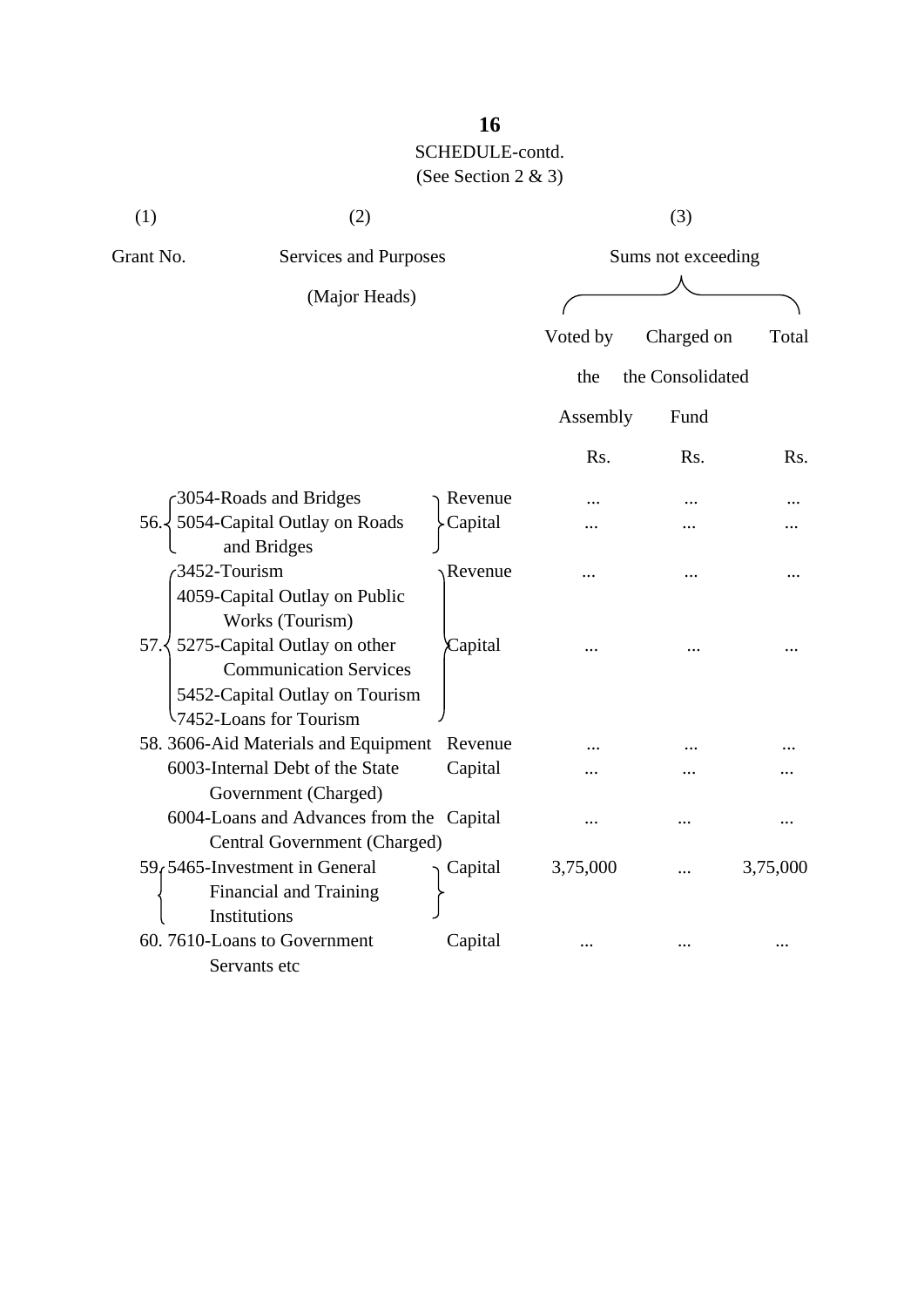| (1)                                | (2)                                   |         |                                     | (3)              |          |
|------------------------------------|---------------------------------------|---------|-------------------------------------|------------------|----------|
| Grant No.<br>Services and Purposes |                                       |         | Sums not exceeding                  |                  |          |
|                                    | (Major Heads)                         |         |                                     |                  |          |
|                                    |                                       |         | Voted by                            | Charged on       | Total    |
|                                    |                                       |         | the                                 | the Consolidated |          |
|                                    |                                       |         | Assembly                            | Fund             |          |
|                                    |                                       |         | Rs.                                 | Rs.              | Rs.      |
|                                    | 61.7615-Miscellaneous Loans           | Capital | $\cdots$                            | $\cdots$         | $\cdots$ |
|                                    | 62. 7810-Inter-State Settlement       | Capital |                                     |                  | $\cdots$ |
|                                    | 63. 7999-Appropriation to Contingency | Capital | $\cdots$                            | $\cdots$         | $\cdots$ |
|                                    | Total                                 |         | 17,87,51,989 20,38,550 18,07,90,539 |                  |          |

#### S. DYKES

Under Secretary to the Govt. Of Meghalaya,

Law Department.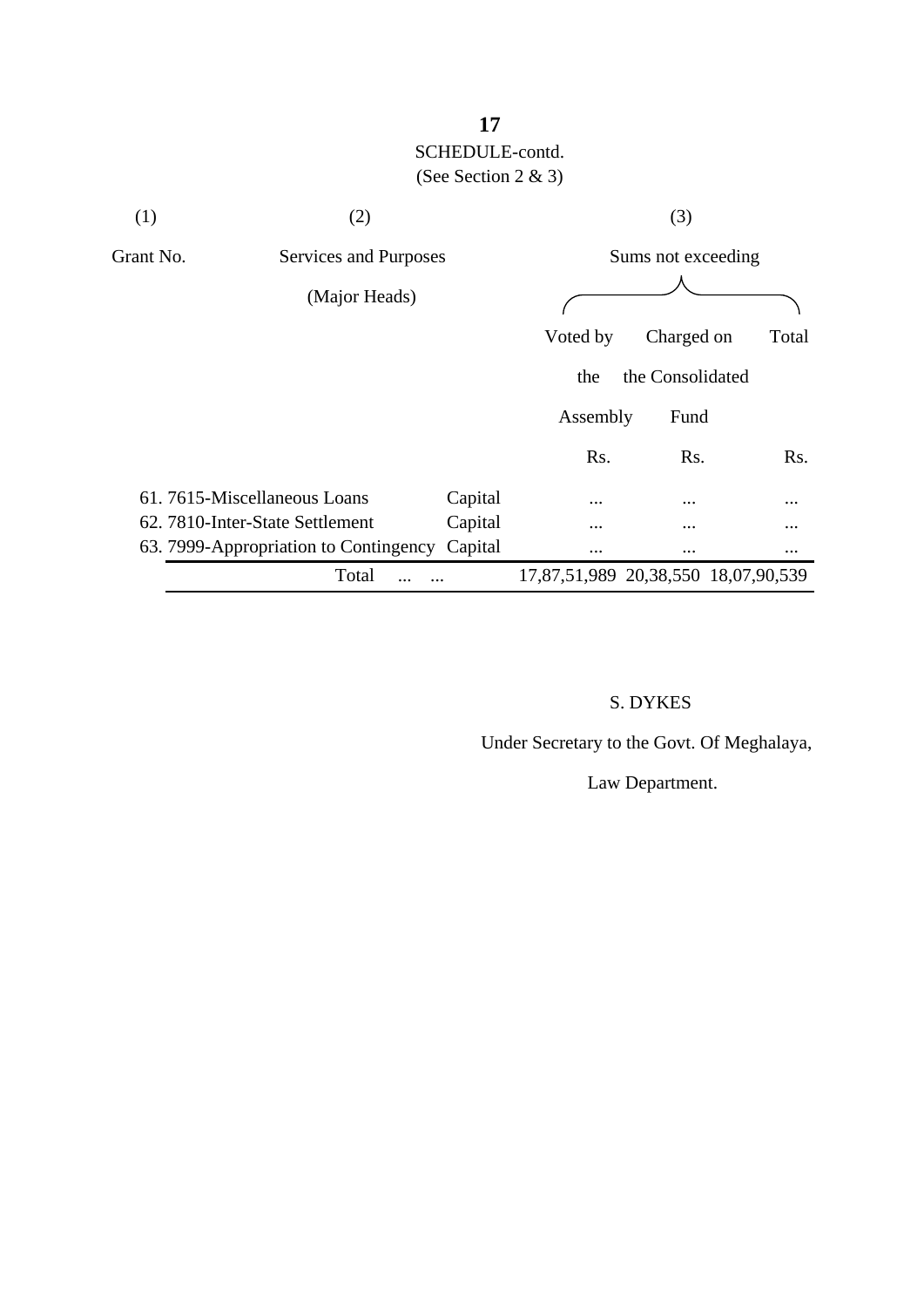#### **The 31st March, 1995**

No. LL (B) 25/93/215- The Meghalaya Appropriation (Vote-on-Account) Act, 1995 (Act-2 of 1995) is hereby published for general information.

#### **MEGHALAYA ACT No. 2 OF 1995**

(Passed by the Meghalaya Legislative Assembly. Assented to by the Governor on the 31<sup>st</sup> March, 1995. Published in the Extra-ordinary issue of the Gazette of Meghalaya, dated  $31<sup>st</sup>$  March, 1995)

THE MEGHALAYA APPROPRIATION (VOTE-ON-ACCOUNT) ACT, 1995

An

#### Act

#### **To provide for the withdrawal of certain sums from and out of the Consolidated Fund of Meghalaya for the services of the financial year 1995-96**

Be it enacted by the Legislature of the State of Meghalaya in the Forty-sixth Year of the Republic of India as follows:-

- **1. Short title and enforcement** (1) This Act may be called the Meghalaya Appropriation (Vote-on-Account) Act, 1995 (2)It shall come into force on the first day of April, 1995
- **2. Withdrawal of Rs. 214,95,17,525 from and out of the Consolidated Fund of Meghalaya for the financial year 1995-96**:- From and out of the Consolidated Fund of Meghalaya there may be withdrawn sums not exceeding those specified in Column (3) of the Schedule amounting in the aggregate to the sum of rupees two hundred fourteen crores, ninety five lakhs, seventeen thousand, five hundred twenty five towards defraying the several charges which will come in the course of payment during the period of three months of the beginning on the first day of April, 1995 in respect of the services specified in Column (2) of the Schedule.
- **3. Appropriation** The sums authorised to be withdrawn from and out of the Consolidated Fund of Meghalaya by this Act, shall be appropriated for the services and purposed expressed in the Schedule in relation to the financial year, 1995-96.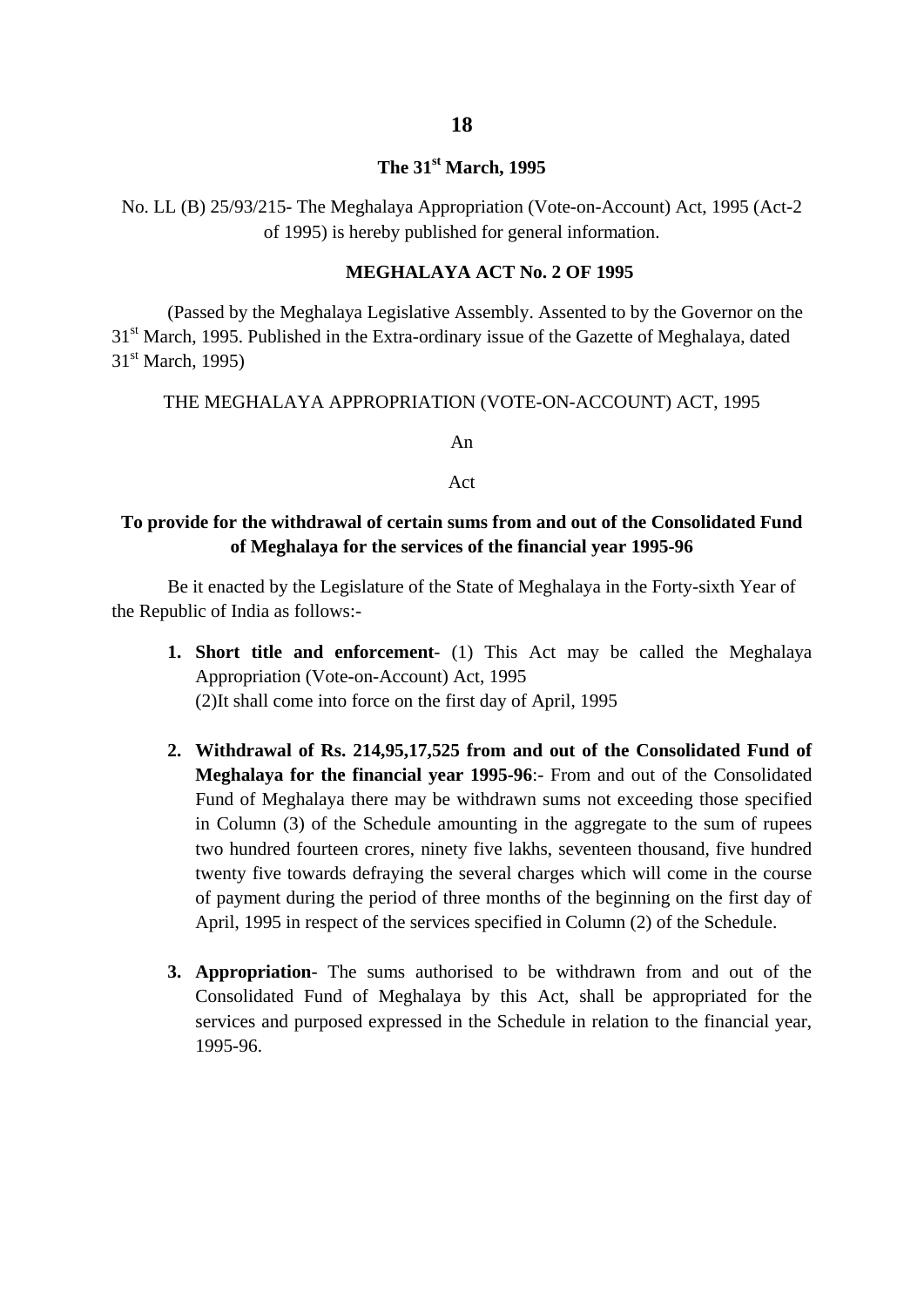# **19** SCHEDULE

### (See Section 2 & 3)

| (1)       | (2)                                                    |         |                    | (3)              |                    |  |
|-----------|--------------------------------------------------------|---------|--------------------|------------------|--------------------|--|
| Grant No. | Services and Purposes                                  |         | Sums not exceeding |                  |                    |  |
|           | (Major Heads)                                          |         |                    |                  |                    |  |
|           |                                                        |         | Voted by           | Charged on       | Total              |  |
|           |                                                        |         |                    |                  |                    |  |
|           |                                                        |         | the                | the Consolidated |                    |  |
|           |                                                        |         | Assembly           | Fund             |                    |  |
|           |                                                        |         | Rs.                | Rs.              | Rs.                |  |
|           | 2011-Parliamentary/State/Union                         | Revenue | 61,99,750          |                  | 2,37,750 64,37,500 |  |
|           | <b>Territory Legislature</b>                           |         |                    |                  |                    |  |
| 1.        | 2058-Stationery and Printing                           |         |                    |                  |                    |  |
|           | 4058-Capital Outlay on Stationery                      | Capital | 50,000             |                  | 50,000             |  |
|           | and Printing                                           |         |                    |                  |                    |  |
| 2.        | 2012-Governor                                          | Revenue | 6,250              | 23,58,750        | 23,65,000          |  |
| 3.        | 2013-Council of Ministers<br>2070-Other Administrative | Revenue | 33,80,000          |                  | 33,80,000          |  |
|           | Services, etc                                          |         |                    |                  |                    |  |
| 4.        | 2010-Administration of Justice<br>$\dddotsc$           | Revenue | 27,94,000          | 6,56,000         | 34,50,000          |  |
| 5.        | 2015-Elections                                         | Revenue | 33,00,000          |                  | 33,00,000          |  |
|           | 2029-Land Revenue                                      |         |                    |                  |                    |  |
|           | 2245-Relief on account of Natural                      |         |                    |                  |                    |  |
|           | Calamities<br>2245-Other Social Services               | Revenue | 1,05,52,500        |                  | 1,05,52,500        |  |
|           | 3475-Other General Economic                            |         |                    |                  |                    |  |
|           | Services                                               |         |                    |                  |                    |  |
| 6.        | 6225-Loans for Welfare of                              |         |                    |                  |                    |  |
|           | <b>Scheduled Castes, Scheduled</b>                     |         |                    |                  |                    |  |
|           | Tribes and other Backward                              |         |                    |                  |                    |  |
|           | Classes                                                |         |                    |                  |                    |  |
|           | 6250-Loans for Other Social                            |         |                    |                  |                    |  |
|           | <b>Services</b>                                        |         |                    |                  |                    |  |
|           | 6401-Loans for Crop Husbandry                          | Capital | 2,500              |                  | 2,500              |  |
| 7.        | 2030-Stamps and Registration                           | Revenue | 5,25,000           |                  | 5,25,000           |  |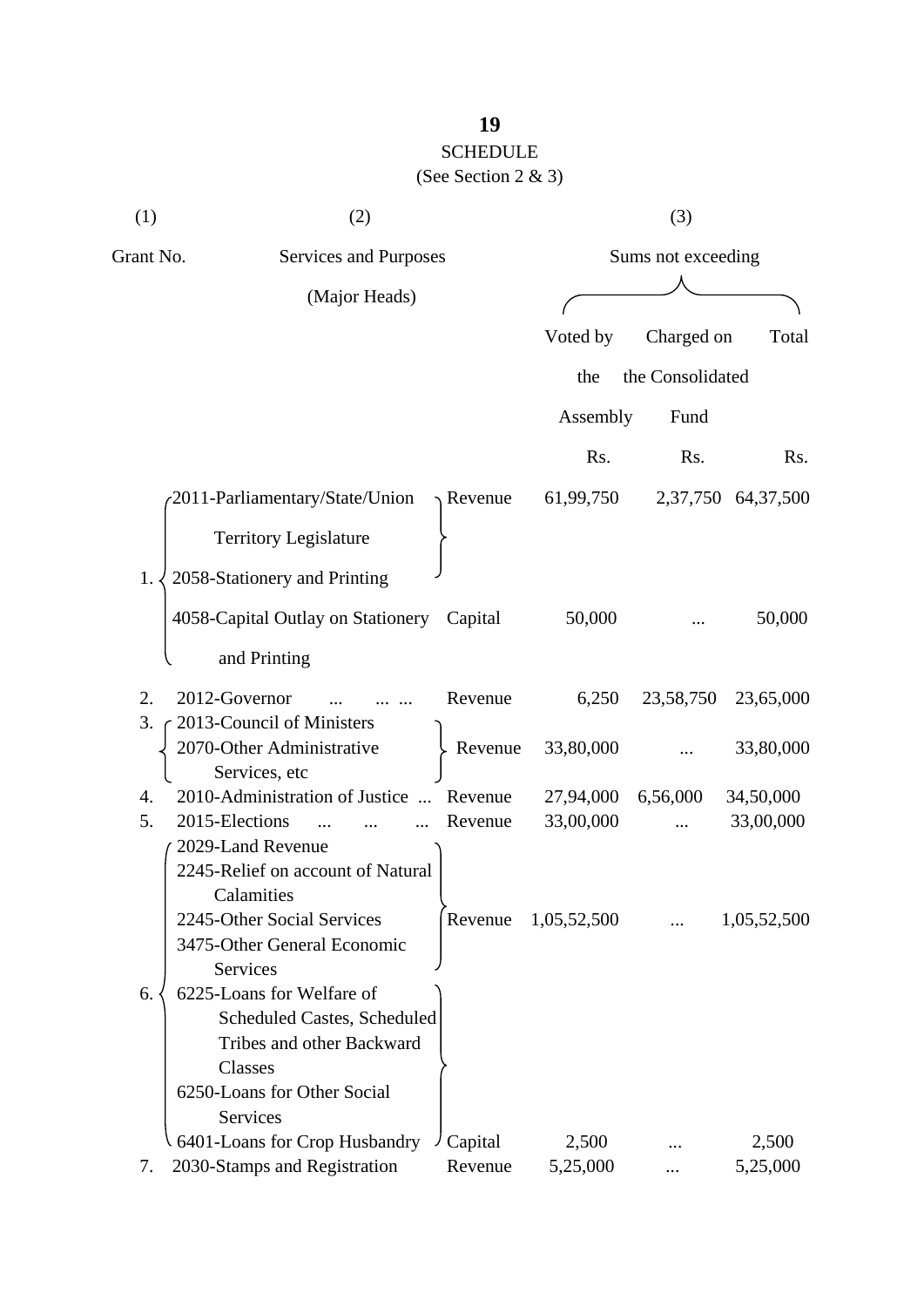| (1)       | (2)                                                                                                                                                                                     |         |                    | (3)              |                                    |
|-----------|-----------------------------------------------------------------------------------------------------------------------------------------------------------------------------------------|---------|--------------------|------------------|------------------------------------|
| Grant No. | Services and Purposes                                                                                                                                                                   |         | Sums not exceeding |                  |                                    |
|           | (Major Heads)                                                                                                                                                                           |         |                    |                  |                                    |
|           |                                                                                                                                                                                         |         | Voted by           | Charged on       | Total                              |
|           |                                                                                                                                                                                         |         | the                | the Consolidated |                                    |
|           |                                                                                                                                                                                         |         | Assembly           | Fund             |                                    |
|           |                                                                                                                                                                                         |         | Rs.                | Rs.              | Rs.                                |
| 8.        | 2039-State Excise<br>2040-Sales Tax                                                                                                                                                     | Revenue | 34,58,750          |                  | 34,58,750                          |
| 9.        | 2045-Other Taxes and Duties on<br><b>Commodities and Services</b>                                                                                                                       | Revenue | 35,00,000          |                  | 35,00,000                          |
|           | 2041-Taxes on vehicles<br>2070-Other Administrative<br>Services etc                                                                                                                     | Revenue | 88,11,000          |                  | 88,11,000                          |
|           | 10.3055-Road Transport<br>5055-Capital Outlay on Road<br>Transport                                                                                                                      | Capital | 85,01,500          |                  | 85,01,500                          |
| 11        | 2045-Other Taxes and Duties on<br><b>Commodities and Services</b><br>2501-Special Programme for<br><b>Rural Development</b><br>2801-Power<br>2810-Non-Conventional Sources<br>of Energy | Revenue | 2,54,25,000        |                  | 2,54,25,000                        |
|           | 6801-Loans for Power Project                                                                                                                                                            | Capital | 1,75,00,000        |                  | 1,75,00,000                        |
|           | 12. 2047-Other Fiscal Services                                                                                                                                                          | Revenue | 1,61,750           |                  | 1,61,750                           |
|           | 2048-Appropriation for Reduction<br>or Avoidance of Debt                                                                                                                                | Revenue |                    |                  |                                    |
|           | 2049-Interest Payments                                                                                                                                                                  | Revenue |                    |                  | $\ldots$ 13,51,78,575 13,51,78,575 |
|           | 2051-Public Services Commission                                                                                                                                                         | Revenue |                    | 9,92,500         | 9,92,500                           |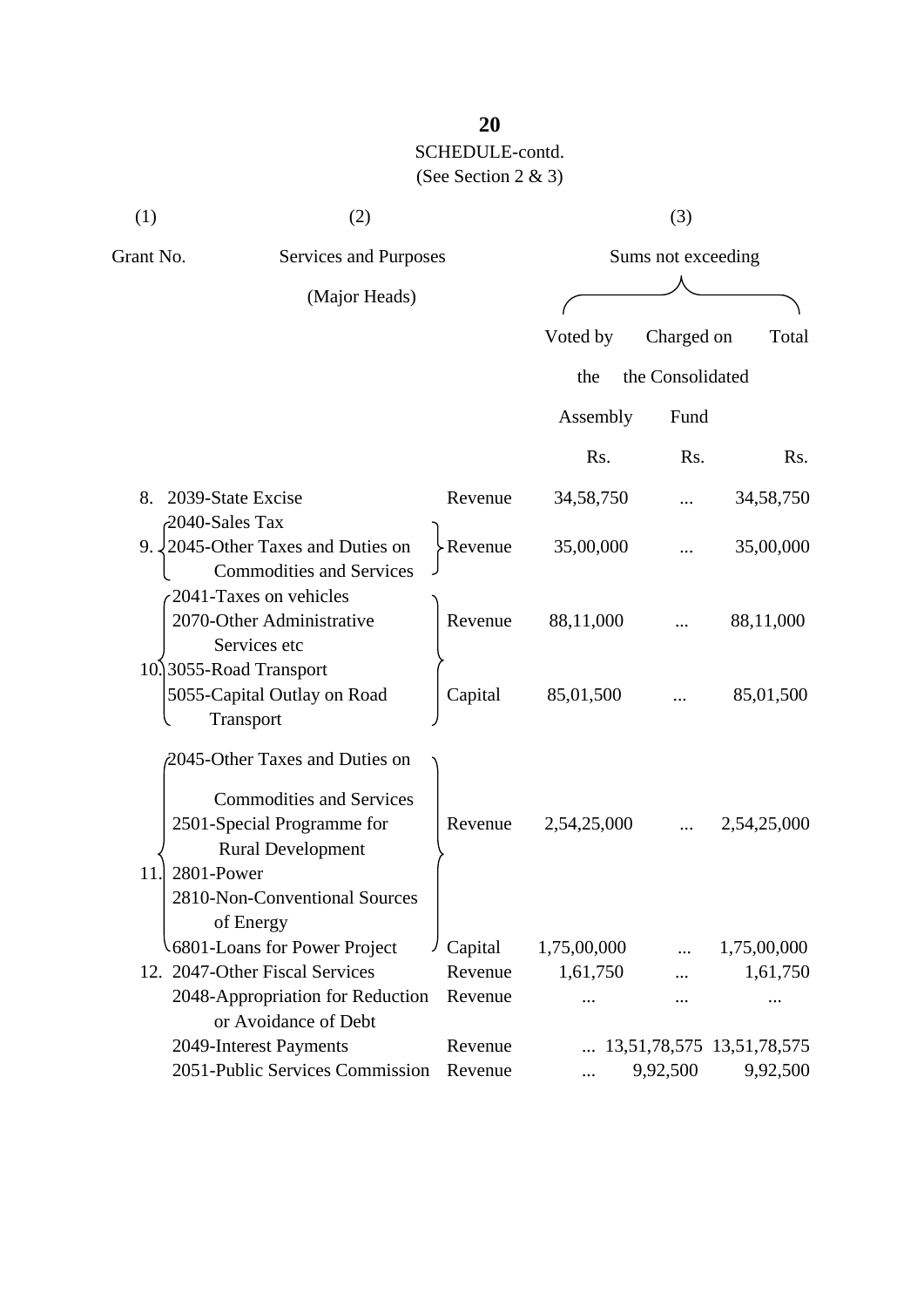| (1)       | (2)                                                                                                            |         |                                  | (3)                |                |
|-----------|----------------------------------------------------------------------------------------------------------------|---------|----------------------------------|--------------------|----------------|
| Grant No. | Services and Purposes                                                                                          |         |                                  | Sums not exceeding |                |
|           | (Major Heads)                                                                                                  |         |                                  |                    |                |
|           |                                                                                                                |         | Voted by                         | Charged on         | Total          |
|           |                                                                                                                |         | the                              | the Consolidated   |                |
|           |                                                                                                                |         | Assembly                         | Fund               |                |
|           |                                                                                                                |         | Rs.                              | Rs.                | Rs.            |
| 13.       | 2052-Secretariat General Services<br>2251-Secretariat Social Services<br>3451-Secretariat Economic<br>Services | Revenue | 3,19,57,500                      |                    | 3, 19, 57, 500 |
|           | 5275-Capital Outlay on other<br><b>Communication Services</b>                                                  | Capital |                                  |                    |                |
|           | 14. 2053-District Administration                                                                               | Revenue | 85,21,000                        |                    | 85,21,000      |
|           | 15. 2054-Treasury Accounts<br>Administration                                                                   | Revenue | 55,00,000                        |                    | 55,00,000      |
|           | 2055-Police<br>2070-Other Administrative<br>Services etc                                                       | Revenue | 11,05,75,000 25,000 11,06,00,000 |                    |                |
|           | $16\sqrt{2216}$ -Housing<br>4059-Capital Outlay on Public<br>Works                                             |         |                                  |                    |                |
|           | 4216-Capital Outlay on Housing                                                                                 | Capital | 14,50,000                        |                    | 14,50,000      |
|           | $\angle 2056$ -Jails                                                                                           | Revenue | 40,17,750                        |                    | 40,17,750      |
|           | 17, 4059-Capital Outlay on Public<br>Works                                                                     | Capital |                                  |                    |                |
| 18.       | 2058-Stationery and Printing<br>4058-Capital Outlay on Stationery<br>and Printing                              | Revenue | 77,50,000                        |                    | 77,50,000      |
|           | 4216-Capital Outlay on Housing                                                                                 | Capital | 8,50,000                         |                    | 8,50,000       |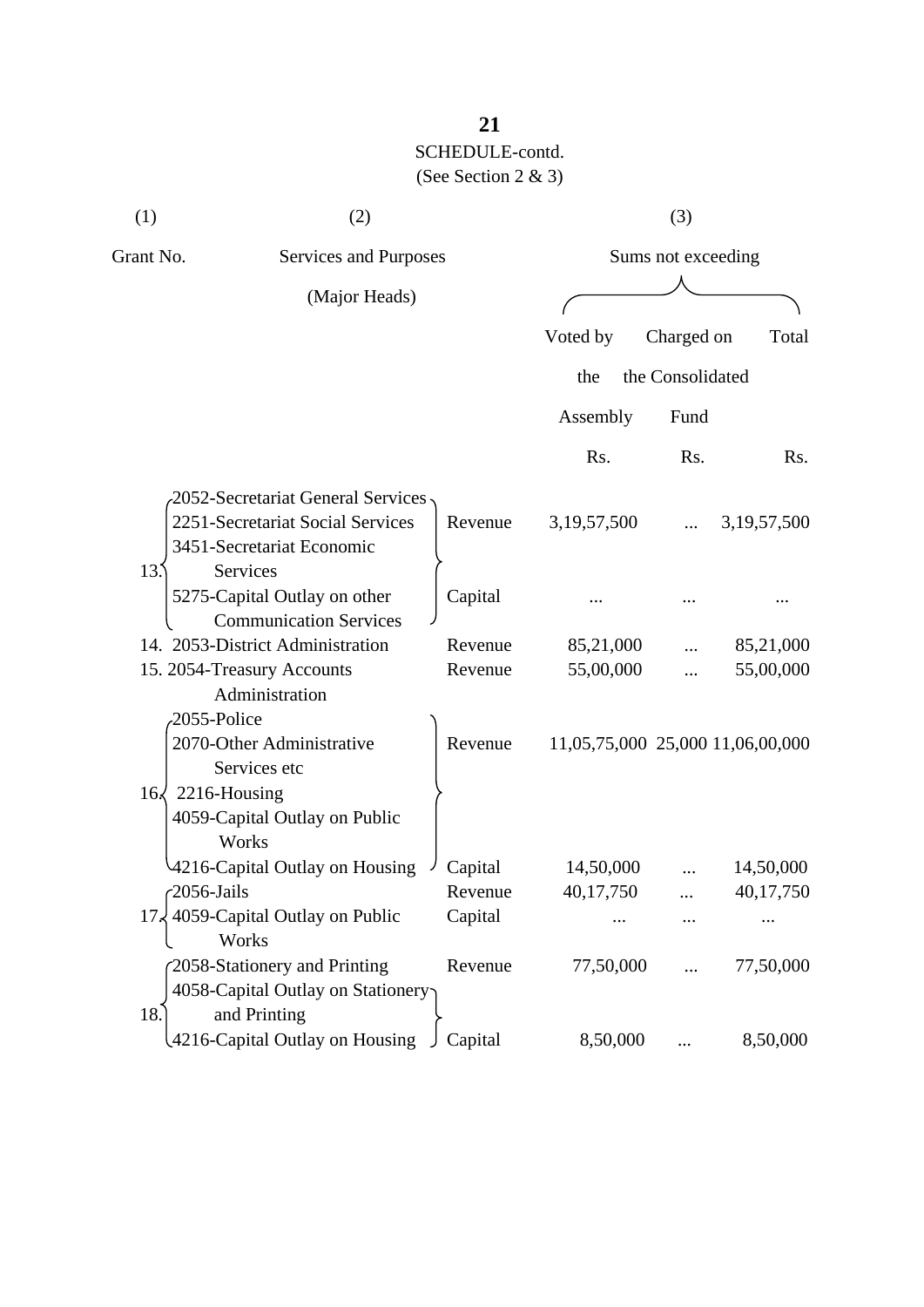| (1)       | (2)                                                                                                                                                                                                                                                                     |                    |                            | (3)                |                            |
|-----------|-------------------------------------------------------------------------------------------------------------------------------------------------------------------------------------------------------------------------------------------------------------------------|--------------------|----------------------------|--------------------|----------------------------|
| Grant No. | Services and Purposes                                                                                                                                                                                                                                                   |                    |                            | Sums not exceeding |                            |
|           | (Major Heads)                                                                                                                                                                                                                                                           |                    |                            |                    |                            |
|           |                                                                                                                                                                                                                                                                         |                    | Voted by                   | Charged on         | Total                      |
|           |                                                                                                                                                                                                                                                                         |                    |                            |                    |                            |
|           |                                                                                                                                                                                                                                                                         |                    | the                        | the Consolidated   |                            |
|           |                                                                                                                                                                                                                                                                         |                    | Assembly                   | Fund               |                            |
|           |                                                                                                                                                                                                                                                                         |                    | Rs.                        | Rs.                | Rs.                        |
|           | 2052-Secretariat General Services<br>2059-Public Works<br>2203-Techinical Education<br>2204-Sports and Youth Services<br>2205-Art and Culture<br>2216-Housing<br>4059-Capital Outlay on Public<br>Works                                                                 | Revenue            | 6,03,71,500                |                    | 6,03,71,500                |
| 19<       | 4202-Capital Outlay on Education,<br>Art and Culture<br>4210-Capital Outlay on Medical<br>and Public Health<br>4216-Capital Outlay on Housing<br>4403-Capital Outlay on Animal<br>Husbandry<br>4404-Capital Outlay on Dairy<br>Development<br>2070-Other Administrative | Capital<br>Revenue | 3,93,82,375<br>1,30,00,000 |                    | 3,93,82,375<br>1,30,00,000 |
|           | Services etc                                                                                                                                                                                                                                                            |                    |                            |                    |                            |
| 20        | 4059-Capital Outlay on Public<br>Works                                                                                                                                                                                                                                  | Capital            |                            |                    |                            |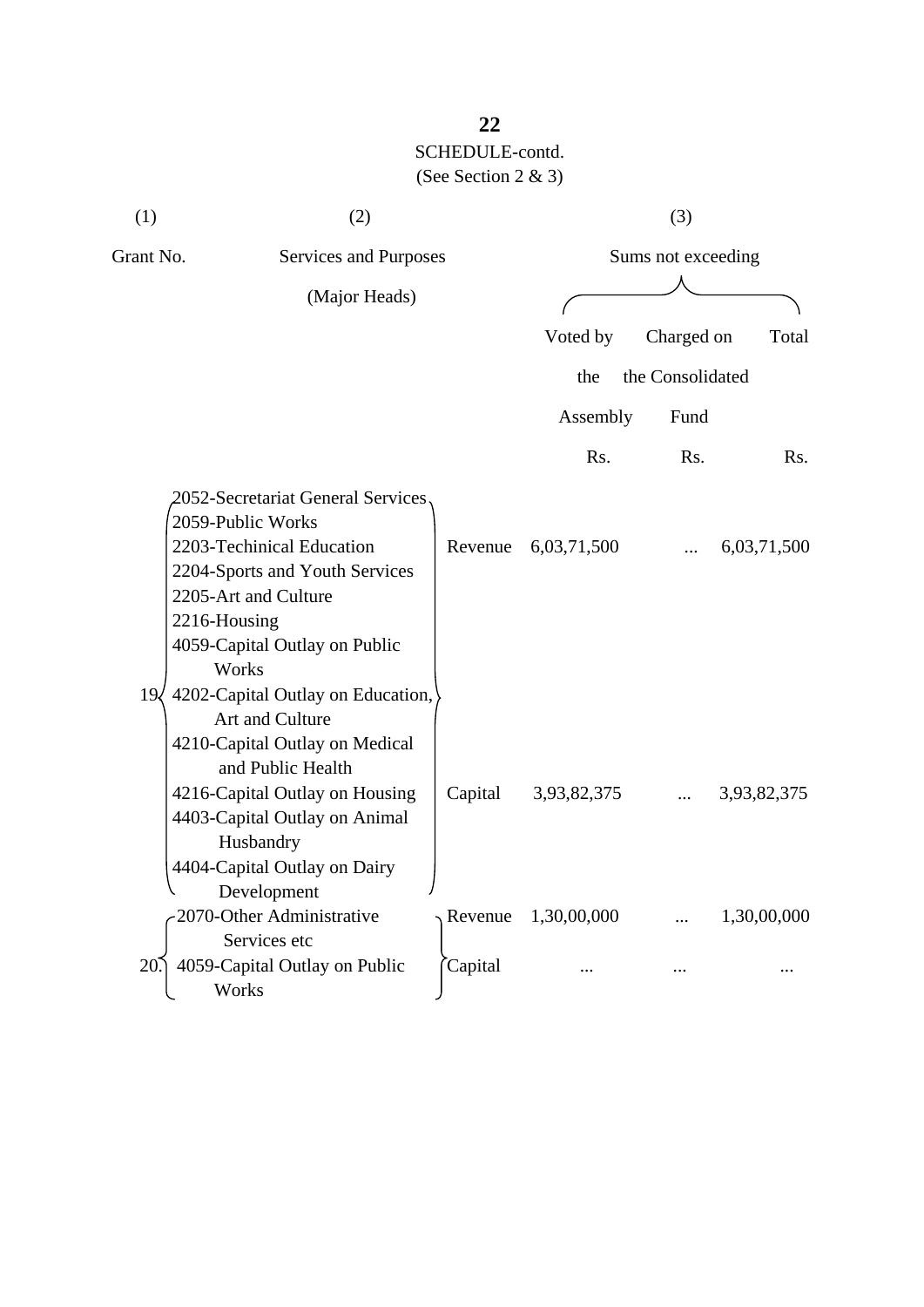| (1)       | (2)                                                                                                                                                                                                                                                                                                                |                  |                       | (3)              |                       |  |
|-----------|--------------------------------------------------------------------------------------------------------------------------------------------------------------------------------------------------------------------------------------------------------------------------------------------------------------------|------------------|-----------------------|------------------|-----------------------|--|
| Grant No. | Services and Purposes                                                                                                                                                                                                                                                                                              |                  | Sums not exceeding    |                  |                       |  |
|           | (Major Heads)                                                                                                                                                                                                                                                                                                      |                  |                       |                  |                       |  |
|           |                                                                                                                                                                                                                                                                                                                    |                  | Voted by              | Charged on       | Total                 |  |
|           |                                                                                                                                                                                                                                                                                                                    |                  | the                   | the Consolidated |                       |  |
|           |                                                                                                                                                                                                                                                                                                                    |                  | Assembly              | Fund             |                       |  |
|           |                                                                                                                                                                                                                                                                                                                    |                  | Rs.                   | Rs.              | Rs.                   |  |
| 21.       | 2075-Miscellaneous General<br>Services<br>2202-General Education<br>2203-Technical Education<br>2204-Sports and Youth Services<br>2205-Art and Culture<br>2236-Nutrition<br>3425-Other Scientific Research<br>3454-Census, Survey and<br><b>Statistics</b><br>4202-Capital Outlay on Education,<br>Art and Culture | Revenue          | 31,41,53,750          |                  | 31,41,53,750          |  |
|           | 4204-Capital Outlay on Education, Capital<br>Sports, Art and Culture<br>6202-Loans for Education, Art<br>and Culture<br>2070-Other Administrative                                                                                                                                                                  | $\gamma$ Revenue | 2,50,000<br>60,93,750 |                  | 2,50,000<br>60,93,750 |  |
| 22.       | Services etc                                                                                                                                                                                                                                                                                                       |                  |                       |                  |                       |  |
|           | $2216$ -Housing                                                                                                                                                                                                                                                                                                    |                  |                       |                  |                       |  |
|           | 23. 2070-Other Administrative<br>Services etc                                                                                                                                                                                                                                                                      | Revenue          | 18,50,000             |                  | 18,50,000             |  |
|           | 24. 2071-Pensions and other<br><b>Retirements Benefits</b>                                                                                                                                                                                                                                                         | Revenue          | 3,04,75,000           |                  | 3,04,75,000           |  |
|           | 25. 2075-Miscellaneous General<br>Services                                                                                                                                                                                                                                                                         | Revenue          | 3,62,500              |                  | 3,62,500              |  |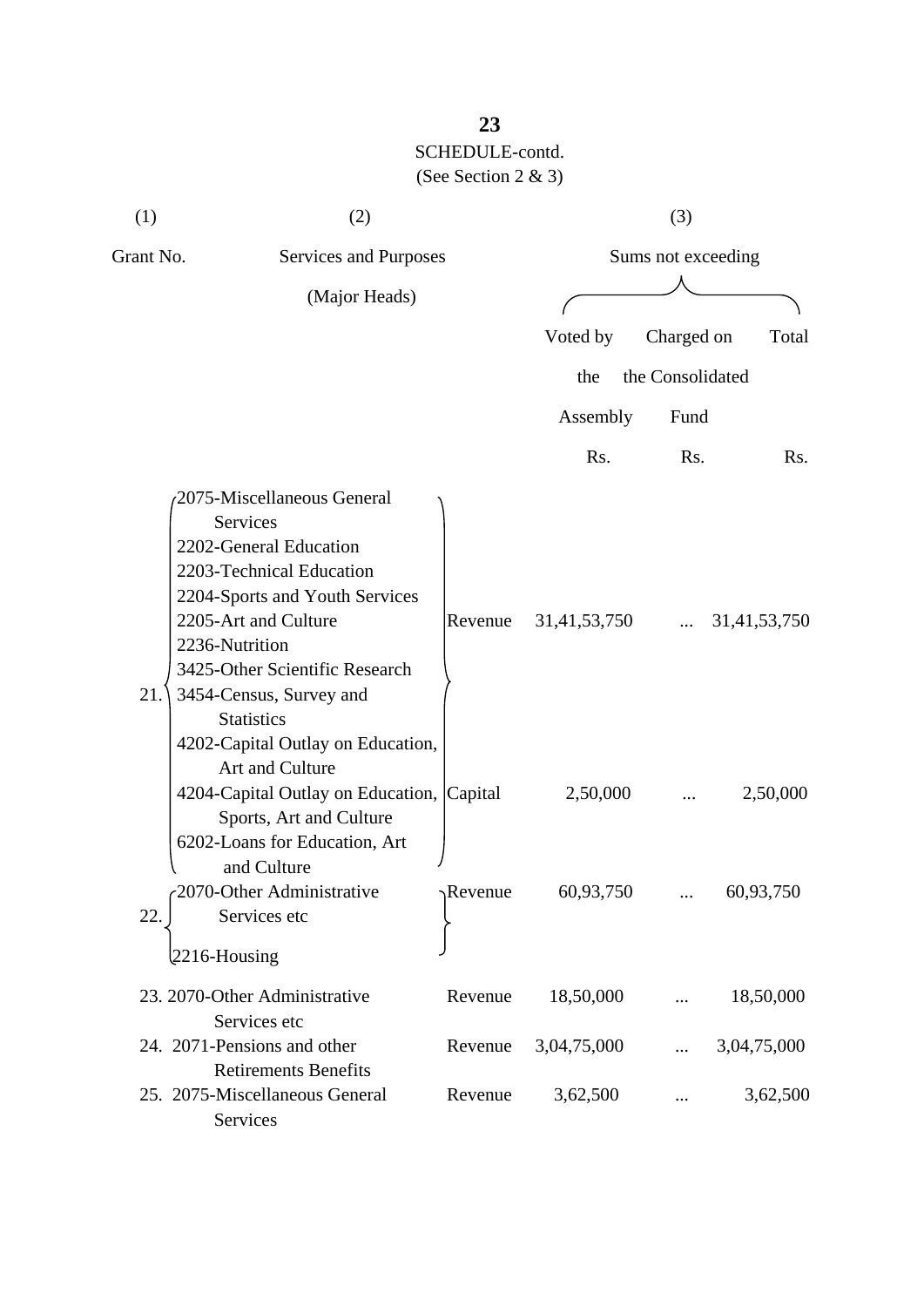| (1)                                | (2)                                                                                                                  |                    |             | (3)              |             |
|------------------------------------|----------------------------------------------------------------------------------------------------------------------|--------------------|-------------|------------------|-------------|
| Grant No.<br>Services and Purposes |                                                                                                                      | Sums not exceeding |             |                  |             |
|                                    | (Major Heads)                                                                                                        |                    |             |                  |             |
|                                    |                                                                                                                      |                    | Voted by    | Charged on       | Total       |
|                                    |                                                                                                                      |                    | the         | the Consolidated |             |
|                                    |                                                                                                                      |                    |             |                  |             |
|                                    |                                                                                                                      |                    | Assembly    | Fund             |             |
|                                    |                                                                                                                      |                    | Rs.         | Rs.              | Rs.         |
|                                    | 2210-Medical and Public Health<br>2211-Family Welfare<br>4210-Capital Outlay on Medical                              | Revenue            | 9,36,16,700 |                  | 9,36,16,700 |
| 26                                 | and Public Health<br>4211-Capital Outlay on Family<br>Welfare                                                        | Capital            | 1,93,24,500 |                  | 1,93,24,500 |
|                                    | 2215-Water Supply and Sanitation<br>2216-Housing<br>27. $\leq$ 4215-Capital Outlay on Water<br>Supply and Sanitation | Revenue            | 4,86,22,500 |                  | 4,86,22,500 |
|                                    | 4216-Capital Outlay on Housing                                                                                       | Capital            | 8,24,00,000 |                  | 8,24,00,000 |
|                                    | $2216$ -Housing<br>28. 4216-Capital Outlay on Housing                                                                | Revenue            | 61,37,500   |                  | 61,37,500   |
|                                    | 6216-Loans for Housing<br>$2216$ -Housing                                                                            | Capital            | 41,87,500   |                  | 41,87,500   |
| 29.4                               | 2217-Urban Development<br>4216-Capital Outlay on Housing                                                             | ∫ Revenue          | 2,16,37,500 |                  | 2,16,37,500 |
|                                    | 4217-Capital Outlay on Urban<br>Development                                                                          | Capital            | 30, 37, 500 |                  | 30, 37, 500 |
| 30.                                | 2220-Information and Publicity                                                                                       | Revenue            | 48,00,000   |                  | 48,00,000   |
| 31.                                | 2230-Labour and Employment                                                                                           | Revenue            | 78,60,000   | .                | 78,60,000   |
|                                    | 3456-Civil Supplies                                                                                                  | Revenue            | 42,75,000   |                  | 42,75,000   |
| 32.                                | 4408-Capital Outlay on Food<br>Storage and Warehousing                                                               | Capital            |             |                  |             |
|                                    | 33. 2235-Social Security and Welfare                                                                                 | Revenue            |             |                  |             |
|                                    | 6235-Loans for Social Security<br>and Welfare                                                                        | Capital            |             |                  |             |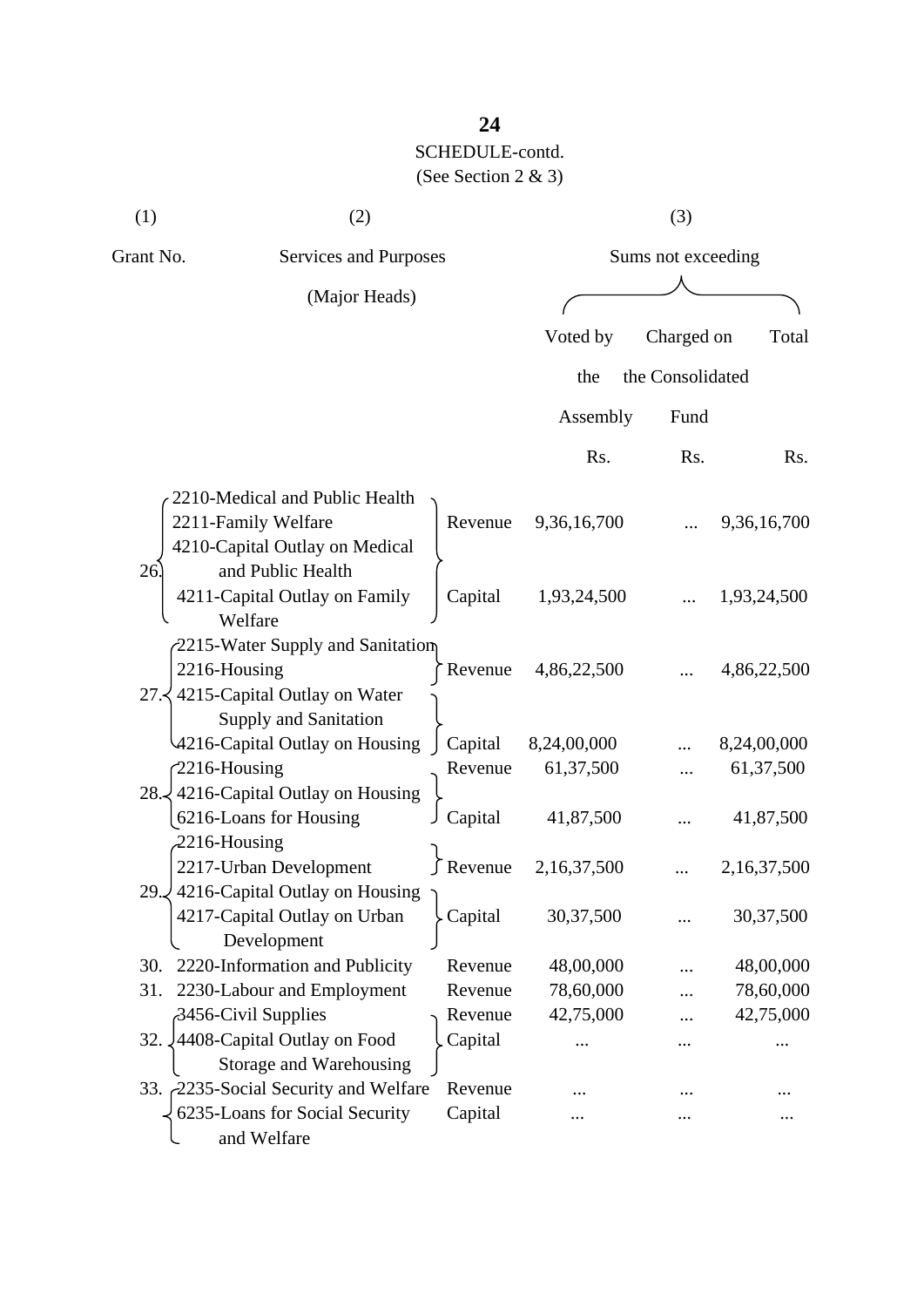| (1)       | (2)                                                                                                                                                    |         |                    | (3)              |             |
|-----------|--------------------------------------------------------------------------------------------------------------------------------------------------------|---------|--------------------|------------------|-------------|
| Grant No. | Services and Purposes                                                                                                                                  |         | Sums not exceeding |                  |             |
|           | (Major Heads)                                                                                                                                          |         |                    |                  |             |
|           |                                                                                                                                                        |         | Voted by           | Charged on       | Total       |
|           |                                                                                                                                                        |         | the                | the Consolidated |             |
|           |                                                                                                                                                        |         | Assembly           | Fund             |             |
|           |                                                                                                                                                        |         | Rs.                | Rs.              | Rs.         |
| 34.       | 2225-Welfare of S.CS, S.TS and<br>Other B.CS<br>2235-Social Security and Welfare [ Revenue<br>2236-Nutrition<br>4059-Capital Outlay on Public<br>Works |         | 3,84,88,500        |                  | 3,84,88,500 |
|           | 4235-Capital Outlay on Social<br>Security and Welfare                                                                                                  | Capital | 5,49,000           |                  | 5,49,000    |
|           | 35. 2235- Social Security and Welfare                                                                                                                  | Revenue | 2,25,000           |                  | 2,25,000    |
|           | 2075-Miscellaneous General                                                                                                                             |         |                    |                  |             |
| 36.       | <b>Services</b>                                                                                                                                        | Revenue | 2,46,250           |                  | 2,46,250    |
|           | 2235-Social Security and Welfare                                                                                                                       |         |                    |                  |             |
|           | 37. 2250-Other Social Services                                                                                                                         | Revenue | 10,000             |                  | 10,000      |
|           | 38. 3451-Secretariat Economic                                                                                                                          | Revenue | 54, 51, 750        | .                | 54, 51, 750 |
|           | Services                                                                                                                                               |         |                    |                  |             |
|           | 39. $\sqrt{2425}$ -Co-operation<br>4425-Capital Outlay on<br>Co-operation                                                                              | Revenue | 1,05,08,125        |                  | 1,05,08,125 |
|           | 4435-Capital Outlay of other<br><b>Agricultural Programmes</b><br>6425-Loans for Co-operation                                                          | Capital | 1,10,61,250        |                  | 1,10,61,250 |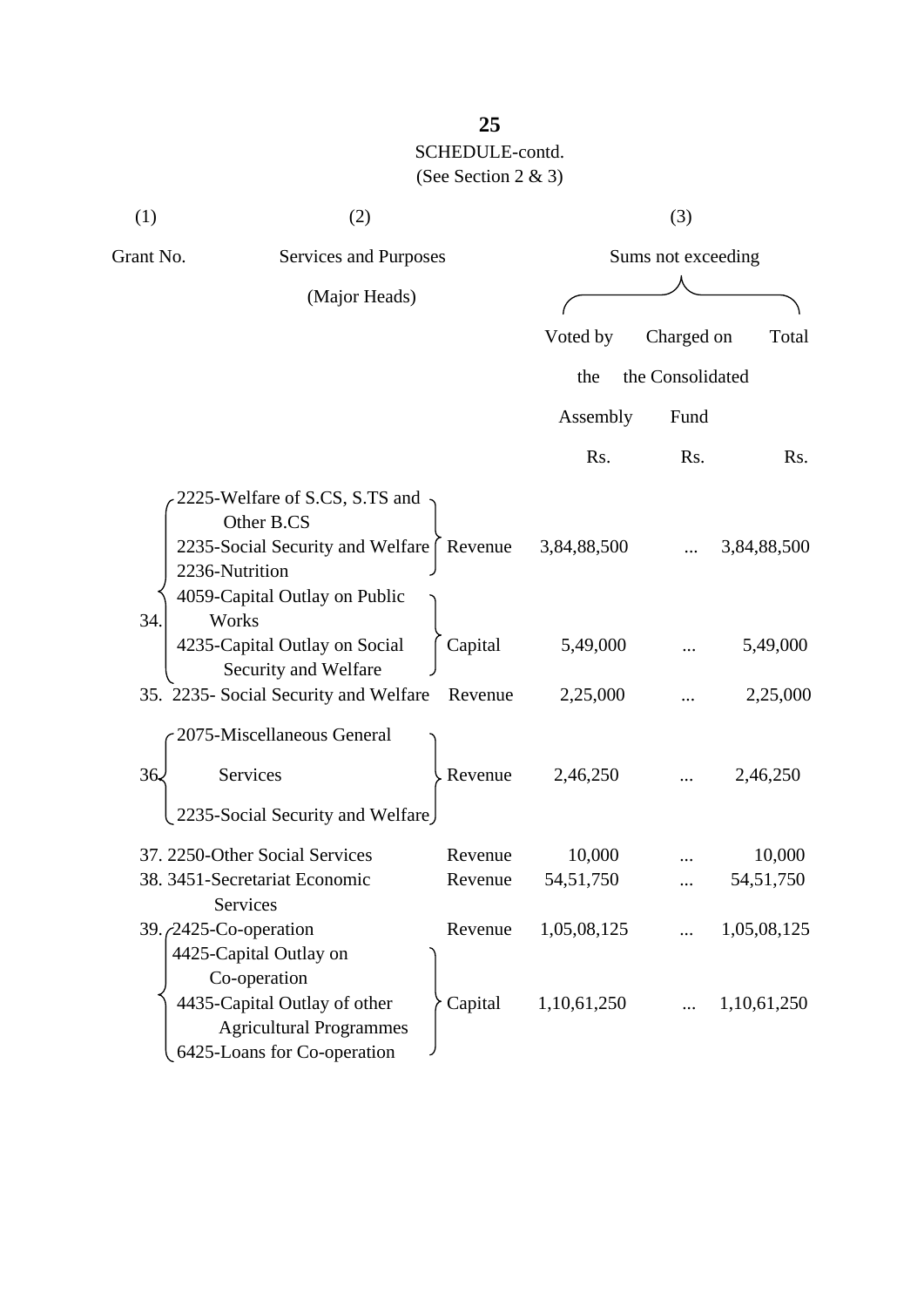| (1)       | (2)                                                     |         |                      | (3)                |              |  |  |
|-----------|---------------------------------------------------------|---------|----------------------|--------------------|--------------|--|--|
| Grant No. | Services and Purposes                                   |         |                      | Sums not exceeding |              |  |  |
|           | (Major Heads)                                           |         |                      |                    |              |  |  |
|           |                                                         |         | Voted by             | Charged on         | Total        |  |  |
|           |                                                         |         | the                  | the Consolidated   |              |  |  |
|           |                                                         |         | Assembly             | Fund               |              |  |  |
|           |                                                         |         | Rs.                  | Rs.                | Rs.          |  |  |
|           | 2552-North Eastern Areas (Special<br>Areas Programme)   | Revenue | 13,00,000            |                    | 13,00,000    |  |  |
| 40.       | 4552-Capital Outlay on North<br><b>Eastern Areas</b>    | Capital | 4,02,50,000          |                    | 4,02,50,000  |  |  |
|           | 41. 3454-Census, Surveys and<br><b>Statistics</b>       | Revenue | 36,75,000            |                    | 36,75,000    |  |  |
|           | 2216-Housing                                            |         |                      |                    |              |  |  |
|           | 3475-Other General Economic<br>Services<br>2216-Housing | Revenue | 15,60,000            |                    | 15,60,000    |  |  |
|           | 2401-Crop Husbandry                                     |         |                      |                    |              |  |  |
|           | 2408-Food Storage and                                   |         | Revenue 10,95,55,000 |                    | 10,95,55,000 |  |  |
|           | Warehousing                                             |         |                      |                    |              |  |  |
|           | 2415-Agricultural Research                              |         |                      |                    |              |  |  |
|           | and Education                                           |         |                      |                    |              |  |  |
|           | 43 2435-Other Agricultural                              |         |                      |                    |              |  |  |
|           | Programmes                                              |         |                      |                    |              |  |  |
|           | 2702-Minor Irrigation                                   |         |                      |                    |              |  |  |
|           | 4216-Capital Outlay on Housing                          |         |                      |                    |              |  |  |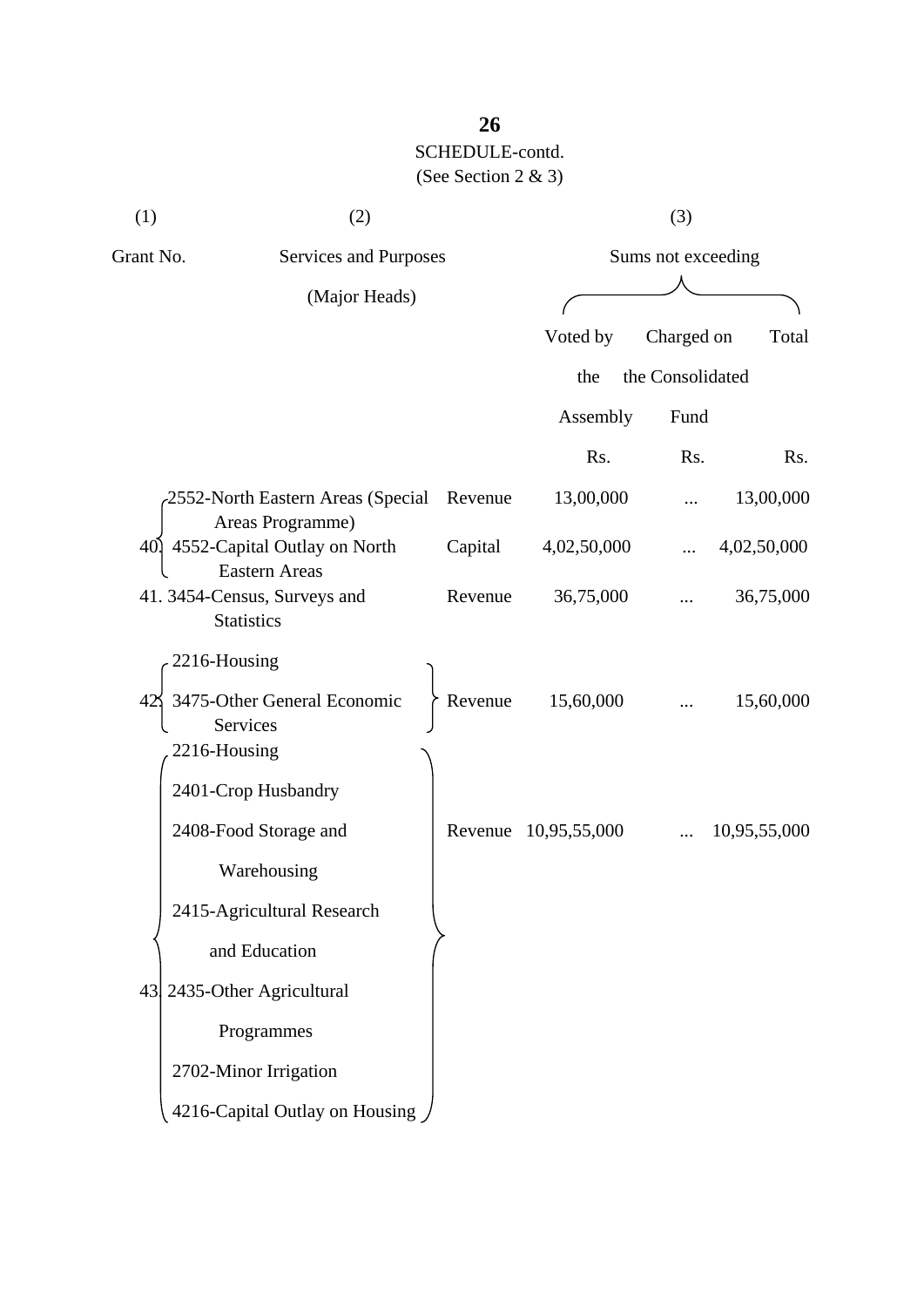| (1) | (2)                                                             |         |                    | (3)              |             |  |
|-----|-----------------------------------------------------------------|---------|--------------------|------------------|-------------|--|
|     | Grant No.<br>Services and Purposes                              |         | Sums not exceeding |                  |             |  |
|     | (Major Heads)                                                   |         |                    |                  |             |  |
|     |                                                                 |         | Voted by           | Charged on       | Total       |  |
|     |                                                                 |         | the                | the Consolidated |             |  |
|     |                                                                 |         | Assembly           | Fund             |             |  |
|     |                                                                 |         | Rs.                | Rs.              | Rs.         |  |
|     | 4401-Capital Outlay on Crop                                     |         |                    |                  |             |  |
|     | Husbandry                                                       |         |                    |                  |             |  |
|     | 4416-Investment in Agricultural                                 | Capital | 1,39,50,000        |                  | 1,39,50,000 |  |
|     | <b>Financial Institution</b>                                    |         |                    |                  |             |  |
|     | 4702-Capital Outlay on Minor                                    |         |                    |                  |             |  |
|     | Irrigation                                                      |         |                    |                  |             |  |
|     | 6401-Loans for Crop Husbandry                                   |         |                    |                  |             |  |
|     | 2701-Medium Irrigation-II works                                 | Revenue | 10,67,500          |                  | 10,67,500   |  |
|     | under Embankment. And                                           |         |                    |                  |             |  |
|     | Drainage Wing P.W.D Medium                                      |         |                    |                  |             |  |
|     | <b>Irrigation Projects</b>                                      |         |                    |                  |             |  |
|     | $44\sqrt{2711}$ -Flood Control<br>4701-Capital Outlay on Medium |         |                    |                  |             |  |
|     | Irrigation                                                      |         |                    |                  |             |  |
|     | 4711-Capital Outlay on Flood                                    | Capital | 2,77,32,500        |                  | 2,77,32,500 |  |
|     | <b>Control Projects</b>                                         |         |                    |                  |             |  |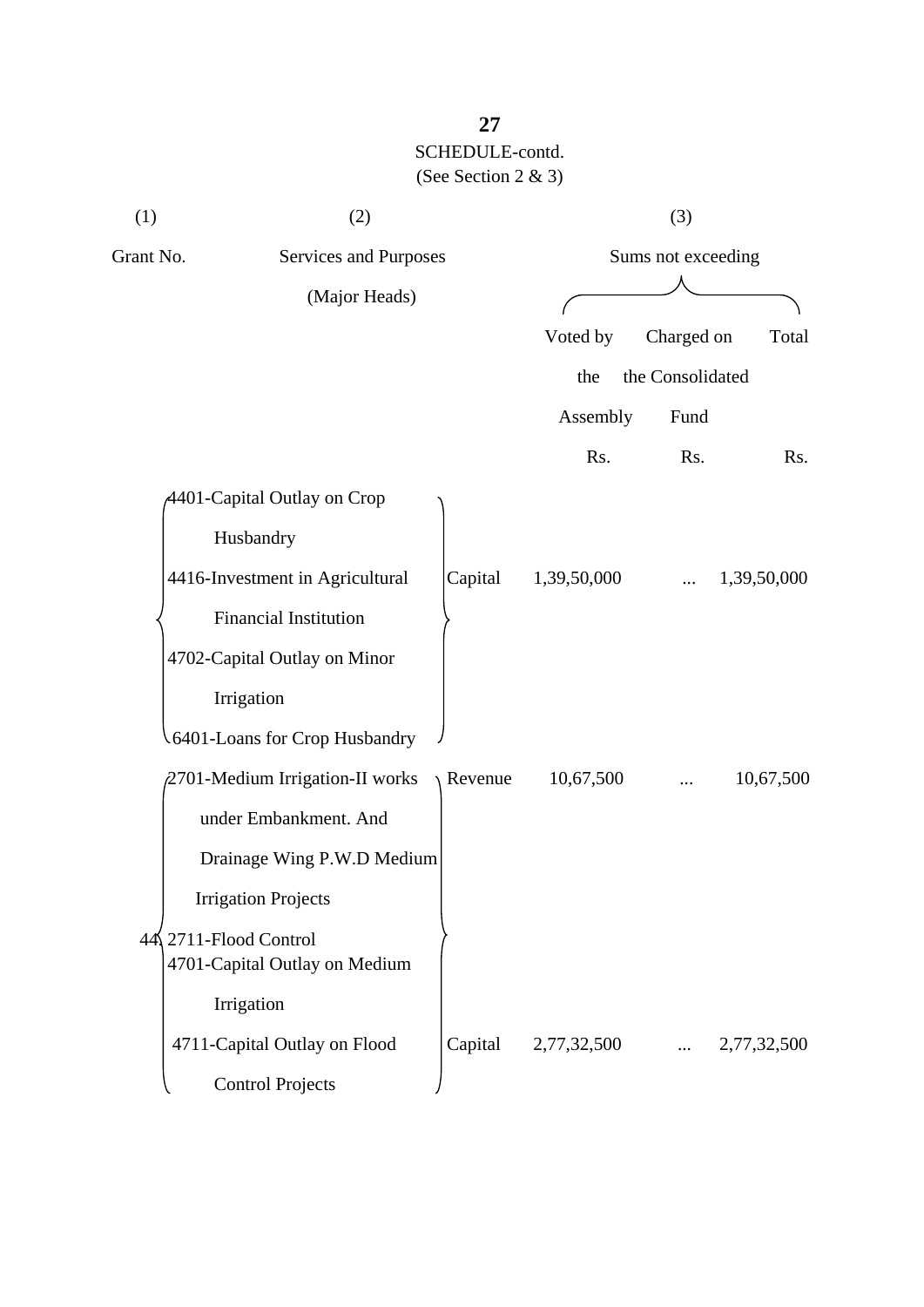| (1)       | (2)                                                          |         |                    | (3)              |             |
|-----------|--------------------------------------------------------------|---------|--------------------|------------------|-------------|
| Grant No. | Services and Purposes                                        |         | Sums not exceeding |                  |             |
|           | (Major Heads)                                                |         |                    |                  |             |
|           |                                                              |         | Voted by           | Charged on       | Total       |
|           |                                                              |         | the                | the Consolidated |             |
|           |                                                              |         | Assembly           | Fund             |             |
|           |                                                              |         | Rs.                | Rs.              | Rs.         |
|           | 2216-Housing                                                 |         |                    |                  |             |
|           | 2402-Soil and Water Conservation   Revenue                   |         | 3,82,62,500        |                  | 3,82,62,500 |
|           | 45. 2415-Agricultural Research and                           |         |                    |                  |             |
|           | Education                                                    |         |                    |                  |             |
|           | 46. (2501-Special Programmes for<br><b>Rural Development</b> | Revenue | 1,84,62,500        |                  | 1,84,62,500 |
|           | 2216-Housing                                                 |         |                    |                  |             |
|           | 2403-Animal Husbandry                                        |         |                    |                  |             |
|           | 2415-Agricultural Research and                               | Revenue | 3,42,25,000        |                  | 3,42,25,000 |
|           | Education                                                    |         |                    |                  |             |
|           | 47, 4059-Capital Outlay on Public                            |         |                    |                  |             |
|           | Works                                                        |         |                    |                  |             |
|           | 4403-Capital Outlay on Animal                                | Capital | 50,000             |                  | 50,000      |
|           | Husbandry                                                    |         |                    |                  |             |
|           | 6403-Loans for Animal Husbandry                              |         |                    |                  |             |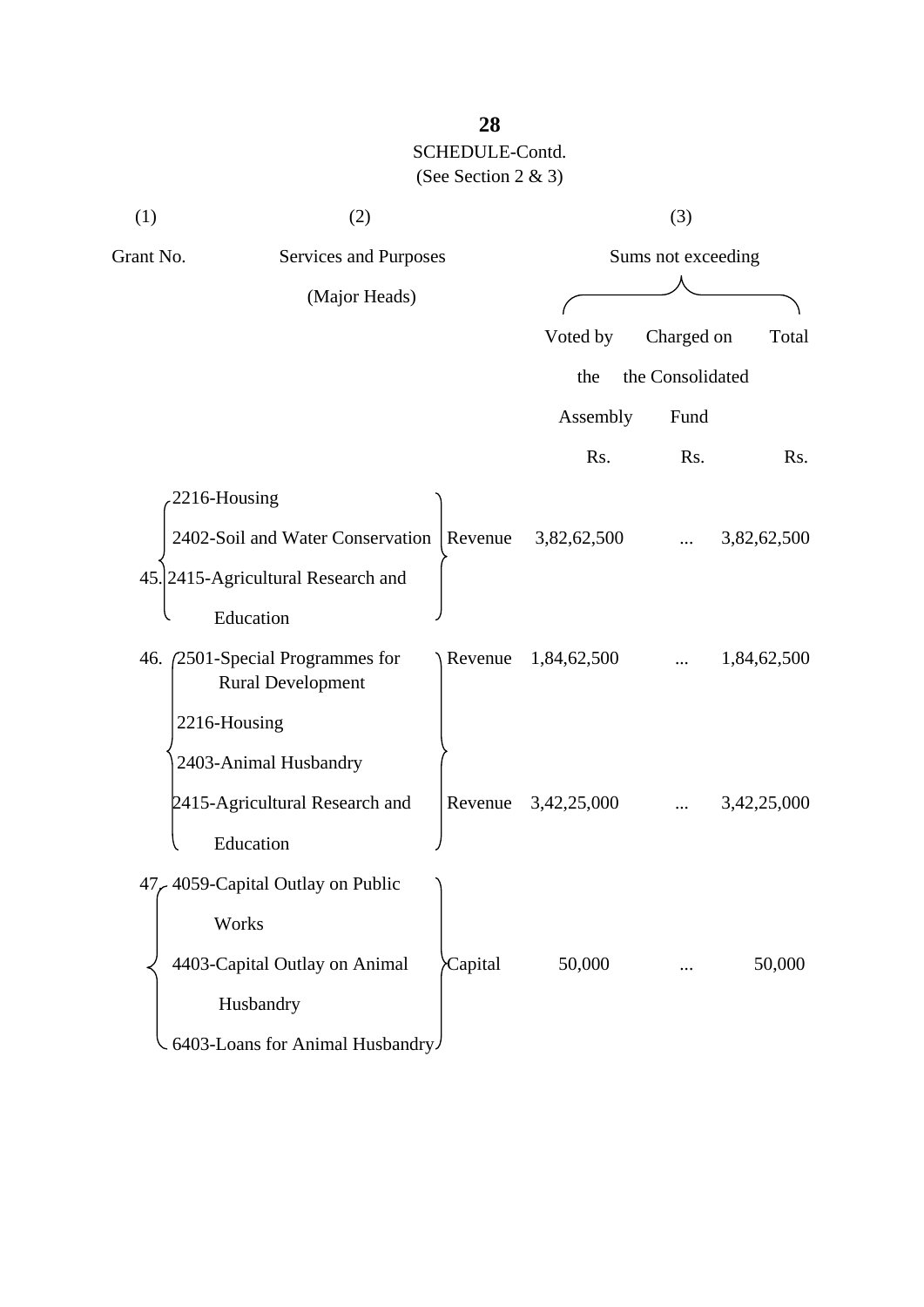| (1)       | (2)                                                                |         |                     | (3)                |             |
|-----------|--------------------------------------------------------------------|---------|---------------------|--------------------|-------------|
| Grant No. | Services and Purposes                                              |         |                     | Sums not exceeding |             |
|           | (Major Heads)                                                      |         |                     |                    |             |
|           |                                                                    |         | Voted by            | Charged on         | Total       |
|           |                                                                    |         | the                 | the Consolidated   |             |
|           |                                                                    |         | Assembly            | Fund               |             |
|           |                                                                    |         | Rs.                 | Rs.                | Rs.         |
|           | $48,2216$ -Housing                                                 |         |                     |                    |             |
|           | 2404-Dairy Development                                             | Revenue | 60, 10, 750         |                    | 60,10,750   |
|           | 2415-Agricultural Research and                                     |         |                     |                    |             |
|           | Education                                                          |         |                     |                    |             |
|           | $-2216$ -Housing                                                   |         |                     |                    |             |
|           | $49.$ 2405-Fisheries<br>2415-Agricultural Research and             | Revenue | 70,81,500           |                    | 70,81,500   |
|           | Education                                                          |         |                     |                    |             |
|           | 4216-Capital Outlay on Housing<br>4405-Capital Outlay on Fisheries | Capital | 3,75,000            |                    | 3,75,000    |
|           | 2406-Forestry and Wild Life                                        |         |                     |                    |             |
|           | 2415-Agricultural Research and                                     |         | Revenue 5,95,00,000 |                    | 5,95,00,000 |
| 5Q.       | Education<br>4406-Capital Outlay on Forestry<br>and Wild Life      | Capital |                     |                    |             |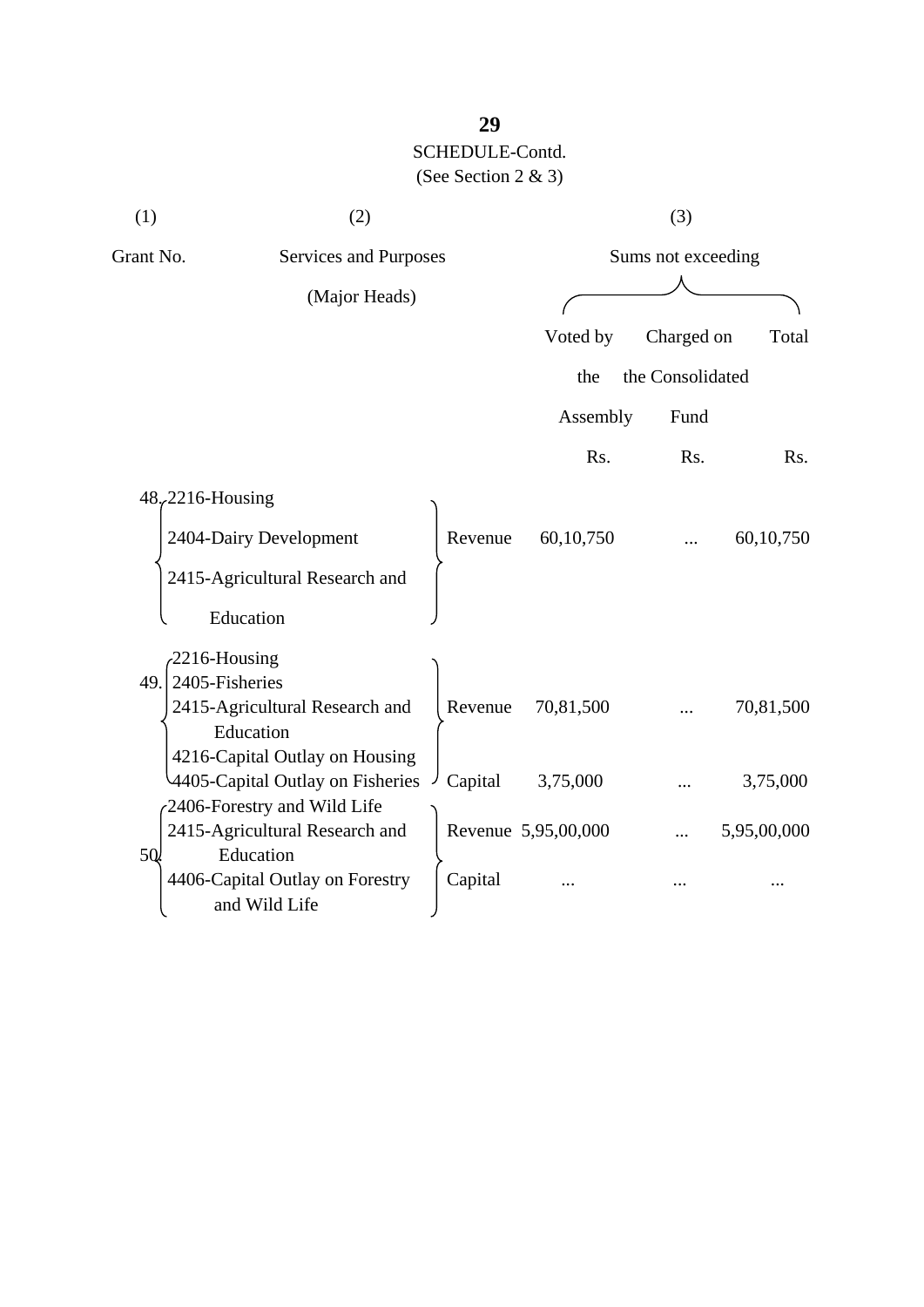| (1)       | (2)                                                                                                                                               |         |                   | (3)                |             |
|-----------|---------------------------------------------------------------------------------------------------------------------------------------------------|---------|-------------------|--------------------|-------------|
| Grant No. | Services and Purposes                                                                                                                             |         |                   | Sums not exceeding |             |
|           | (Major Heads)                                                                                                                                     |         |                   |                    |             |
|           |                                                                                                                                                   |         | Voted by          | Charged on         | Total       |
|           |                                                                                                                                                   |         | the               | the Consolidated   |             |
|           |                                                                                                                                                   |         | Assembly          | Fund               |             |
|           |                                                                                                                                                   |         | Rs.               | Rs.                | Rs.         |
|           | 2216-Housing                                                                                                                                      |         |                   |                    |             |
|           | 2236-Nutrition                                                                                                                                    |         |                   |                    |             |
|           | 2401-Crop Husbandry                                                                                                                               |         |                   |                    |             |
|           | 2501-Special Programmes for                                                                                                                       | Revenue | 5,89,75,000       |                    | 5,89,75,000 |
|           | <b>Rural Development</b>                                                                                                                          |         |                   |                    |             |
|           | 51.\2505-Rural Employment<br>2515-Other Rural Development<br>Programmes                                                                           |         |                   |                    |             |
|           | 4216-Capital Outlay on Housing<br>4515-Capital Outlay on Rural<br>Development                                                                     | Capital | 41,75,000         |                    | 41,75,000   |
|           | 6515-Loans for other Rural<br><b>Development Programmes</b><br>$52/2852$ -Industries<br>4854-Capital Outlay on Cement<br>and non-Metallic Mineral |         | Revenue 40,50,000 |                    | 40,50,000   |
|           | 4885-Capital Outlay on Industries                                                                                                                 | Capital | 1,27,50,000       |                    | 1,27,50,000 |
|           | and Minerals                                                                                                                                      |         |                   |                    |             |
|           | 6885-Loans for other Industries                                                                                                                   |         |                   |                    |             |
|           | and Minerals                                                                                                                                      |         |                   |                    |             |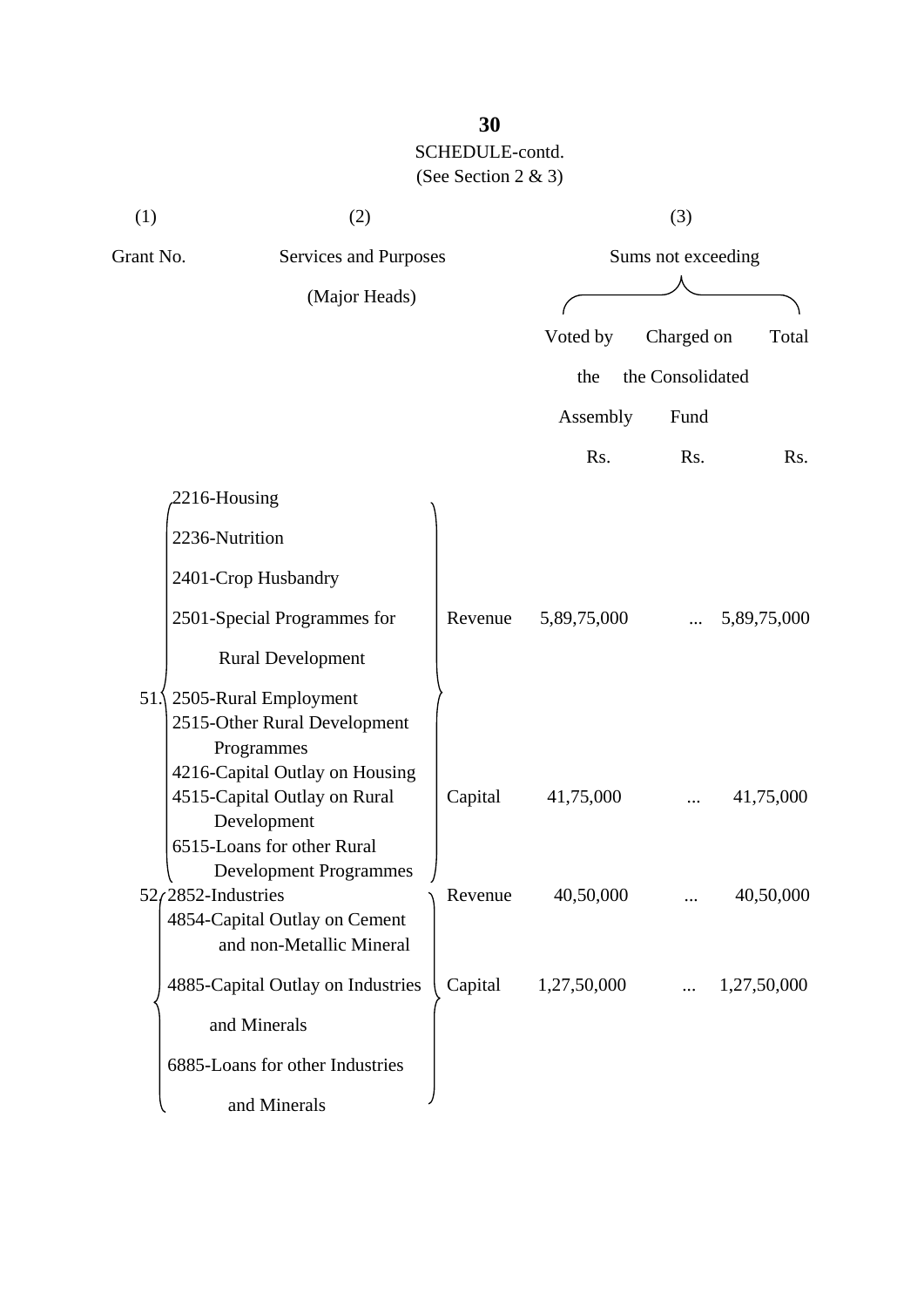| (1)                    | (2)                                                                                                            |         |                    | (3)              |              |
|------------------------|----------------------------------------------------------------------------------------------------------------|---------|--------------------|------------------|--------------|
| Grant No.              | Services and Purposes<br>(Major Heads)                                                                         |         | Sums not exceeding |                  |              |
|                        |                                                                                                                |         |                    |                  |              |
|                        |                                                                                                                |         | Voted by           | Charged on       | Total        |
|                        |                                                                                                                |         | the                | the Consolidated |              |
|                        |                                                                                                                |         | Assembly           | Fund             |              |
|                        |                                                                                                                |         | Rs.                | Rs.              | Rs.          |
| 53. 2216-Housing       | [2851-Village and Small Industries J Revenue<br>4851-Capital Outlay on Village<br>and Small Scale Industries   |         | 1,10,25,000        |                  | 1,10,25,000  |
|                        | 6851-Loans for Village and Small<br>Industries                                                                 | Capital |                    |                  |              |
| $2216$ -Housing<br>54. | 2851-Village and Small Industries<br>4216-Capital Outlay on Housing                                            | Revenue | 2,32,35,000        |                  | 2,32,35,000  |
|                        | 4851-Capital Outlay on Village<br>and Small Scale Industries<br>6851-Loans for Village and Small<br>Industries | Capital | 95,00,000          |                  | 95,00,000    |
|                        | 2853-Non-Ferrous Mining and<br>Metallurgical Industries<br>4216-Capital Outlay on Housing                      | Revenue | 89,75,000          |                  | 89,75,000    |
| 55.                    | 4853-Capital Outlay on Mining<br>and Metallurgical Industries -                                                | Capital | 12,75,000          |                  | 12,75,000    |
|                        | 3054-Roads and Bridges                                                                                         | Revenue | 6,55,00,000        |                  | 6,55,00,000  |
|                        | 56. 5054-Capital Outlay on Roads<br>and Bridges                                                                | Capital | 16,32,50,000       |                  | 16,32,50,000 |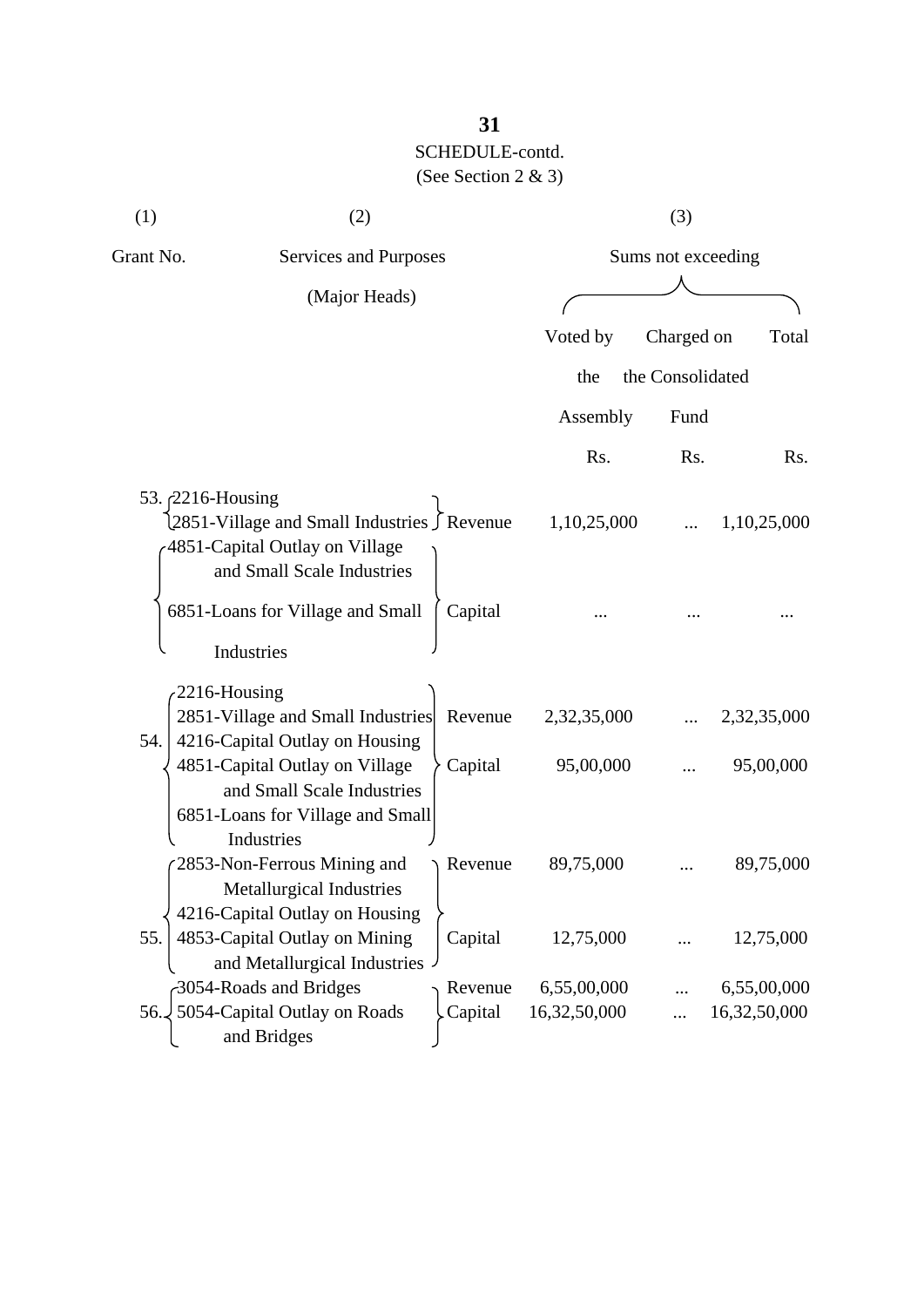| (1)       | (2)                                                                                                                       |         |                    | (3)                  |                                    |
|-----------|---------------------------------------------------------------------------------------------------------------------------|---------|--------------------|----------------------|------------------------------------|
| Grant No. | Services and Purposes                                                                                                     |         | Sums not exceeding |                      |                                    |
|           | (Major Heads)                                                                                                             |         |                    |                      |                                    |
|           |                                                                                                                           |         | Voted by           | Charged on           | Total                              |
|           |                                                                                                                           |         | the                | the Consolidated     |                                    |
|           |                                                                                                                           |         | Assembly           | Fund                 |                                    |
|           |                                                                                                                           |         | Rs.                | Rs.                  | Rs.                                |
|           | 3452-Tourism<br>4059-Capital Outlay on Public<br>Works                                                                    | Revenue | 43,21,500          |                      | 43,21,500                          |
| 57.3      | 5275-Capital Outlay on other<br><b>Communication Services</b><br>5452-Capital Outlay on Tourism<br>7452-Loans for Tourism | Capital | 88, 35, 750        |                      | 88, 35, 750                        |
|           | 58. 3606-Aid Materials and Equipments Revenue                                                                             |         |                    |                      |                                    |
|           | 59. 5465-Investment in General<br><b>Financial and Training</b><br>Institutions                                           | Capital |                    |                      |                                    |
|           | 6003-Internal Debt of the State<br>Government                                                                             | Capital |                    |                      | $\ldots$ 12,42,47,000 12,42,47,000 |
|           | 6004-Loans and Advances from the Capital<br><b>Central Government</b>                                                     |         |                    | $\ldots$ 3,67,30,750 | 3,67,30,750                        |
|           | 60.7610-Loans to Government<br>Servants etc                                                                               | Capital | 1,70,00,000        |                      | 1,70,00,000                        |
|           | 61.7615-Miscellaneous Loans                                                                                               | Capital |                    |                      |                                    |
|           | 62. 7810-Inter-State Settlement                                                                                           | Capital |                    |                      |                                    |
|           | 63. 7999-Appropriation to Contingency<br>Fund                                                                             | Capital |                    |                      |                                    |

Total ... ... 184,90,91,200 30,04,26,325 214,95,17,525

#### S. DYKES,

 Under Secretary to the Govt. of Meghalaya, Law (B) Department.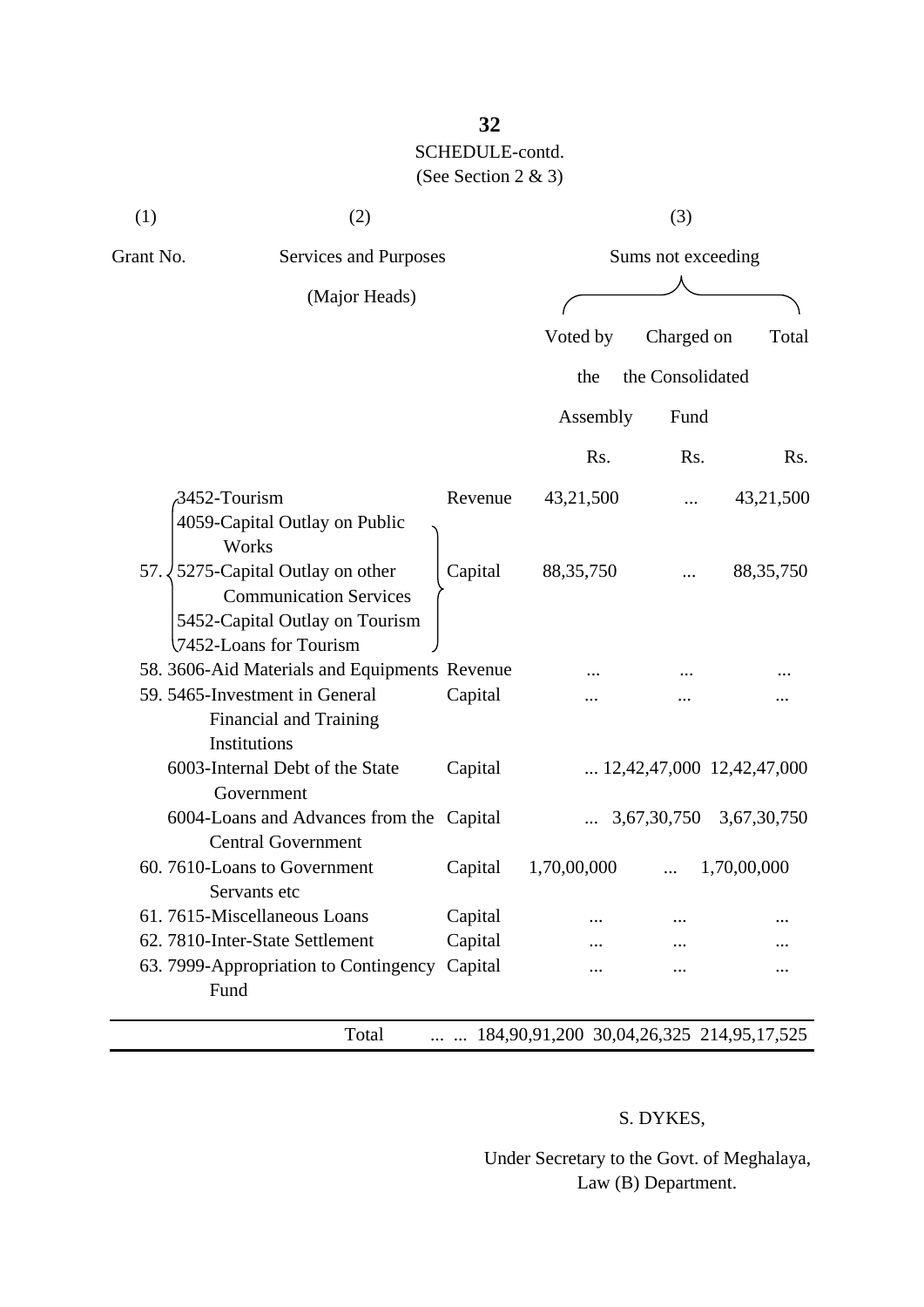#### **The 5th May, 1995**

No. LJ (B), 26/93/144- The Meghalaya Nursing Homes (Licensing and Registration) Amendment Act, 1995 (Act No. 3 of 1995) is hereby published for general information.

#### **MEGHALAYA ACT No. 3 OF 1995**

(Passed by the Meghalaya Legislative Assembly. Assented to by the Governor on the  $4<sup>th</sup>$  May, 1995. Published in the Extra-ordinary issue of the Gazette of Meghalaya, dated  $5<sup>th</sup>$ May, 1995)

#### THE MEGHALAYA NURSING HOMES (LICENSING AND REGISTRATION) AMENDMENT ACT, 1995

An

#### Act

#### **To amend the Meghalaya Nursing Homes (Licensing and Registration) Act, 1993**

Be it enacted by the Legislature of the State of Meghalaya in the Forty-sixth Year of the Republic of India as follows:-

- **1. Short title** This Act may be called the Meghalaya Nursing Homes (Licensing and Registration) Amendment Act, 1995
- **2. Amendment of section 4 of Act 1 of 1994** In section 4 of the Meghalaya Nursing Homes (Licensing and Registration) Act, 1993 (Act 1 of 1994)-
- $(i)$  In sub-section  $(1)$ -
- (a) For clause (iii), the following shall be substituted, namely- "(iii) the Chief Executive Members of the Autonomous District Councils or their representatives"
- (b) For clause (iv), the following shall be substituted, namely- (iv) a representative of the Meghalaya Urban Development Authority";
- (c) The 'Explanation' occurring below clause (vi) shall be omitted;
- (ii) For sub-section (2), the following shall be substituted, namely-
- "(2) The Authority-
- (a) Shall, for dealing with any nursing home set up or proposed to be set up in an area falling within a municipality, invite the Chairman or, if the officer is vacant, the Chief Executive Officer of that municipality to its meetings and such Chairman or as the case may be, Chief Executive Officer, shall have a voting right;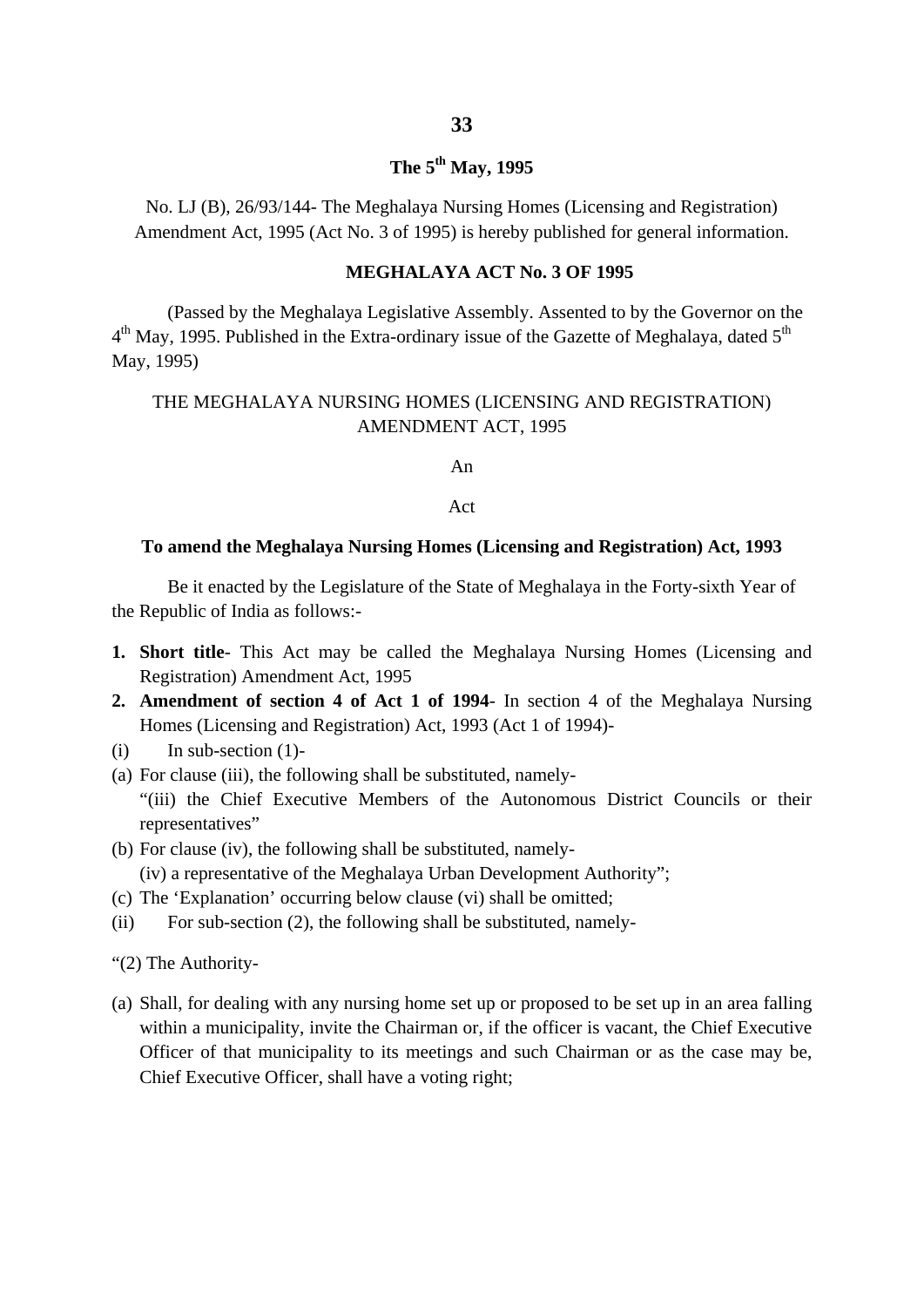(b) May, if it considers necessary, for dealing with any special issue before it, invite any person to attend its meetings but such person shall not have a voting right"

> S. DYKES, Under Secretary to the Govt. of Meghalaya, Law (B) Department.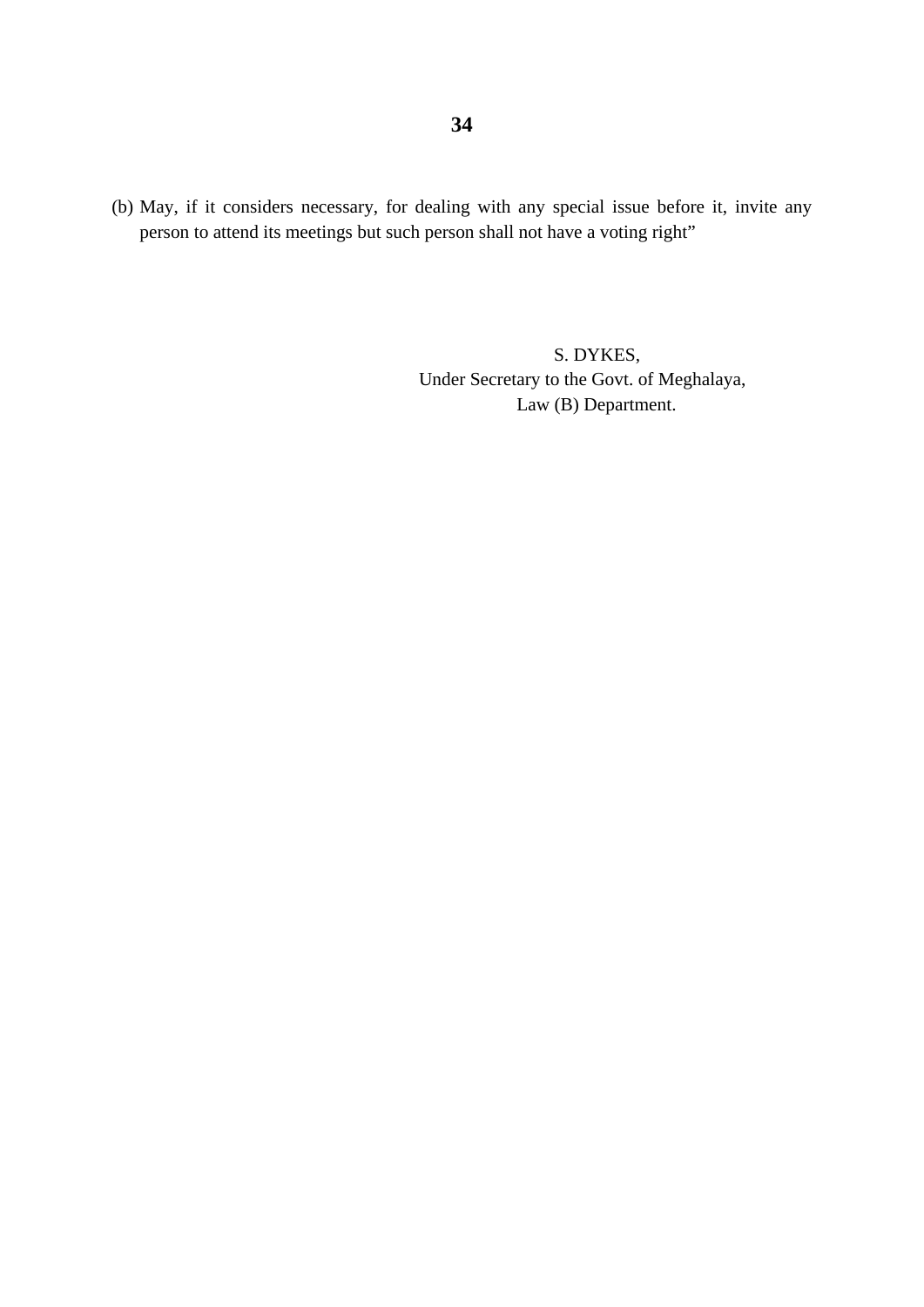### **The 5th May, 1995**

No. LL (B) 25/93/224- The Meghalaya Appropriation (No. II) Act, 1995 (Act 4 of 1995) is hereby published for general information.

#### **MEGHALAYA ACT No. 4 OF 1995**

(Passed by the Meghalaya Legislative Assembly. Assented to by the Governor on the  $4<sup>th</sup>$  May, 1995. Published in the Extra-ordinary issue of the Gazette of Meghalaya, dated  $5<sup>th</sup>$ May, 1995)

#### THE MEGHALAYA APPROPRIATION (NO. II) ACT, 1995

An

#### Act

### **To authorise payment and appropriation of certain sums from and out of the Consolidated Fund of Meghalaya for the services of the financial year ending on the thirty first day of March, 1996**

Be it enacted by the Legislature of Meghalaya in the Forty-sixth Year of the Republic of India as follows:-

- **1. Short title and enforcement** (1) This Act may be called the Meghalaya Appropriation (No. II) Act, 1995 (2)It shall be deemed to have come into force on the first day of April, 1995
- **2. Withdrawal of Rs. 859,80,70,100 from and out of the Consolidated Fund of Meghalaya for the financial year 1995-96**:- From and out of the Consolidated Fund of Meghalaya there may be withdrawn sums not exceeding those specified in Column (3) of the Schedule amounting in the aggregate inclusive of the sums specified in column (3) of the Schedule to the Meghalaya Appropriation (Vote-on-Account) Act, 1995 to the sum of rupees eight hundred fifty nine crores, eighty lakhs, seventy thousand, one hundred towards defraying the several charges which will come in the course of payment during the financial year ending on the thirty first day of March, 1996 in respect of the services specified in Column (2) of the Schedule.
- **3. Appropriation** The sums authorised to be withdrawn from and out of the Consolidated Fund of Meghalaya by this Act, shall be appropriated for the services and purposed expressed in the Schedule in relation to the said year.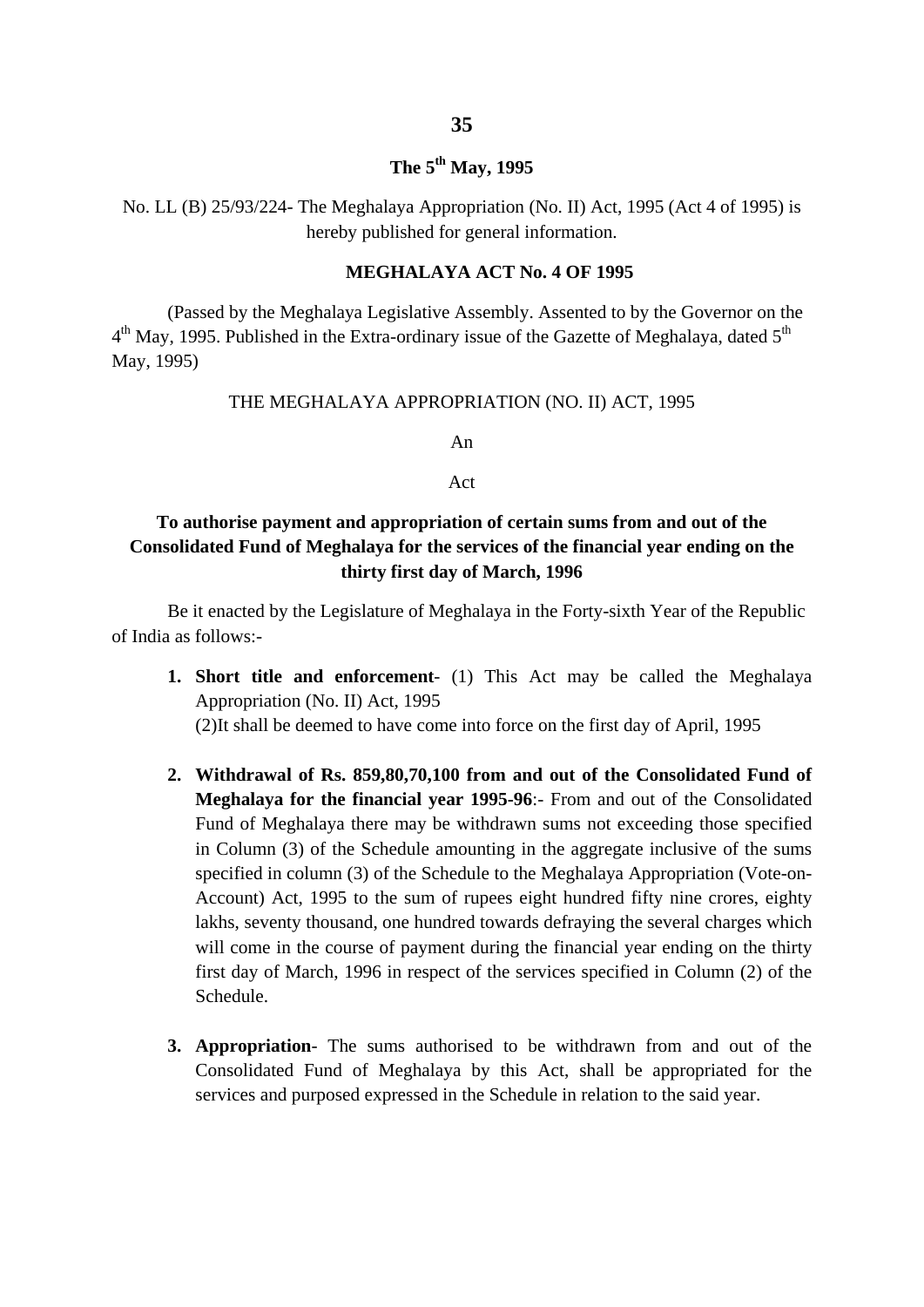## **36** SCHEDULE (See Section 2 & 3)

| (1)       | (2)                               |                  |                     | (3)                |                                  |
|-----------|-----------------------------------|------------------|---------------------|--------------------|----------------------------------|
| Grant No. | Services and Purposes             |                  |                     | Sums not exceeding |                                  |
|           | (Major Heads)                     |                  |                     |                    |                                  |
|           |                                   |                  | Voted by            | Charged on         | Total                            |
|           |                                   |                  | the                 | the Consolidated   |                                  |
|           |                                   |                  | Assembly            | Fund               |                                  |
|           |                                   |                  | Rs.                 | Rs.                | Rs.                              |
|           | 2011-Parliamentary/State/Union    | $\sqrt{$ Revenue |                     |                    | 2,47,99,000 9,51,000 2,57,50,000 |
|           | <b>Territory Legislature</b>      |                  |                     |                    |                                  |
| 1.        | 2058-Stationery and Printing      |                  |                     |                    |                                  |
|           | 4058-Capital Outlay on Stationery | Capital          | 2.00.000            |                    | 2.00.000                         |
|           | and Printing                      |                  |                     |                    |                                  |
| 2.        | 2012-Governor                     | Revenue          | 25,000              | 94,35,090          | 94,60,000                        |
|           | 2013-Council of Ministers         |                  |                     |                    |                                  |
| 3.        | 2070-Other Administrative         |                  | Revenue 1,35,20,000 |                    | 1,35,20,000                      |
|           | Services, etc                     |                  |                     |                    |                                  |
| 4.        | 2014-Administration of Justice    |                  | Revenue 1,11,76,000 |                    | 26,24,000 1,38,00,000            |
| 5.        | 2015-Elections                    | Revenue          | 1,32,00,000         |                    | 1,32,00,000                      |
|           | 2029-Land Revenue                 |                  |                     |                    |                                  |
|           | 2245-Relief on account of Natural |                  |                     |                    |                                  |
|           | Calamities                        |                  |                     |                    |                                  |
|           | 2250-Other Social Services        |                  | Revenue 4,22,10,000 |                    | 4,22,10,000                      |
|           | <b>Services</b>                   |                  |                     |                    |                                  |
|           | 3475-Other General Economic       |                  |                     |                    |                                  |
|           | Services                          |                  |                     |                    |                                  |
| 6.        | 6225-Loans for Welfare of         |                  |                     |                    |                                  |
|           | Scheduled Castes, Scheduled       |                  |                     |                    |                                  |
|           | Tribes and other Backward         |                  |                     |                    |                                  |
|           | Classes                           |                  |                     |                    |                                  |
|           | 6250-Loans for Other Social       | Capital          | 10,000              |                    | 10,000                           |
|           | <b>Services</b>                   |                  |                     |                    |                                  |
|           | 6401-Loans for Crop Husbandry     |                  |                     |                    |                                  |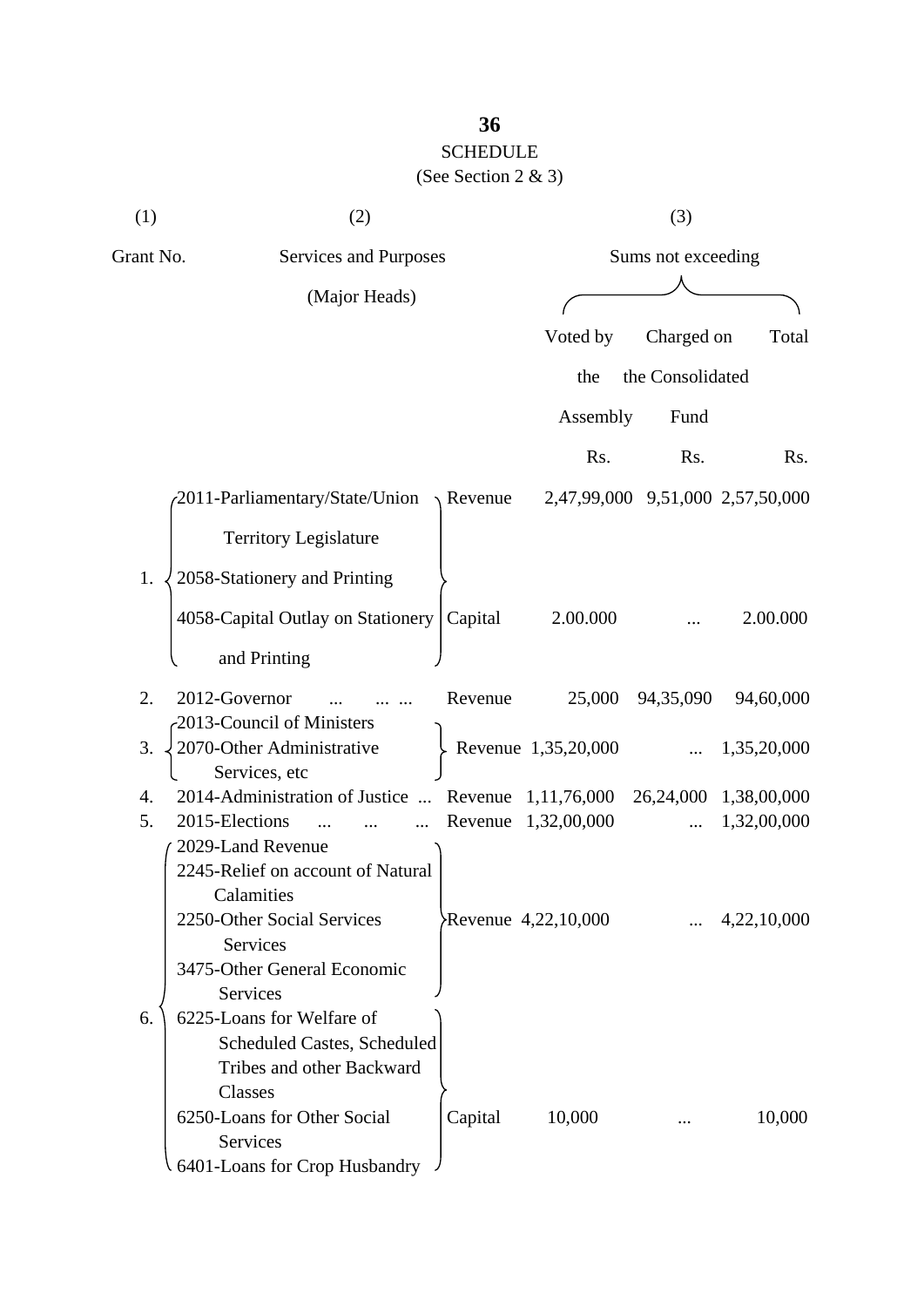| (1)       | (2)                                                                                                                                       |         |              | (3)                |                                    |
|-----------|-------------------------------------------------------------------------------------------------------------------------------------------|---------|--------------|--------------------|------------------------------------|
| Grant No. | Services and Purposes                                                                                                                     |         |              | Sums not exceeding |                                    |
|           | (Major Heads)                                                                                                                             |         |              |                    |                                    |
|           |                                                                                                                                           |         | Voted by     | Charged on         | Total                              |
|           |                                                                                                                                           |         | the          | the Consolidated   |                                    |
|           |                                                                                                                                           |         | Assembly     | Fund               |                                    |
|           |                                                                                                                                           |         | Rs.          | Rs.                | R <sub>s</sub> .                   |
| 7.        | 2030-Stamps and Registration                                                                                                              | Revenue | 21,00,000    |                    | 21,00,000                          |
| 8.        | 2039-State Excise                                                                                                                         | Revenue | 1,38,35,000  |                    | 1,38,35,000                        |
|           | 2040-Sales Tax<br>9. $\sqrt{2045}$ -Other Taxes and Duties on<br><b>Commodities and Services</b>                                          | Revenue | 1,40,00,000  |                    | 1,40,00,000                        |
|           | 2041-Taxes on vehicles<br>2070-Other Administrative<br>Services etc                                                                       | Revenue | 3,52,44,000  |                    | 3,52,44,000                        |
| 10.1      | 3055-Road Transport<br>5055-Capital Outlay on Road<br>Transport                                                                           | Capital | 3,40,06,000  |                    | 3,40,06,000                        |
| 11.       | 2045-Other Taxes and Duties on<br><b>Commodities and Services</b><br>2501-Special Programme for<br><b>Rural Development</b><br>2801-Power | Revenue | 10,17,00,000 |                    | 10,17,00,000                       |
|           | 2810-Non-Conventional Sources<br>of Energy<br>6801-Loans for Power Project                                                                | Capital | 7,00,00,000  |                    | 7,00,00,000                        |
|           | 2047-Other Fiscal Services                                                                                                                | Revenue | 6,47,000     |                    | 6,47,000                           |
| $12\zeta$ | 2048-Appropriation for Reduction<br>or Avoidance of Debt                                                                                  | Revenue |              |                    |                                    |
|           | 2049-Interest Payments                                                                                                                    | Revenue |              |                    | $\ldots$ 54,07,14,300 54,07,14,300 |
|           | .2051-Public Services Commission                                                                                                          | Revenue |              | 39,70,000          | 39,70,000                          |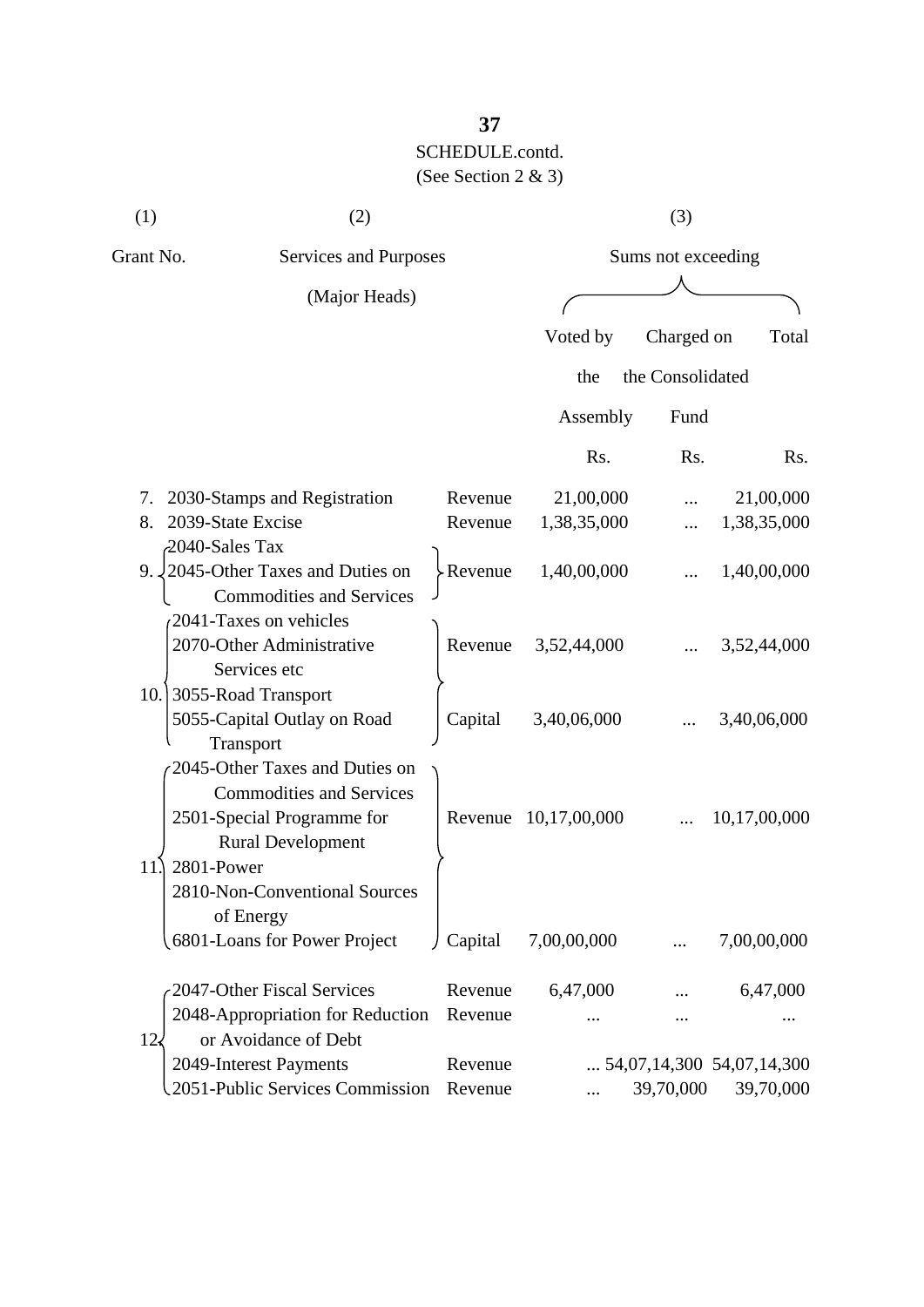| (1)       | (2)                                                                                                            |         |                                            | (3)                |              |
|-----------|----------------------------------------------------------------------------------------------------------------|---------|--------------------------------------------|--------------------|--------------|
| Grant No. | Services and Purposes                                                                                          |         |                                            | Sums not exceeding |              |
|           | (Major Heads)                                                                                                  |         |                                            |                    |              |
|           |                                                                                                                |         | Voted by                                   | Charged on         | Total        |
|           |                                                                                                                |         | the                                        | the Consolidated   |              |
|           |                                                                                                                |         |                                            |                    |              |
|           |                                                                                                                |         | Assembly                                   | Fund               |              |
|           |                                                                                                                |         | Rs.                                        | Rs.                | Rs.          |
| 13.       | 2052-Secretariat General Services<br>2251-Secretariat Social Services<br>3451-Secretariat Economic<br>Services | Revenue | 12,78,30,000                               |                    | 12,78,30,000 |
|           | 14. 2053-District Administration                                                                               | Revenue | 3,40,84,000                                |                    | 3,40,84,000  |
|           | 15. 2054-Treasury Accounts                                                                                     | Revenue | 2,20,00,000                                |                    | 2,20,00,000  |
|           | Administration<br>2055-Police<br>2070-Other Administrative<br>Services etc                                     |         | Revenue 44,23,00,000 1,00,000 44,24,00,000 |                    |              |
|           | $16\sqrt{2216}$ -Housing<br>4059-Capital Outlay on Public<br>Works                                             |         |                                            |                    |              |
|           | 4216-Capital Outlay on Housing                                                                                 | Capital | 58,00,000                                  |                    | 58,00,000    |
|           | $-2056$ -Jails                                                                                                 | Revenue | 1,60,71,000                                |                    | 1,60,71,000  |
|           | 17. 4059-Capital Outlay on Public<br>Works                                                                     | Capital |                                            |                    |              |
| 18.       | 2058-Stationery and Printing<br>4058-Capital Outlay on Stationery<br>and Printing                              |         | Revenue 3,10,00,000                        |                    | 3,10,00,000  |
|           | 4216-Capital Outlay on Housing                                                                                 | Capital | 34,00,000                                  |                    | 34,00,000    |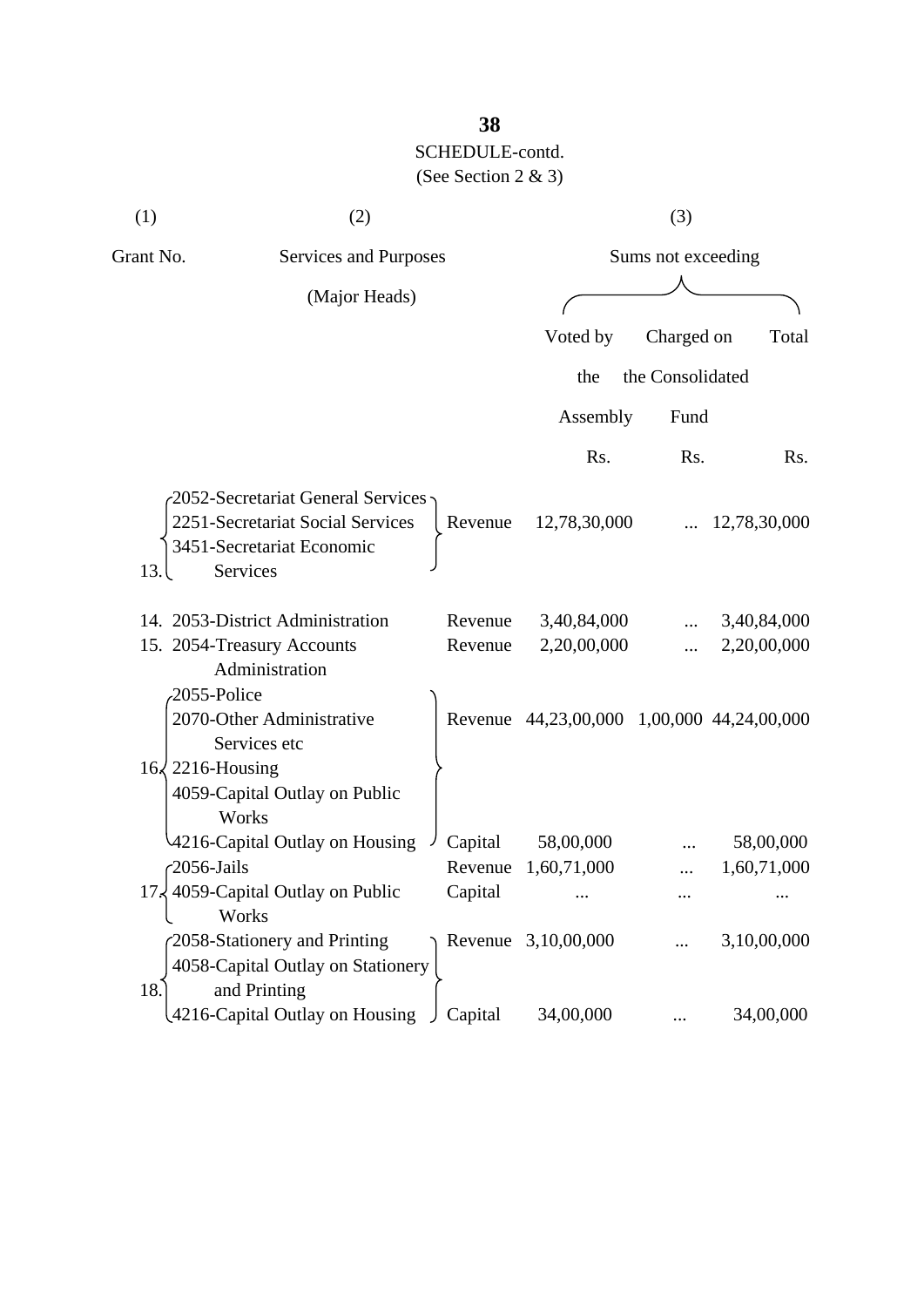| (1)             | (2)                                                                                                                                                                                                                                          |         |                 | (3)                |                       |
|-----------------|----------------------------------------------------------------------------------------------------------------------------------------------------------------------------------------------------------------------------------------------|---------|-----------------|--------------------|-----------------------|
| Grant No.       | Services and Purposes                                                                                                                                                                                                                        |         |                 | Sums not exceeding |                       |
|                 | (Major Heads)                                                                                                                                                                                                                                |         |                 |                    |                       |
|                 |                                                                                                                                                                                                                                              |         |                 |                    |                       |
|                 |                                                                                                                                                                                                                                              |         | Voted by        | Charged on         | Total                 |
|                 |                                                                                                                                                                                                                                              |         | the             | the Consolidated   |                       |
|                 |                                                                                                                                                                                                                                              |         | Assembly        | Fund               |                       |
|                 |                                                                                                                                                                                                                                              |         | Rs.             | Rs.                | Rs.                   |
| 19 <sub>l</sub> | 2052-Secretariat-General Services,<br>2059-Public Works<br>2203-Technical Education<br>2204-Sports and Youth Services<br>2205-Art and Culture<br>2216-Housing<br>4059-Capital Outlay on Public<br>Works<br>4202-Capital Outlay on Education, | Revenue | 34, 14, 86, 000 |                    | 34, 14, 86, 000       |
|                 | Art and Culture<br>4210-Capital Outlay on Medical<br>and Public Health<br>4216-Capital Outlay on Housing<br>4403-Capital Outlay on Animal<br>Husbandry<br>4404-Capital Outlay on Dairy<br>Development                                        | Capital | 15,75,29,500    |                    | $\ldots$ 15,75,29,500 |
|                 | 2070-Other Administrative                                                                                                                                                                                                                    | Revenue | 5,20,00,000     |                    | 5,20,00,000           |
| 20              | Services etc<br>4059-Capital Outlay on Public<br>Works                                                                                                                                                                                       | Capital |                 |                    |                       |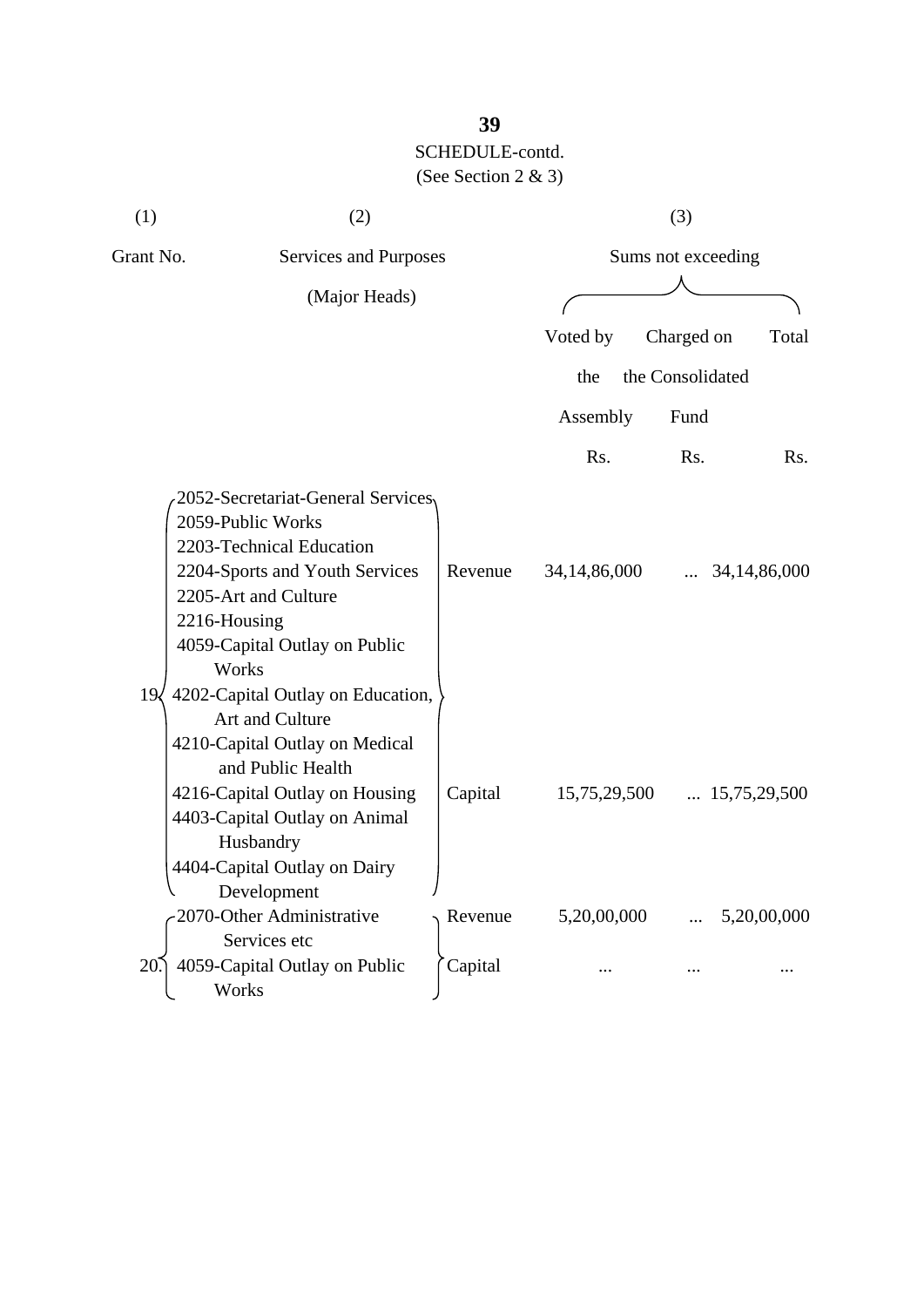| (1)       | (2)                                                                                                                                                                                                                                                               |         |                      | (3)                |                        |
|-----------|-------------------------------------------------------------------------------------------------------------------------------------------------------------------------------------------------------------------------------------------------------------------|---------|----------------------|--------------------|------------------------|
| Grant No. | Services and Purposes                                                                                                                                                                                                                                             |         |                      | Sums not exceeding |                        |
|           | (Major Heads)                                                                                                                                                                                                                                                     |         |                      |                    |                        |
|           |                                                                                                                                                                                                                                                                   |         | Voted by             | Charged on         | Total                  |
|           |                                                                                                                                                                                                                                                                   |         | the                  | the Consolidated   |                        |
|           |                                                                                                                                                                                                                                                                   |         | Assembly             | Fund               |                        |
|           |                                                                                                                                                                                                                                                                   |         | Rs.                  | Rs.                | Rs.                    |
| 21.       | 2075-Miscellaneous General<br><b>Services</b><br>2202-General Education<br>2203-Technical Education<br>2204-Sports and Youth Services<br>2205-Art and Culture<br>2236-Nutrition<br>3425-Other Scientific Research<br>3454-Census, Survey and<br><b>Statistics</b> | Revenue | 125,65,15,000        |                    | $\ldots$ 125,65,15,000 |
|           | 4202-Capital Outlay on Education,<br>Art and Culture<br>4204-Capital Outlay on Education,<br>Sports, Art and Culture<br>6202-Loans for Education, Art<br>and Culture                                                                                              | Capital | 10,00,000            |                    | 10,00,000              |
|           | 2070-Other Administrative<br>Services etc<br>22. $\text{\textbackslash}2216$ -Housing                                                                                                                                                                             | Revenue | 2,43,75,000          |                    | 2,43,75,000            |
|           | 23. 2070-Other Administrative<br>Services etc                                                                                                                                                                                                                     | Revenue | 74,00,000            |                    | 74,00,000              |
|           | 24. 2071-Pensions and other<br><b>Retirements Benefits</b>                                                                                                                                                                                                        |         | Revenue 12,19,00,000 |                    | 12,19,00,000           |
|           | 25. 2075-Miscellaneous General<br>Services                                                                                                                                                                                                                        | Revenue | 14,50,000            |                    | 14,50,000              |

# **40**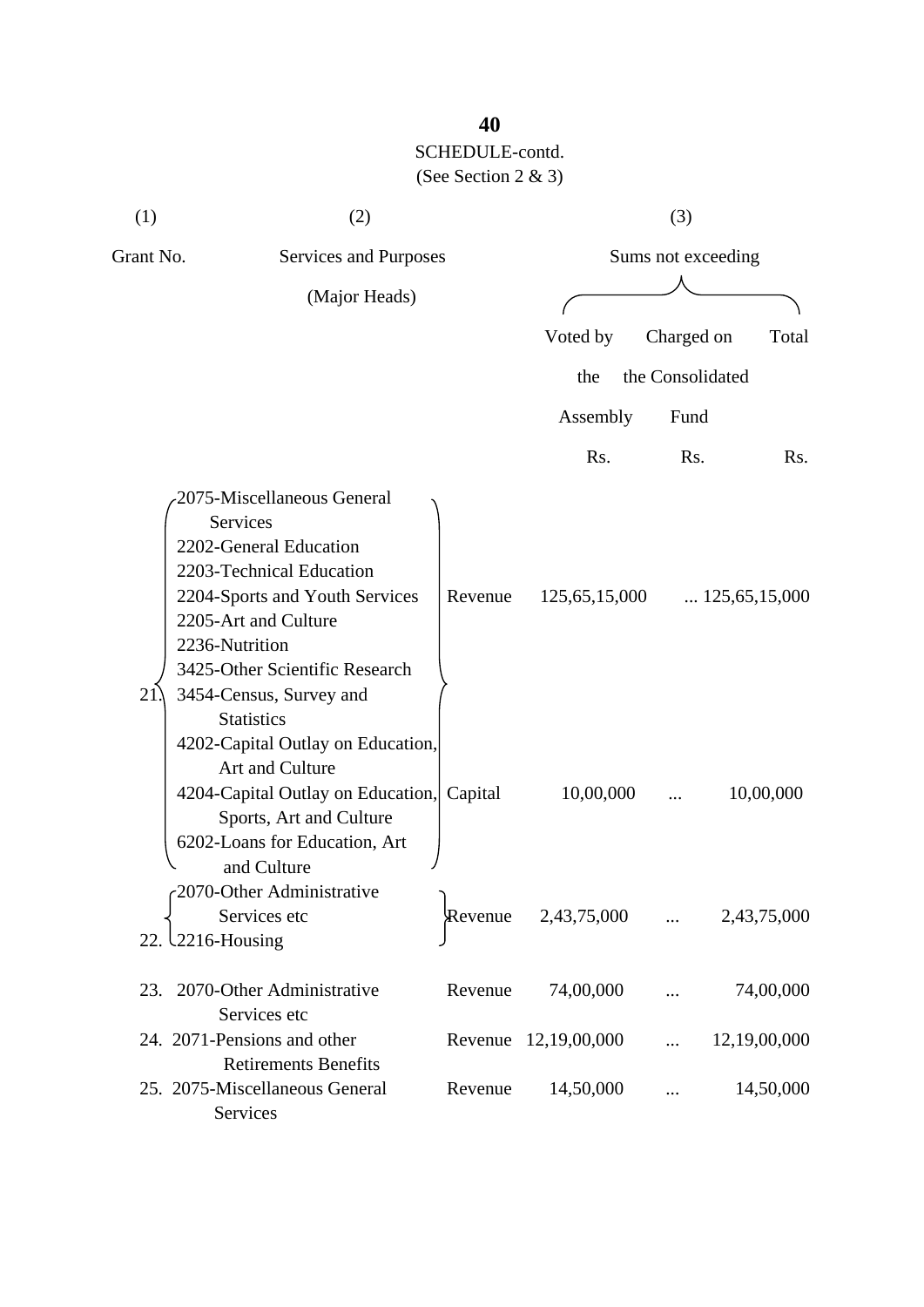| (1)       | (2)                                                                                                          |         |              | (3)                |              |
|-----------|--------------------------------------------------------------------------------------------------------------|---------|--------------|--------------------|--------------|
| Grant No. | Services and Purposes                                                                                        |         |              | Sums not exceeding |              |
|           | (Major Heads)                                                                                                |         |              |                    |              |
|           |                                                                                                              |         | Voted by     | Charged on         | Total        |
|           |                                                                                                              |         | the          | the Consolidated   |              |
|           |                                                                                                              |         |              |                    |              |
|           |                                                                                                              |         | Assembly     | Fund               |              |
|           |                                                                                                              |         | Rs.          | Rs.                | Rs.          |
| 26.       | 2210-Medical and Public Health<br>2211-Family Welfare<br>4210-Capital Outlay on Medical<br>and Public Health | Revenue | 37,44,66,800 |                    | 37,44,66,800 |
|           | 4211-Capital Outlay on Family                                                                                | Capital | 7,72,98,000  |                    | 7,72,98,000  |
|           | Welfare<br>2215-Water Supply and Sanitation, Revenue<br>2216-Housing                                         |         | 19,44,90,000 |                    | 19,44,90,000 |
|           | 27. $\leq$ 4215-Capital Outlay on Water<br>Supply and Sanitation                                             |         |              |                    |              |
|           | 4216-Capital Outlay on Housing                                                                               | Capital | 32,96,00,000 |                    | 32,96,00,000 |
|           | 2216-Housing<br>4216-Capital Outlay on Housing                                                               | Revenue | 2,45,50,000  |                    | 2,45,50,000  |
|           | 28. $\frac{1}{2217}$ - Loans for Housing<br>2216-Housing                                                     | Capital | 1,67,50,000  |                    | 1,67,50,000  |
|           | 2217-Urban Development                                                                                       | Revenue | 8,65,50,000  |                    | 8,65,50,000  |
| 29.       | 4216-Capital Outlay on Housing<br>4217-Capital Outlay on Urban<br>Development                                | Capital | 1,21,50,000  |                    | 1,21,50,000  |
| 30.       | 2220-Information and Publicity                                                                               | Revenue | 1,92,00,000  |                    | 1,92,00,000  |
| 31.       | 2230-Labour and Employment                                                                                   | Revenue | 3,14,40,000  |                    | 3,14,40,000  |
|           | 3456-Civil Supplies                                                                                          | Revenue | 1,71,00,000  |                    | 1,71,00,000  |
| 32        | 4408-Capital Outlay on Food<br>Storage and Warehousing                                                       | Capital |              |                    |              |
|           | 33. 2235-Social Security and Welfare                                                                         | Revenue |              |                    |              |
|           | 6235-Loans for Social Security<br>and Welfare                                                                | Capital |              |                    |              |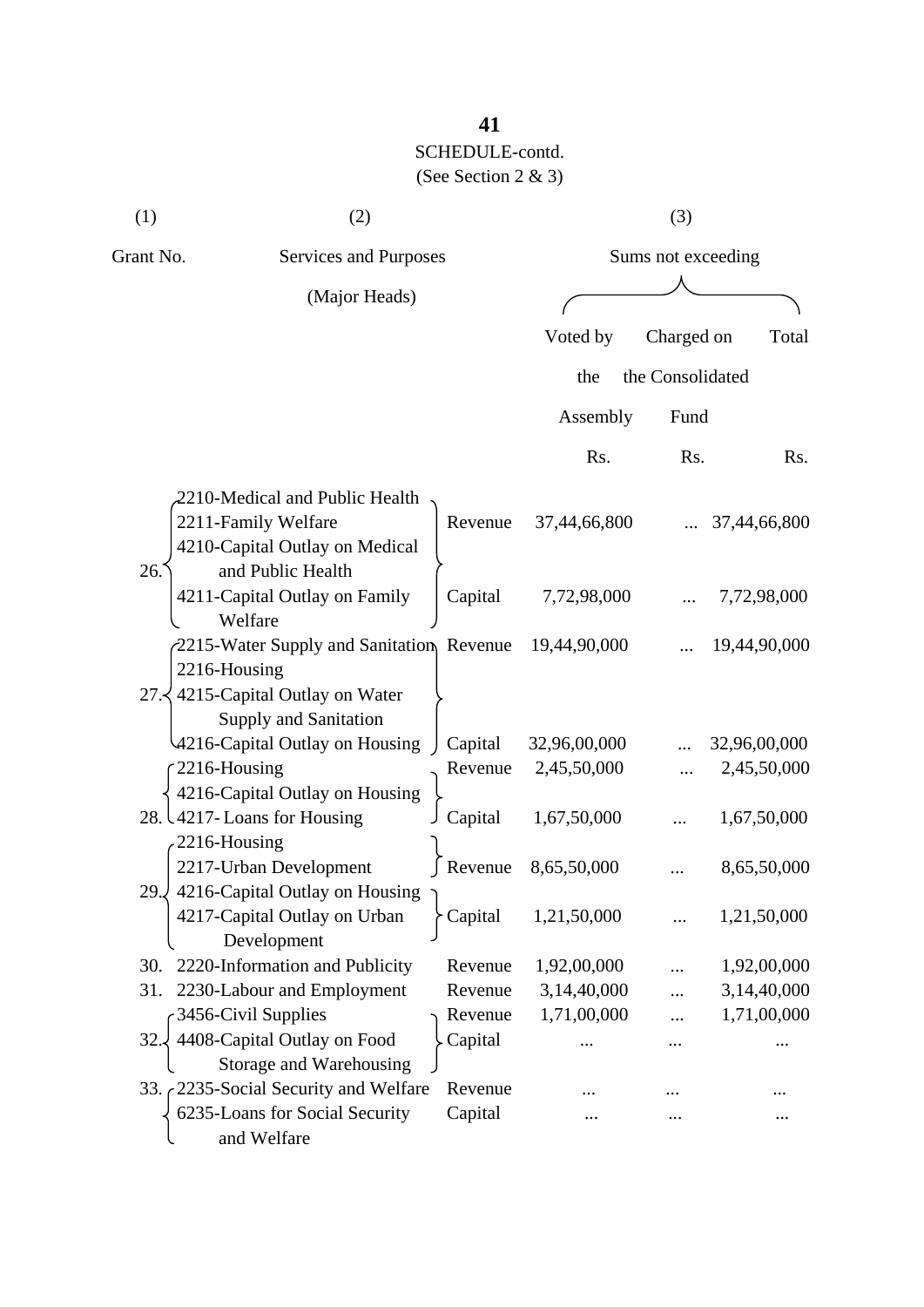| (1)       | (2)                                                                                           |         |              | (3)                |                  |
|-----------|-----------------------------------------------------------------------------------------------|---------|--------------|--------------------|------------------|
| Grant No. | Services and Purposes                                                                         |         |              | Sums not exceeding |                  |
|           | (Major Heads)                                                                                 |         |              |                    |                  |
|           |                                                                                               |         | Voted by     | Charged on         | Total            |
|           |                                                                                               |         | the          | the Consolidated   |                  |
|           |                                                                                               |         | Assembly     | Fund               |                  |
|           |                                                                                               |         | Rs.          | Rs.                | R <sub>s</sub> . |
|           | 2225-Welfare of S.CS, S.TS and                                                                |         |              |                    |                  |
|           | Other B.CS<br>2235-Social Security and Welfare<br>2236-Nutrition                              | Revenue | 15,39,54,000 |                    | 15,39,54,000     |
| 34.       | 4059-Capital Outlay on Public<br>Works                                                        |         |              |                    |                  |
|           | 4235-Capital Outlay on Social<br>Security and Welfare                                         | Capital | 21,96,000    |                    | 21,96,000        |
|           | 35. 2235- Social Security and Welfare<br>36. 2075-Miscellaneous General                       | Revenue | 9,00,000     |                    | 9,00,000         |
|           | Services<br>2235-Social Security and Welfare                                                  | Revenue | 9,85,000     |                    | 9,85,000         |
|           | 37. 2250-Other Social Services                                                                | Revenue | 40,000       |                    | 40,000           |
|           | 38. 3451-Secretariat Economic<br>Services                                                     | Revenue | 2,18,07,000  |                    | 2,18,07,000      |
|           | 39. 2425-Co-operation<br>4425-Capital Outlay on<br>Co-operation                               | Revenue | 4,20,32,500  |                    | 4,20,32,500      |
|           | 4435-Capital Outlay on other<br><b>Agricultural Programmes</b><br>6425-Loans for Co-operation | Capital | 4,42,45,000  |                    | 4,42,45,000      |
|           | 2552-North Eastern Areas (Special Revenue<br>Areas Programme)                                 |         | 52,00,000    |                    | 52,00,000        |
|           | 40.] 4552-Capital Outlay on North<br><b>Eastern Areas</b>                                     | Capital | 16,10,00,000 |                    | 16,10,00,000     |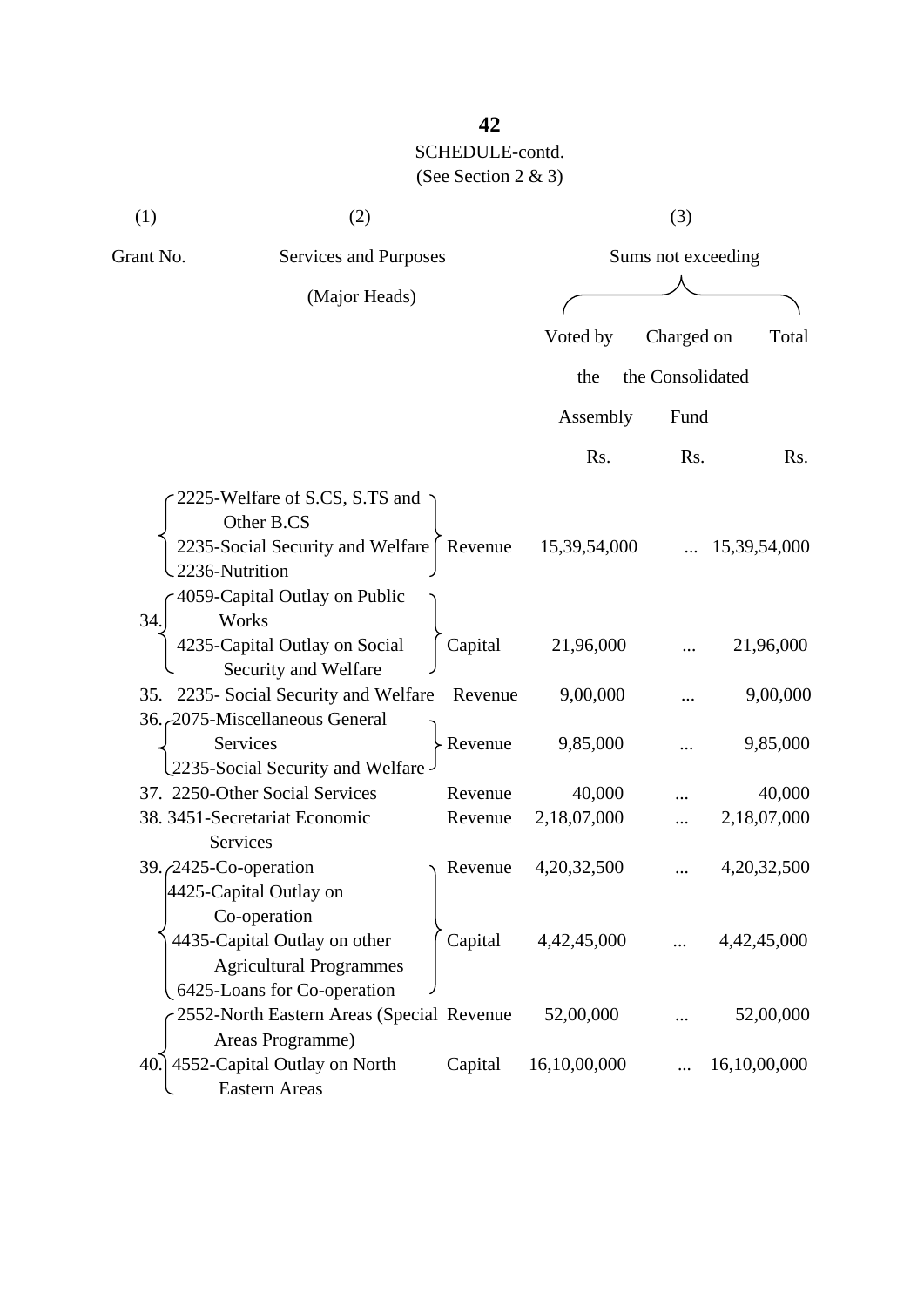| (1)       | (2)                                                                                                                                                                                                                                                                       |              |             | (3)                |              |
|-----------|---------------------------------------------------------------------------------------------------------------------------------------------------------------------------------------------------------------------------------------------------------------------------|--------------|-------------|--------------------|--------------|
| Grant No. | <b>Services and Purposes</b>                                                                                                                                                                                                                                              |              |             | Sums not exceeding |              |
|           | (Major Heads)                                                                                                                                                                                                                                                             |              |             |                    |              |
|           |                                                                                                                                                                                                                                                                           | Voted by     |             | Charged on         | Total        |
|           |                                                                                                                                                                                                                                                                           |              |             |                    |              |
|           |                                                                                                                                                                                                                                                                           |              | the         | the Consolidated   |              |
|           |                                                                                                                                                                                                                                                                           |              | Assembly    | Fund               |              |
|           |                                                                                                                                                                                                                                                                           |              | Rs.         | Rs.                | Rs.          |
|           | 41.3454-Census, Surveys and<br>Revenue<br><b>Statistics</b><br>2216-Housing                                                                                                                                                                                               |              | 1,47,00,000 |                    | 1,47,00,000  |
| 42.       | 3475-Other General Economic<br>Revenue<br>Services                                                                                                                                                                                                                        |              | 62,40,000   |                    | 62,40,000    |
|           | 2216-Housing<br>2401-Crop Husbandry<br>2408-Food Storage and<br>Warehousing<br>2415-Agricultural Research and<br>Revenue<br>Education<br>2435-Other Agricultural<br>Programmes                                                                                            | 43,82,20,000 |             |                    | 43,82,20,000 |
| 43.       | 2702-Minor Irrigation<br>4216-Capital Outlay on Housing<br>4401-Capital Outlay on Crop<br>Husbandry<br>4416-Investments in Agricultural<br>Capital<br><b>Financial INST</b><br>4702-Capital Outlay on Minor<br>Irrigation<br>$(6401$ -Loans for Crop Husbandry $\sqrt{ }$ |              | 5,58,00,000 |                    | 5,58,00,000  |

# **43**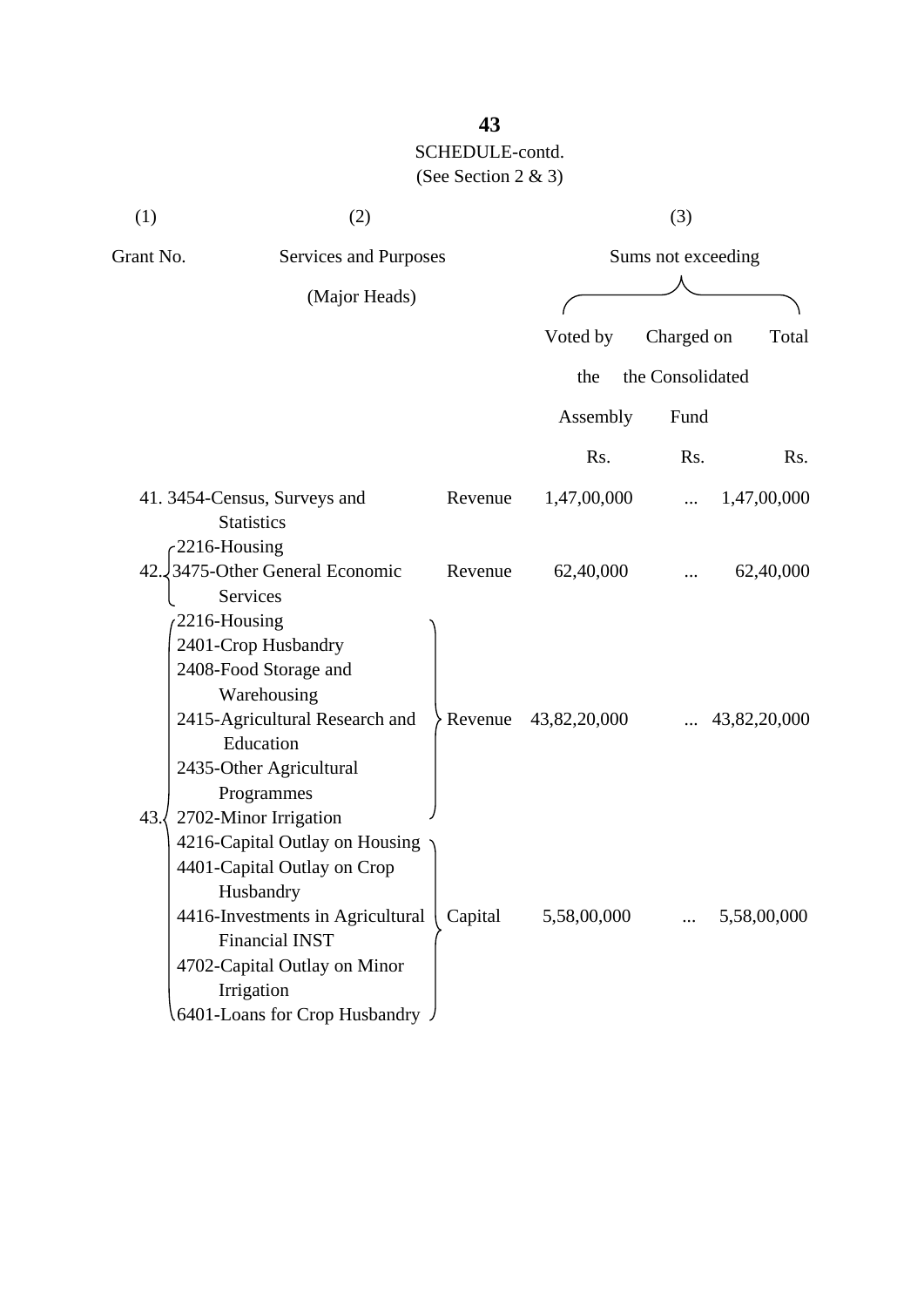| (1)       | (2)                                                                                                                                                      |         |                      | (3)                |              |
|-----------|----------------------------------------------------------------------------------------------------------------------------------------------------------|---------|----------------------|--------------------|--------------|
| Grant No. | Services and Purposes                                                                                                                                    |         |                      | Sums not exceeding |              |
|           | (Major Heads)                                                                                                                                            |         |                      |                    |              |
|           |                                                                                                                                                          |         | Voted by             | Charged on         | Total        |
|           |                                                                                                                                                          |         | the                  | the Consolidated   |              |
|           |                                                                                                                                                          |         |                      |                    |              |
|           |                                                                                                                                                          |         | Assembly             | Fund               |              |
|           |                                                                                                                                                          |         | Rs.                  | Rs.                | Rs.          |
| 44.       | 2701-Medium Irrigation-II-Works<br>Under E. and D Wing P.W.D<br><b>Medium Irrigation Projects</b><br>2711-Flood Control<br>4701-Capital Outlay on Medium | Revenue | 42,70,000            |                    | 42,70,000    |
|           | Irrigation<br>4711-Capital Outlay on Flood<br><b>Control Projects</b>                                                                                    | Capital | 11,09,30,000         |                    | 11,09,30,000 |
|           | $-2216$ -Housing<br>2402-Soil and Water Conservation Revenue 15,30,50,000<br>45. 2415-Agricultural Research and<br>Education                             |         |                      |                    | 15,30,50,000 |
|           | 46. 2501-Special Programmes for<br><b>Rural Development</b>                                                                                              | Revenue | 7,38,50,000          |                    | 7,38,50,000  |
|           | 2216-Housing<br>2403-Animal Husbandry<br>2415-Agricultural Research and<br>Education                                                                     |         | Revenue 13,69,00,000 |                    | 13,69,00,000 |
| 47.       | 4059-Capital Outlay on Public<br>Works<br>4403-Capital Outlay on Animal<br>Husbandry<br>6403-Loans for Animal Husbandry<br>2216-Housing                  | Capital | 2,00,000             |                    | 2,00,000     |
|           | 2404-Dairy Development<br>48. 2415-Agricultural Research and<br>Education                                                                                | Revenue | 2,40,43,00           |                    | 2,40,43,000  |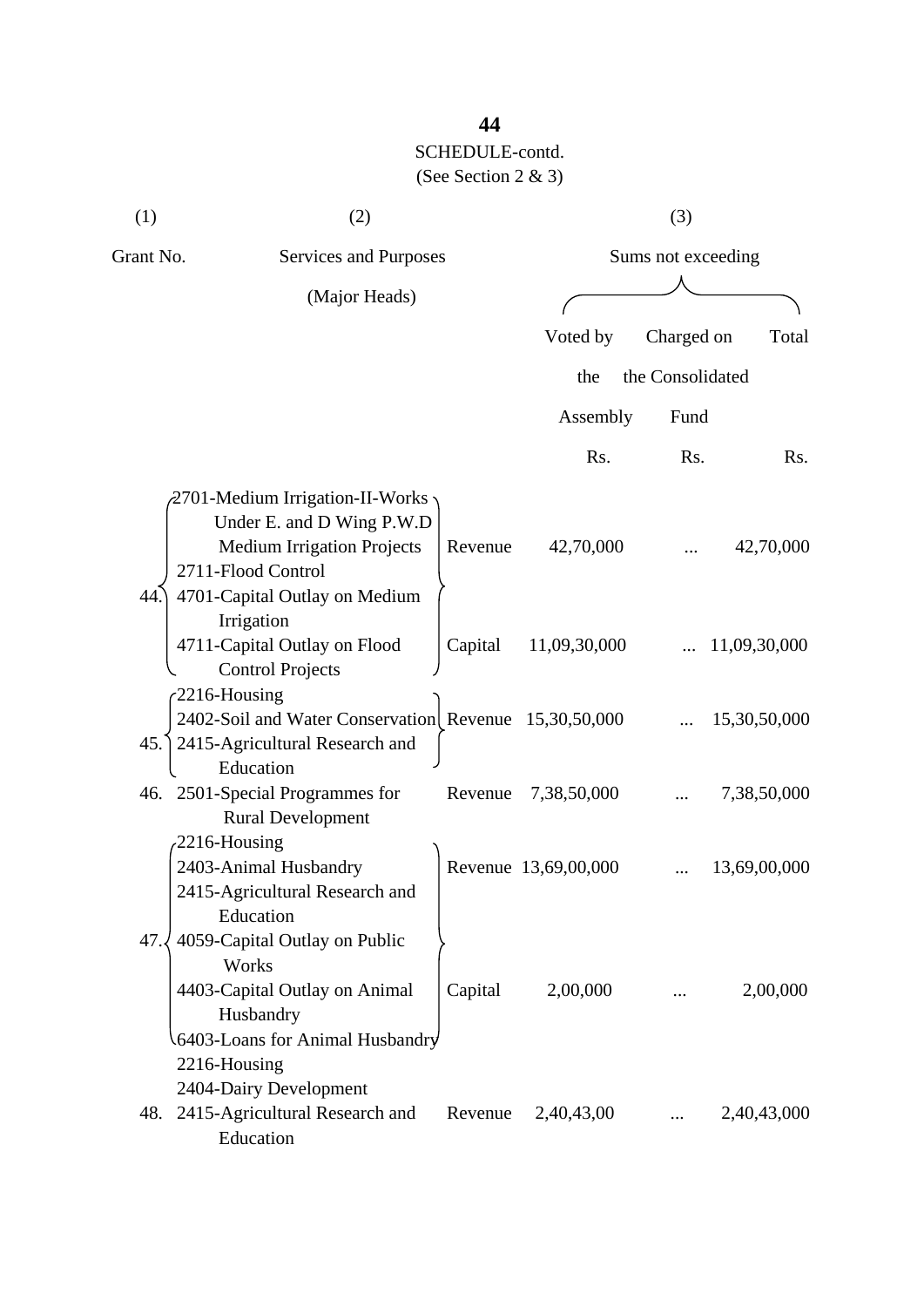| (1)       | (2)                                                             |         |                      | (3)                |              |
|-----------|-----------------------------------------------------------------|---------|----------------------|--------------------|--------------|
| Grant No. | Services and Purposes                                           |         |                      | Sums not exceeding |              |
|           | (Major Heads)                                                   |         |                      |                    |              |
|           |                                                                 |         | Voted by             | Charged on         | Total        |
|           |                                                                 |         | the                  | the Consolidated   |              |
|           |                                                                 |         |                      |                    |              |
|           |                                                                 |         | Assembly             | Fund               |              |
|           |                                                                 |         | Rs.                  | Rs.                | Rs.          |
|           | 49. 2216-Housing                                                |         |                      |                    |              |
|           | 2405-Fisheries                                                  |         |                      |                    |              |
|           | 2415-Agricultural Research and                                  | Revenue | 2,83,26,000          |                    | 2,83,26,000  |
|           | Education                                                       |         |                      |                    |              |
|           | 4216-Capital Outlay on Housing                                  |         |                      |                    |              |
|           | 4405-Capital Outlay on Fisheries<br>2406-Forestry and Wild Life | Capital | 15,00,000            |                    | 15,00,000    |
| 50.       | 2415-Agricultural Research and                                  |         | Revenue 23,80,00,000 |                    | 23,80,00,000 |
|           | Education                                                       |         |                      |                    |              |
|           | 4406-Capital Outlay on Forestry                                 | Capital |                      |                    |              |
|           | and Wild Life                                                   |         |                      |                    |              |
|           | 2216-Housing                                                    |         |                      |                    |              |
|           | 2236-Nutrition                                                  |         |                      |                    |              |
|           | 2401-Crop Husbandry                                             |         |                      |                    |              |
|           | 2501-Special Programmes for                                     | Revenue | 23,59,00,000         |                    | 23,59,00,000 |
|           | <b>Rural Development</b>                                        |         |                      |                    |              |
|           | 2505-Rural Employment                                           |         |                      |                    |              |
|           | 2515-Other Rural Development<br>Programmes                      |         |                      |                    |              |
|           | 4216-Capital Outlay on Housing                                  |         |                      |                    |              |
| 51.       | 4515-Capital Outlay on Rural                                    | Capital | 1,67,00,000          | $\cdots$           | 1,67,00,000  |
|           | Development                                                     |         |                      |                    |              |
|           | 6515-Loans for other Rural                                      |         |                      |                    |              |
|           | <b>Development Programmes</b>                                   |         |                      |                    |              |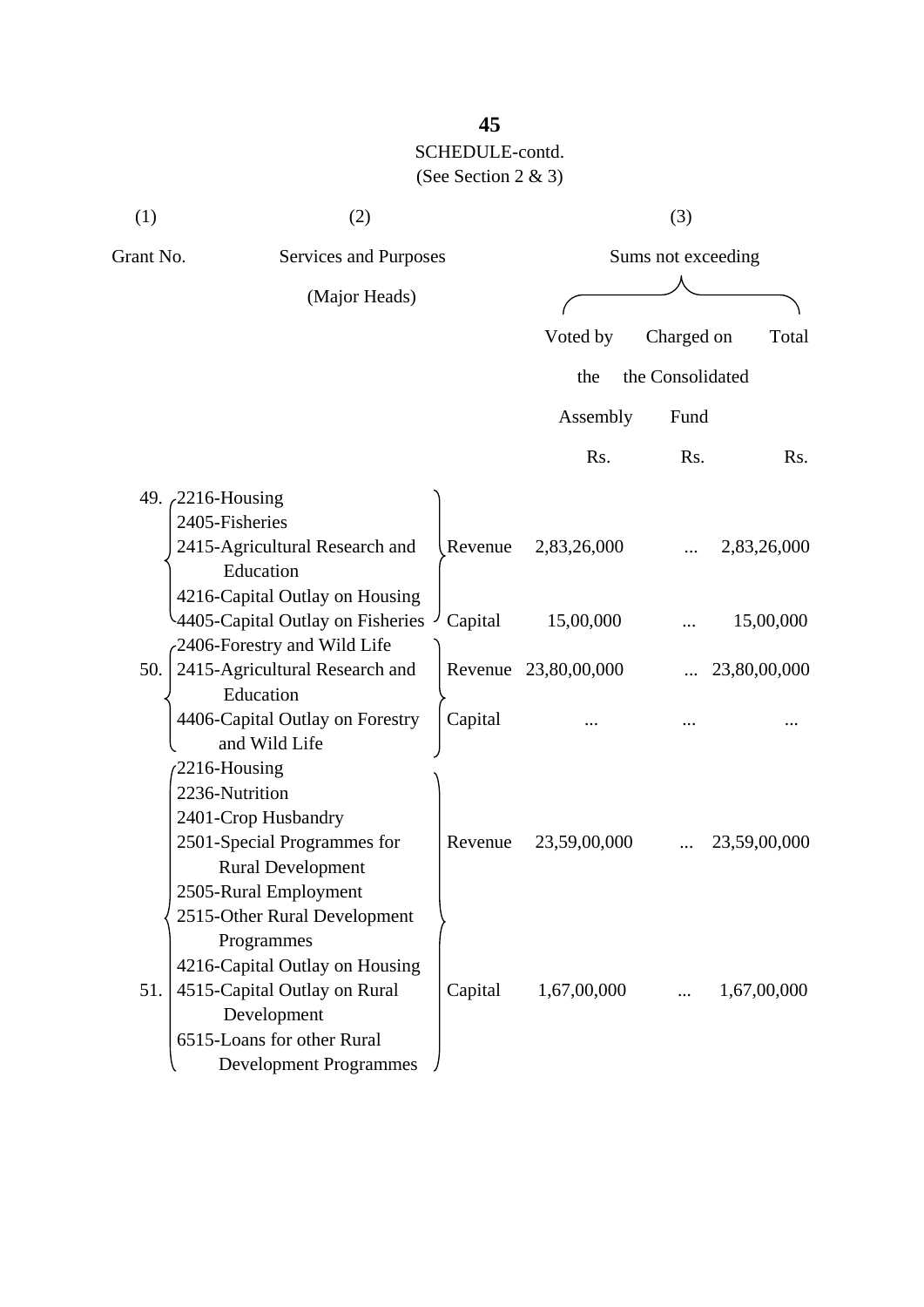| (1)              | (2)                                                                                                                          |                      | (3)                |              |
|------------------|------------------------------------------------------------------------------------------------------------------------------|----------------------|--------------------|--------------|
| Grant No.        | Services and Purposes                                                                                                        |                      | Sums not exceeding |              |
|                  | (Major Heads)                                                                                                                |                      |                    |              |
|                  |                                                                                                                              | Voted by             | Charged on         | Total        |
|                  |                                                                                                                              | the                  | the Consolidated   |              |
|                  |                                                                                                                              |                      |                    |              |
|                  |                                                                                                                              | Assembly             | Fund               |              |
|                  |                                                                                                                              | Rs.                  | Rs.                | Rs.          |
|                  | 2852-Industries<br>Revenue<br>4854-Capital Outlay on Cement<br>and non-Metallic Mineral                                      | 1,62,00,000          |                    | 1,62,00,000  |
| 52.              | 4885-Capital Outlay on Industries > Capital<br>and Mineral<br>6885-Loans for other Industries<br>and Mineral                 | 5,10,00,000          |                    | 5,10,00,000  |
|                  | 2216-Housing<br>Revenue<br>2851-Village and Small Industries<br>4851-Capital Outlay on Village<br>and Small Scale Industries | 4,41,00,000          |                    | 4,41,00,000  |
| 53.              | 6851-Loans for Village and Small<br>Capital<br>Industries<br>2216-Housing                                                    |                      |                    |              |
|                  | 2851-Village and Small Industries   Revenue<br>4216-Capital Outlay on Housing                                                | 9,29,40,000          |                    | 9,29,40,000  |
| 54.              | 4851-Capital Outlay on Village<br>Capital<br>and Small Scale Industries<br>6851-Loans for Village and Small<br>Industries    | 3,80,00,000          |                    | 3,80,00,000  |
| 55.              | (2853-Non-Ferrous Mining and<br>Revenue<br>Metallurgical Industries<br>4216-Capital Outlay on Housing                        | 3,59,00,000          |                    | 3,59,00,000  |
|                  | 4853-Capital Outlay on Mining<br>Capital<br>and Metallurgical Industries                                                     | 51,00,000            |                    | 51,00,000    |
|                  | 3054-Roads and Bridges                                                                                                       | Revenue 26,20,00,000 |                    | 26,20,00,000 |
| 56. $\downarrow$ | 5054-Capital Outlay on Roads<br>Capital<br>and Bridges                                                                       | 65,30,00,000         |                    | 65,30,00,000 |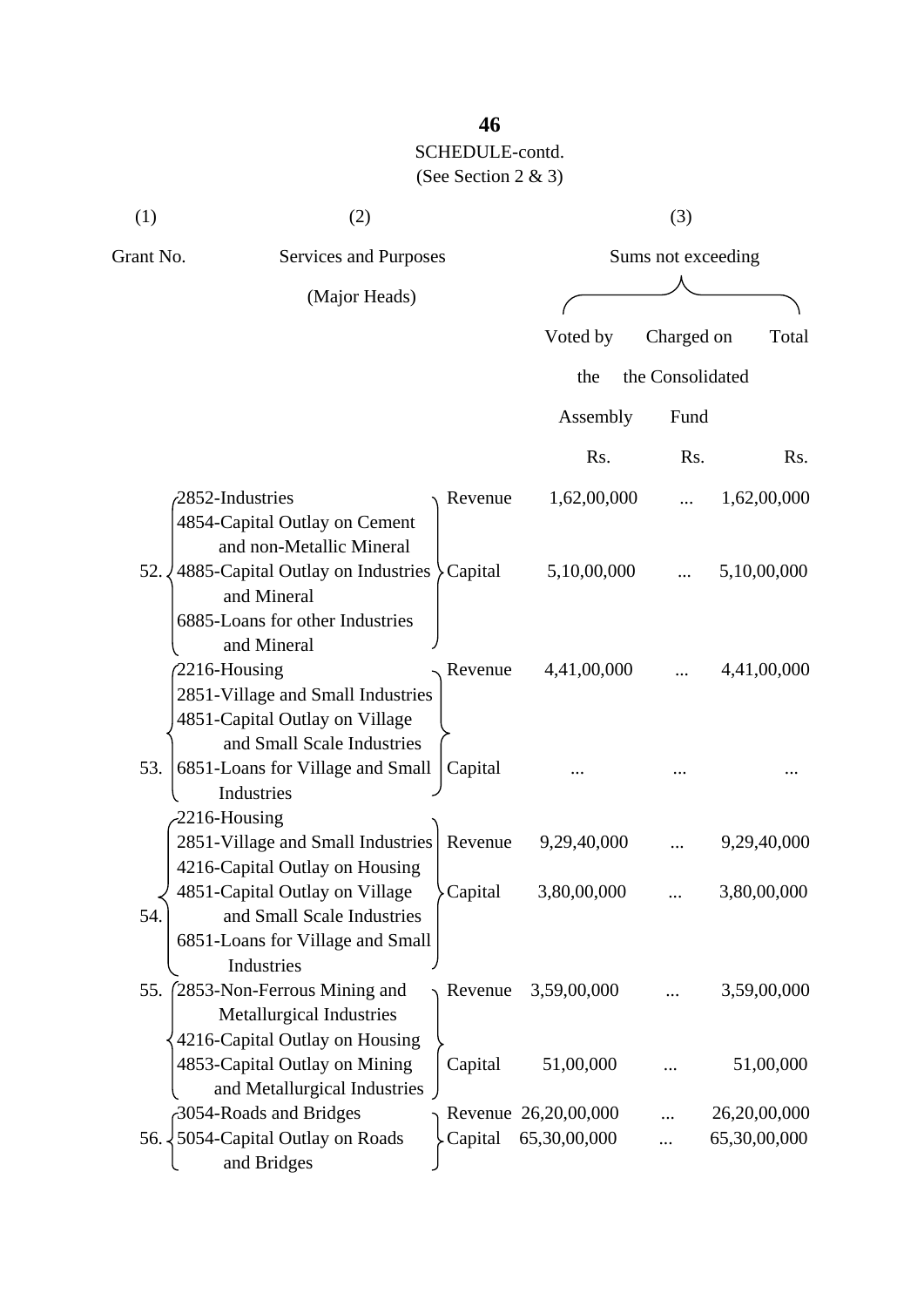| (1)          | (2)                                                                                                                        |         |             | (3)                |                                    |
|--------------|----------------------------------------------------------------------------------------------------------------------------|---------|-------------|--------------------|------------------------------------|
| Grant No.    | Services and Purposes                                                                                                      |         |             | Sums not exceeding |                                    |
|              | (Major Heads)                                                                                                              |         |             |                    |                                    |
|              |                                                                                                                            |         | Voted by    | Charged on         | Total                              |
|              |                                                                                                                            |         | the         | the Consolidated   |                                    |
|              |                                                                                                                            |         | Assembly    | Fund               |                                    |
|              |                                                                                                                            |         | Rs.         | Rs.                | Rs.                                |
| 3452-Tourism |                                                                                                                            | Revenue | 1,72,86,000 |                    | 1,72,86,000                        |
|              | 4059-Capital Outlay on Public<br>Works                                                                                     |         |             |                    |                                    |
| 57<          | 5275-Capital Outlay on other<br><b>Communication Services</b><br>5452-Capital Outlay on Tourism<br>-7452-Loans for Tourism | Capital | 3,53,43,000 |                    | 3,53,43,000                        |
|              | 58. 3606-Aid Materials and Equipment                                                                                       | Revenue |             |                    |                                    |
|              | 59, 5465-Investment in General<br>Financial and Training<br>Institutions                                                   | Capital |             |                    |                                    |
|              | 6003-Internal Debt of the State<br>Government                                                                              | Capital |             |                    | $\ldots$ 49,69,88,000 49,69,88,000 |
|              | 6004-Loans and Advances from the Capital<br><b>Central Government</b>                                                      |         |             |                    | $\ldots$ 14,69,23,000 14,69,23,000 |
|              | 60.7610-Loans to Government<br>Servants etc                                                                                | Capital | 6,80,00,000 | $\dddotsc$         | 6,80,00,000                        |
|              | 64. 7615-Miscellaneous Loans                                                                                               | Capital |             |                    |                                    |
|              | 65. 7810-Inter-State Settlement                                                                                            | Capital |             |                    |                                    |
|              | 66. 7999-Appropriation to Contingency Capital                                                                              |         |             |                    |                                    |

### S. DYKES,

Under Secretary to the Govt. Of Meghalaya,

Law (B) Department.

## **47**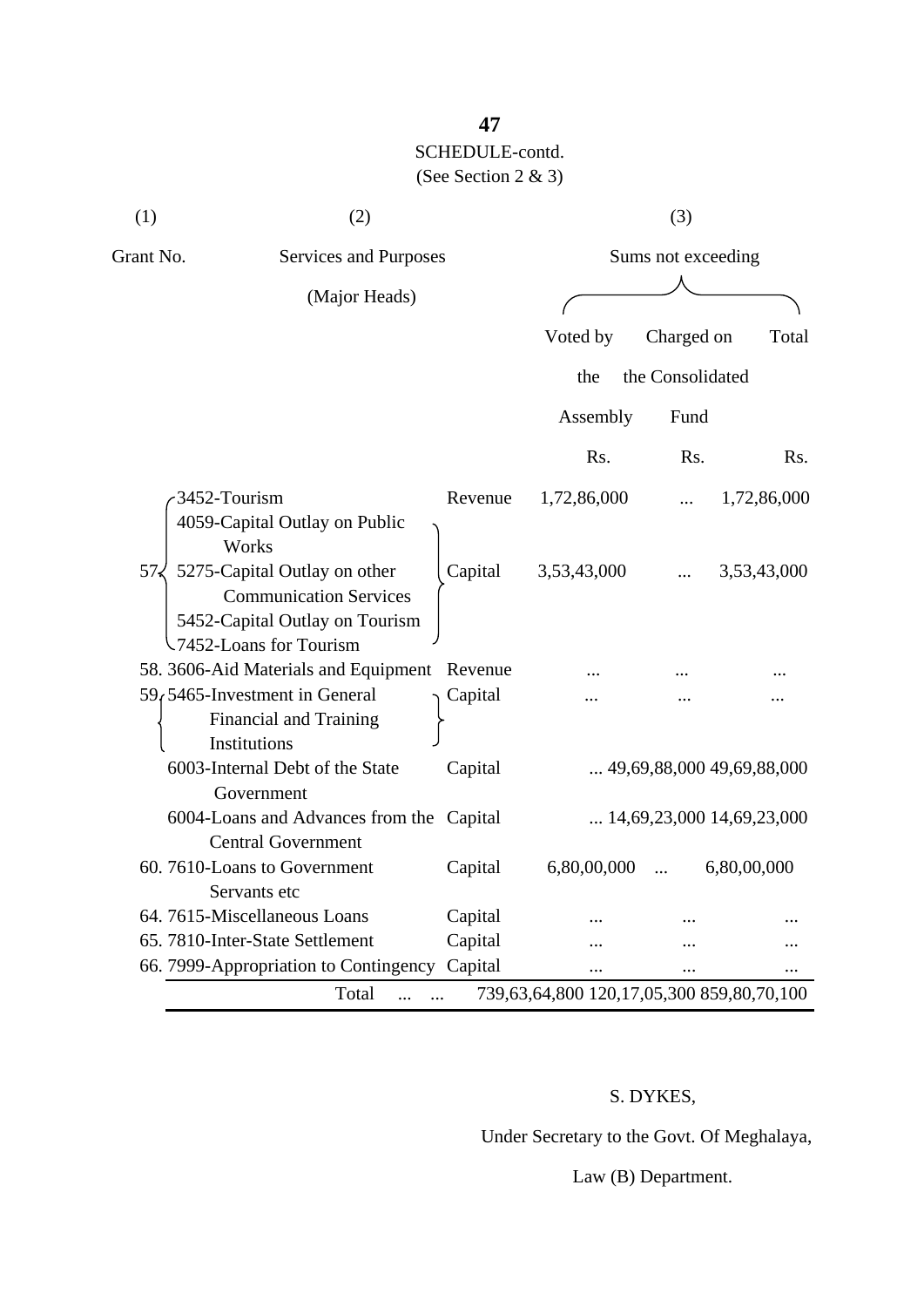# **The 12th May, 1995**

No. LL (B) 109/92/74- The Meghalaya Prevention Detention Act, 1995 (Act 5 of 1995) is hereby published for general information.

#### **MEGHALAYA ACT No. 5 OF 1995**

(Passed by the Meghalaya Legislative Assembly. Assented to by the Governor on the  $10^{th}$  May, 1995. Published in the Extra-ordinary issue of the Gazette of Meghalaya, dated  $12^{th}$ May, 1995)

#### THE MEGHALAYA PREVENTIVE DETENTION ACT, 1995

An

#### Act

### **To provide for preventive detention in certain cases and for matters connected therewith**

Be it enacted by the Legislature of Meghalaya in the Forty-sixth Year of the Republic of India as follows:-

**1. Short title, extent and commencement**- (1) This Act may be called the Meghalaya Preventive Detention Act, 1995

(2)It extends to the whole of the State of Meghalaya.

- (3)It shall be deemed to have come into force on the  $6<sup>th</sup>$  October, 1994
- **2. Definitions** In this Act, unless the context otherwise requires:-
	- (a) "advisory Board" means the Advisory Board constituted under section 10;
	- (b) "Code" means the Code of the Criminal Procedure, 1973;
	- (c) "detention order" means an order made under Section 3;
	- (d) "Government" or "State Government" means the Government of the State of Meghalaya;
	- (e) "Section" means a section of this Act; and
	- (f) "State" means the State of Meghalaya.
- **3. Power to make detention order** (1) The State Government or a District Magistrate may, if he is satisfied with respect to any person that with a view to preventing him from acting in any manner prejudicial to the security of the State or to the maintenance of public order or of supplies and services essential to the community it is necessary so to do, make an order directing that each person be detained.

(2)The Powers under sub-section (1) may also be exercised by such officer of the State Government not below the rank of a Secretary (hereinafter referred to as empowered officer as may be specially empowered by it in this behalf.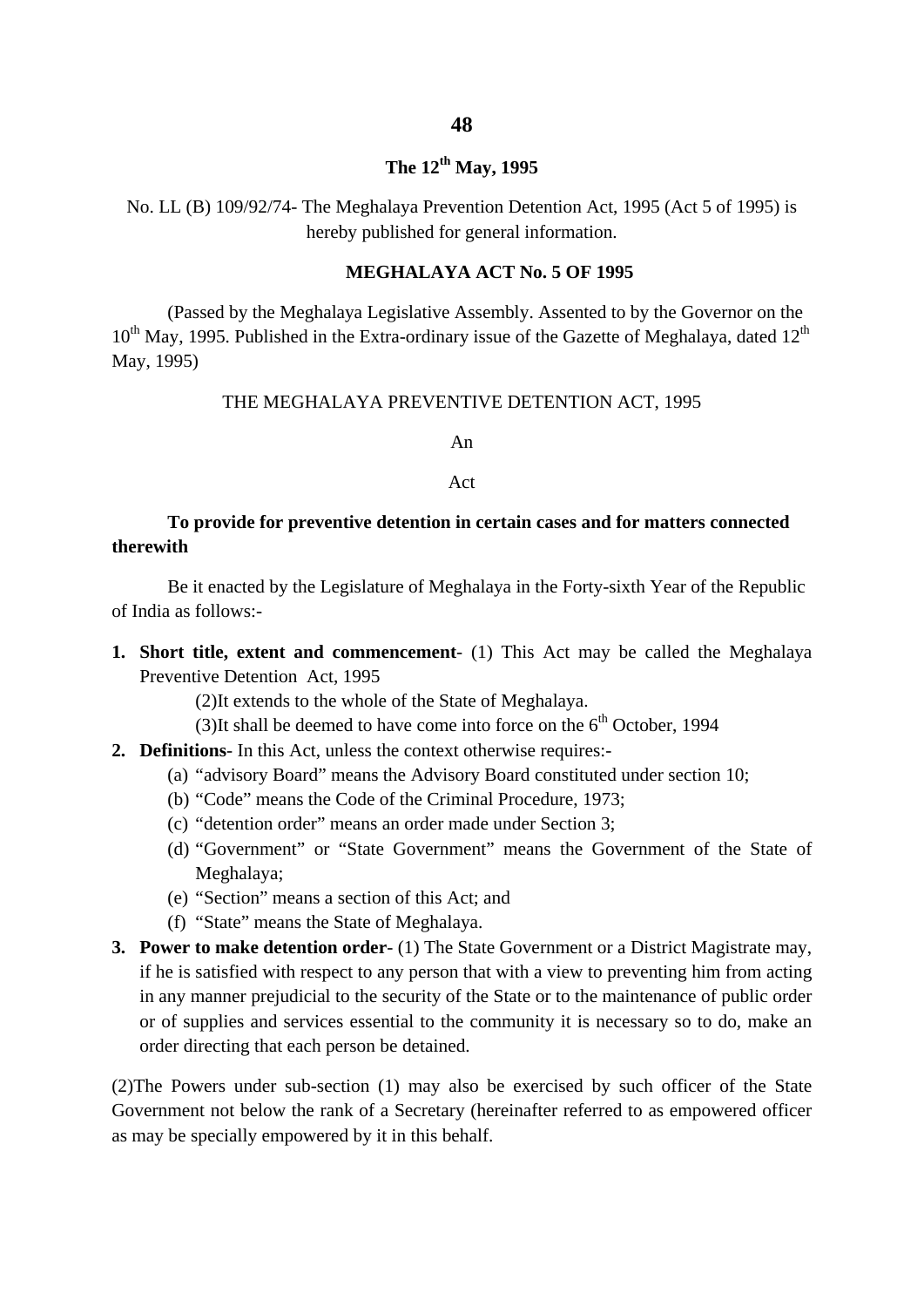(3)When a detention order is made under this section by a District Magistrate or by the empowered officer such District Magistrate or officer, as the case may be, shall forthwith report the fact to the State Government together with the grounds on which the order has been made and such order particulars as in his opinion have a bearing on the matter and no such order shall remain in force for more than twelve days after the making thereof unless in the mean time it has been approved by the State Government:

Provided that where the grounds of detention are communicated under section 8 to the person detained after five days not after later than ten days from the date of detention, this sub-section shall poly subject to the modification that for words "twelve days" the words "fifteen days" shall be substituted.

- **4. Execution of detention order** A detention order may be executed at any place in India in the manner provided for executions of warrants of arrest under the code.
- **5. Power to regulate place and conditions of detention**-Every person in respect of whom a detention order has been made shall be liable-
	- (a) To be detained in such place and in under such conditions, including conditions as to maintenance, discipline and punishment for any breach of discipline, as the State Government may by general or special order specify; and
	- (b) To be moved from one place of detention to another within the Sate or in another State by order of the State Government;

Provided that no order shall be made under clause (b) for the removal of a person from the State to another State except with the consent of the Government of that other State.

- **6. Detention Orders not to be invalid or inoperative on certain grounds**-No detention order shall be invalid or inoperative merely by reason-
	- (a) That the person to be detained there under is outside the limits of the territorial jurisdiction of the authority making the order; or
	- (b) That the place of detention of such persons is outside such limits.

**Explanatio**n:-In this section and sections 7,8 and 9 the expression "authority making the order" means the State Government, the District Magistrate or as the case may be, the empowered officer exercising powers under sub-section (1) or sub-section (2) of section 3.

**7.** Powers in relations to absconding persons- (1) If the authority making the order has reason to believe that the person in respect of whom a detention order has been made has absconded or is concealing himself so that the order cannot be executed, that authority may-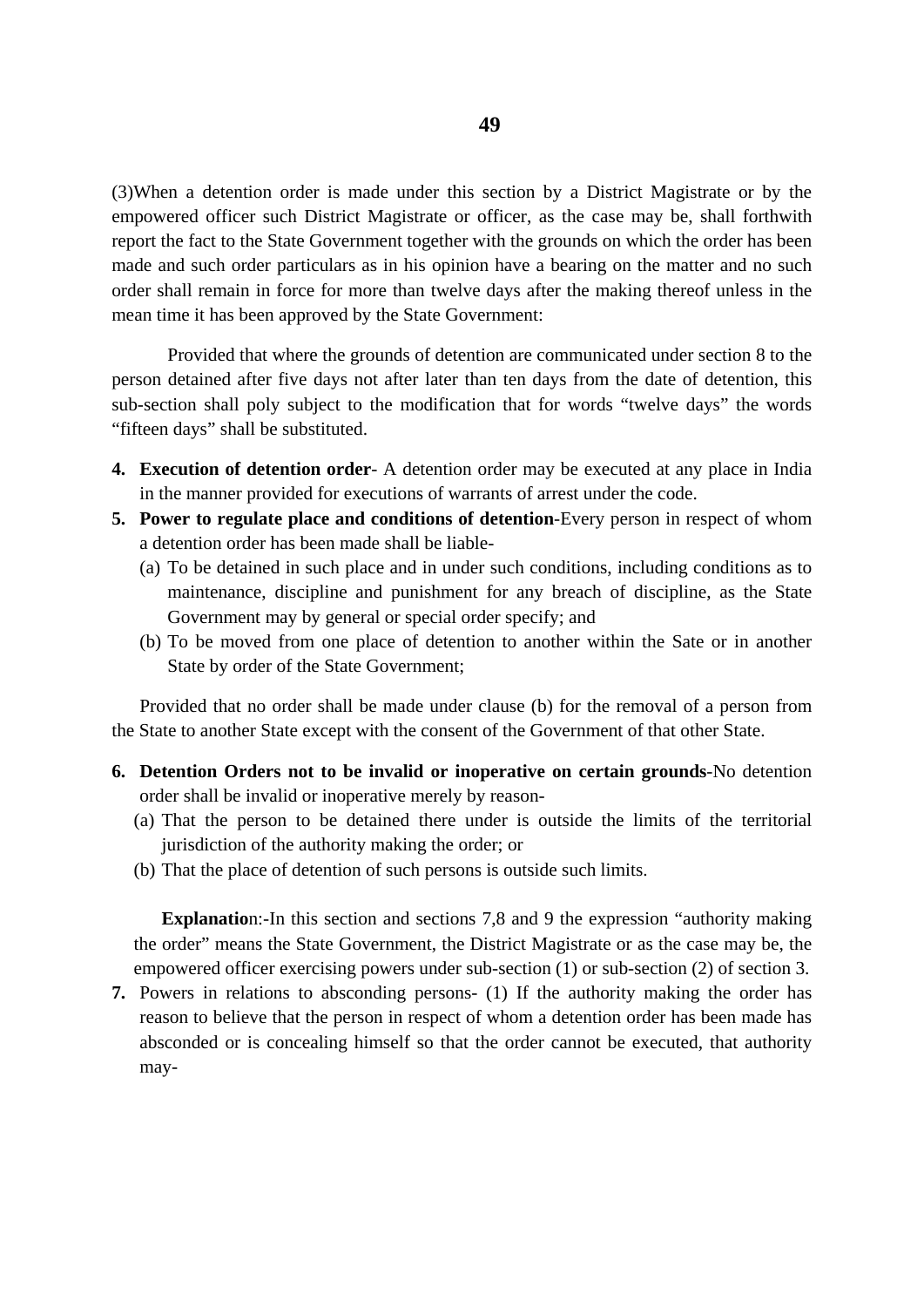- (a) Make a report in writing of the fact to Deputy Commissioner or the Chief Judicial Magistrate or a Judicial Magistrate of the first class having jurisdiction in the place where the said person ordinarily resides and thereupon the provisions of section 82,83,84 and 85 of the Code shall apply in respect of the said person and his property as if the detention order made against him was a warrant issued by a court;
- (b) By order notified in the Official Gazette direct the said person to appear before such officer at such place and within such period as may be specified in the order and if the said person fails to comply with such direction he shall unless he proves that it was not possible for him to comply therewith and that he had, within the period specified in the order, informed the authority making the order of the reasons which rendered compliance impossible and of his whereabouts, be punishable with imprisonment for a term which may extend to one year or with fine or with both.

(2)Not withstanding anything contained in the Code every offence under clause (b) of sub-section (1) shall be cognisable.

**8. Ground of the detention order to be disclosed to the person detained**- (1) When a person is detained in pursuance of a detention order the authority making the order shall as soon as may be, but ordinarily not later than five days, and, in exceptional circumstances and for reasons to be recorded in writing not later than ten days from the date of detention, communication to such person the grounds on which the order has been made and shall afford him the earliest opportunity of making a representation against the order to the Government.

(2)Nothing in sub-section (1) shall require the authority making the order to disclose facts which it considers to be against public interest to disclose.

- **9. Ground of the detention severable-** Where a person is detained in pursuance of a detention order which has been made on two or more grounds such detention order shall be deemed to have been made separately on such grounds and accordingly-
	- (a) Small such order shall not be deemed to be invalid or inoperative merely because one or some of the grounds are-
		- (i) Vaguet;
		- (ii) Non-existent;
		- (iii) Not relevant;
		- (iv) Not connected or non proximately connected with such person; or
		- (v) Invalid for any other reason whatsoever, and it is not therefore, possible to hold that the authority making the order would have been satisfied as provided in sub-section (1) of section 3 with reference to the remaining ground or grounds for making the detention order; and
	- (b) The authority making the order shall be deemed to have made the detention order after being satisfied as provided in sub-section (1) of section 3, with reference to the remaining ground or grounds.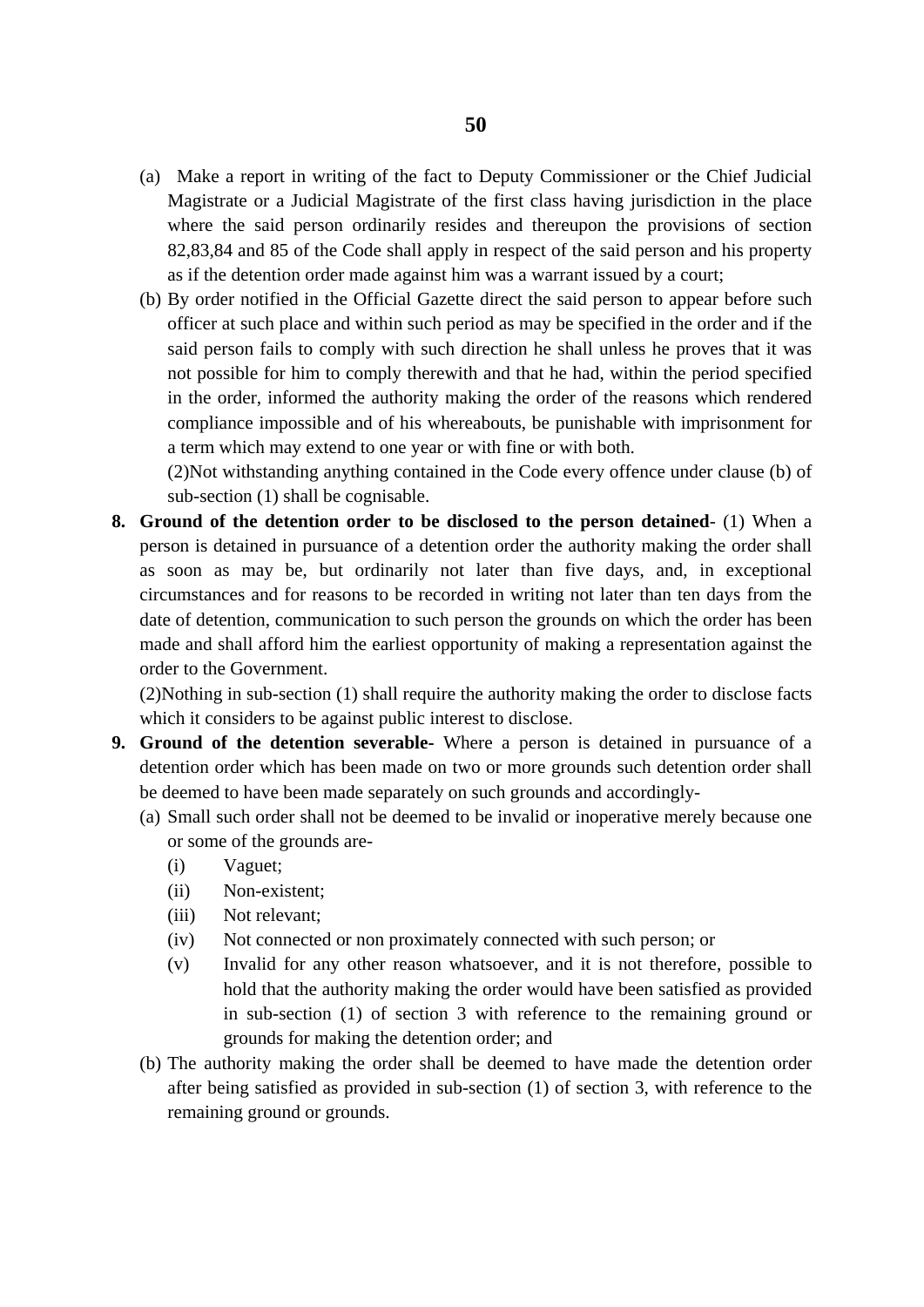**10. Constitution of Advisory Boards**- (1) The State Government shall, whenever necessary, constitute one or more Advisory Board for the purposes of this Act.

(2)An Advisory Board shall consist of three persons who are or have been or are qualified to be appointed as Judges of a High Court and such persons shall be appointed by the State Government.

(3)The State Government shall appoint one of the members of the Advisory Board who is or has been a Judge of a High Court to be its Chairman and the appointment as such Chairman of any person who is a Judge of a High Court shall be with the previous approval of the Chief Justice of that High Court.

- **11. Reference to Advisory Board** Save as otherwise expressly provided in this Act where s detention has been made the State Government shall within three weeks from the date of detention of the person, place before the Advisory Board the ground on which the order was made and the representation, made by the person detained and, where the order has been made by a District Magistrate or by the empowered officer, also the report made by such District Magistrate or officer under sub-section (3) of section 3.
- **12. Procedure of Advisory Boards** (1) The Advisory Board shall after considering the materials placed before it and after calling for such further information as it may deem necessary from the Government or any person called for the purposes through the Government or from the person detained, and if any particular case, it considers it necessary to do so or, if the person detained desires to be heard, after hearing him in person, submit its report to the Government within seven weeks from the date of detention of the concerned.

(2)The report of the Advisory Board shall specify in a separate part thereof the opinion of the Advisory Board as to whether or not there is sufficient cause for the detention of the person.

(3)When there is a difference of opinion among the member of Advisory Board the opinion of the majority of them shall be deemed to be opinion of the Board.

(4)Nothing in this section shall entitle any person against whom detention order has been made to appear by any legal practitioner in any matter connected with the reference to the Advisory Board.

(5)The proceedings of the Advisory Board and its report excepting that part of the report in which the opinion of the Advisory Board is specified, shall be confidential.

**13. Action upon the report of Advisory Board**- (1) In any case where the Advisory Board reports that there is in its opinion, sufficient cause for the detention of the person, Government may confirm the detention order and contained, subject to the provision of section 14, the detention of the person for such period as its thinks fit.

(2)In any case where the Advisory Board reports that there is, in its opinion no sufficient cause for the detention of the person, Government shall revoke the detention order and cause the person to be released forthwith.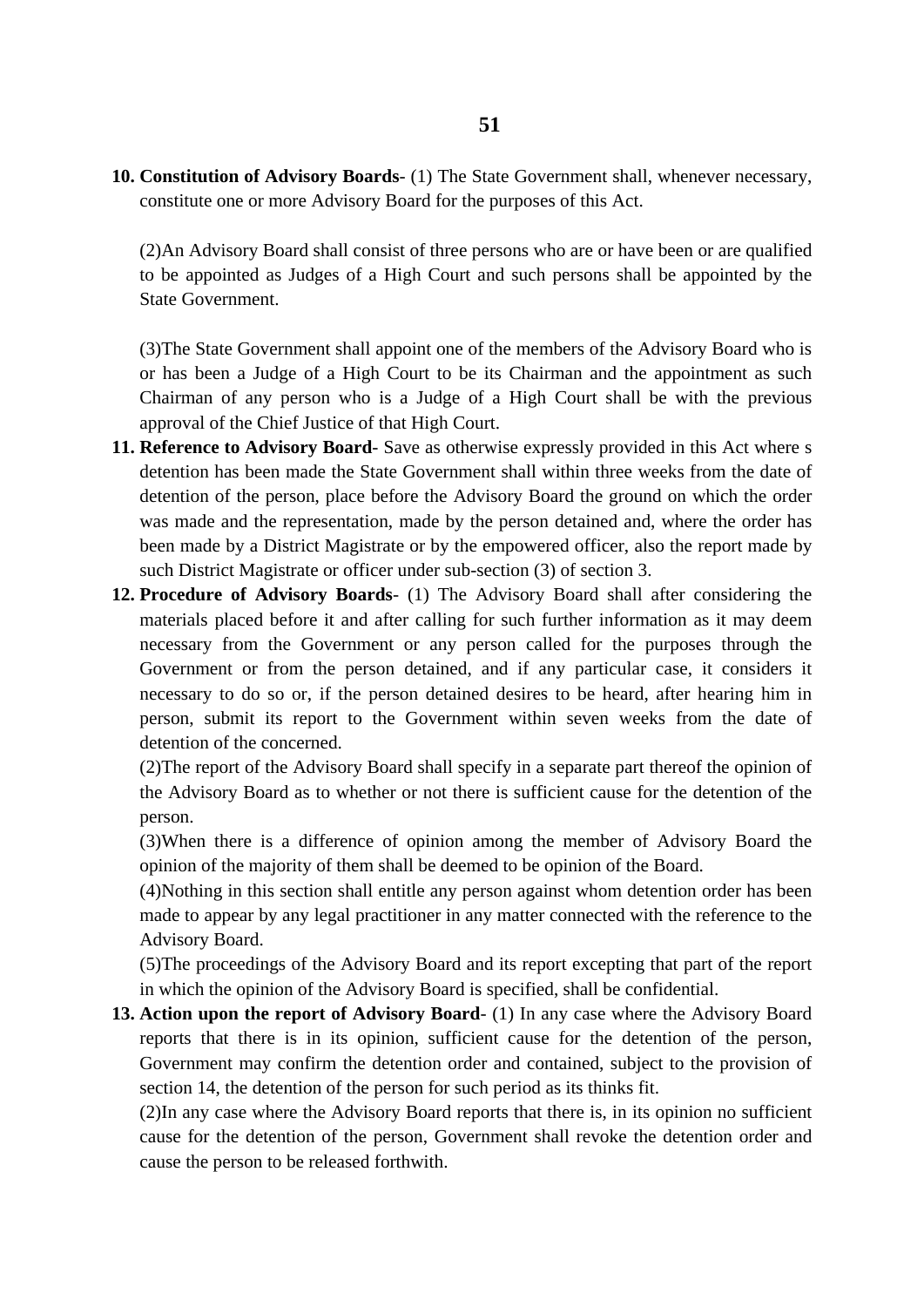- (1) of section 13 shall be one year from the date of detention: Provided that nothing contained in this section shall effect the power of the Government to revoke or modify the detention order at any earlier time.
- **15. Revocation of detention order** (1) Without prejudice to the provisions of section 35 of the Meghalaya Interpretation and General Clause Act, 1972 a detention order made by a District Magistrate or by the empowered officer may, at any time, invoked or modified by the State Government and, in case of a detention order made by the State Government or by the Central Government.

(2)The revocation or expiry of a detention order shall not bar making of a fresh detention order against same person in any case where fresh facts have arisen after the date of such revocation or expiry and on which the State Government, a District Magistrate or empowered office, as the case may be, is satisfied that such an order should be made.

**16. Temporary release of detained**- (1) Government may, at any time, direct that any person detained in pursuance of a detention order may be released for any specified period either without any condition or upon such conditions as may be specified in the direction and which that person accept and may also, at any time, cancel his release.

(2)In directing the release of any person under sub-section (1) Government may require him to enter into a bond with or without sureties for the due observance of the conditions specified in the direction.

(3)Any person released under sub-section (1) shall surrender himself at such time and place and to such authority as may be specified in the order directing his release or, as the case may be cancelling his release.

(4)If any person fails without sufficient cause to surrender himself in the manner specified in sub-section (3) he shall be punishable with imprisonment for a term which may extend to two years or with fine or with both.

(5) If any person fails to fulfil any of the conditions as may be specified in the direction releasing him under sub-section (1) or in the bond entered into by him, the bond shall be declared to be forfeited and the person bound thereby shall be liable to pay penalty thereof.

- **17. Protection of action taken in good faith** No suit, prosecution or other legal proceedings shall lie against the State Government or any person for anything which is in good faith done or intended to be done in pursuance of this Act.
- **18. Repeal of Ordinance No**. 1 of 1994- The Meghalaya Preventive Detention Ordinance, 1994 (Ordinance No. 1 of 1994) is hereby repealed.

S. DYKES,

Under Secretary to the Govt. Of Meghalaya,

Law (B) Department.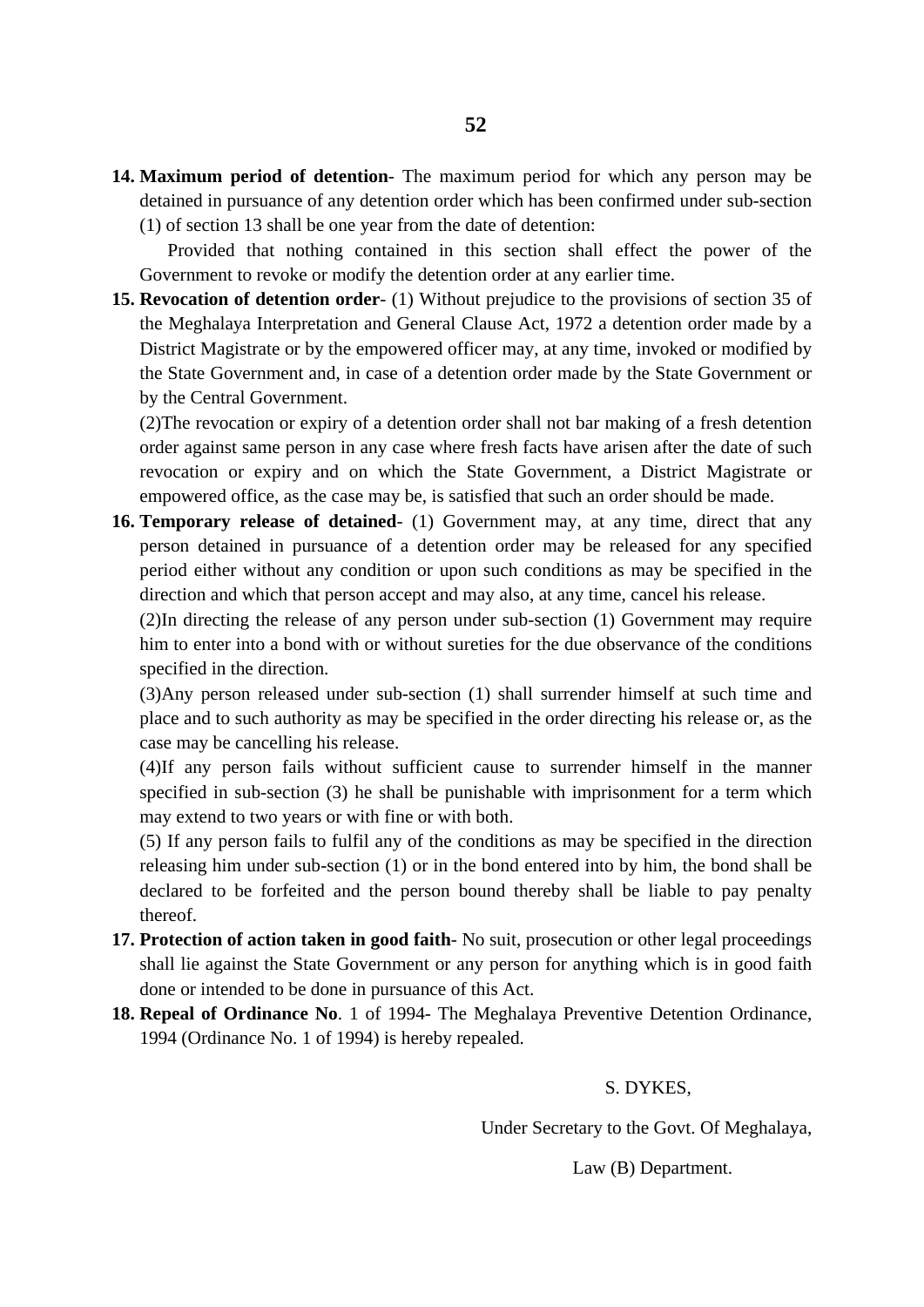### **The 19th September, 1995**

No. LL (B) 142/78/144- The Meghalaya Medical Council (Amendment) Act, 1995 is hereby published for general information.

#### **MEGHALAYA ACT No. 6 OF 1995**

(Passed by the Meghalaya Legislative Assembly)

Received the assent of the President on the 8<sup>th</sup> September, 1995

Published in the Gazette of Meghalaya the Extra-ordinary issue dated  $19<sup>th</sup>$  September, 1995.

#### THE MEGHALAYA MEDICAL COUNCIL (AMENDMENT) ACT, 1995

An

#### Act

#### **To amend the Meghalaya Medical Council Act, 1987.**

Be it enacted by the Legislature of Meghalaya in the Forty-sixth Year of the Republic of India as follows:-

**1. Short title, extent and commencement**- (1) This Act may be called the Meghalaya Medical Council (Amendment) Act, 1995

(2)It shall be deemed to have come into force on the  $19<sup>th</sup>$  December, 1994

- **2. Amendment of section 3 of Act 9 of 1994** In clause (c) of sub-section (1) of section 3 of the Meghalaya Medical Council Act, 1987 (Act 9 of 1994 and hereinafter referred to as the principal Act), for the words "the Director General of Health Services of the Government of India", the words "the Indian Medical Association" shall be inserted.
- **3. Amendment of section 10 of the Principal Act** In sub-section (1) of section 10 of the Principal Act, after the word "Treasurer" occurring at the end, the words "and approved by the Government" shall be added.
- **4. Amendment of section 14 of the Principal Act** In section 14 of the principal Act, between the words "qualification" and "shall", the words "included in the Schedules to the Indian Medical Council Act, 1956 and its amendment from time to time" shall be inserted.
- **5. Substitution of section 16 of the principal Act** For section 16 of the principal Act, the following shall be substituted, namely-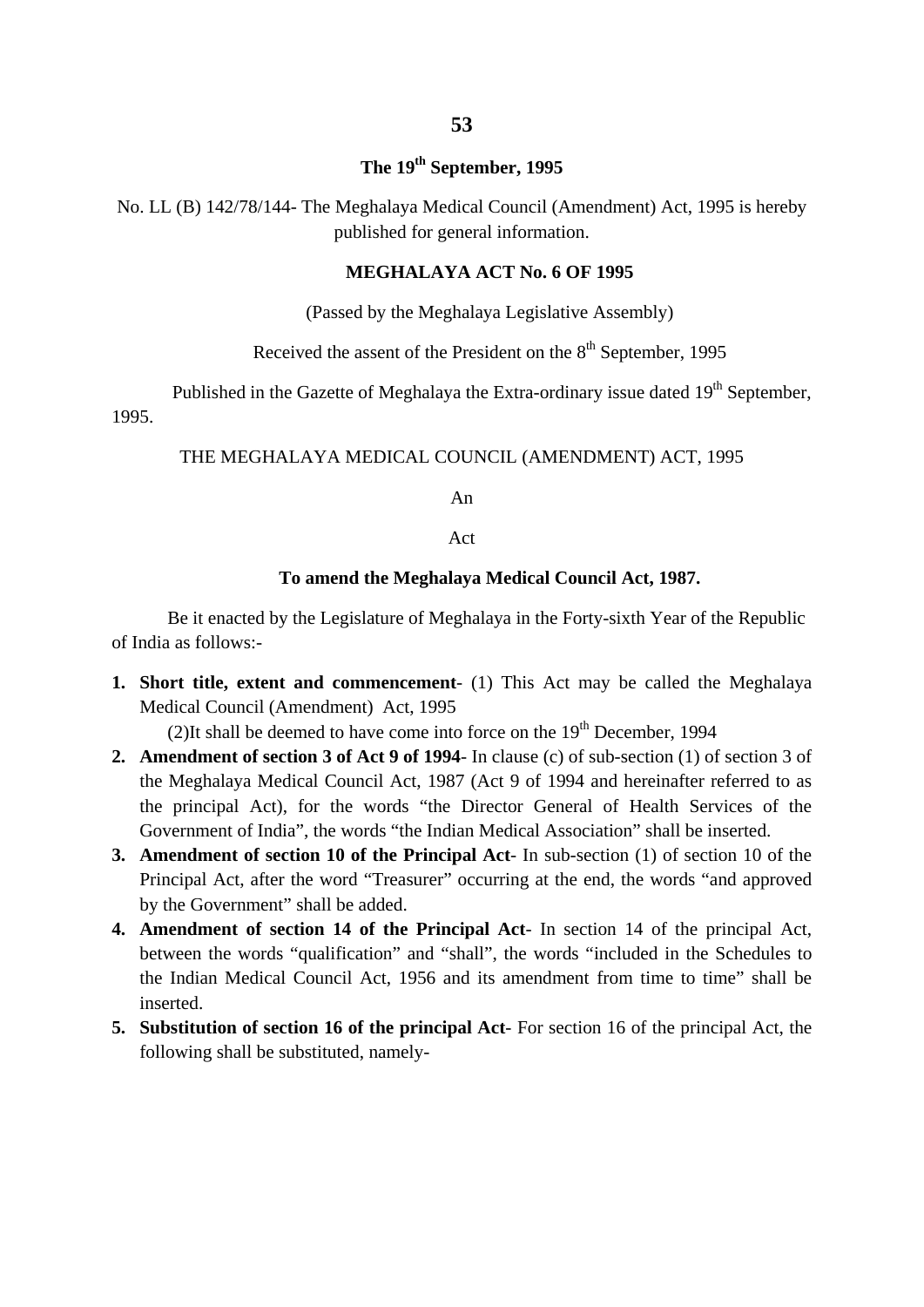"16. Entry of new titles and qualifications and change of name in the Register- If any person whose name is entered in the Register obtains any title, diploma or other qualification or proficiency in sanitary science, public health or medicine which is a recognised medical qualification be shall on application made in this behalf in the prescribed manner, be entitled to have an entry stating such other title, diploma or other qualification made against his name in the Register either in substitution for or in addition to any entry previous made"

- **6. Omission of section 23 of the Principal Act** Section 23 of the principal Act shall be omitted.
- **7. Repeal** The Meghalaya Medical Council (Amendment) Ordinance, 1994 is hereby repealed.

L. M. SANGMA

Under Secretary to the Govt. Of Meghalaya,

Law (B) Department.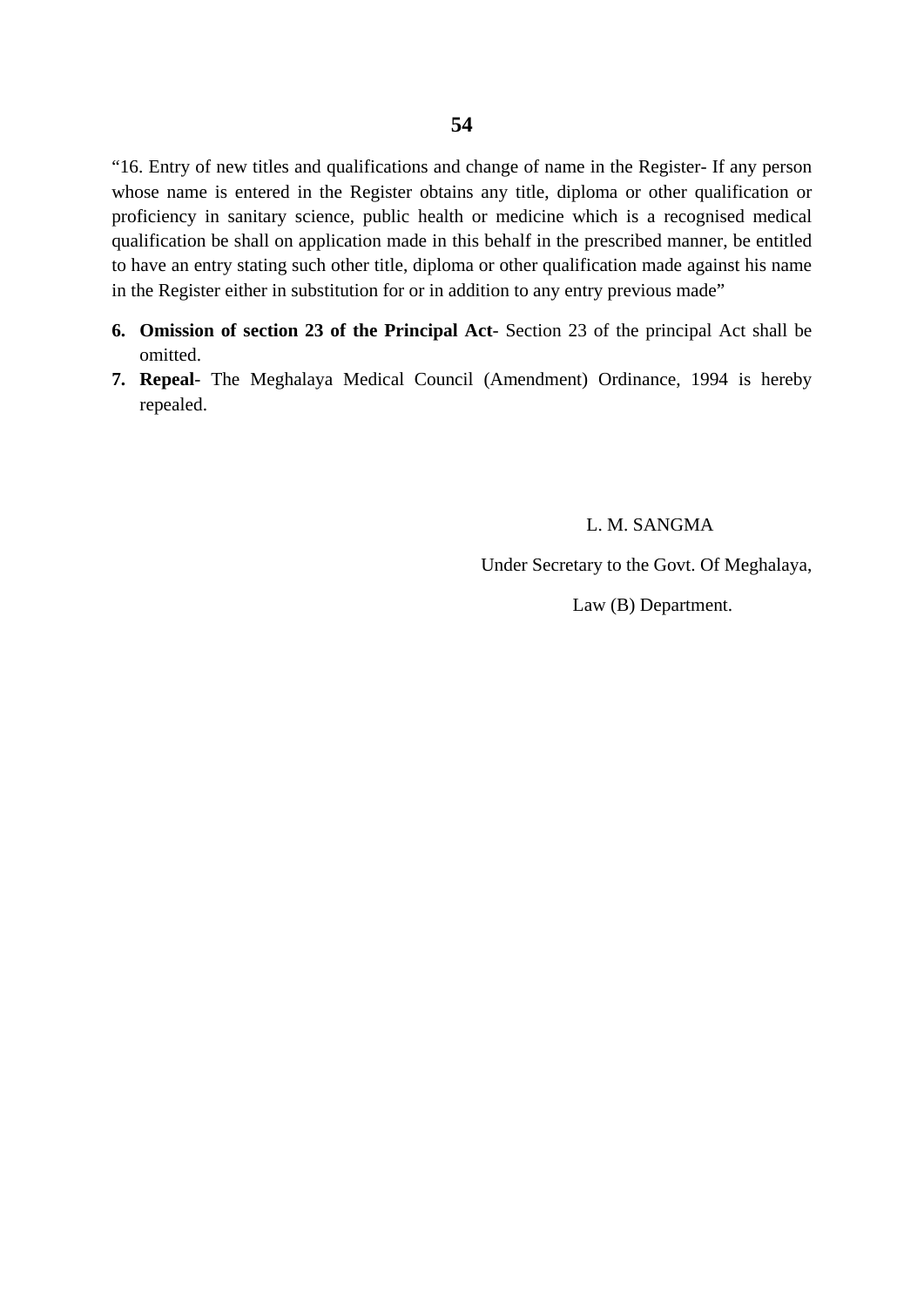### **The 9th October, 1995**

No. LL (B) 200/84/85- The Contingency Fund of Meghalaya (Amendment) Act, 1995 (Act 7 of 1995) is hereby published for general information.

#### **MEGHALAYA ACT No. 7 OF 1995**

#### **THE CONTINGENCY FUND OF MEGHALAYA (AMENDMENT) ACT, 1995**

(Passed by the Meghalaya Legislative Assembly) Assented to by the Governor on the  $7<sup>th</sup>$  October, 1995, Published in the Gazette of Meghalaya the Extra-ordinary issue dated 9<sup>th</sup> October, 1995

An

Act

#### **To amend temporarily the Contingency Fund of Meghalaya Act, 1972.**

Be it enacted by the Legislature of the State of Meghalaya in the Forty-sixth Year of the Republic of India as follows:-

**1. Short title, and commencement**- (1) This Act may be called the Contingency Fund of Meghalaya (Amendment) Act, 1995

(2)It shall be deemed to have come into force on the  $9<sup>th</sup>$  August, 1995

**2. Amendment of section 2 of Meghalaya Act 5 of 1972**- To Section 2 of the Contingency Fund of Meghalaya Act, 1972 (Act 5 of 1972) the following proviso shall be added, namely-

"Provided that during the period beginning on the date of commencement of the Contingency Fund of Meghalaya (Amendment) Act, 1995 and ending on the  $31<sup>st</sup>$  day of March, 1996 this section shall have effect subject to the modification that for the words 'rupees six crores', the words 'rupees ten crores' shall be substituted".

**3. Repeal**- The Contingency Fund of Meghalaya (Amendment) Ordinance, 1995 is hereby repealed.

#### L. M. SANGMA

Under Secretary to the Govt. Of Meghalaya,

Law (B) Department.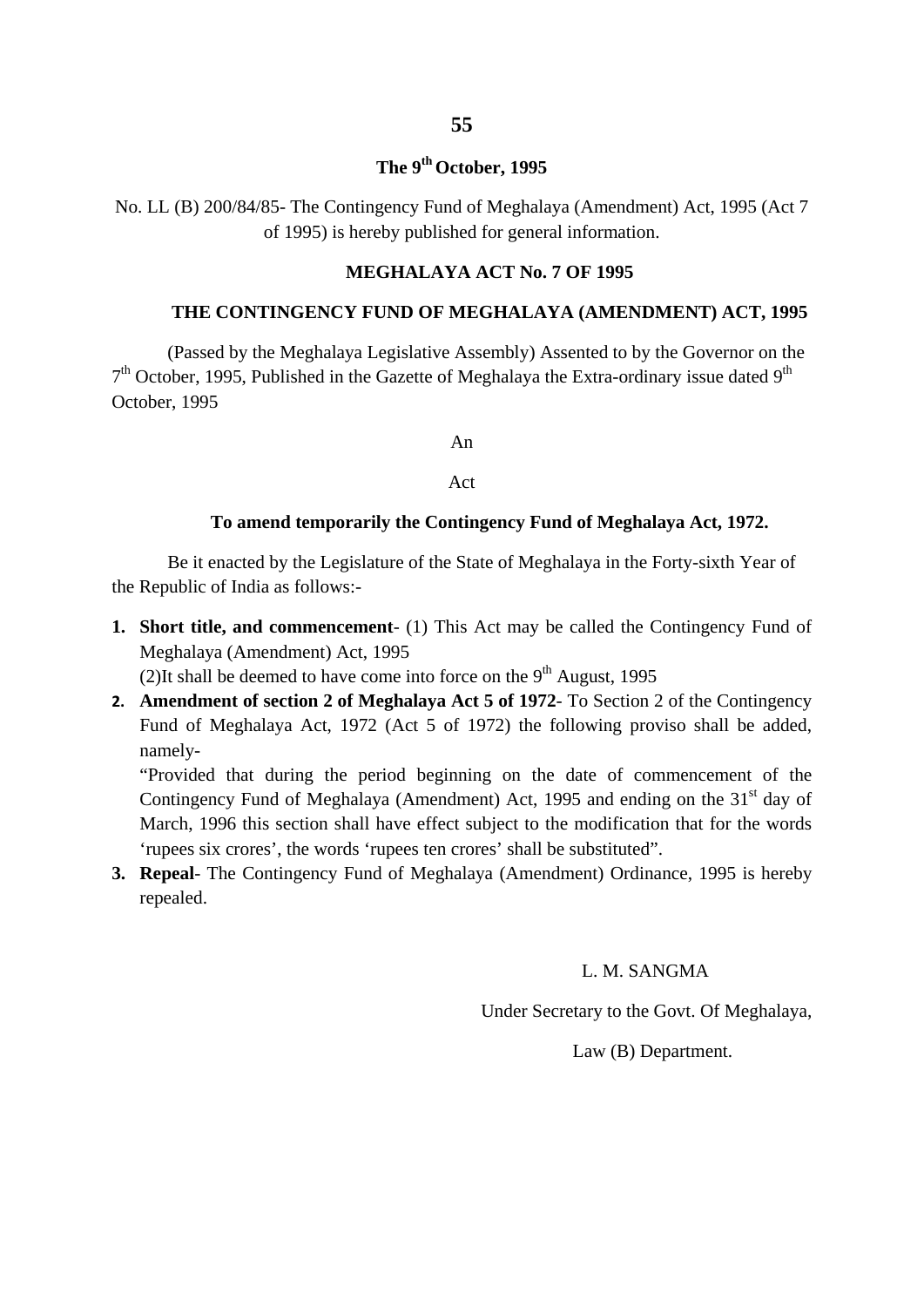### **The 9th October, 1995**

No. LL (B) 45/95/11- The Meghalaya Legislators' Salaries and Allowance Amendment Act, 1995 is re-published is for general information.

#### **MEGHALAYA ACT No. 8 OF 1995**

(Passed by the Meghalaya Legislative Assembly. Assented to by the Governor on the  $7<sup>th</sup>$  October, 1995, Published in the Gazette of Meghalaya the Extra-ordinary issue dated 9<sup>th</sup> October, 1995).

### THE MEGHALAYA LEGISLATORS' SALARIES AND ALLOWANCES AMENDMENT ACT, 1995

An

#### Act

### **Further to amend the laws relating to the Salaries and Allowances of Ministers, Speakers, Parliamentary Secretaries, the Leader of the Opposition and Members of the Meghalaya Legislative Assembly.**

Be it enacted by the Legislature of the State of Meghalaya in the Forty-sixth Year of the Republic of India as follows:-

- **1. Short title, and commencement** (1) This Act may be called the Meghalaya Legislators' Salaries and Allowances Amendment Act, 1995 (2)It shall come into force at once.
- **2. Amendment of section 2 of Act 2 of 1972** In section 2 of the Legislative Assembly of Meghalaya (Speaker and the Deputy Speaker Salaries and Allowances) Act, 1972 (Act 2 of 1972), for the words "rupees four thousand four hundred" and "rupees four thousand" the words "rupees nine thousand six hundred" and "rupees eight thousand seven hundred and fifty" shall respectively be substituted.
- **3. Amendment of section 2 of Act 4 of 1972** In section 2 of the Meghalaya (Ministers, Salaries and Allowances) Act, 1972 (Act 4 of 1972)
- (i) In clause (a), for the words "rupees four thousand eight hundred", the words "rupees ten thousand" shall be substituted;
- (ii) In clause (b), for the words "rupees four thousand four hundred", the words "rupees nine thousand six hundred" shall be substituted;
- (iii) In clause (c) for the words "rupees four thousand two hundred", the words "rupees nine thousand two hundred and fifty" shall be substituted;
- (iv) In clause (d), for the words "rupees four thousand", the words "rupees eight thousand seven hundred and fifty" shall be substituted;
- (v) In clause (e), for the words "rupees three thousand five hundred", the words "rupees eight thousand four hundred" shall be substituted.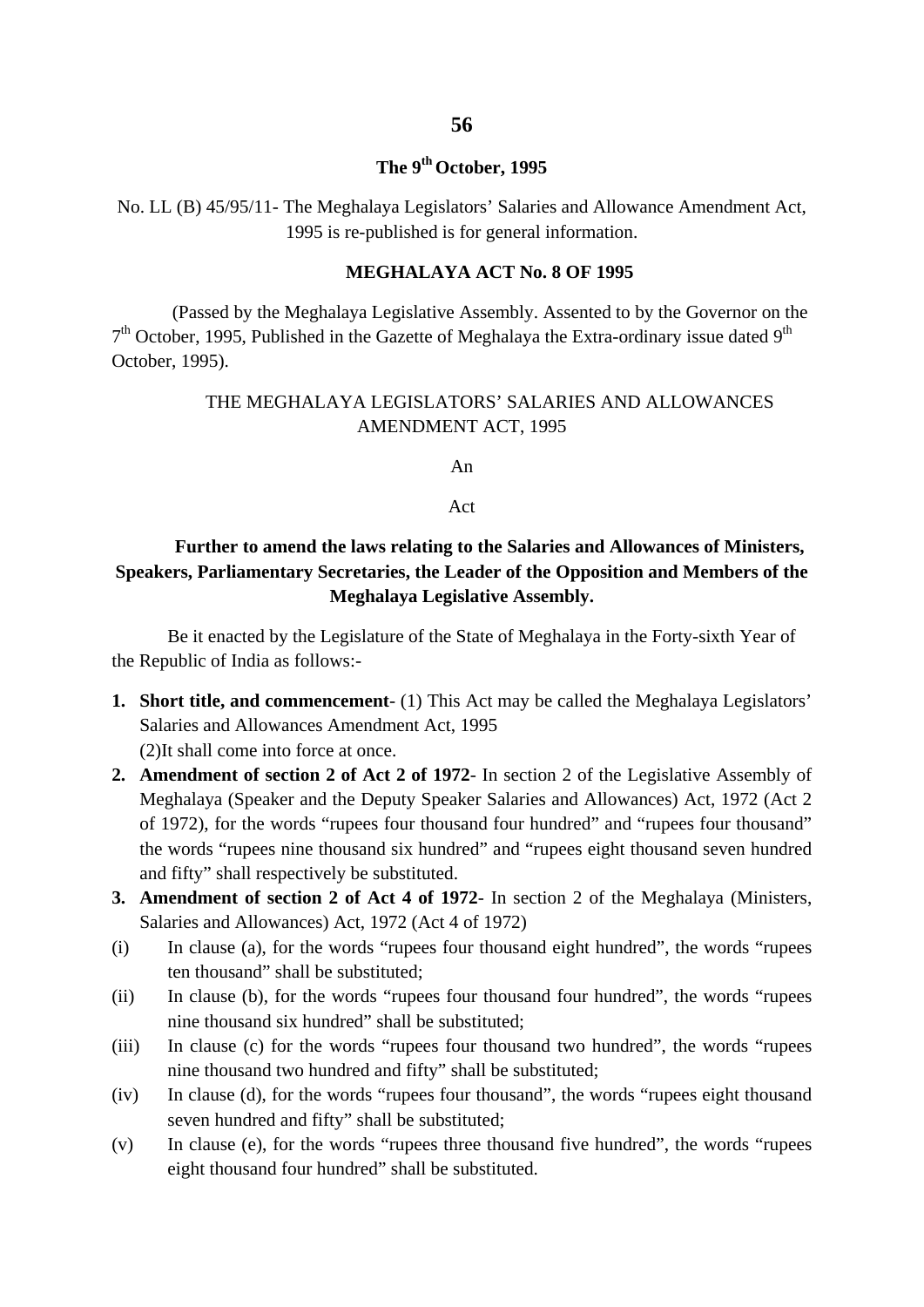- **4. Amendment of section 3,4, and 6A of Act 8 of 1972** In the Legislative Assembly of Meghalaya (Members Salaries and Allowances) Act, 1972 (Act 8 of 1972)-
	- (a) In section 3, for the words "rupees two thousand" the words "rupees two thousand five hundred" shall be substituted;
	- (b) In section 4-
		- (i) In clause (a), for the words "rupees six hundred", the words "rupees one thousand two hundred" shall be substituted;
		- (ii) In clause (e), for the words "rupees one hundred", the words "rupees three hundred" shall be substituted and the words "and" occurring at the end shall be omitted;
		- (iii) After clause (e), the following new clause shall be inserted, namely, "(ee) a constituency allowance of rupees one thousand four hundred permensem" and
		- (iv) In clause (f), for the words "rupees seven hundred and fifty", the words "rupees one thousand five hundred" shall be substituted;
	- (c) In sub-section (2) of section 6A, for the words "three hundred rupees", the words "rupees five hundred" shall be substituted.
- **5. Amendment of section 3 of Act 6 of 1993** In section 3 of the Meghalaya Legislative Assembly (Leader of Opposition) (Salary and Allowances) Act, 1983 (Act 6 of 1983) for the words "rupees four thousand two hundred", the words "rupees nine thousand two hundred and fifty" shall be substituted.
- **6. Amendment of section 3 of Act 9 of 1991** In section 3 of the Meghalaya Parliamentary Secretary's Salary and Allowances Act 1991, (Act 9 of 1991), for the words "rupees four thousand", the words "rupees eight thousand four hundred" shall be substituted.

#### L. M. SANGMA

Under Secretary to the Govt. Of Meghalaya,

Law (B) Department.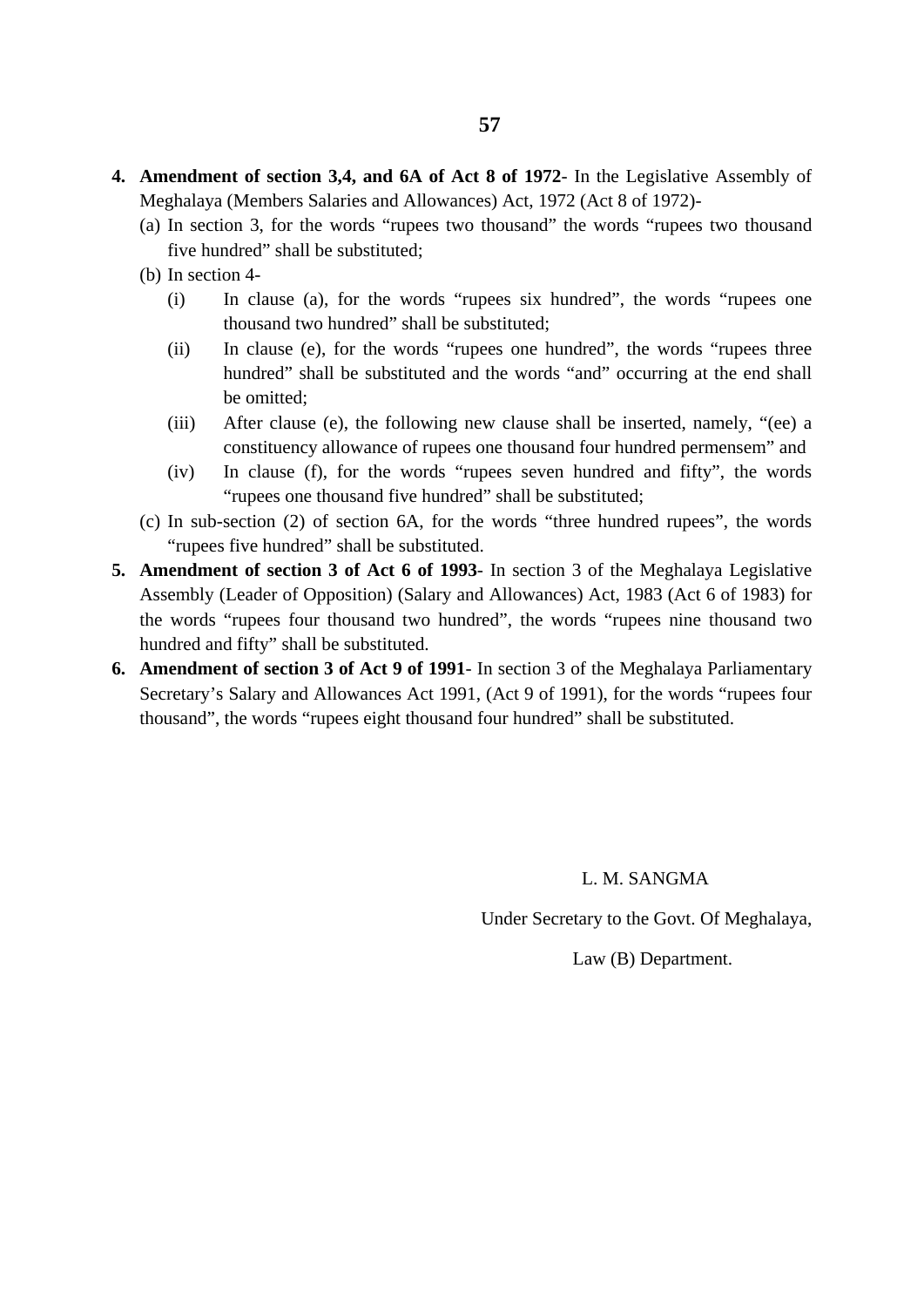### **The 9th October, 1995**

No. LL (B) 25/93/228- The Meghalaya Appropriation (No. III) Act, 1995 (Act No. 9 of 1995) is hereby published for general information.

#### **MEGHALAYA ACT No. 9 OF 1995**

Passed by the Meghalaya Legislative Assembly. Assented to by the Governor on the 7<sup>th</sup> October, 1995. Published in the Extra-ordinary issue of the Gazette of Meghalaya, dated 9-10-1995)

THE MEGHALAYA APPROPRIATION (NO. III) ACT, 1995

An

#### Act

### **To authorise payment and appropriation of certain further sums from and out of the Consolidated Fund of Meghalaya for the services of the financial year 1995-96**

Be it enacted by the Legislature of Meghalaya in the Forty-sixth Year of the Republic of India as follows:-

- **1. Short title** (1) This Act may be called the Meghalaya Appropriation (No. III) Act, 1995
- **2. Withdrawal of Rs. 19,49,32,596 from and out of the Consolidated Fund of Meghalaya**:- From and out of the Consolidated Fund of Meghalaya there may be paid and applied sums not exceeding those specified in Column (3) of the Schedule amounting in the aggregate to the sums of rupees nineteen crores, forty nine lakhs, thirty two thousand, five hundred ninety six towards defraying the several charges which will come in the course of payment during the financial year 1995-96 in respect of the services specified in Column (2) of the Schedule.
- **3. Appropriation** The sums authorised to be withdrawn from and out of the Consolidated Fund of Meghalaya by this Act, shall be appropriated for the services and purposed expressed in the Schedule in relation to the said year.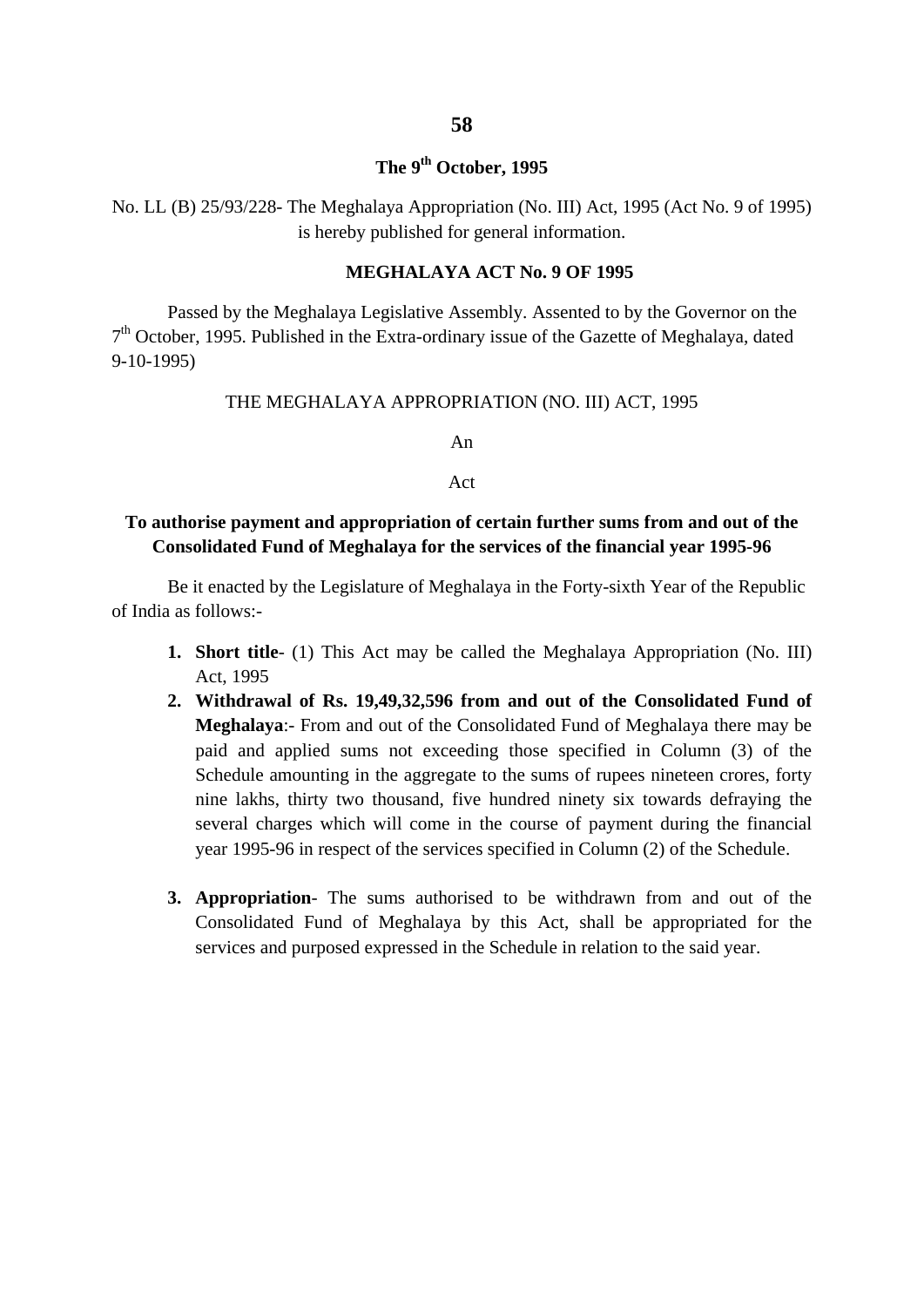### **59** SCHEDULE (See Section 2 & 3)

| (1) | (2)                                             |                      |             | (3)                |                  |
|-----|-------------------------------------------------|----------------------|-------------|--------------------|------------------|
|     | Grant No.<br>Services and Purposes              |                      |             | Sums not exceeding |                  |
|     | (Major Heads)                                   |                      |             |                    |                  |
|     |                                                 |                      | Voted by    | Charged on         | Total            |
|     |                                                 |                      | the         | the Consolidated   |                  |
|     |                                                 |                      |             |                    |                  |
|     |                                                 |                      | Assembly    | Fund               |                  |
|     |                                                 |                      | Rs.         | Rs.                | R <sub>s</sub> . |
|     | 2011-Parliamentary/State/Union                  | Revenue              |             |                    |                  |
|     | <b>Territory Legislature</b>                    |                      |             |                    |                  |
| 1.  | 2058-Stationery and Printing                    |                      |             |                    |                  |
|     |                                                 |                      |             |                    |                  |
|     | 4058-Capital Outlay on Stationery               | Capital              |             |                    |                  |
|     | and Printing                                    |                      |             |                    |                  |
| 2.  | 2012-Governor                                   | Revenue              |             |                    |                  |
| 3.  | 2013-Council of Ministers                       |                      |             |                    |                  |
|     | 2070-Other Administrative<br>Services, etc      | Revenue              | 5,88,870    |                    | 5,88,870         |
| 4.  | 2014-Administration of Justice<br>$\dddotsc$    | Revenue              |             |                    |                  |
| 5.  | 2015-Elections                                  | Revenue              | 1,47,83,679 |                    | 1,47,83,679      |
|     | 2029-Land Revenue                               |                      |             |                    |                  |
|     | 2245-Relief on account of Natural<br>Calamities |                      |             |                    |                  |
|     | 2250-Other Social Services                      | Revenue <sup>.</sup> |             |                    |                  |
|     | <b>Services</b>                                 |                      |             |                    |                  |
|     | 3475-Other General Economic                     |                      |             |                    |                  |
|     | <b>Services</b>                                 |                      |             |                    |                  |
| 6.  | 6225-Loans for Welfare of                       |                      |             |                    |                  |
|     | <b>Scheduled Castes, Scheduled</b>              |                      |             |                    |                  |
|     | Tribes and other Backward                       |                      |             |                    |                  |
|     | Classes                                         |                      |             |                    |                  |
|     | 6250-Loans for Other Social                     | Capital              |             |                    |                  |
|     | <b>Services</b>                                 |                      |             |                    |                  |
|     | 6401-Loans for Crop Husbandry                   |                      |             |                    |                  |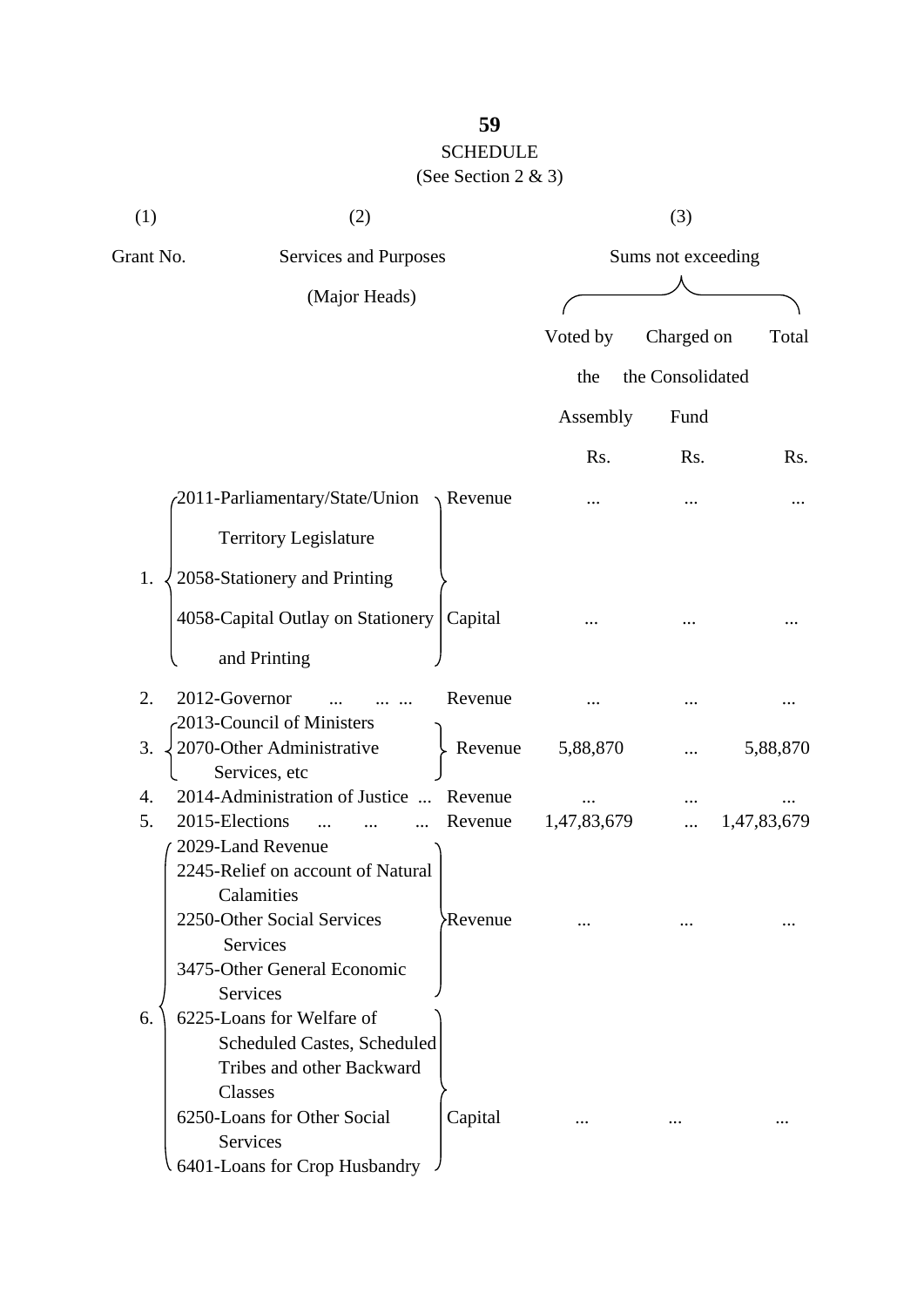# **60** SCHEDULE-contd.

### (See Section 2 & 3)

| (1)           | (2)                                                                                                                                                                                                                         |                    |                    | (3)              |              |
|---------------|-----------------------------------------------------------------------------------------------------------------------------------------------------------------------------------------------------------------------------|--------------------|--------------------|------------------|--------------|
| Grant No.     | Services and Purposes                                                                                                                                                                                                       |                    | Sums not exceeding |                  |              |
| (Major Heads) |                                                                                                                                                                                                                             |                    |                    |                  |              |
|               |                                                                                                                                                                                                                             |                    | Voted by           | Charged on       | Total        |
|               |                                                                                                                                                                                                                             |                    | the                | the Consolidated |              |
|               |                                                                                                                                                                                                                             |                    | Assembly           | Fund             |              |
|               |                                                                                                                                                                                                                             |                    | Rs.                | Rs.              | Rs.          |
| 7.            | 2030-Stamps and Registration                                                                                                                                                                                                | Revenue            |                    |                  |              |
| 8.            | 2039-State Excise                                                                                                                                                                                                           | Revenue            |                    |                  |              |
|               | 2040-Sales Tax<br>9. 2045-Other Taxes and Duties on<br><b>Commodities and Services</b>                                                                                                                                      | Revenue            |                    |                  |              |
|               | 2041-Taxes on vehicles<br>2070-Other Administrative<br>Services Purchase and                                                                                                                                                | Revenue            |                    |                  |              |
| 10.           | Maintenance of Transport<br>3055-Road Transport<br>5055-Capital Outlay on Road<br>Transport                                                                                                                                 | Capital            |                    |                  |              |
| 11.           | 2045-Other Taxes and Duties on<br><b>Commodities and Services-II</b><br>-Inspectorate of Electricity.<br>2501-Special Programme for<br><b>Rural Development</b><br>2801-Power<br>2810-Non-Conventional Sources<br>of Energy | Revenue            |                    |                  |              |
|               | 6801-Loans for Power Project                                                                                                                                                                                                | Capital            | 11,95,00,000       |                  | 11,95,00,000 |
|               | 2047-Other Fiscal Services                                                                                                                                                                                                  | Revenue            |                    |                  |              |
|               | 2048-Appropriation for reduction                                                                                                                                                                                            | Revenue            |                    |                  |              |
| $12\epsilon$  | or avoidance of Debt<br>2049-Interest Payments<br>2051-Public Services Commission                                                                                                                                           | Revenue<br>Revenue | $\cdots$           | 4,73,000         | 4,73,000     |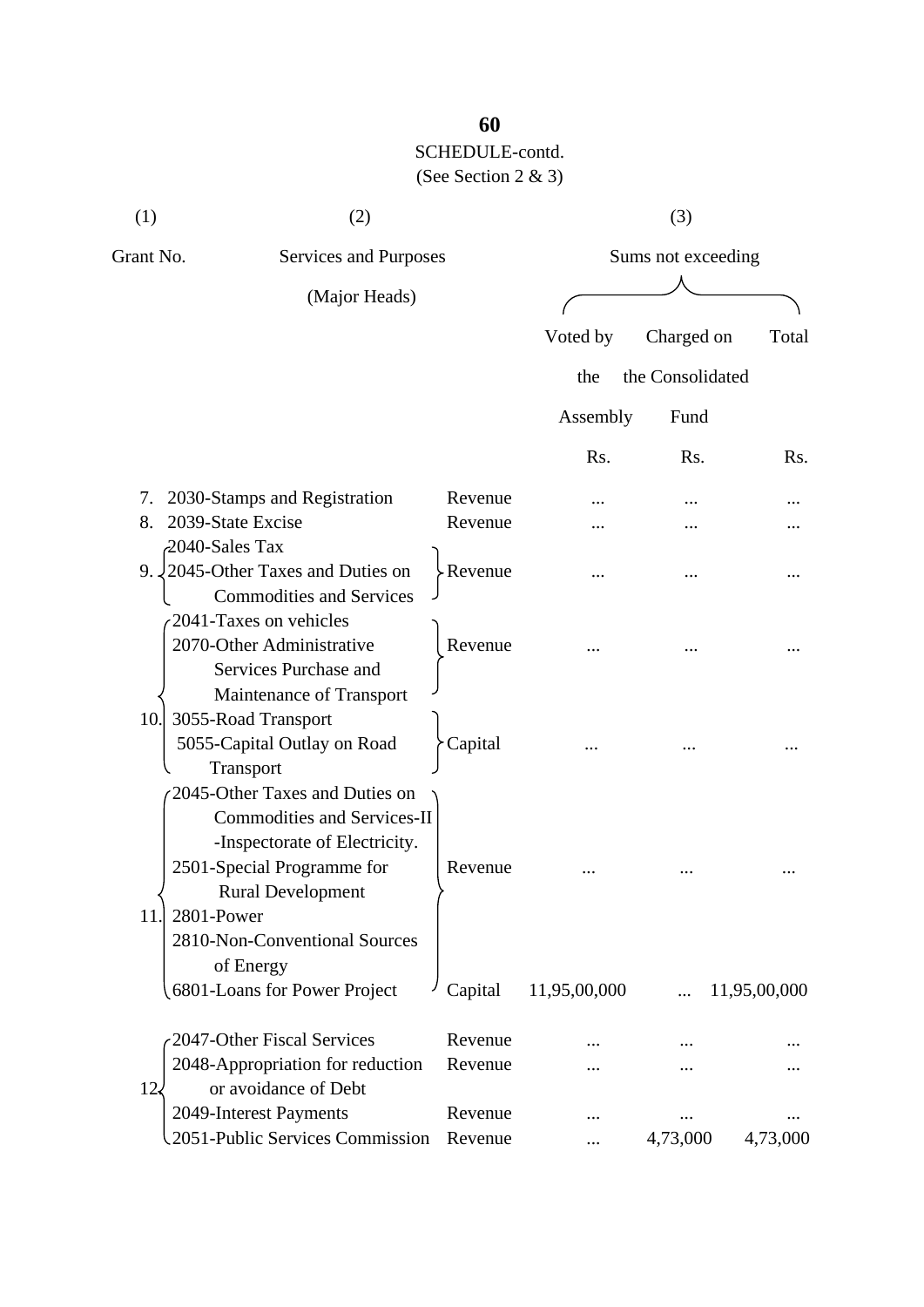| (1)       | (2)                                                             |         |             | (3)                |                  |  |
|-----------|-----------------------------------------------------------------|---------|-------------|--------------------|------------------|--|
| Grant No. | Services and Purposes                                           |         |             | Sums not exceeding |                  |  |
|           | (Major Heads)                                                   |         |             |                    |                  |  |
|           |                                                                 |         | Voted by    | Charged on         | Total            |  |
|           |                                                                 |         | the         | the Consolidated   |                  |  |
|           |                                                                 |         |             |                    |                  |  |
|           |                                                                 |         | Assembly    | Fund               |                  |  |
|           |                                                                 |         | Rs.         | Rs.                | R <sub>s</sub> . |  |
|           | P2052-Secretariat General Services                              |         |             |                    |                  |  |
|           | 2251-Secretariat Social Services                                | Revenue | 16,22,700   |                    | 16,22,700        |  |
|           | 3451-Secretariat Economic                                       |         |             |                    |                  |  |
| 13.       | Services                                                        |         |             |                    |                  |  |
|           | 5275-Capital Outlay on other<br><b>Communication Services</b>   | Capital |             |                    |                  |  |
|           | 14. 2053-District Administration                                | Revenue | 20,61,221   |                    | 20,61,221        |  |
|           | 15. 2054-Treasury Accounts                                      | Revenue |             |                    |                  |  |
|           | Administration                                                  |         |             |                    |                  |  |
|           | 2055-Police                                                     |         |             |                    |                  |  |
|           | 2070-Other Administrative                                       | Revenue | 2,40,00,000 |                    | 2,40,00,000      |  |
|           | Services, Fire Protection                                       |         |             |                    |                  |  |
|           | and Control<br>2216-Housing-01-Government                       |         |             |                    |                  |  |
| 16.       | <b>Residential Buildings</b>                                    |         |             |                    |                  |  |
|           | 4059-Capital Outlay on Public                                   |         |             |                    |                  |  |
|           | Works                                                           |         |             |                    |                  |  |
|           | 4216-Capital Outlay on Housing                                  | Capital |             |                    |                  |  |
|           | (Police)                                                        |         |             |                    |                  |  |
|           | $-2056$ -Jails                                                  | Revenue |             |                    |                  |  |
|           | $17\frac{1}{2}$ 4059-Capital Outlay on Public<br>Works (Police) | Capital |             |                    |                  |  |
|           | 2058-Stationery and Printing                                    | Revenue |             |                    |                  |  |
|           | 4058-Capital Outlay on Stationery                               |         |             |                    |                  |  |
| 18.       | and Printing                                                    |         |             |                    |                  |  |
|           | 4216-Capital Outlay on Housing                                  | Capital |             |                    |                  |  |
|           | -01-Government Residential                                      |         |             |                    |                  |  |
|           | <b>Buildings</b>                                                |         |             |                    |                  |  |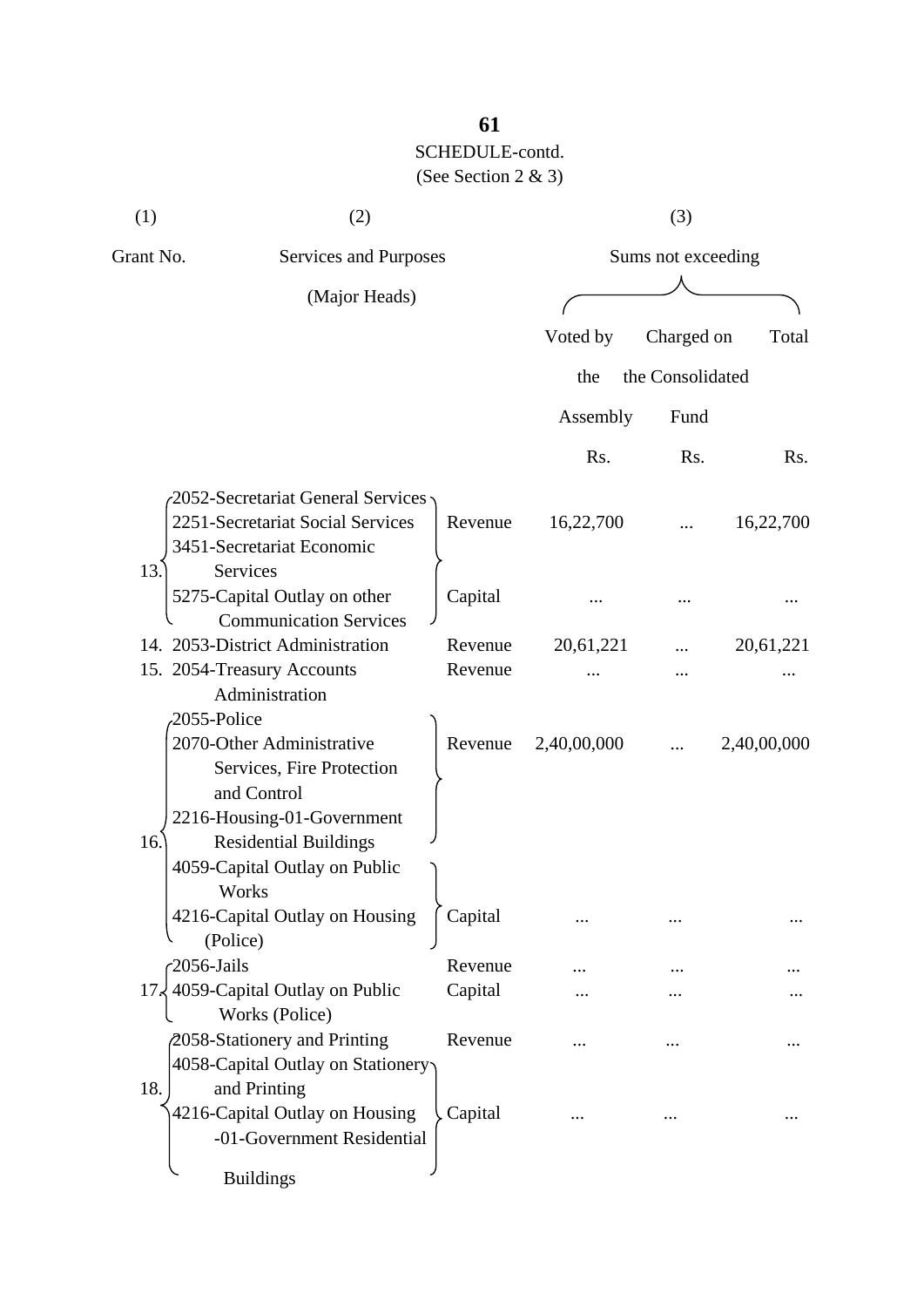| (1)       | (2)                                                                                                                                                                                                                                                                                                                                               |         |             | (3)                |             |
|-----------|---------------------------------------------------------------------------------------------------------------------------------------------------------------------------------------------------------------------------------------------------------------------------------------------------------------------------------------------------|---------|-------------|--------------------|-------------|
| Grant No. | Services and Purposes                                                                                                                                                                                                                                                                                                                             |         |             | Sums not exceeding |             |
|           | (Major Heads)                                                                                                                                                                                                                                                                                                                                     |         |             |                    |             |
|           |                                                                                                                                                                                                                                                                                                                                                   |         | Voted by    | Charged on         | Total       |
|           |                                                                                                                                                                                                                                                                                                                                                   |         | the         | the Consolidated   |             |
|           |                                                                                                                                                                                                                                                                                                                                                   |         | Assembly    | Fund               |             |
|           |                                                                                                                                                                                                                                                                                                                                                   |         | Rs.         | Rs.                | Rs.         |
|           | 2052-Secretariat-General Services<br>-II-Public Works Department<br>Secretariat<br>2059-Public Works<br>2202-General Education<br>2203-Technical Education<br>2204-Sports etc. Buildings<br>2205-Art and Culture<br>2210-Medical and Public Health<br>2216-Housing-01-Government<br><b>Residential Buildings</b><br>(i/c. P.W.D)                  | Revenue | 48,653      |                    | 48,653      |
| 19.       | 4059-Capital Outlay on Public<br>Works<br>4202-Capital Outlay on Education,<br>Sports etc<br>4210-Capital Outlay on Medical<br>and Public Health<br>4216-Capital Outlay on Housing<br>-01-Government<br><b>Residential Buildings</b><br>(i/c. P.W.D)<br>4403-Capital Outlay on Animal<br>Husbandry<br>4404-Capital Outlay on Dairy<br>Development | Capital | 2,53,52,339 | $\cdots$           | 2,53,52,339 |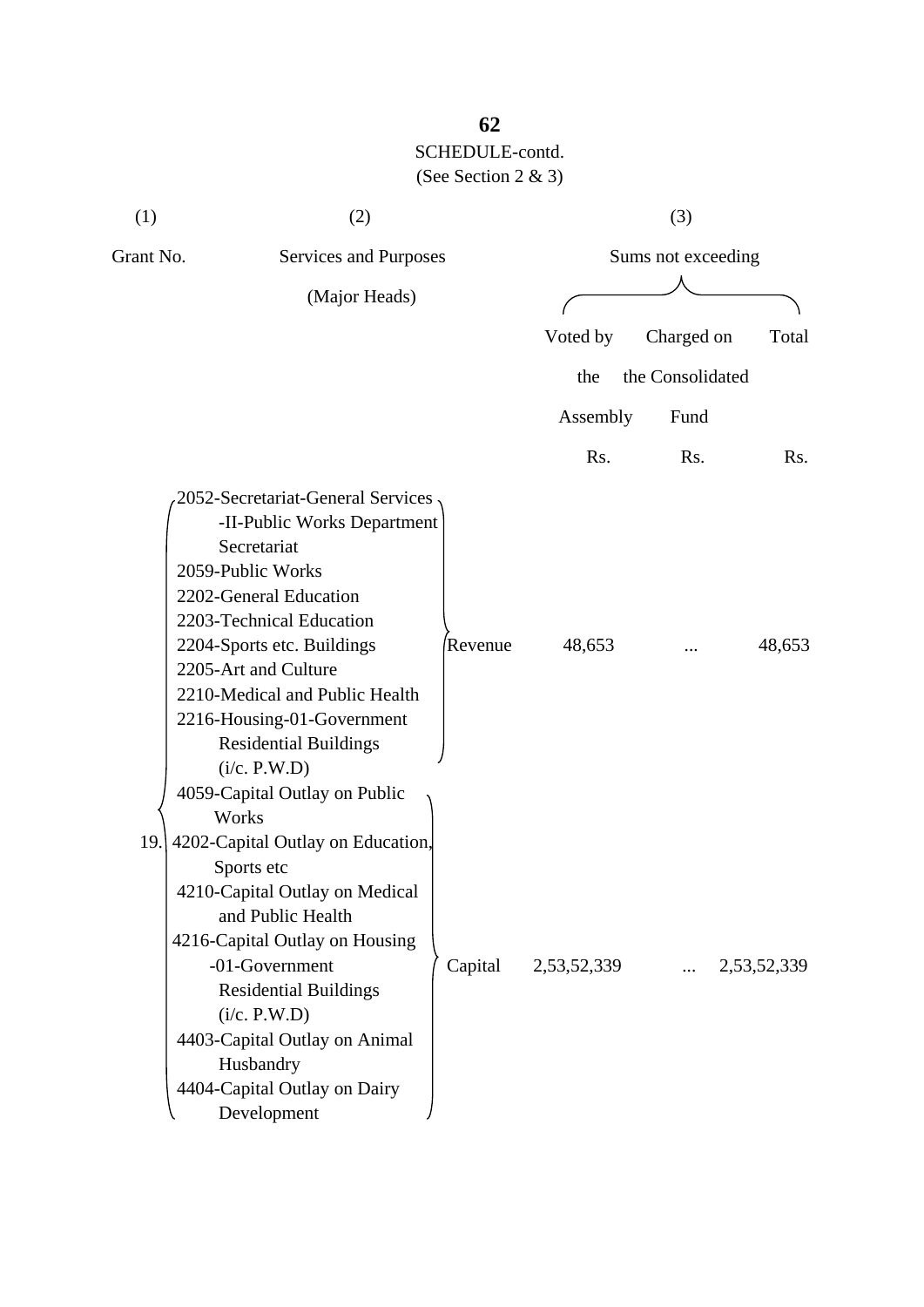| (1)       | (2)                                                                                                                                                                                                                                                                                                           |         |                    | (3)              |       |
|-----------|---------------------------------------------------------------------------------------------------------------------------------------------------------------------------------------------------------------------------------------------------------------------------------------------------------------|---------|--------------------|------------------|-------|
| Grant No. | Services and Purposes                                                                                                                                                                                                                                                                                         |         | Sums not exceeding |                  |       |
|           | (Major Heads)                                                                                                                                                                                                                                                                                                 |         |                    |                  |       |
|           |                                                                                                                                                                                                                                                                                                               |         | Voted by           | Charged on       | Total |
|           |                                                                                                                                                                                                                                                                                                               |         | the                | the Consolidated |       |
|           |                                                                                                                                                                                                                                                                                                               |         | Assembly           | Fund             |       |
|           |                                                                                                                                                                                                                                                                                                               |         | Rs.                | Rs.              | Rs.   |
|           | 2070-Other Administrative<br>Service-I-Civil Defence and                                                                                                                                                                                                                                                      | Revenue |                    |                  |       |
| 20.       | Home Guards<br>4059-Capital Outlay on Public<br>Works (Civil Defence and<br>Home Guards)                                                                                                                                                                                                                      | Capital |                    |                  |       |
| 21        | 2075-Miscellaneous General<br>Services-104-Pension and<br>Awards in consideration of<br>Distinguished Services<br>2202-General Education<br>2203-Technical Education<br>2204-Sports and Youth Services<br>2205-Art and Culture<br>2236-Nutrition<br>3425-Other Scientific Research<br>3454-Census, Survey and | Revenue |                    |                  |       |
|           | <b>Statistics</b><br>4202-Capital Outlay on Education,<br>Sports, Art and Culture<br>6202-Loans for Education, Sports,<br>Art and Culture                                                                                                                                                                     | Capital |                    |                  |       |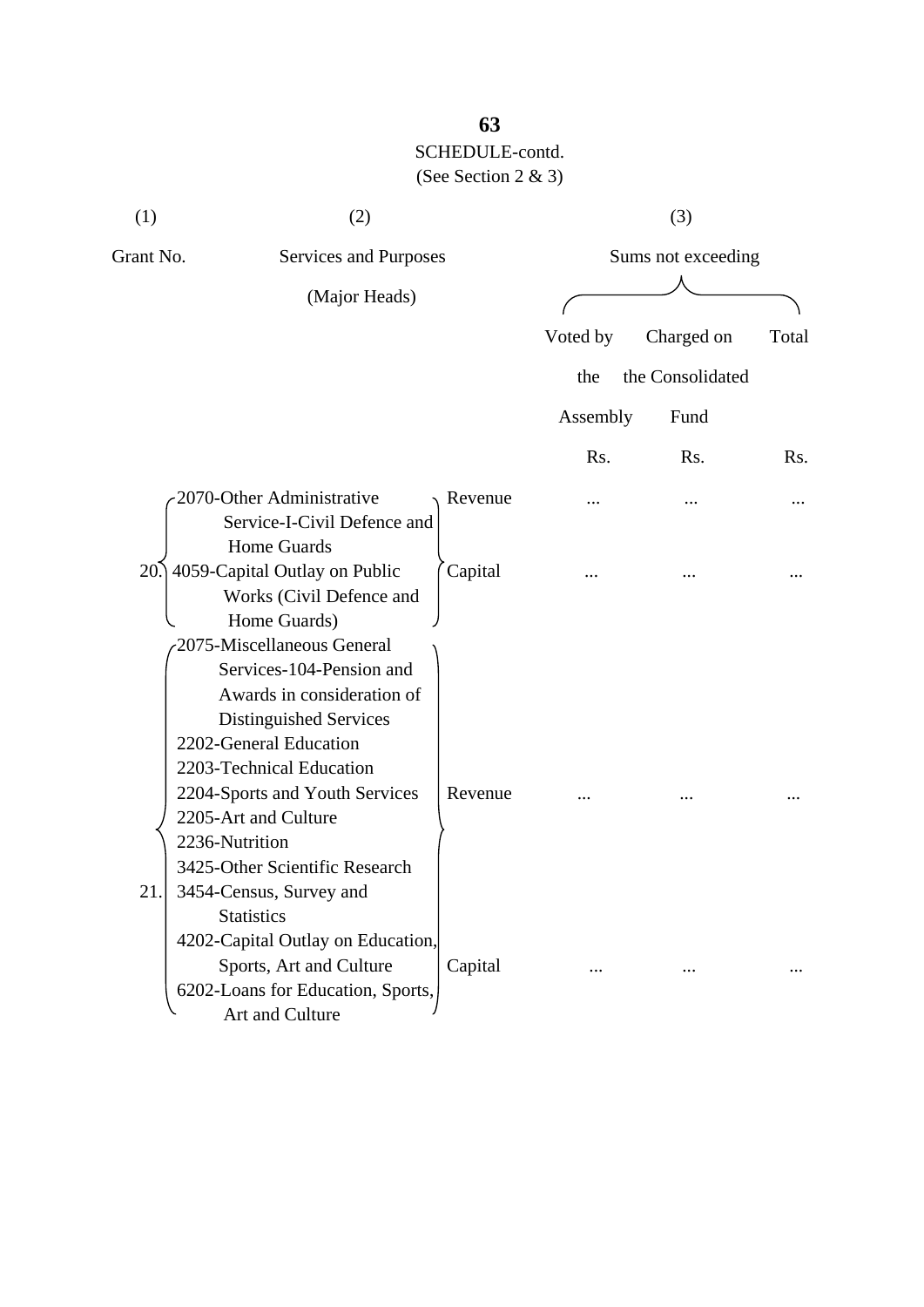| (1)       | (2)                                                                                                                                                            |         |           | (3)                |           |
|-----------|----------------------------------------------------------------------------------------------------------------------------------------------------------------|---------|-----------|--------------------|-----------|
| Grant No. | Services and Purposes                                                                                                                                          |         |           | Sums not exceeding |           |
|           | (Major Heads)                                                                                                                                                  |         |           |                    |           |
|           |                                                                                                                                                                |         | Voted by  | Charged on         | Total     |
|           |                                                                                                                                                                |         | the       | the Consolidated   |           |
|           |                                                                                                                                                                |         | Assembly  | Fund               |           |
|           |                                                                                                                                                                |         | Rs.       | Rs.                | Rs.       |
| 22.       | 2070-Other Administrative<br>Services-IV-Guest Houses,<br>Government Hostels, etc.<br>2216-Housing-01-Government<br><b>Residential Buildings</b><br>(i/c. GAD) | Revenue | 14,56,059 |                    | 14,56,059 |
|           | 4059-Capital Outlay on Public                                                                                                                                  | Capital |           |                    |           |
| 23.       | (i/c. GAD)<br>2070-Other Administrative<br>Services etc                                                                                                        | Revenue | 1,16,600  |                    | 1,16,600  |
| 25        | 24. 2071-Pensions and other<br><b>Retirements Benefits</b><br>2070-Other Administrative Services<br>-VI-State Lotteries                                        | Revenue |           |                    |           |
|           | 2075-Miscellaneous General                                                                                                                                     | Revenue |           |                    |           |
| 26.       | Services<br>2210-Medical and Public Health<br>2211-Family Welfare<br>4210-Capital Outlay on Medical<br>and Public Health                                       | Revenue | 3,52,000  |                    | 3,52,000  |
|           | 4211-Capital Outlay on Family<br>Welfare                                                                                                                       | Capital |           |                    |           |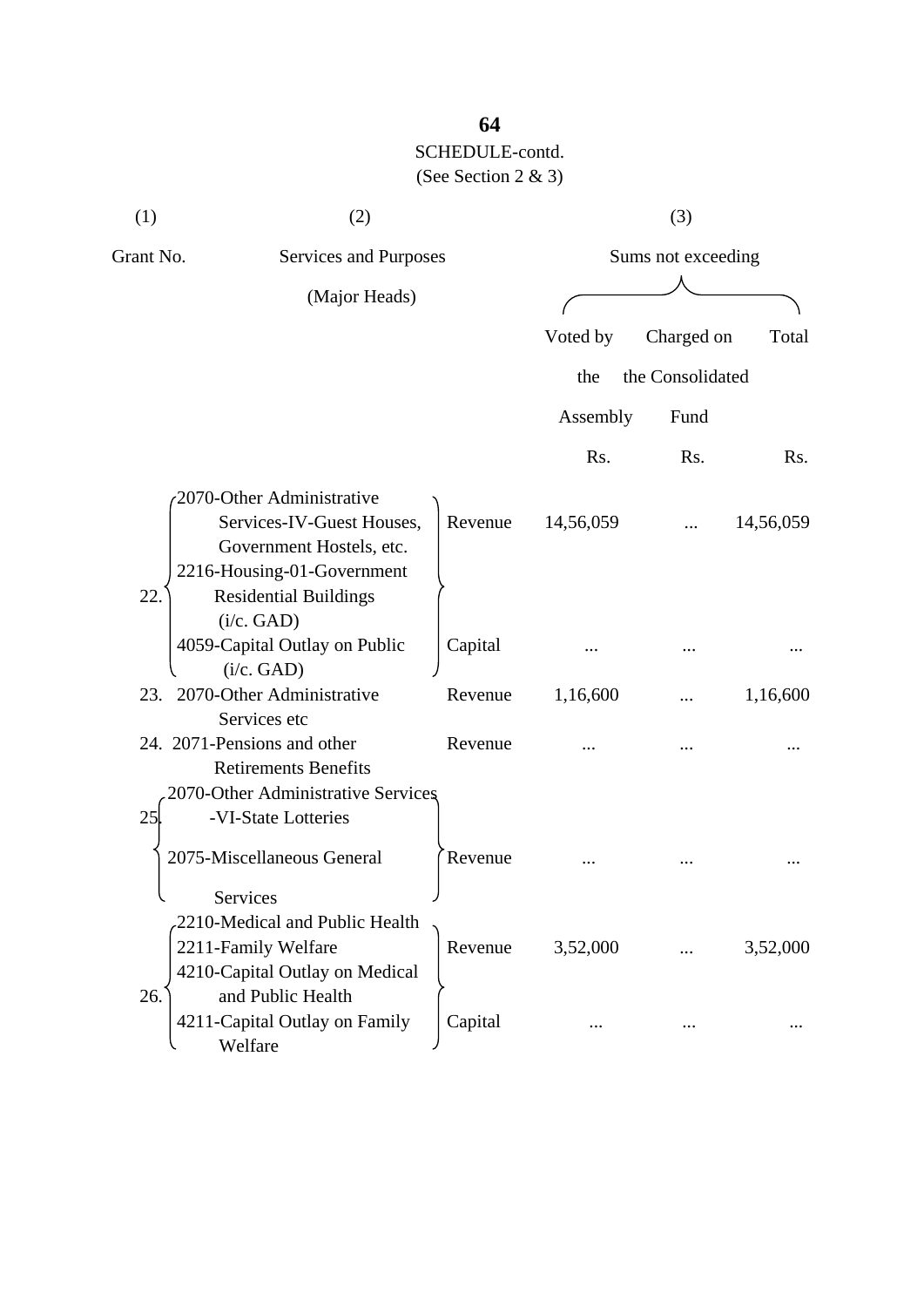| (1)                 | (2)                                                                                                                                                                      |         |          | (3)                |       |
|---------------------|--------------------------------------------------------------------------------------------------------------------------------------------------------------------------|---------|----------|--------------------|-------|
| Grant No.           | Services and Purposes                                                                                                                                                    |         |          | Sums not exceeding |       |
|                     | (Major Heads)                                                                                                                                                            |         |          |                    |       |
|                     |                                                                                                                                                                          |         | Voted by | Charged on         | Total |
|                     |                                                                                                                                                                          |         | the      | the Consolidated   |       |
|                     |                                                                                                                                                                          |         | Assembly | Fund               |       |
|                     |                                                                                                                                                                          |         | Rs.      | Rs.                | Rs.   |
| 2216-Housing        | 2215-Water Supply and Sanitation, Revenue                                                                                                                                |         |          |                    |       |
| 27.                 | 4215-Capital Outlay on Water<br>Supply and Sanitation<br>4216-Capital Outlay on Housing<br>-01-Government Residential<br><b>Buildings</b><br>6215-Loans for Water Supply | Capital |          |                    |       |
| 2216-Housing<br>28. | and Sanitation<br>4216-Capital Outlay on Housing                                                                                                                         | Revenue |          |                    |       |
|                     | 6216-Laons for Housing                                                                                                                                                   | Capital |          |                    |       |
|                     | 2217-Urban Development                                                                                                                                                   | Revenue |          |                    |       |
| 29.                 | 4216-Capital Outlay on Housing<br>4217-Capital Outlay on Urban<br>Development                                                                                            | Capital |          |                    |       |
|                     | 30. $\frac{2220\text{-Information and Publicity}}{}$<br>31. 2230-Labour and Employment-<br>01-Labour                                                                     | Revenue |          |                    |       |
|                     | 2230-Labour and Employment-                                                                                                                                              |         |          |                    |       |
|                     | $01-(A)$ -Inspectorate of<br><b>Factories and Steam Boilers</b>                                                                                                          | Revenue |          |                    |       |
|                     | 2230-Labour and Employment-02                                                                                                                                            |         |          |                    |       |
|                     | -Employment-03-Training                                                                                                                                                  |         |          |                    |       |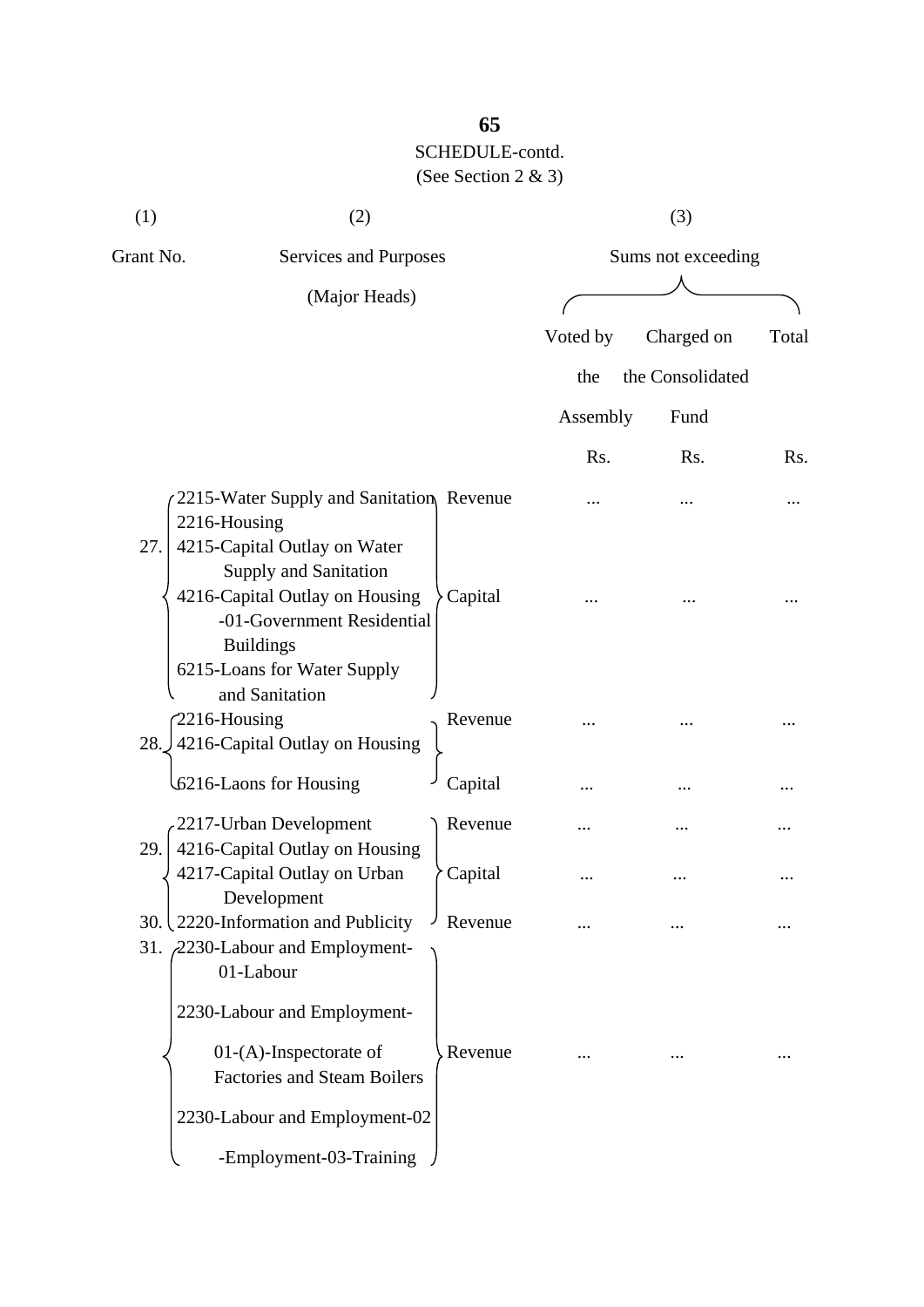| (1)            | (2)                                                                                                                                      |         |           | (3)                |           |
|----------------|------------------------------------------------------------------------------------------------------------------------------------------|---------|-----------|--------------------|-----------|
| Grant No.      | Services and Purposes                                                                                                                    |         |           | Sums not exceeding |           |
|                | (Major Heads)                                                                                                                            |         |           |                    |           |
|                |                                                                                                                                          |         | Voted by  | Charged on         | Total     |
|                |                                                                                                                                          |         | the       | the Consolidated   |           |
|                |                                                                                                                                          |         | Assembly  | Fund               |           |
|                |                                                                                                                                          |         | Rs.       | Rs.                | Rs.       |
|                | 3456-Civil Supplies<br>2408-Food Storage and Ware-<br>housing                                                                            | Revenue |           |                    |           |
| 32.            | 4408-Capital Outlay on Food<br>Storage and Warehousing                                                                                   | Capital |           |                    |           |
|                | 33. 2235-Social Security and Welfare<br>-01-Rehabilitation                                                                               | Revenue |           |                    |           |
|                | 6235-Loans for Social Security<br>and Welfare, etc<br>2225-Welfare of S.Cs, S.Ts and<br>Other B.Cs                                       | Capital | 10,00,000 |                    | 10,00,000 |
| 2236-Nutrition | 2235-Social Security and Welfare<br>4059-Capital Outlay on Public                                                                        | Revenue |           |                    |           |
| 34.            | Works(Social Welfare)<br>4235-Capital Outlay on Social<br>Security and Welfare<br>6225-Loans for Welfare of S.Cs,<br>S.Ts and Other B.Cs | Capital |           |                    |           |
|                | 35. (2235-Social Security and Welfare<br>-60-Other Social Security<br>and Welfare Programmes                                             | Revenue |           |                    |           |
|                | 6235-Loans for Social Security<br>and Welfare -60-Other<br>Social Security and Welfare<br>Programmes                                     | Capital |           |                    |           |

## **66**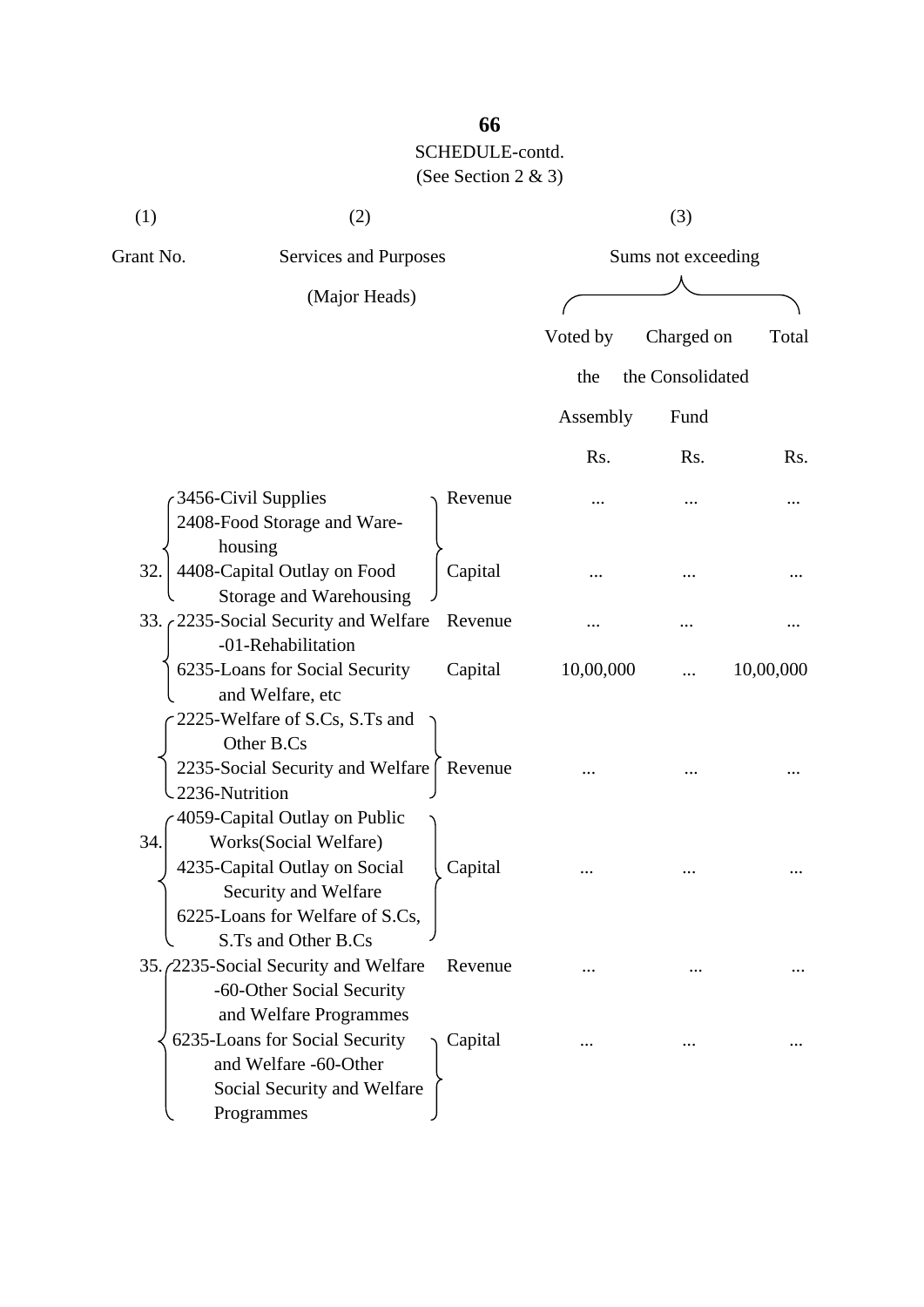| (1)                             | (2)                                                    |         |          | (3)                |          |
|---------------------------------|--------------------------------------------------------|---------|----------|--------------------|----------|
| Grant No.                       | <b>Services and Purposes</b>                           |         |          | Sums not exceeding |          |
|                                 | (Major Heads)                                          |         |          |                    |          |
|                                 |                                                        |         | Voted by | Charged on         | Total    |
|                                 |                                                        |         |          |                    |          |
|                                 |                                                        |         | the      | the Consolidated   |          |
|                                 |                                                        |         | Assembly | Fund               |          |
|                                 |                                                        |         | Rs.      | Rs.                | Rs.      |
|                                 | 36. (2235 - Social Security and Welfare etc Revenue    |         | 1,00,000 |                    | 1,00,000 |
|                                 | 2075-Miscellaneous General                             |         |          |                    |          |
|                                 |                                                        |         |          |                    |          |
|                                 | Services-104-Pension and<br>Awards in consideration of |         |          |                    |          |
|                                 | Distinguished Services                                 |         |          |                    |          |
|                                 | 37. 2250-Other Social Services                         | Revenue |          |                    |          |
|                                 | 38. 3451-Secretariat Economic                          | Revenue |          |                    |          |
|                                 | Services-II-Planning Board                             |         |          |                    |          |
|                                 | and attached offices                                   |         |          |                    |          |
| 39. <i>(2425-Co-operation</i> ) |                                                        | Revenue |          |                    |          |
|                                 | 4425-Capital Outlay on                                 |         |          |                    |          |
|                                 | Co-operation                                           |         |          |                    |          |
|                                 | 4435-Capital Outlay on other                           | Capital |          |                    |          |
|                                 | <b>Agricultural Programmes</b>                         |         |          |                    |          |
|                                 | 6425-Loans for Co-operation                            |         |          |                    |          |
|                                 | $\epsilon$ 2552-North Eastern Areas                    | Revenue |          |                    |          |
| 40.                             | 4552-Capital Outlay on North                           |         |          |                    |          |
|                                 | <b>Eastern Areas</b>                                   | Capital |          |                    |          |
|                                 | 6552-Loans for North Eastern Areas.                    |         |          |                    |          |
| 41.                             | 3454-Census, Surveys and                               | Revenue | 7,90,800 |                    | 7,90,800 |
|                                 | Statistics-02-Survey and                               |         |          |                    |          |
|                                 | <b>Statistics</b>                                      |         |          |                    |          |
|                                 | 3475-Other General Economic                            |         |          |                    |          |
|                                 | Services-Regulation of Weight                          |         |          |                    |          |
| 42.                             | and Measures                                           | Revenue |          |                    |          |
|                                 | 2216-Housing-01-Government                             |         |          |                    |          |
|                                 | <b>Residential Buildings</b>                           |         |          |                    |          |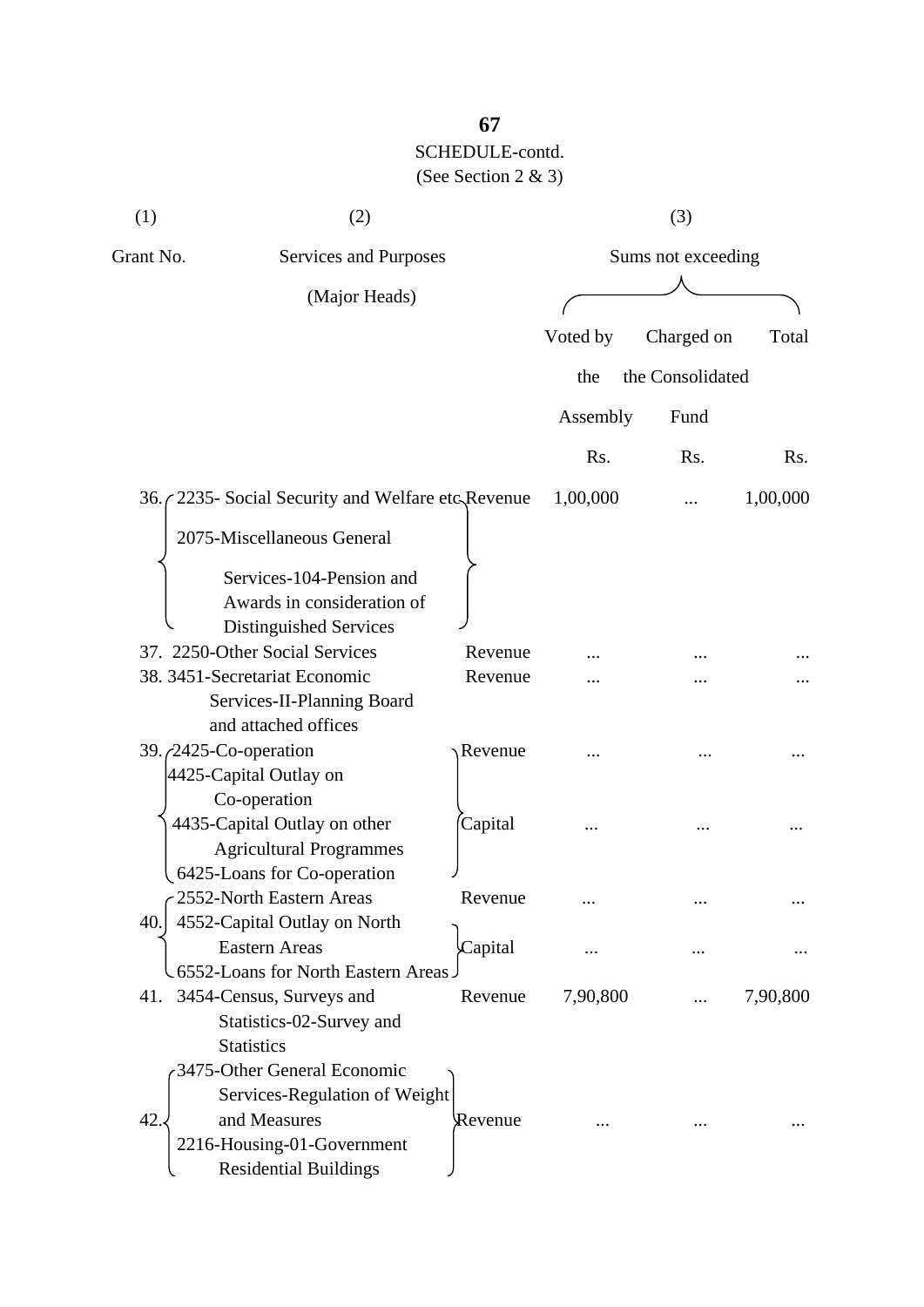| (1)       | (2)                                                         |         |          | (3)                |       |
|-----------|-------------------------------------------------------------|---------|----------|--------------------|-------|
| Grant No. | Services and Purposes                                       |         |          | Sums not exceeding |       |
|           | (Major Heads)                                               |         |          |                    |       |
|           |                                                             |         | Voted by | Charged on         | Total |
|           |                                                             |         | the      | the Consolidated   |       |
|           |                                                             |         | Assembly | Fund               |       |
|           |                                                             |         | Rs.      | Rs.                | Rs.   |
|           |                                                             |         |          |                    |       |
|           | 2401-Crop Husbandry<br>2408-Food Storage and<br>Warehousing |         |          |                    |       |
|           | 2415-Agricultural Research and<br>Education                 | Revenue |          |                    |       |
|           | 2435-Other Agricultural                                     |         |          |                    |       |
|           | Programmes                                                  |         |          |                    |       |
| 43.       | 2702-Minor Irrigation                                       |         |          |                    |       |
|           | 2250-Other Social Services                                  |         |          |                    |       |
|           | 2216-Housing                                                |         |          |                    |       |
|           | 4401-Capital Outlay on Crop                                 |         |          |                    |       |
|           | Husbandry                                                   |         |          |                    |       |
|           | 4702-Capital Outlay on Minor                                |         |          |                    |       |
|           | Irrigation                                                  |         |          |                    |       |
|           | 4416-Investments in Agricultural<br><b>Financial INST</b>   | Capital |          |                    |       |
|           | $\setminus$ 6401-Loans for Crop Husbandry J                 |         |          |                    |       |
|           | 2701-Medium Irrigation-II-Works                             |         |          |                    |       |
|           | Under E. and D Wing P.W.D                                   |         |          |                    |       |
|           | <b>Medium Irrigation Projects</b>                           | Revenue |          |                    |       |
|           | 2711-Irrigation, Navigation,                                |         |          |                    |       |
|           | Drainage and Flood Control                                  |         |          |                    |       |
|           | Projects                                                    |         |          |                    |       |
| 44.       | 4701-Capital Outlay on Medium                               |         |          |                    |       |
|           | Irrigation                                                  |         |          |                    |       |
|           | 4711-Capital Outlay on Flood                                | Capital |          |                    |       |
|           | <b>Control Projects</b>                                     |         |          |                    |       |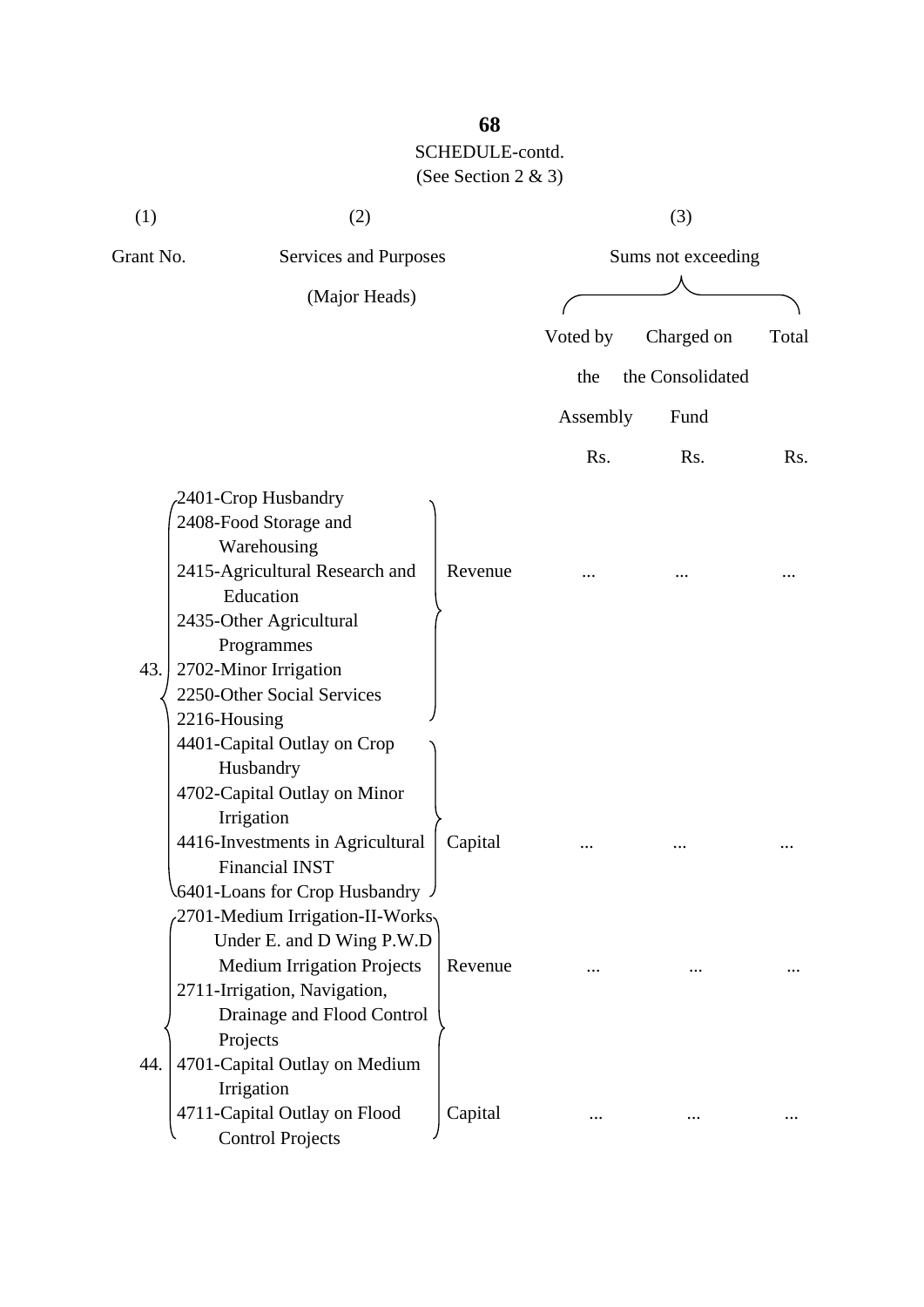| (1)       | (2)                                                   |                |                    | (3)              |        |
|-----------|-------------------------------------------------------|----------------|--------------------|------------------|--------|
| Grant No. | Services and Purposes                                 |                | Sums not exceeding |                  |        |
|           | (Major Heads)                                         |                |                    |                  |        |
|           |                                                       |                | Voted by           | Charged on       | Total  |
|           |                                                       |                | the                | the Consolidated |        |
|           |                                                       |                | Assembly           | Fund             |        |
|           |                                                       |                | Rs.                | Rs.              | Rs.    |
|           | 2402-Soil and Water Conservation                      |                |                    |                  |        |
| 45.       | 2415-Agricultural Research and                        |                |                    |                  |        |
|           | Education                                             | <b>Revenue</b> |                    |                  |        |
|           | 2216-Housing-01-Government                            |                |                    |                  |        |
|           | <b>Residential Buildings</b>                          |                |                    |                  |        |
|           | 46. $\zeta$ 2501-Special Programmes for               | Revenue        |                    |                  |        |
|           | <b>Rural Development</b>                              |                |                    |                  |        |
|           | 6402-Loans for Soil and Water                         | Capital        |                    |                  |        |
|           | Conservation                                          |                |                    |                  |        |
|           | 2403-Crop Husbandry<br>2415-Agricultural Research and | Revenue        | .                  | 88,000           | 88,000 |
|           | <b>Education</b> (Animal                              |                |                    |                  |        |
|           | Husbandry)                                            |                |                    |                  |        |
|           | 2216-Housing-01-Government                            |                |                    |                  |        |
| 47.       | <b>Residential Buildings</b>                          |                |                    |                  |        |
|           | 4059-Capital Outlay on Public                         |                |                    |                  |        |
|           | Works                                                 |                |                    |                  |        |
|           | 4403-Capital Outlay on Animal                         |                |                    |                  |        |
| Husbandry |                                                       |                |                    |                  |        |
|           | 6403-Loans for Animal Husbandry/ Capital              |                |                    |                  |        |
|           | 2404-Dairy Development                                |                |                    |                  |        |
|           | 2216-Housing-01-Government                            |                |                    |                  |        |
| 48.       | <b>Residential Buildings</b>                          |                |                    |                  |        |
|           | 2415-Agricultural Research and                        | Revenue        |                    |                  |        |
|           | Education                                             |                |                    |                  |        |

**69**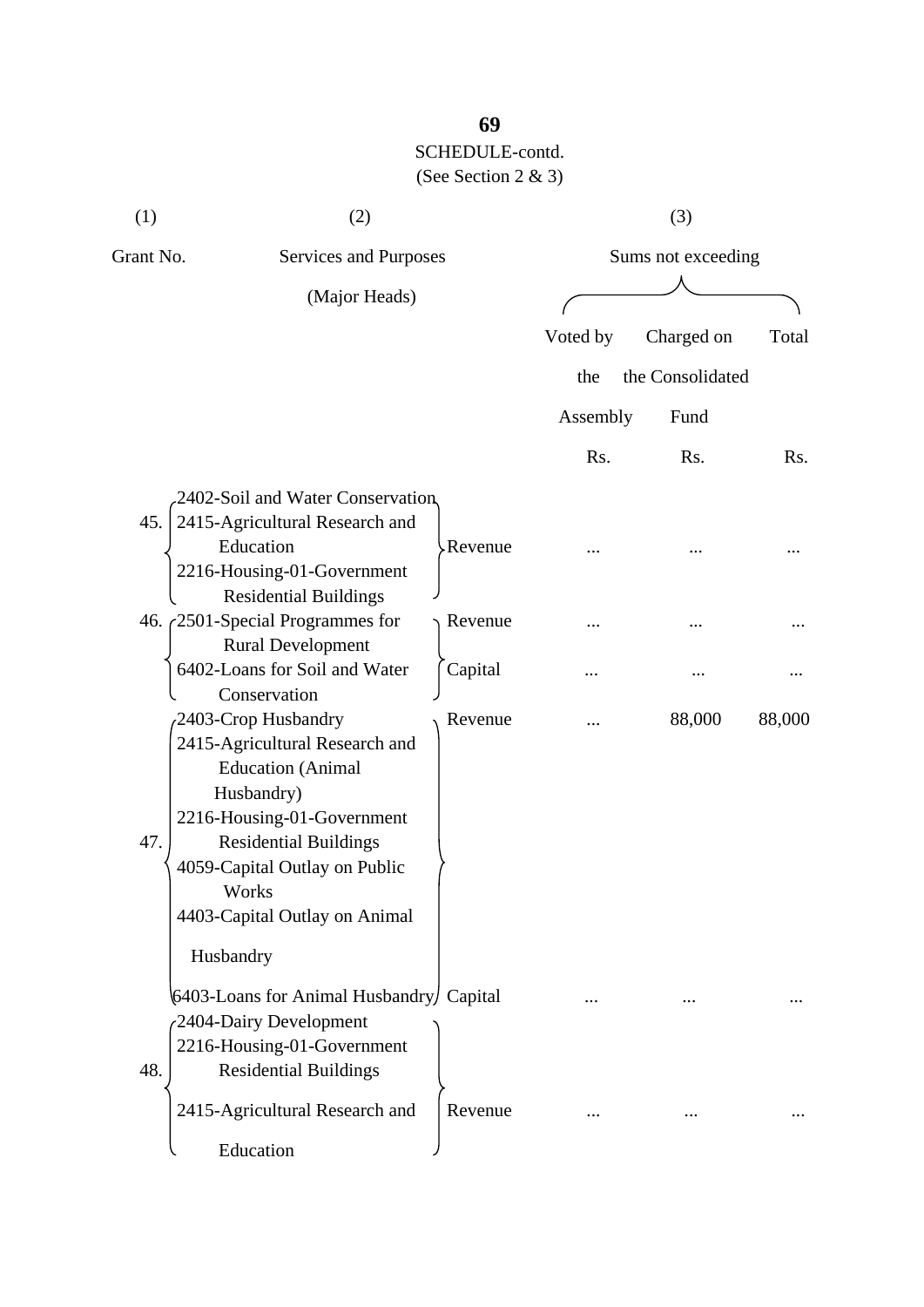| (1)       | (2)                                                                                                                                                                                        |                    | (3)              |        |
|-----------|--------------------------------------------------------------------------------------------------------------------------------------------------------------------------------------------|--------------------|------------------|--------|
| Grant No. | Services and Purposes                                                                                                                                                                      | Sums not exceeding |                  |        |
|           | (Major Heads)                                                                                                                                                                              |                    |                  |        |
|           |                                                                                                                                                                                            | Voted by           | Charged on       | Total  |
|           |                                                                                                                                                                                            | the                | the Consolidated |        |
|           |                                                                                                                                                                                            |                    |                  |        |
|           |                                                                                                                                                                                            | Assembly           | Fund             |        |
|           |                                                                                                                                                                                            | Rs.                | Rs.              | Rs.    |
| 49.       | 2405-Fisheries<br>2415-Agricultural Research and<br>Revenue<br>Education<br>2216-Housing-01-Government                                                                                     |                    |                  |        |
|           | <b>Residential Buildings</b><br>4216-Capital Outlay on Housing<br>4405-Capital Outlay on Fisheries $\frac{1}{2}$<br>Capital<br>2406-Forestry and Wild Life and<br><b>Education Forests</b> |                    |                  |        |
| 50.4      | 2415-Agricultural Research and<br><b>Revenue</b><br>Education                                                                                                                              | 43,739             |                  | 43,739 |
|           | 4406-Capital Outlay on Forest<br>Capital<br>2515-Other Rural Development<br>Programmes<br>2216-Housing-01-Government                                                                       |                    |                  |        |
|           | <b>Residential Buildings</b>                                                                                                                                                               |                    |                  |        |
|           | 2236-Nutrition<br>2401-Crop Husbandry<br>2501-Special Programmes for<br>Revenue<br><b>Rural Development</b><br>2505-Rural Employment                                                       |                    |                  |        |
| 51.       | 4216-Capital Outlay on Housing<br>4515-Capital Outlay on Rural<br>Capital<br>Development<br>6515-Loans for other Rural<br><b>Development Programmes</b>                                    |                    |                  |        |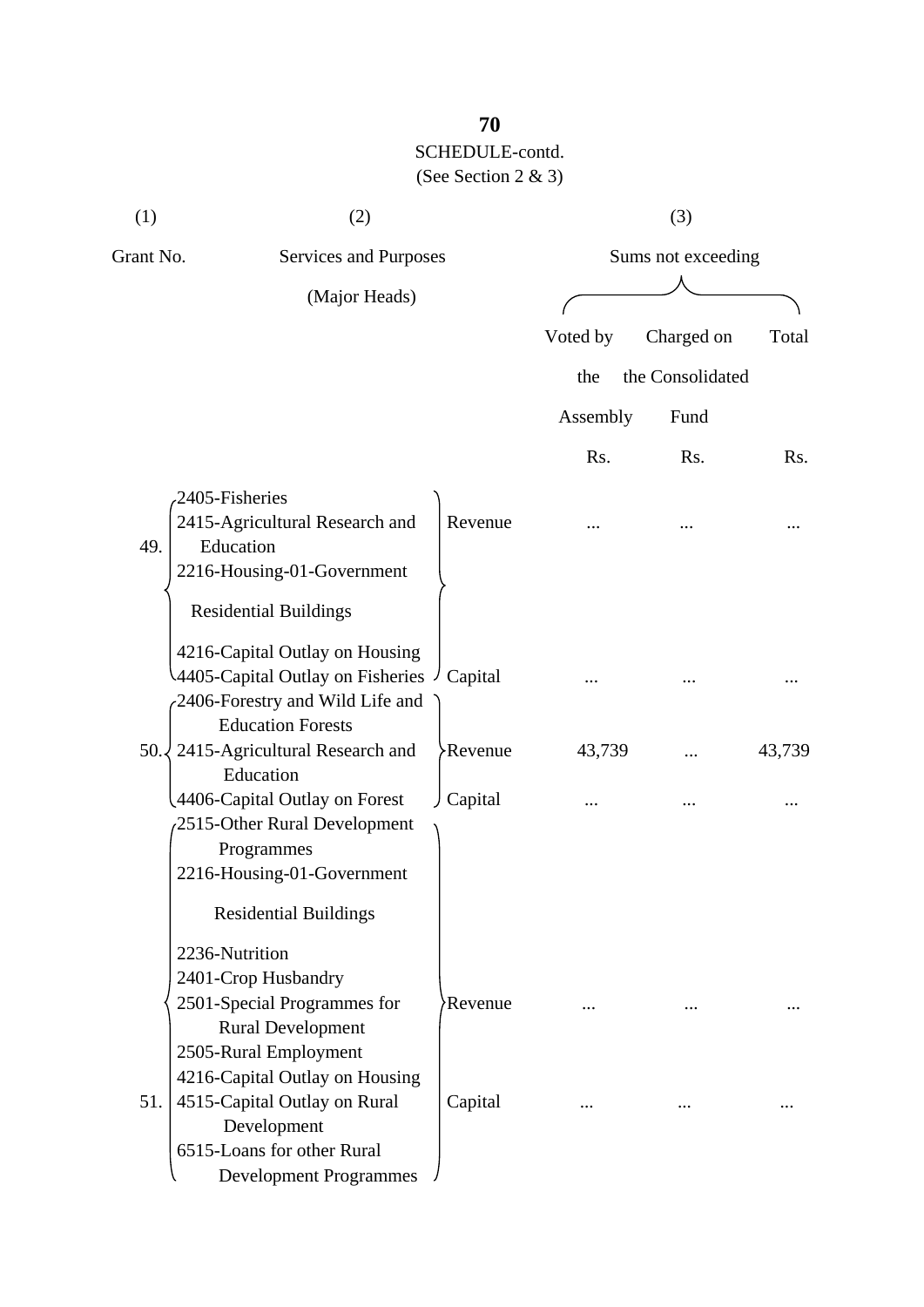# **71** SCHEDULE-contd. (See Section 2 & 3)

| (1)       | (2)                                                                                                                                                                                                                                                             |                    |                    | (3)              |       |
|-----------|-----------------------------------------------------------------------------------------------------------------------------------------------------------------------------------------------------------------------------------------------------------------|--------------------|--------------------|------------------|-------|
| Grant No. | Services and Purposes<br>(Major Heads)                                                                                                                                                                                                                          |                    | Sums not exceeding |                  |       |
|           |                                                                                                                                                                                                                                                                 |                    |                    |                  |       |
|           |                                                                                                                                                                                                                                                                 |                    | Voted by           | Charged on       | Total |
|           |                                                                                                                                                                                                                                                                 |                    | the                | the Consolidated |       |
|           |                                                                                                                                                                                                                                                                 |                    | Assembly           | Fund             |       |
|           |                                                                                                                                                                                                                                                                 |                    | Rs.                | Rs.              | Rs.   |
| 52.       | 2852-Industries<br>4885-Capital Outlay on Industries<br>and Mineral<br>4858-Capital Outlay on Engineering<br>Industries<br>4860-Capital Outlay on Consumer<br>Industries<br>6885-Loans for other Industries<br>and Mineral<br>2851-Village and Small Industries | Revenue<br>Capital |                    |                  |       |
| 53.       | 2216-Housing-01-Government<br><b>Residential Buildings</b><br>4851-Capital Outlay on Village<br>and Small Industries                                                                                                                                            | Revenue            |                    |                  |       |
|           | 6851-Loans for Village and Small Capital                                                                                                                                                                                                                        |                    |                    |                  |       |
|           | Industries<br>2851-Village and Small Industries Revenue<br>2216-Housing-01-Government<br><b>Residential Buildings</b>                                                                                                                                           |                    |                    |                  |       |
| 54.       | 4216-Capital Outlay on Housing<br>4851-Capital Outlay on Village<br>and Small Scale Industries                                                                                                                                                                  | Capital            |                    |                  |       |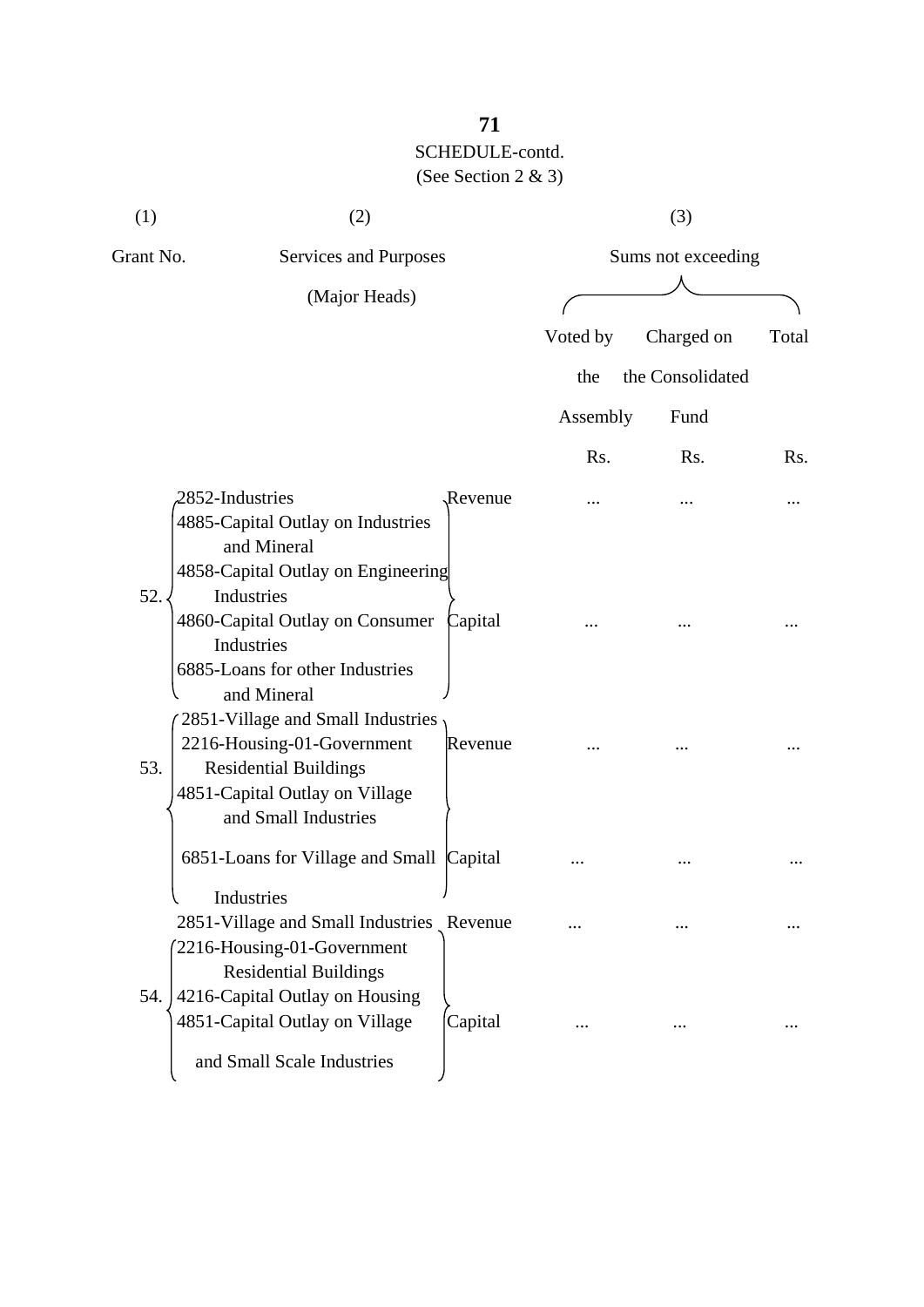# **72** SCHEDULE-contd. (See Section 2 & 3)

| (1)       | (2)                                                                                                                                                                                   |         | (3)<br>Sums not exceeding |                   |       |  |
|-----------|---------------------------------------------------------------------------------------------------------------------------------------------------------------------------------------|---------|---------------------------|-------------------|-------|--|
| Grant No. | Services and Purposes                                                                                                                                                                 |         |                           |                   |       |  |
|           | (Major Heads)                                                                                                                                                                         |         |                           |                   |       |  |
|           |                                                                                                                                                                                       |         | Voted by                  | Charged on        | Total |  |
|           |                                                                                                                                                                                       |         | the                       | the Consolidated  |       |  |
|           |                                                                                                                                                                                       |         |                           |                   |       |  |
|           |                                                                                                                                                                                       |         | Assembly                  | Fund              |       |  |
|           |                                                                                                                                                                                       |         | Rs.                       | Rs.               | Rs.   |  |
|           | 2853-Non-Ferrous Mining and<br>Metallurgical Industries<br>Regulation and development<br>of Mines<br>4216-Capital Outlay on Housing<br>-01-Government Residential<br><b>Buildings</b> | Revenue |                           |                   |       |  |
| 55.       | 4853-Capital Outlay on Non-<br>Ferrous Mining and<br>Metallurgical Industries<br><b>Non-Ferrous Metals</b>                                                                            | Capital |                           |                   |       |  |
|           | 3054-Roads and Bridges                                                                                                                                                                | Revenue |                           |                   |       |  |
| 56.       | 5054-Capital Outlay on Roads                                                                                                                                                          | Capital |                           | 1,57,536 1,57,536 |       |  |
|           | and Bridges<br>3452-Tourism<br>4059-Capital Outlay on Public<br>Works (Tourism)                                                                                                       | Revenue |                           |                   |       |  |
| 57.3      | 5275-Capital Outlay on other<br><b>Communication Services</b><br>5452-Capital Outlay on Tourism<br>7452-Loans for Tourism                                                             | Capital |                           |                   |       |  |
|           | 58, 3606-Aid Materials and Equipment Revenue<br>6003-Internal Debt of the State<br>Government (Charged)                                                                               |         |                           |                   |       |  |
|           | 6004-Loans and Advances from the<br>Central Government (Charged)                                                                                                                      | Capital |                           |                   |       |  |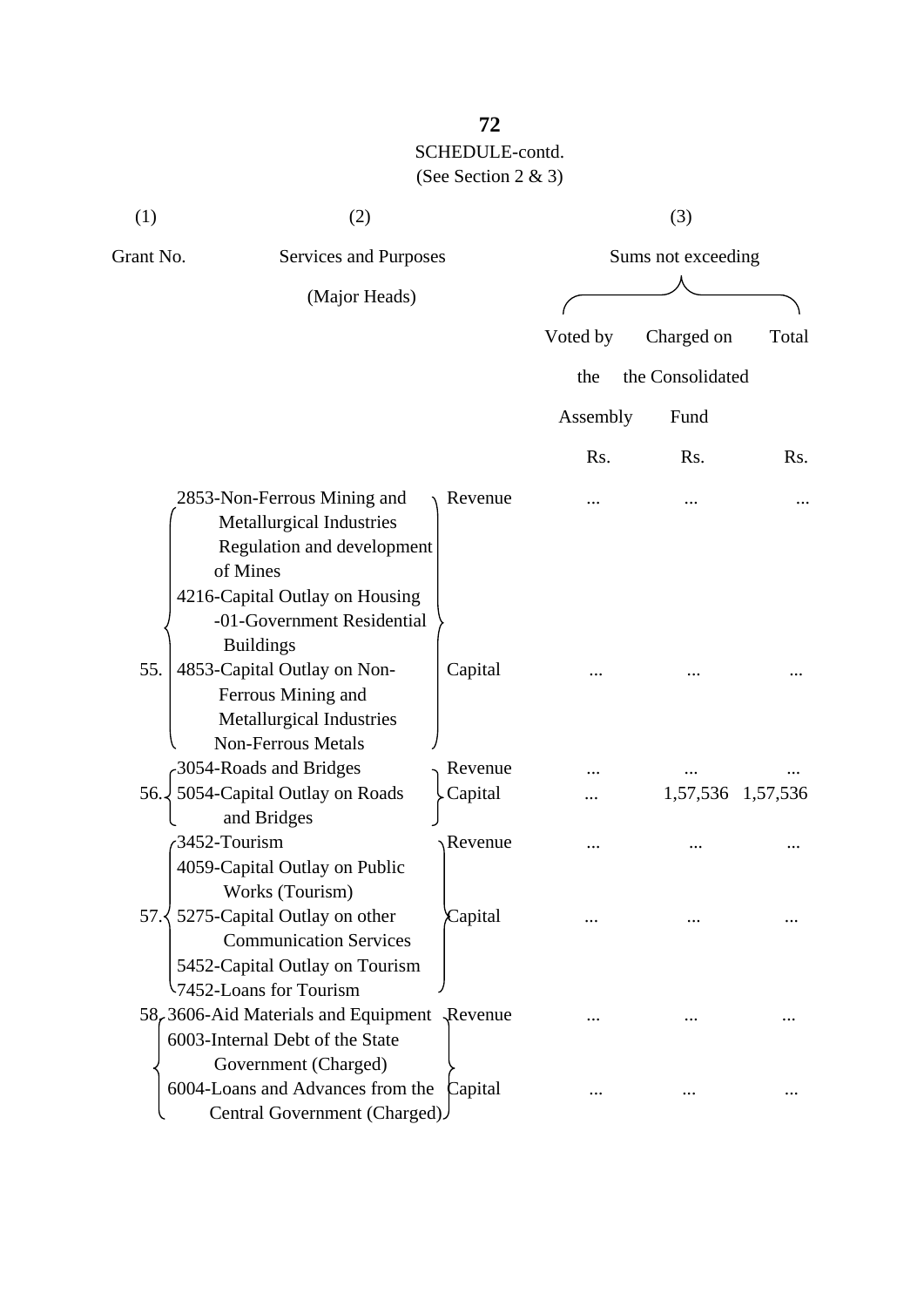# **73** SCHEDULE-contd. (See Section 2 & 3)

| (1)       | (2)                                                                             |         |                                       | (3)              |           |  |
|-----------|---------------------------------------------------------------------------------|---------|---------------------------------------|------------------|-----------|--|
| Grant No. | Services and Purposes                                                           |         | Sums not exceeding                    |                  |           |  |
|           | (Major Heads)                                                                   |         |                                       |                  |           |  |
|           |                                                                                 |         | Voted by                              | Charged on       | Total     |  |
|           |                                                                                 |         | the                                   | the Consolidated |           |  |
|           |                                                                                 |         | Assembly                              | Fund             |           |  |
|           |                                                                                 |         | Rs.                                   | Rs.              | Rs.       |  |
|           | 59, 5465-Investment in General<br><b>Financial and Training</b><br>Institutions | Capital | 23,96,400                             |                  | 23,96,400 |  |
|           | 60.7610-Loans to Government<br>Servants etc                                     | Capital |                                       |                  |           |  |
|           | 67. 7615-Miscellaneous Loans                                                    | Capital |                                       |                  |           |  |
|           | 68. 7810-Inter-State Settlement                                                 | Capital |                                       |                  |           |  |
|           | 69. 7999-Appropriation to Contingency                                           | Capital |                                       | $\cdots$         |           |  |
|           | Total                                                                           |         | 16,87,68,329 2,61,64,267 19,49,32,596 |                  |           |  |

## (L.M.SANGMA)

Under Secretary to the Govt. Of Meghalaya,

Law (B) Department.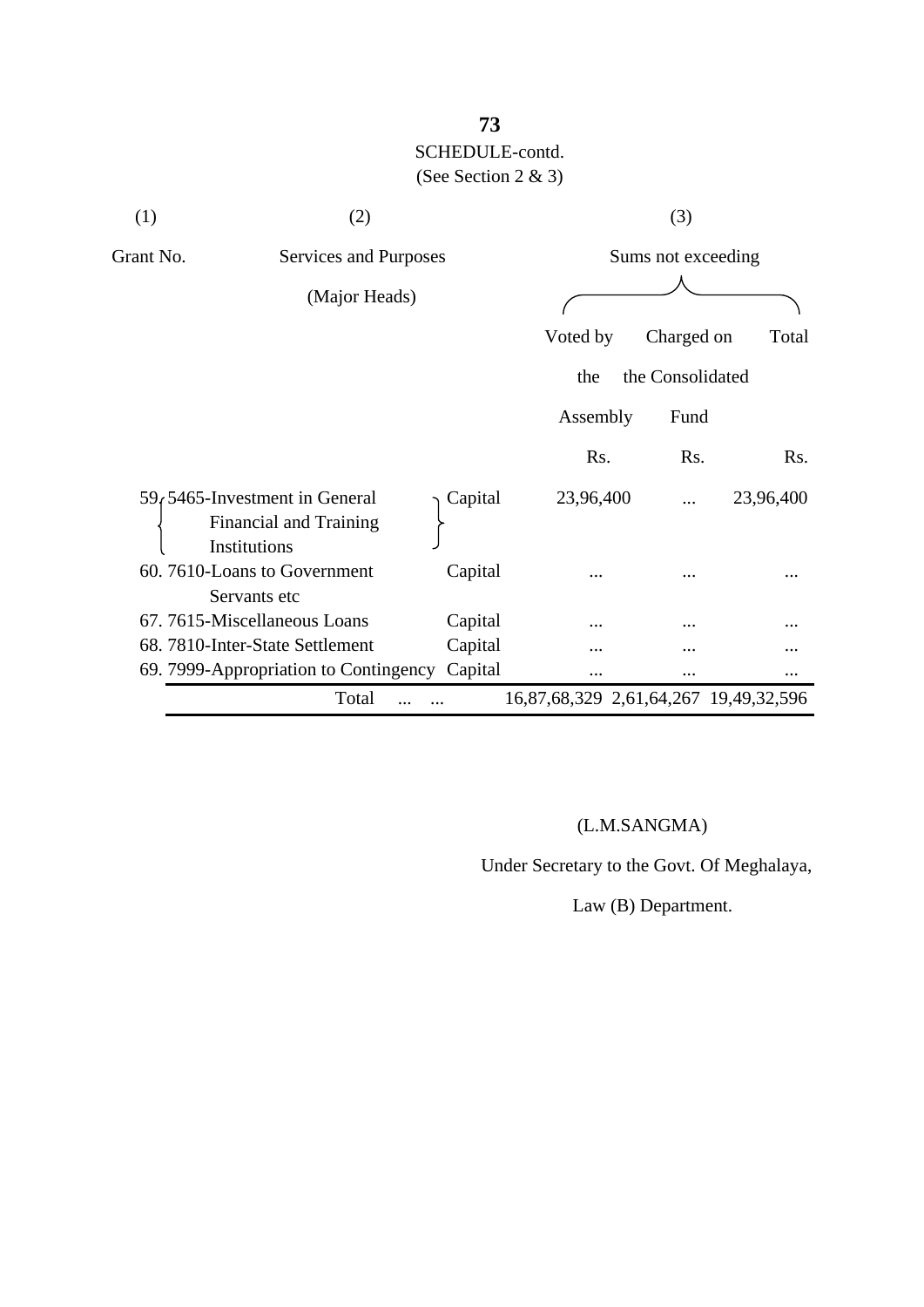## **The 13th October, 1995**

No. LL (B) 89/94/16 A- The Meghalaya Excise (Amendment) Act, 1995 is hereby published is for general information.

#### **MEGHALAYA ACT No. 10 OF 1995**

(As passed by the Meghalaya Legislative Assembly)

Received the assent of the Governor on the  $13<sup>th</sup>$  October, 1995, Published in the Extra-ordinary issue of the Gazette of Meghalaya dated  $13<sup>th</sup>$  October, 1995.

### THE MEGHALAYA EXCISE (AMENDMENT) ACT, 1995

An

#### Act

## **Further to amend the Meghalaya Excise Act (Assam Act 1 of 1910 as adapted by the Meghalaya)**

Be it enacted by the Legislature of the State of Meghalaya in the Forty-sixth Year of the Republic of India as follows:-

**1. Short title, and commencement**- (1) This Act may be called the Meghalaya Excise (Amendment) Act, 1995.

(2)It shall come into force at once.

**2. Amendment of section 58 of Act 1 of 1910**- In section 58 of the Meghalaya Excise Act (Assam Act 1 of 1910 as adapted by Meghalaya) (hereinafter referred to as the Principal Act), foe the words "shall be punished in case of (a) with fine which may extent to fifty rupees, and in case (b) with fine which may extent to five hundred rupees" occurring at the end, the following shall respectively be substituted, namely-

"shall, for offences referred to in clause (a), be punishable with, in case of-

- (i) An out-still licensee or vendor of country spirit, with a fine which shall not be less than Rs. 500.00 but which may extent upto Rs. 1,000.00;
- (ii) A retailer of IMFL, or denatured or rectified spirit, with a fine which shall not be less than Rs. 1,000.00 but which may extend upto Rs. 2,500.00;
- (iii) A wholesale licensee or bonded warehouse licensee of IMLF, with a fine which shall not be less than Rs. 1,500.00 but which may extend upto Rs. 5,000.00; and

"for offences referred to in clause (b), be punishable with, in the case of-

(i) An out-still licensee with a fine which shall not be less than Rs. 1,000.00 but which may extent upto Rs. 5,000.00;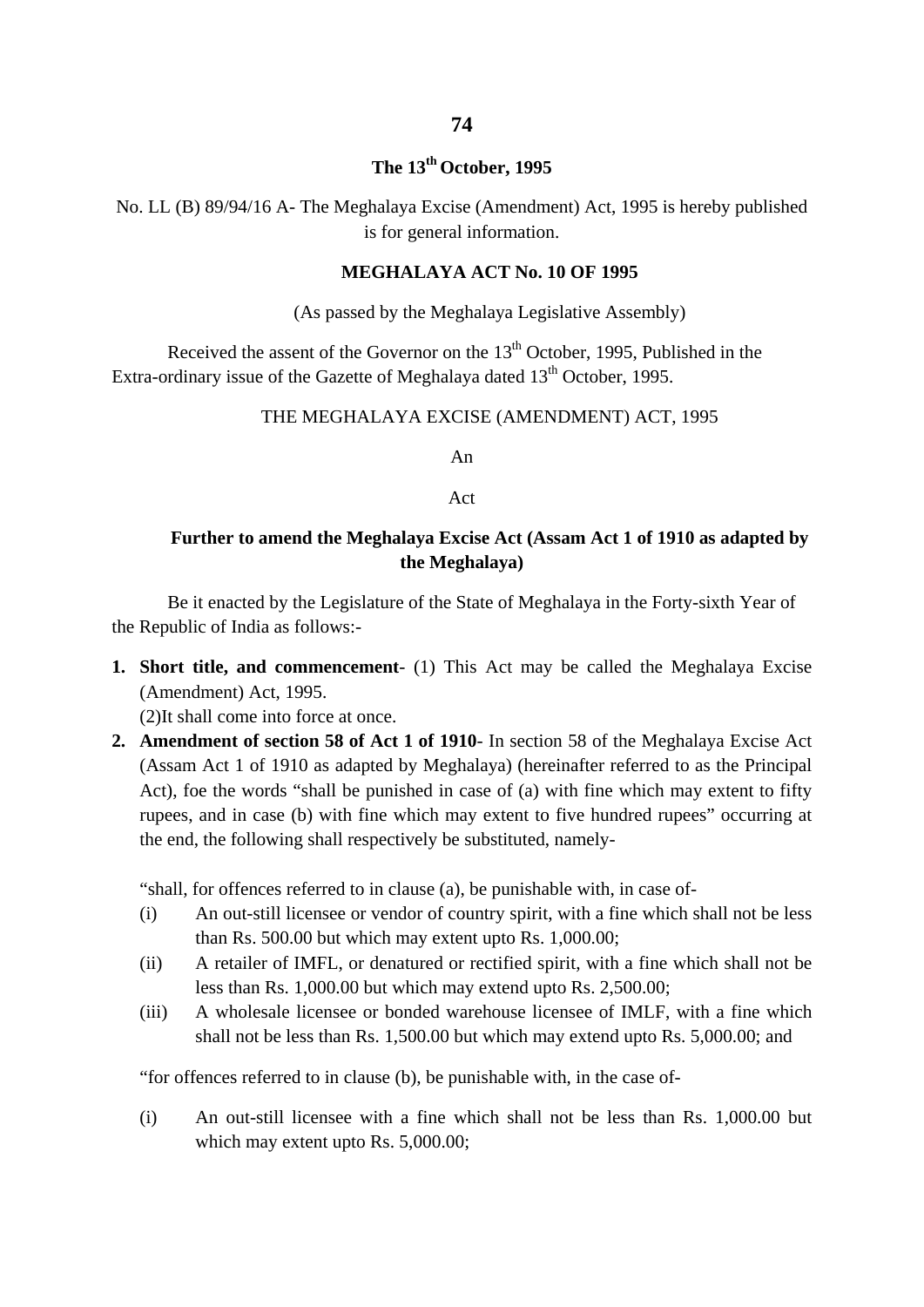- (ii) A vendor of a country spirit, with a fine which shall not be less than Rs. 2,000.00 but which may extent upto Rs. 10,000.00;
- (iii) A retailer of IMFL, or denatured or rectified spirit, with a fine which shall not be less than Rs. 4,000.00 but which may extend upto Rs. 25,0000.00;
- (iv) A wholesale licensee or bonded warehouse licensee of IMLF, with a fine which shall not be less than Rs. 5,000.00 but which may extend upto Rs. 50,000.00;

#### **3. Amendment of Section 70 of Act I of 1910**- In Section 70 of the Principal Act-

(i) For sub-section (1), the following shall be substituted, namely-

"when any licensee, permit or pass is liable to be cancelled or suspended under clause (a) or clause (b) of sub-section (1) of section 29 or when any person is reasonably suspected of having committed an offence under this Act other than as offence under section 61, the Excise Commissioner or a Collector may, instead of enforcing such cancellation or suspension or instituting prosecution compound the offence on receiving, in the case of-

- (a) an out-still licensee, a sum of money which shall not be less than Rs. 1,000.00 but which may extend upto Rs. 5,000.00;
- (b) a vendor of country spirit, a sum of money which shall not be less than Rs. 3,000.00 but which may extend upto Rs. 10,000.00;
- (c) A retailer of IMFL, or denatured or rectified spirit, a sum of money which shall not be less than Rs. 5,000.00 but which may extend upto Rs. 25,0000.00;
- (d) A wholesale licensee or bonded warehouse licensee of IMLF, a sum of money which shall not be less than Rs. 10,000.00 but which may extend upto Rs. 50,000.00;

"and thereupon no further action shall be taken against the person in respect of the offence and any prosecution, if it has been instituted, shall be terminated and any property seized for confiscation shall be returned to him";

(ii) Sub-section (2) shall be omitted.

#### L.M.SANGMA

Under Secretary to the Govt. Of Meghalaya,

#### Law (B) Department.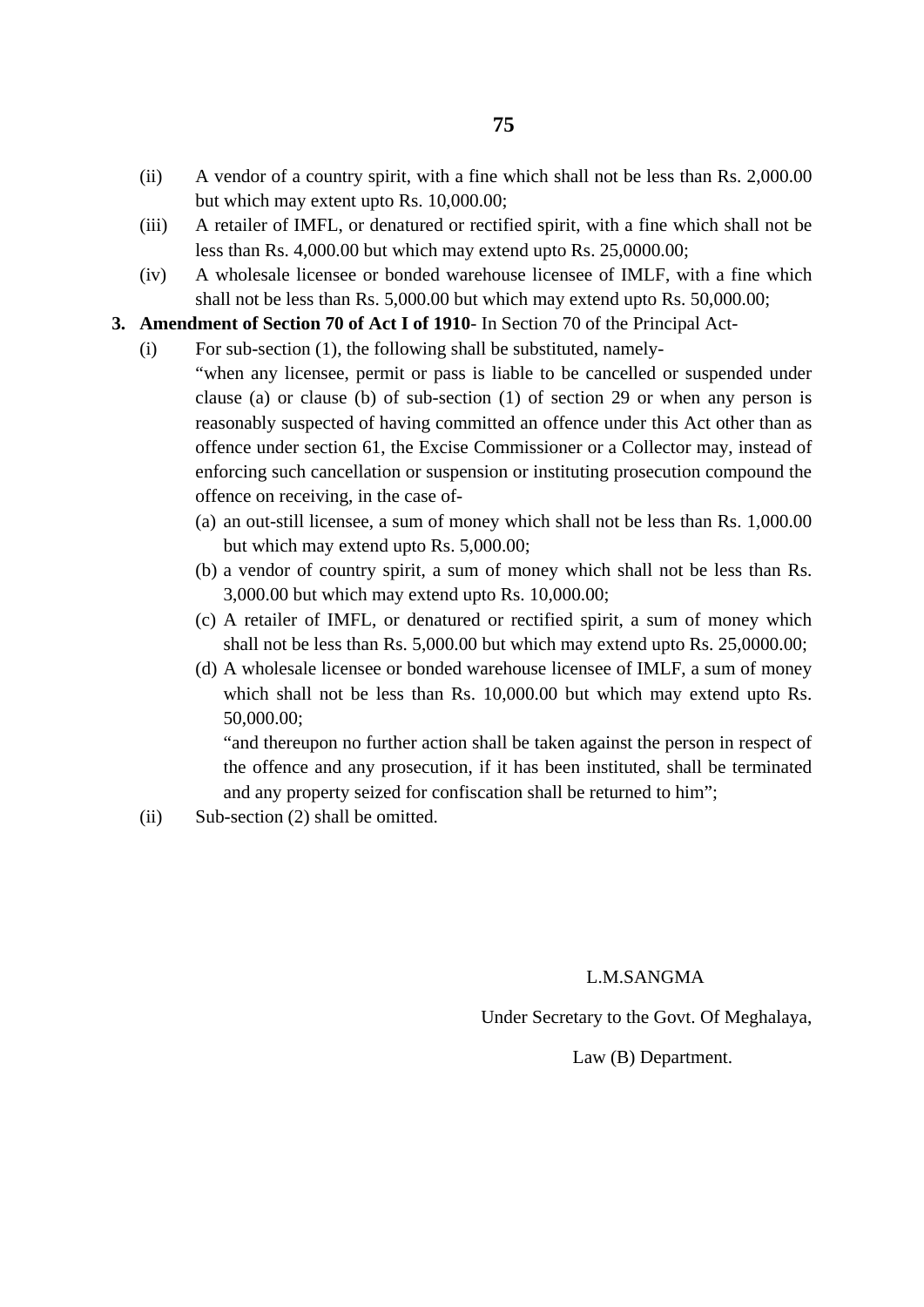# **The 9th August, 1995**

No. LL (B) 200/94/69- The Contingency Fund of Meghalaya (Amendment) Ordinance, 1995 (Ordinance No. 1 of 1995) is hereby published is for general information.

### **MEGHALAYA ORDINANCE No. 1 OF 1995**

## (Promulgated by the governor on  $9<sup>th</sup>$  August, 1995)

Published in the Extra-ordinary issue of the Gazette of Meghalaya dated  $9<sup>th</sup>$  August, 1995

### THE CONTINGENCY FUND OF MEGHALAYA (AMENDMENT) ORDINANCE, 1995

An

#### **Ordinance**

#### **to amend temporarily the Contingency Fund of Meghalaya Act, 1972.**

Whereas, the Legislative Assembly of Meghalaya is not in session and the Governor is satisfied that circumstances exist which render it necessary for him to take immediate action:

Now, therefore, in exercise of the powers conferred by clause (1) of Articles 213 of the Constitution, the Governor of Meghalaya is pleased to promulgate in the Forty-Sixth year of the Republic of India the following Ordinance, namely-

- **1. Short title and commencement** (1) This Ordinance may be called the Contingency Fund of Meghalaya (Amendment) Ordinance, 1995. (2)It shall come into force at once.
- **2. Amendment of section 2 of Meghalaya Act 5 of 1972** To Section 2 of the Contingency Fund of Meghalaya Act, 1972 (Act 5 of 1972) the following proviso shall be added, namely-